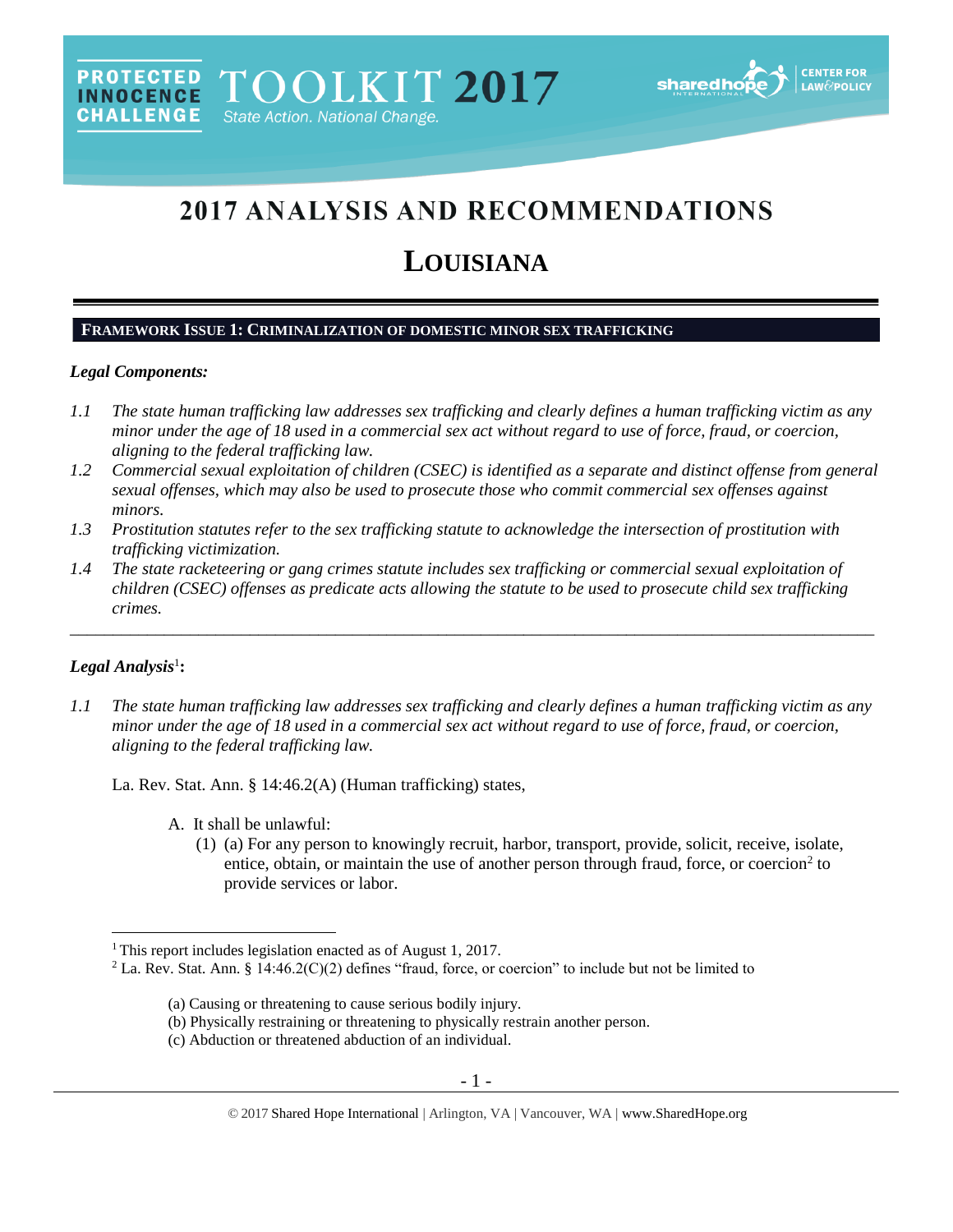(b) For any person to knowingly recruit, harbor, transport, provide, solicit, sell, purchase, receive, isolate, entice, obtain, or maintain the use of a person under the age of twenty-one years for the purpose of engaging in commercial sexual activity regardless of whether the person was recruited, harbored, transported, provided, solicited, sold, purchased, received, isolated, enticed, obtained, or maintained through fraud, force, or coercion. It shall not be a defense to prosecution for a violation of the provisions of this Subparagraph that the person did not know the age of the victim or that the victim consented to the prohibited activity.

(2) For any person to knowingly benefit from activity prohibited by the provisions of this Section. (3) For any person to knowingly facilitate any of the activities prohibited by the provisions of this Section by any means, including but not limited to helping, aiding, abetting, or conspiring, regardless of whether a thing of value has been promised to or received by the person.

. . . . D. It shall not be a defense to prosecution for a violation of this Section that the person being recruited, harbored, transported, provided, solicited, received, isolated, enticed, obtained, or maintained is actually a law enforcement officer or peace officer acting within the official scope of his duties.

A conviction under this statute is ordinarily punishable by imprisonment up to 10 years at hard labor and a possible fine of \$10,000. La. Rev. Stat. Ann. § 14:46.2(B)(1).<sup>3</sup> A conviction "when the services include commercial sexual activity<sup>4</sup> or any sexual conduct constituting a crime under the laws of this state" is punishable by imprisonment up to 20 years at hard labor and a possible fine of \$15,000. La. Rev. Stat. Ann.

<span id="page-1-0"></span>(d) The use of a plan, pattern, or statement with intent to cause an individual to believe that failure to perform an act will result in the use of force against, abduction of, serious harm to, or physical restraint of an individual.

(e) The abuse or threatened abuse of law or legal process.

(f) The actual or threatened destruction, concealment, removal, confiscation, or possession of any actual or purported passport or other immigration document, or any other actual or purported government identification document, of another person.

(g) Controlling or threatening to control an individual's access to a controlled dangerous substance as set forth in R.S. 40:961 et seq.

(h) The use of an individual's physical or mental impairment, where such impairment has substantial adverse effects on the individual's cognitive or volitional functions.

(i) The use of debt bondage or civil or criminal fraud.

<sup>3</sup> Offenders prosecuted under human trafficking, some sexual offenses, or some CSEC statutes are not eligible for waiver of minimum mandatory sentences. La. Code Crim. Proc. art. 890.1 establishes that waiver of minimum mandatory sentences shall not apply to

. . . . (9) R.S. 14:42 (First degree rape),

(10) R.S. 14:42.1 (Second degree rape),

(11) R.S. 14:43 (Third degree rape),

(12) R.S. 14:43.1 (Sexual battery),

(13) R.S. 14:43.2 (Second degree sexual battery),

. . . . (17) R.S. 14:46.2 (Human trafficking),

(18) R.S. 14:46.3 (Trafficking of children for sexual purposes)

. . . .

 $\overline{a}$ 

<sup>4</sup> La. Rev. Stat. Ann. § 14:46.2(C)(1) defines "commercial sexual activity" as "any sexual act performed or conducted when anything of value has been given, promised, or received by any person."

<sup>© 2017</sup> Shared Hope International | Arlington, VA | Vancouver, WA | www.SharedHope.org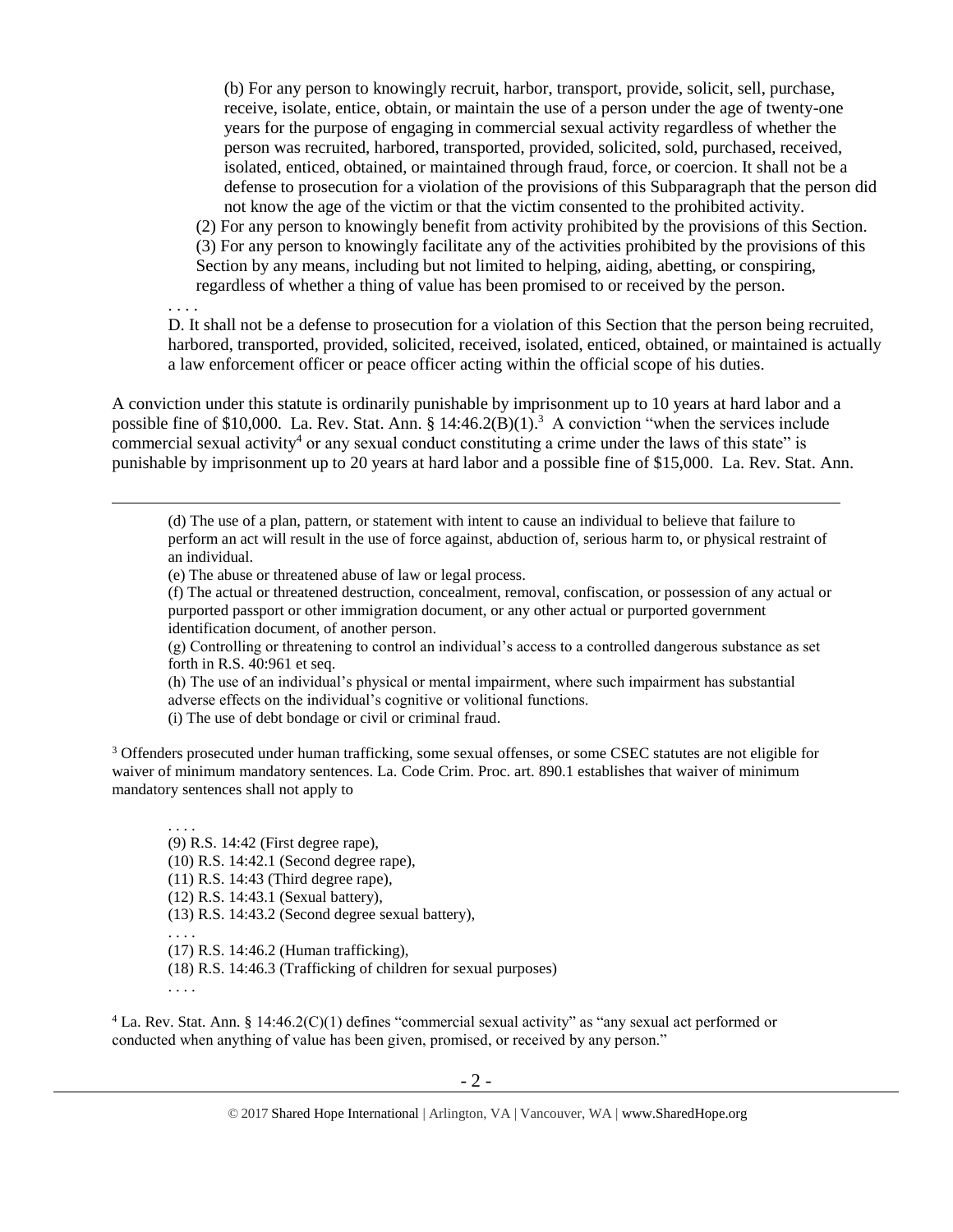§ 14:46.2(B)(2)(a). Additionally, for offenders who traffic a child under 21 years of age for commercial sexual services, under La. Rev. Stat. Ann. § 14:46.2(B)(2)(b), "in violation of the provisions of Subparagraph (A)(1)(b) of this Section shall be fined not more than \$50,000, imprisoned at hard labor for not less than 15 years, nor more than 50 years, or both." Furthermore, when a person commits an offense of trafficking involving a person under 18, the sentence is increased to imprisonment for 5–25 years at hard labor, 5 years of which "shall be without the benefit of parole, probation, or suspension of sentence," and a possible fine of \$25,000. La. Rev. Stat. Ann. § 14:46.2(B)(3).

Louisiana has enacted a separate statute making the sex trafficking of children a crime that does not require a showing of force, fraud, or coercion. La. Rev. Stat. Ann. § 14:46.3 (A), (B) (Trafficking of children for sexual purposes) states,

A. It shall be unlawful:

 $\overline{a}$ 

(1) For any person to knowingly recruit, harbor, transport, provide, sell, purchase, receive, isolate, entice, obtain, or maintain the use of a person under the age of eighteen years for the purpose of engaging in commercial sexual activity.

(2) For any person to knowingly benefit from activity prohibited by the provisions of this Section. (3) For any parent, legal guardian, or person having custody of a person under the age of eighteen years to knowingly permit or consent to such minor entering into any activity prohibited by the provisions of this Section.

(4) For any person to knowingly facilitate any of the activities prohibited by the provisions of this Section by any means, including but not limited to helping, aiding, abetting, or conspiring, regardless of whether a thing of value has been promised to or received by the person.

(5) For any person to knowingly advertise any of the activities prohibited by this Section.

(6) For any person to knowingly sell or offer to sell travel services that include or facilitate any of the activities prohibited by this Section.

B. For purposes of this Section, "commercial sexual activity" means any sexual act performed or conducted when anything of value has been given, promised, or received by any person.

Pursuant to La. Rev. Stat. § 14:46.3(C)(3), "It shall not be a defense to prosecution for a violation of this Section that the person being recruited, harbored, transported, provided, sold, purchased, received, isolated, enticed, obtained, or maintained is actually a law enforcement officer or peace officer acting within the official scope of his duties." A conviction under this statute is ordinarily<sup>5</sup> punishable by imprisonment for  $15-50$  years at hard labor, a possible fine of \$50,000, or both. La. Rev. Stat. Ann. § 14:46.3(D)(1)(a). However, if the victim is under 14, a conviction is punishable by a possible fine of \$75,000 and imprisonment for 25–50 years at hard labor with no possibility of "probation, parole, or suspension of sentence" for at least 25 years. La. Rev. Stat. Ann. § 14:46.3(D)(1)(b). Furthermore, any person who violates any of La. Rev. Stat. Ann.  $§$  14:46.3(A)(1), (2), (4), (5) or (6) who was previously convicted of a sex offense when the victim of the sex offense was under 18, shall be fined up to \$100,000 and shall be imprisoned at hard labor for not less than 50 years or life with no possibility of "probation, parole, or suspension of sentence" for at least 50 years. La. Rev. Stat. Ann. § 14:46.3(D)(1)(c).

<sup>5</sup> Pursuant to La. Rev. Stat. Ann. § 14:46.3(D)(2) (Trafficking of children for sexual purposes), "Whoever violates the provisions of Paragraph (A)(3) of this Section shall be required to serve at least five years of the sentence imposed provided for in Subparagraph (D)(1)(a) of this Section without benefit of probation, parole, or suspension of sentence. Whoever violates the provisions of Paragraph  $(A)(3)$  when the victim is under the age of fourteen years shall be required to serve at least ten years of the sentence provided for in Subparagraph  $(D)(1)(b)$  of this Section without benefit of probation, parole, or suspension of sentence."

<sup>© 2017</sup> Shared Hope International | Arlington, VA | Vancouver, WA | www.SharedHope.org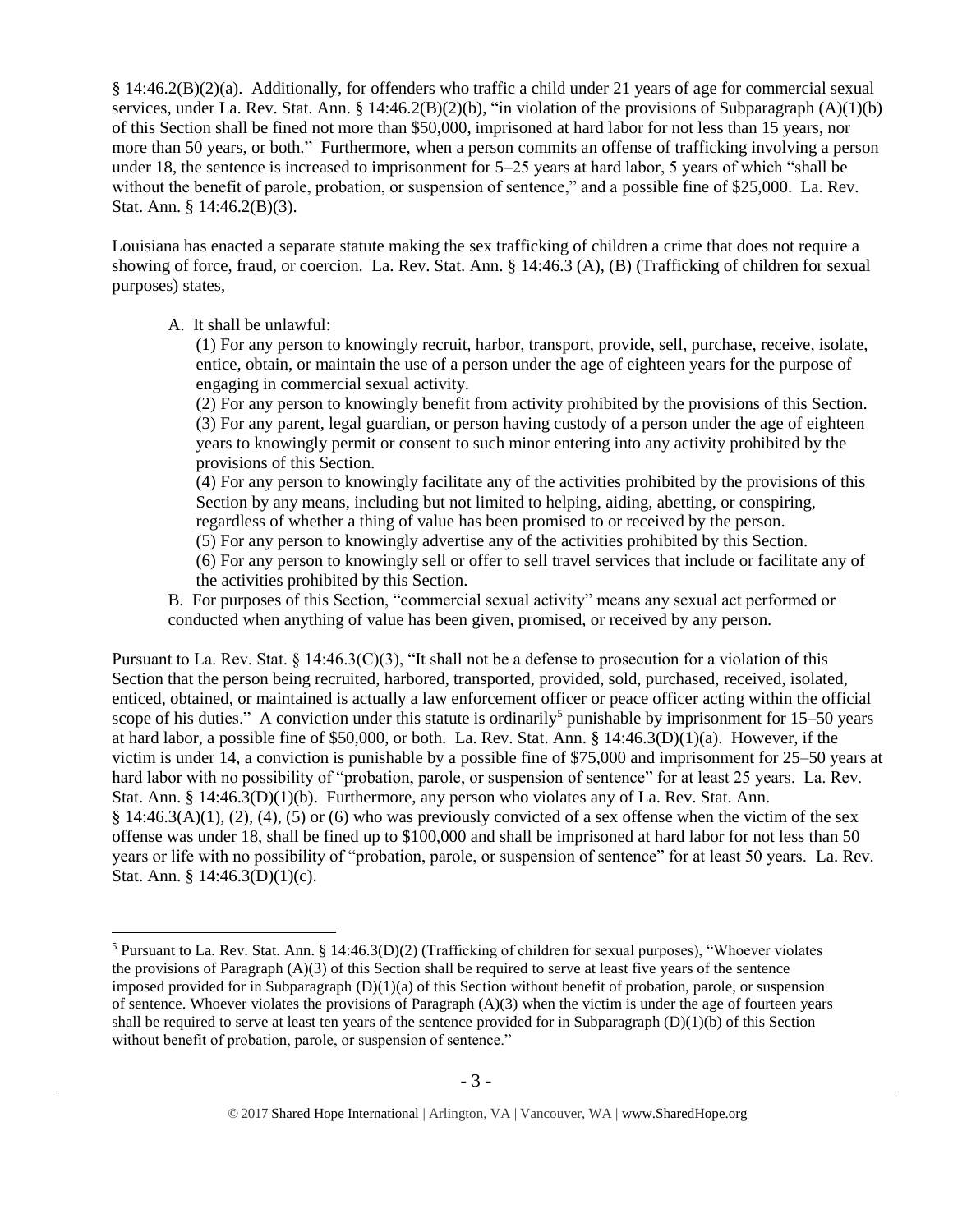In addition, a convicted violator of La. Rev. Stat. Ann. § 14:46.3(A)(3) must "serve at least five years of the sentence provided for in subparagraph  $(D)(1)(a)$  of this Section without the benefit of probation, parole, or suspension of sentence," and if the victim is under 14, at least 10 years. La. Rev. Stat. Ann. § 14:46.3(D)(2).

Lastly, pursuant to La. Code Crim. Proc. art. 890.3(A)(1), (C)<sup>6</sup> (Sentencing for crimes of violence), persons convicted of committing or attempting to commit offenses under La. Rev. Stat. Ann. § 14:46.2 (Human trafficking) or § 14:46.3 (Trafficking of children for sexual purposes) are considered offenders of "crimes of violence" and, thus, have restricted "eligibility for suspension or deferral of sentence[s] . . . ." La. Code Crim. Proc. art. 893(A),  $(E)^7$  (Suspension and deferral of sentence and probation in felony case) further limits any eligibility for sentence suspensions or deferments, stating,

A. . . . .

<span id="page-3-1"></span><span id="page-3-0"></span>(2) The court shall not suspend the sentence of a conviction of an offense that is designated in the court minutes as a crime of violence pursuant to Article 890.3 . . . .

- . . . . . . . .
- E.  $(1)$  ....

(b) The court shall not defer a sentence under this provision for an offense or attempted offense that is designated in the court minutes as a crime of violence pursuant to Article 890.3 or that is defined as a sex offense as defined by R.S. 15:541, involving a child under the age of seventeen years . . . .

*1.2 Commercial sexual exploitation of children (CSEC) is identified as a separate and distinct offense from general sexual offenses, which may also be used to prosecute those who commit commercial sex offenses against minors.*

The following state laws create separate and specific crimes of commercial sexual exploitation of children:

- 1. La. Rev. Stat. Ann. § 14:82(C) (Prostitution; definition; penalties; enhancement) states in part,
	- . . . .

(4) Whoever commits the crime of prostitution with a person under the age of eighteen years shall be fined not more than fifty thousand dollars, imprisoned at hard labor for not less than fifteen years nor more than fifty years, or both.

(5) Whoever commits the crime of prostitution with a person under the age of fourteen years shall be fined not more than seventy-five thousand dollars, imprisoned at hard labor for not less than twenty-five years nor more than fifty years, or both.

. . . .

 $\overline{a}$ 

2. La. Rev. Stat. Ann. § 14:82.2 (Purchase of commercial sexual activity; penalties) states,

<sup>6</sup> The text of La. Code Crim. Proc. art. 890.3 cited here and elsewhere in this report includes amendments made by the enactment of House Bill 110 during the 2017 Regular Session of the Louisiana Legislature (effective August 1, 2017).  $7$  The text of La. Code Crim. Proc. art. 893 cited here and elsewhere in this report includes amendments made by the enactment of Senate Bill 139 during the 2017 Regular Session of the Louisiana Legislature (effective November 1, 2017).

<sup>© 2017</sup> Shared Hope International | Arlington, VA | Vancouver, WA | www.SharedHope.org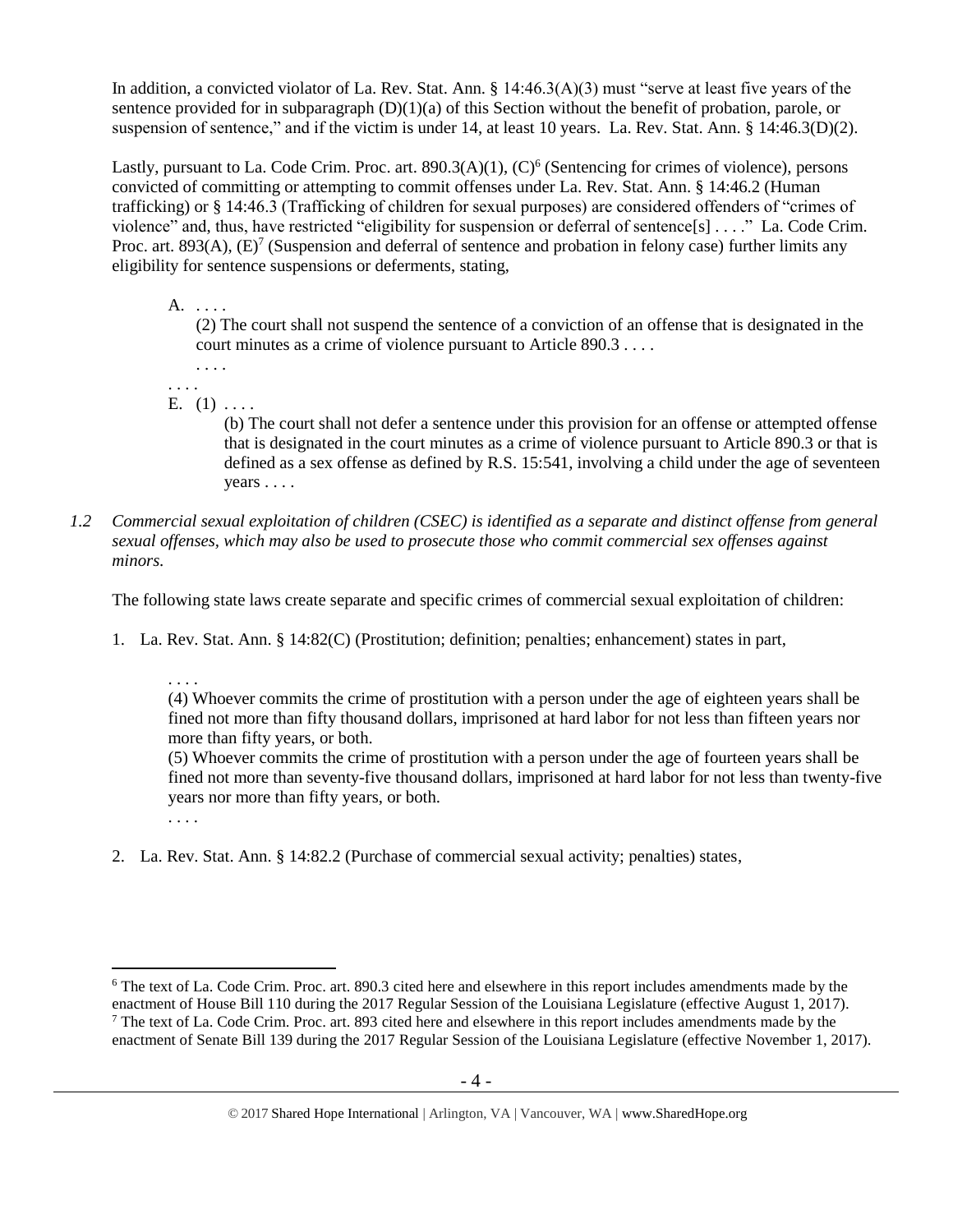It shall be unlawful for any person to knowingly give, agree to give, or offer to give anything of value to another in order to engage in sexual intercourse<sup>8</sup> with a person who receives or agrees to receive anything of value as compensation for such activity.

A person convicted under La. Rev. Stat. Ann. § 14:82.2 is subject to a fine of \$500, imprisonment up to six months, or both. However, a person who violates La. Rev. Stat. Ann. § 14:82.2 and knows the person "to be under the age of eighteen years, or with a person the offender knows to be a victim of human trafficking as defined by R.S. 14:46.2 or trafficking of children for sexual purposes as defined by R.S. 14:46.3" is subject to imprisonment at hard labor for 15–50 years, a fine up to \$50,000, or both. If the offender knows the person is under the age of fourteen years, he is subject to a fine up to \$75,000, imprisonment at hard labor 25–50 years, or both. La. Rev. Stat. Ann. § 14:82.2(C)(1), (4), (5).

- 3. La. Rev. Stat. Ann. § 14:82.1(A)(1) (Prostitution; persons under eighteen; additional offenses) makes it unlawful "[flor any person over the age of seventeen to engage in sexual intercourse<sup>9</sup> with any person under the age of eighteen who is practicing prostitution, and there is an age difference of greater than two years between the two persons." A conviction under this statute is punishable by imprisonment for 15–50 years of hard labor, a possible fine of \$50,000, or both. La. Rev. Stat. Ann.  $§ 14:82.1(D)(1).$
- 4. La. Rev. Stat. Ann. § 14:86(A) (Enticing persons into prostitution) states,

Enticing persons into prostitution is committed when any person over the age of seventeen entices, places, persuades, encourages, or causes the entrance of any other person under the age of twenty-one into the practice of prostitution, either by force, threats, promises, or by any other device or scheme . . . .

A conviction under this statute when the person being enticed is under 18 years is punishable by imprisonment at hard labor for 15–50 years, a possible fine of \$50,000, or both, and if the person being enticed into prostitution is under 14 years, a conviction is punishable by 25–50 years at hard labor, a possible fine of \$75,000, or both. La. Rev. Stat. Ann. § 14:86(B)(1)(b), (c).

5. La. Rev. Stat. Ann. § 14:81.3(A)(1) (Computer-aided solicitation of a minor) states,

 $\overline{a}$ 

<span id="page-4-0"></span>Computer-aided solicitation of a minor is committed when a person seventeen years of age or older knowingly contacts or communicates, through the use of electronic textual communication, $10$  with a person who has not yet attained the age of seventeen where there is an age difference of greater than two years, or a person reasonably believed to have not yet attained the age of seventeen and reasonably believed to be at least two years younger, for the purpose of or with the intent to persuade, induce, entice, or coerce the person to engage or participate in

<sup>8</sup> "For purposes of this Component, 'sexual intercourse' means anal, oral, or vaginal intercourse or any other sexual activity constituting a crime pursuant to the laws of this state." La. Rev. Stat. Ann. § 14:82.2(B).

<sup>9</sup> "Sexual intercourse" is defined in La. Rev. Stat. Ann. § 14:82.1(C) as "anal, oral, or vaginal sexual intercourse." <sup>10</sup> "Electronic textual communication" is defined in La. Rev. Stat. Ann.  $\S$  14:81.3(D)(1) as "a textual communication made through the use of a computer on-line service, Internet service, or any other means of electronic communication, including but not limited to a local bulletin board service, Internet chat room, electronic mail, or online messaging service."

<sup>© 2017</sup> Shared Hope International | Arlington, VA | Vancouver, WA | www.SharedHope.org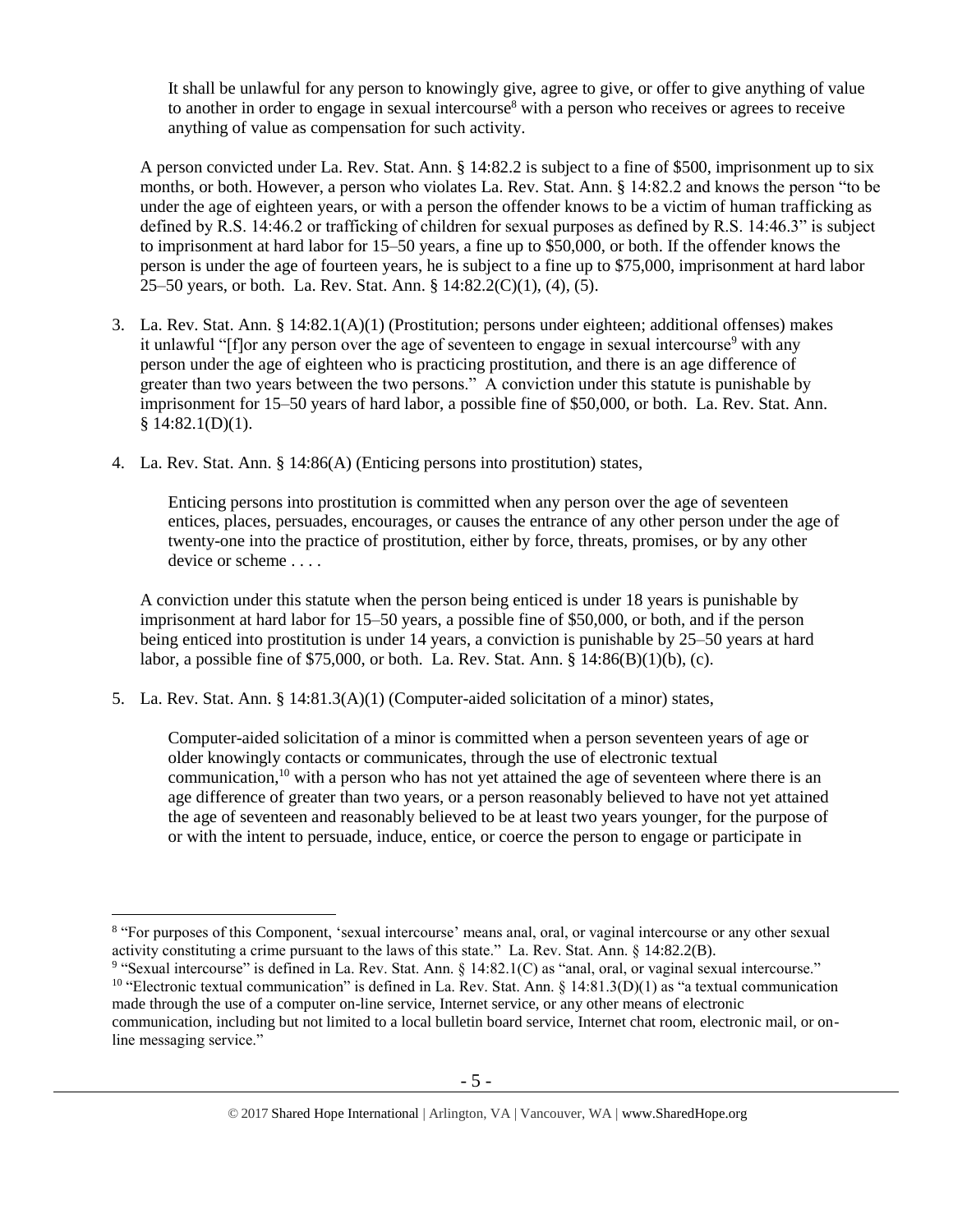sexual conduct<sup>11</sup> or a crime of violence as defined in [R.S. 14:2\(B\)](https://www.lexis.com/research/buttonTFLink?_m=cab6dd21dd29306a3d10703ad9288f43&_xfercite=%3ccite%20cc%3d%22USA%22%3e%3c%21%5bCDATA%5bLa.%20R.S.%2014%3a81.3%5d%5d%3e%3c%2fcite%3e&_butType=4&_butStat=0&_butNum=2&_butInline=1&_butinfo=LACODE%2014%3a2&_fmtstr=FULL&docnum=1&_startdoc=1&wchp=dGLbVzV-zSkAA&_md5=d31e1e2fad189a60cd471ae8696c87cd) [Definitions],<sup>12</sup> or with the intent to engage or participate in sexual conduct in the presence of the person who has not yet attained the age of seventeen, or person reasonably believed to have not yet attained the age of seventeen.

Subsection (2) states in part that it is a crime for a person as described above to communicate "for the purpose of or with the intent to arrange for any third party to engage in any of the conduct proscribed by the provisions of Paragraph (1) of this Subsection," and subsection (3) criminalizes the use of electronic textual communication "for the purpose of recruiting, enticing, or coercing" a minor for commercial sexual activity. Subsection (4) ensures that the criminal liability attaches in cases where "the contact or communication is initially made through the use of electronic textual communication and subsequent communication is made through the use of any other form of communication." La. Rev. Stat. Ann. § 14:81.3(A)(2), (3), (4).

All convictions under La. Rev. Stat. Ann. § 14:81.3(A), unless specifically mentioned below, are punishable by imprisonment at hard labor "without benefit of parole, probation, or suspension of sentence" and a possible fine of \$10,000. La. Rev. Stat. Ann. § 14:81.3(B). If the victim is 13–16, a conviction is punishable by imprisonment for 5–10 years, and, if the victim is under 13, a conviction is punishable by imprisonment for  $10-20$  years. La. Rev. Stat. Ann. §  $14:81.3(B)(1)(a)$ , (b). If the victim is "reasonably believed to have not yet attained the age of seventeen," a conviction is punishable by imprisonment for 2–10 years. La. Rev. Stat. Ann.  $\S 14:81.3(B)(1)(c)$ . If "the computer-aided solicitation results in actual sexual conduct between the offender and victim and the difference between the age of the victim and the age of the offender is five years or greater," a conviction is punishable by imprisonment for 7–10 years, "with or without hard labor." La. Rev. Stat. Ann. § 14:81.3(B)(1)(d). Subsequent convictions are punishable by imprisonment for 10–20 years. La. Rev. Stat. Ann. § 14:81.3(B)(2). Finally, for any conviction under La. Rev. Stat. Ann. § 14:81.3(A), the court also may limit or restrict the offender's "access to the Internet when the Internet was used in the commission of the crime." La. Rev. Stat. Ann. § 14:81.3(B)(3).

6. La. Rev. Stat. Ann. § 14:81.1(A)(2)(Pornography involving juveniles) makes it a crime "for a parent, legal guardian, or custodian of a child to consent to the participation of the child in pornography

. . . .

. . . .

<sup>&</sup>lt;sup>11</sup> "Sexual conduct" is defined in La. Rev. Stat. Ann.  $\S$  14:81.3(D)(2) as "actual or simulated sexual intercourse, deviant sexual intercourse, sexual bestiality, masturbation, sadomasochistic abuse, lewd exhibition of the genitals, or any lewd or lascivious act."

<sup>&</sup>lt;sup>12</sup> La. Rev. Stat. Ann. § 14:2(B) defines a "crime of violence" as

an offense that has, as an element, the use, attempted use, or threatened use of physical force against the person or property of another, and that, by its very nature, involves a substantial risk that physical force against the person or property of another may be used in the course of committing the offense or an offense that involves the possession or use of a dangerous weapon. The following enumerated offenses and attempts to commit any of them are included as "crimes of violence":

<sup>(9)</sup> Aggravated or first degree rape.

<sup>(10)</sup> Forcible or second degree rape.

<sup>(11)</sup> Simple or third degree rape.

<sup>(42)</sup> Trafficking of children for sexual purposes.

<sup>(43)</sup> Human trafficking.

<sup>. . . .</sup>

<sup>© 2017</sup> Shared Hope International | Arlington, VA | Vancouver, WA | www.SharedHope.org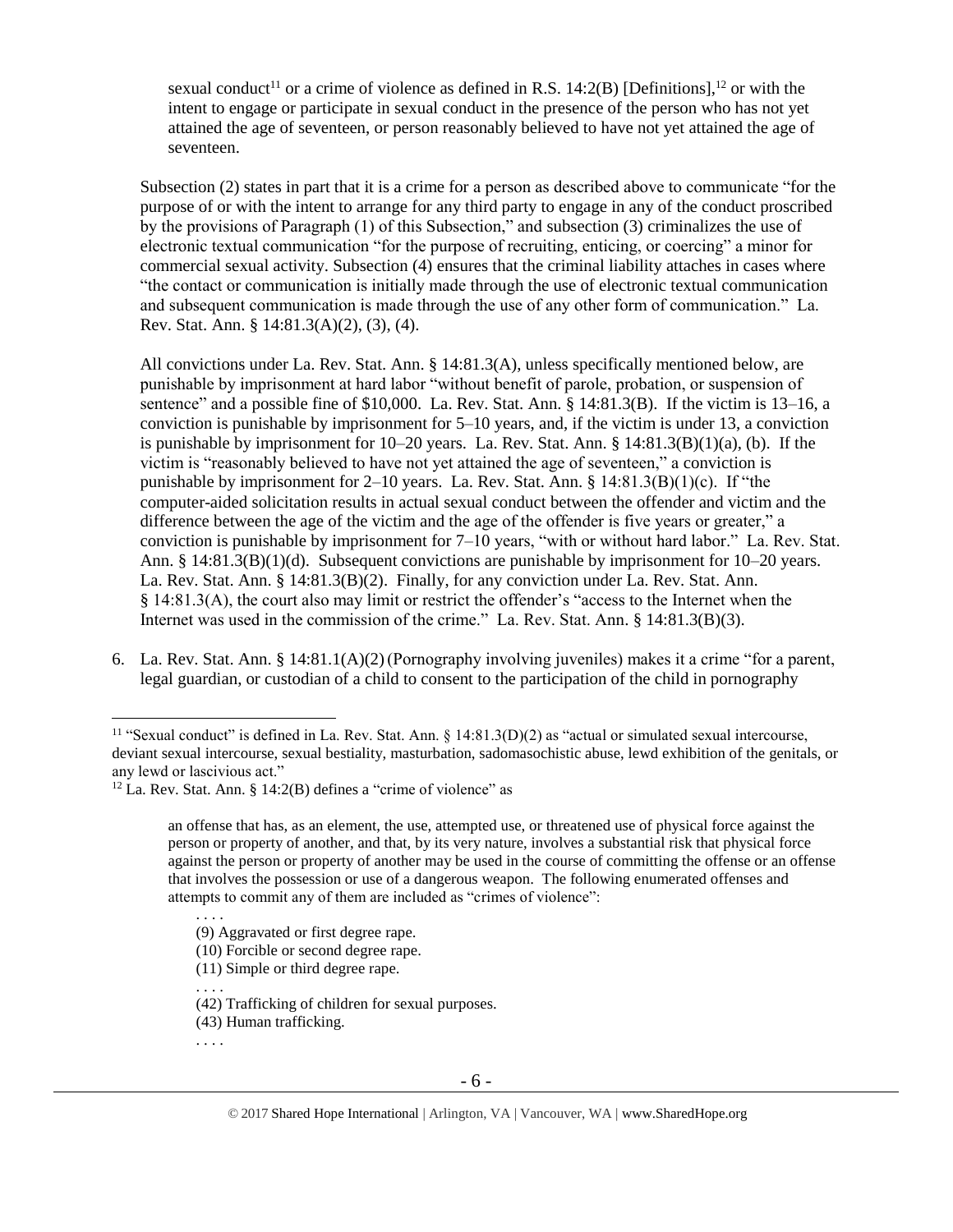involving juveniles." A conviction under La. Rev. Stat. Ann.  $\S$  14:81.1(A)(2) is punishable by imprisonment for 5–20 years at hard labor, "without benefit of probation, parole, or suspension of sentence," and a possible fine of  $$ 10,000$ . La. Rev. Stat. Ann.  $§ 14:81.1(E)(3)$ . Additionally, it is unlawful "for a person to produce, promote, advertise, distribute, possess, or possess with the intent to distribute pornography involving juveniles" and a conviction is punishable by a possible fine of \$50,000 and 5–20 years imprisonment at hard labor "without the benefit of parole, probation, or suspension of sentence." La. Rev. Stat. Ann. § 14:81.1 (A)(1),  $(E)(1)(a)$ ,  $(2)(a)$ ,  $(4)$ . A subsequent conviction for the intentional possession of, distribution of, or intent to distribute images of child sexual exploitation (ICSE) shall result in a possible fine of \$75,000 and 40 years imprisonment at hard labor "without benefit of parole, probation, or suspension of sentence." La. Rev. Stat. Ann. §  $14:81.1$  (E)(1)(b), (2)(b).

- 7. La. Rev. Stat. Ann. § 14:89.2(A) (Crime against nature by solicitation) provides, "Crime against nature by solicitation is the solicitation by a human being of another with the intent to engage in any unnatural carnal copulation for compensation." Pursuant to La. Rev. Stat. Ann.  $\S 14:89.2(B)(3)(a)$ , "Whoever violates the provisions of this Section, when the person being solicited is under the age of eighteen years," shall be fined not more than \$50,000, imprisoned at hard labor for 15–50 years, or both, and when the person being solicited is under the age of 14 years a conviction is subject to a possible fine of \$75,000, 25–50 years imprisonment at hard labor, or both and "[t]wenty-five years of the sentence imposed shall be without benefit of parole, probation, or suspension of sentence." La. Rev. Stat. Ann. § 14:89.2(B)(2), (3).
- 8. La. Rev. Stat. Ann. § 14:83.2 (Promoting prostitution) is "the knowing and willful control of, supervision of, or management of an enterprise for profit in which customers are charged a fee for services which include prostitution, regardless of what portion of the fee is actually for the prostitution services." A conviction under La. Rev. Stat. Ann. § 14:83.2 is punishable by a fine not to exceed \$50,000, 15–50 years imprisonment at hard labor, or both when prostitution of a person under 18 is involved, and an offender faces a fine not to exceed \$75,000, 25–50 years imprisonment at hard labor, or both if the person engaged in prostitution is under 14. La. Rev. Stat. Ann. § 14:83.2(B)(2), (3).
- 9. La. Rev. Stat. Ann. § 14:84(A) (Pandering) makes any of the following intentional acts a crime:

(1) Enticing, placing, persuading, encouraging, or causing the entrance of any person into the practice of prostitution, either by force, threats, promises, or by any other device or scheme. (2) Maintaining a place where prostitution is habitually practiced,

(3) Detaining any person in any place of prostitution by force, threats,

promises, or by any other device or scheme,

(4) Receiving or accepting by a person as a substantial part of support or

maintenance anything of value which is known to be from the earnings of any person engaged in prostitution,

(5) Consenting, on the part of any parent or tutor of any person, to the person's entrance or detention in the practice of prostitution,

(6) Transporting any person from one place to another for the purpose of promoting the practice of prostitution.

Whoever commits the crime of pandering involving the prostitution of persons under the age of 18 shall be fined up to \$50,000, imprisoned at hard labor for 15–50 years, or both. Additionally, whoever commits the crime of pandering involving a person under the age of 14 shall be subject to a

<sup>© 2017</sup> Shared Hope International | Arlington, VA | Vancouver, WA | www.SharedHope.org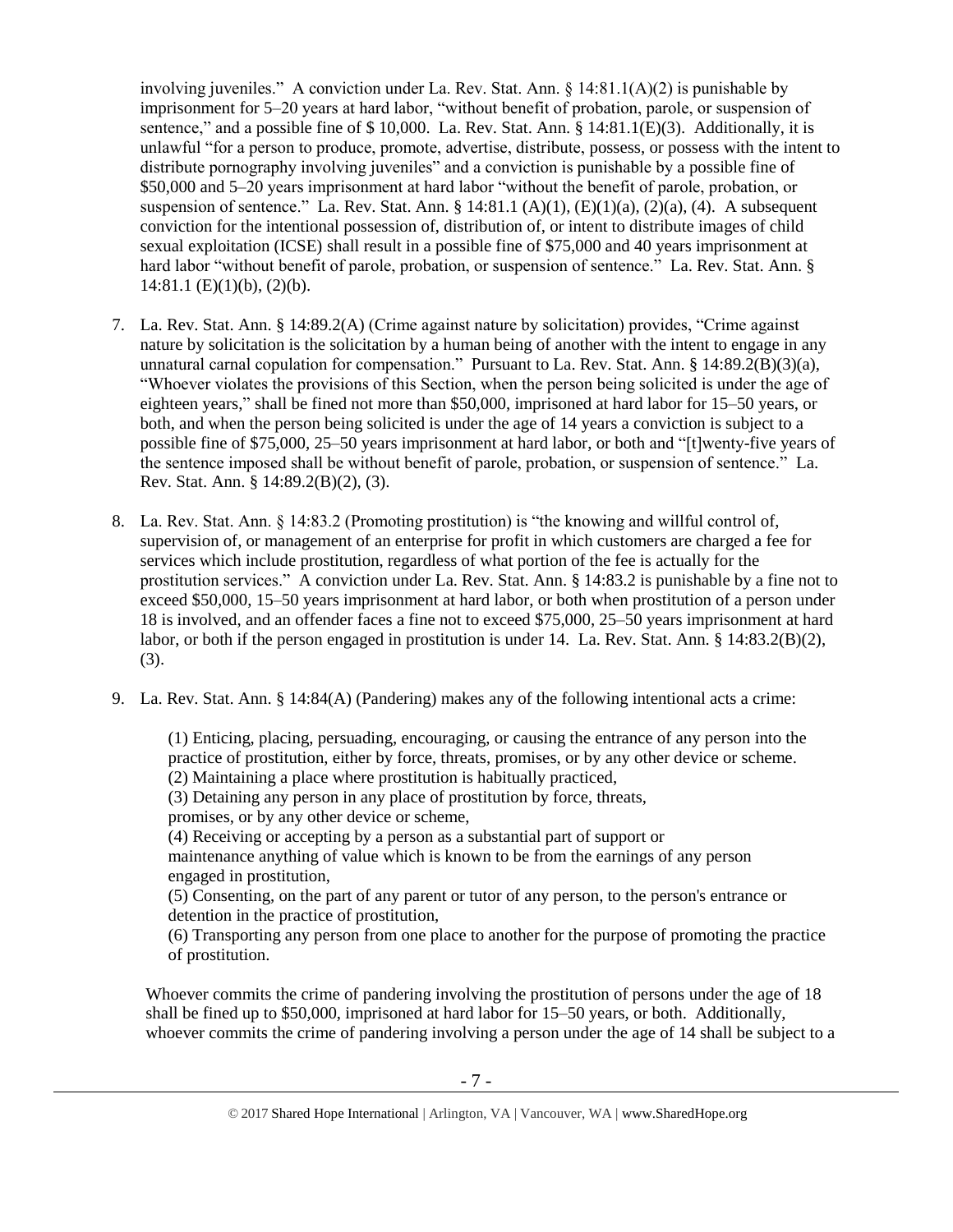possible fine of \$75,000 and 25–50 years imprisonment with hard labor, or both. La. Rev. Stat. Ann.  $§ 14:84(B)(2), (3).$ 

- 10. La. Rev. Stat. Ann. § 14:104(A) (Keeping a disorderly place) is "the intentional maintaining of a place to be habitually used for any illegal purpose." A person who "commits the crime of keeping a disorderly place for the purpose of prostitution of persons under the age of eighteen" shall be fined not more than \$50,000, imprisoned at hard labor 15–50 years, or both, and if the purpose of the offender is prostitution of persons under 14, the penalty shall be a fine not more than \$75,000, 25–50 years imprisoned at hard labor, or both. La. Rev. Stat. Ann. § 14:104(B)(2), (3).
- 11. La. Rev. Stat. Ann. § 14:105(A) (Letting a disorderly place) is the "granting of the right to use any premises knowing that they are to be used as a disorderly place, or allowing the continued use of the premises with such knowledge." A person who "commits the crime of letting a disorderly place for the purpose of prostitution of persons under the age of eighteen" shall be fined not more than \$50,000, imprisoned at hard labor 15–50 years, or both, and if the purpose of the offender is prostitution of persons under 14, the penalty shall be a fine not more than \$75,000, 25–50 years imprisoned at hard labor, or both. La. Rev. Stat. Ann.  $\S$  14:105(B)(2), (3).
- 12. La. Rev. Stat. Ann. § 14:83 (Soliciting for prostitutes) is "the soliciting, inviting, inducing, directing, or transporting a person to any place with the intention of promoting prostitution." A conviction pursuant to La. Rev. Stat. Ann. § 14:83 when the person being solicited is under 18 years is punishable by a possible fine of \$50,000, 15–50 years imprisoned at hard labor, or both, and when the person being solicited is under 14 years is punishable by a possible fine of \$75,000, 25–50 years imprisoned at hard labor, or both. La. Rev. Stat. Ann.  $\S$   $14:83(B)(2)$ , (3).
- 13. La. Rev. Stat. Ann. § 14:83.1 (Inciting prostitution) is the unlawful aiding, abetting, or assisting in an enterprise for profit which:

(1) Customers are charged a fee for services which include prostitution . . . ,

(2) When the person knows or when a reasonable person in such a position would know that such aiding, abetting, or assisting is for prostitution, and

(3) When the proceeds or profits are to be in any way divided by the prostitute and the person aiding, abetting, or assisting the prostitute.

Whoever commits the crime of inciting prostitution involving the prostitution of persons under the age of 18 years shall be fined not more than \$50,000, imprisoned at hard labor for 15–50 years, or both. Additionally, whoever commits the crime of inciting prostitution involving a person under the age of 14 years shall be subject to a possible fine of \$75,000 and 25–50 years imprisoned at hard labor, or both. La. Rev. Stat. Ann. § 14:83:1(B)(2), (3).

- 14. La. Rev. Stat. Ann. § 14:85 (Letting premises for prostitution) makes unlawful "the granting of the right of use or the leasing of any premises, knowing that they are to be used for the practice of prostitution, or allowing the continued use of the premises with such knowledge." When La. Rev. Stat. Ann. § 14:85 is committed for prostitution of persons under 18, the crime is punishable by a possible fine of \$50,000, 15–50 years imprisoned at hard labor, or both, and when the purpose of the offense is prostitution of a person under 14 years it is punishable by a possible fine of \$75,000, 25–50 years imprisoned at hard labor, or both. La. Rev. Stat. Ann. § 14:85(B)(2), (3).
- 15. La. Rev. Stat. Ann. § 14:282(A) (Operation of places of prostitution; prohibited; penalty) states,

<sup>© 2017</sup> Shared Hope International | Arlington, VA | Vancouver, WA | www.SharedHope.org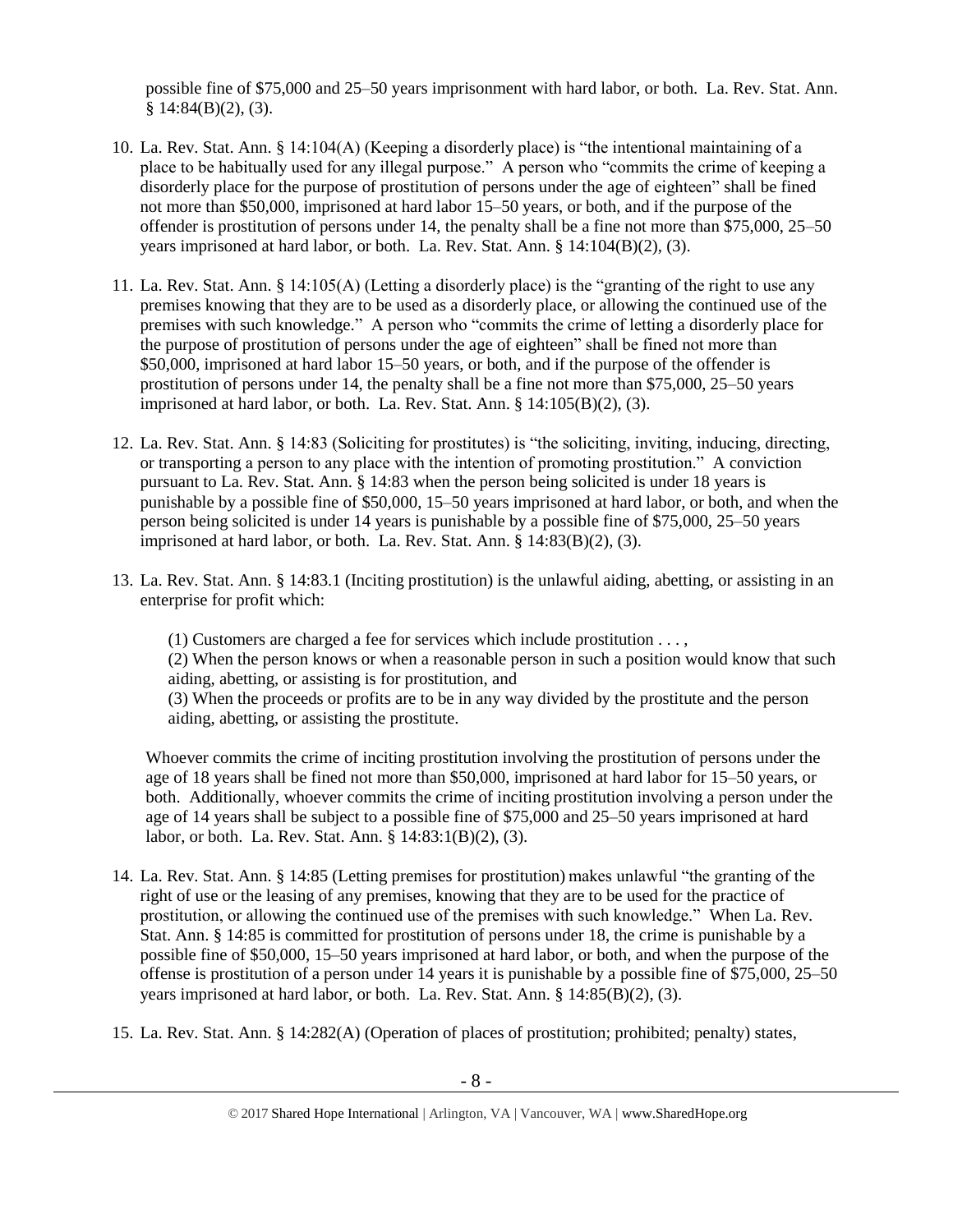No person shall maintain, operate, or knowingly own any place or any conveyance used for the purpose of . . . prostitution, or shall rent or let any place or conveyance to any person with knowledge of or good reason to believe that the lessee intends to use the place or conveyance for the purpose of  $\ldots$  prostitution or reside in, enter, or remain in any place for the purpose of  $\ldots$ prostitution.

For a conviction pursuant to La. Rev. Stat. Ann. § 14:282 where the purpose is the prostitution of persons under 18 years of age the penalty is a possible fine of \$50,000, 15–50 years imprisoned at hard labor, or both, and if the person is under 14 years the penalty is a possible fine of \$75,000, 25– 50 years imprisoned at hard labor, or both. La. Rev. Stat. Ann. § 14:282(B)(2), (3).

Other laws that may apply in cases of commercial sexual exploitation of a child despite not specifically referring to commercial exchanges include,

- 1. La. Rev. Stat. Ann. § 14:42 (A)(4) (First degree rape) states that first degree rape occurs "where the anal, oral, or vaginal sexual intercourse is deemed to be without lawful consent of the victim because it is committed . . . [w]hen the victim is under the age of thirteen years. Lack of knowledge of the victim's age shall not be a defense." If a capital verdict is sought by the district attorney, a conviction is punishable by "death<sup>13</sup> or life imprisonment at hard labor without benefit of parole, probation, or suspension of sentence, in accordance with the determination of the jury." La. Rev. Stat. Ann. § 14:42(D)(2)(a). If a capital verdict is not sought, a conviction is punishable "by life imprisonment at hard labor without benefit of parole, probation, or suspension of sentence." La. Rev. Stat. Ann.  $$14:42(D)(2)(b).$
- 2. Pursuant to La. Rev. Stat. Ann. § 14:43.1 (A) (Sexual battery),

Sexual battery is the intentional touching of the anus or genitals of the victim by the offender using any instrumentality or any part of the body of the offender, directly or through clothing, or the touching of the anus or genitals of the offender by the victim using any instrumentality or any part of the body of the victim, directly or through clothing, when any of the following occur:

(1) The offender acts without the consent of the victim.

(2) The victim has not yet attained fifteen years of age and is at least three years younger than the offender.

. . . . 14

 $\overline{a}$ <sup>13</sup> In *Kennedy v. Louisiana*, 554 U.S. 407, 412 (2008), the Supreme Court held that imposing the death sentence for child rape when the rape does not cause, or is not intended to cause, the child's death violates the Eighth Amendment's prohibition on cruel or unusual punishments.

<sup>&</sup>lt;sup>14</sup> Defendants can also be charged with misdemeanor sexual battery under La. Rev. Stat. Ann. § 43.1.1(A), which states,

Misdemeanor sexual battery is the intentional touching of the breasts or buttocks of the victim by the offender using any instrumentality or any part of the body of the offender, directly or through clothing, or the intentional touching of the breasts or buttocks of the offender by the victim using any instrumentality or any part of the body of the victim, directly or through clothing, when the offender acts without the consent of the victim.

<sup>© 2017</sup> Shared Hope International | Arlington, VA | Vancouver, WA | www.SharedHope.org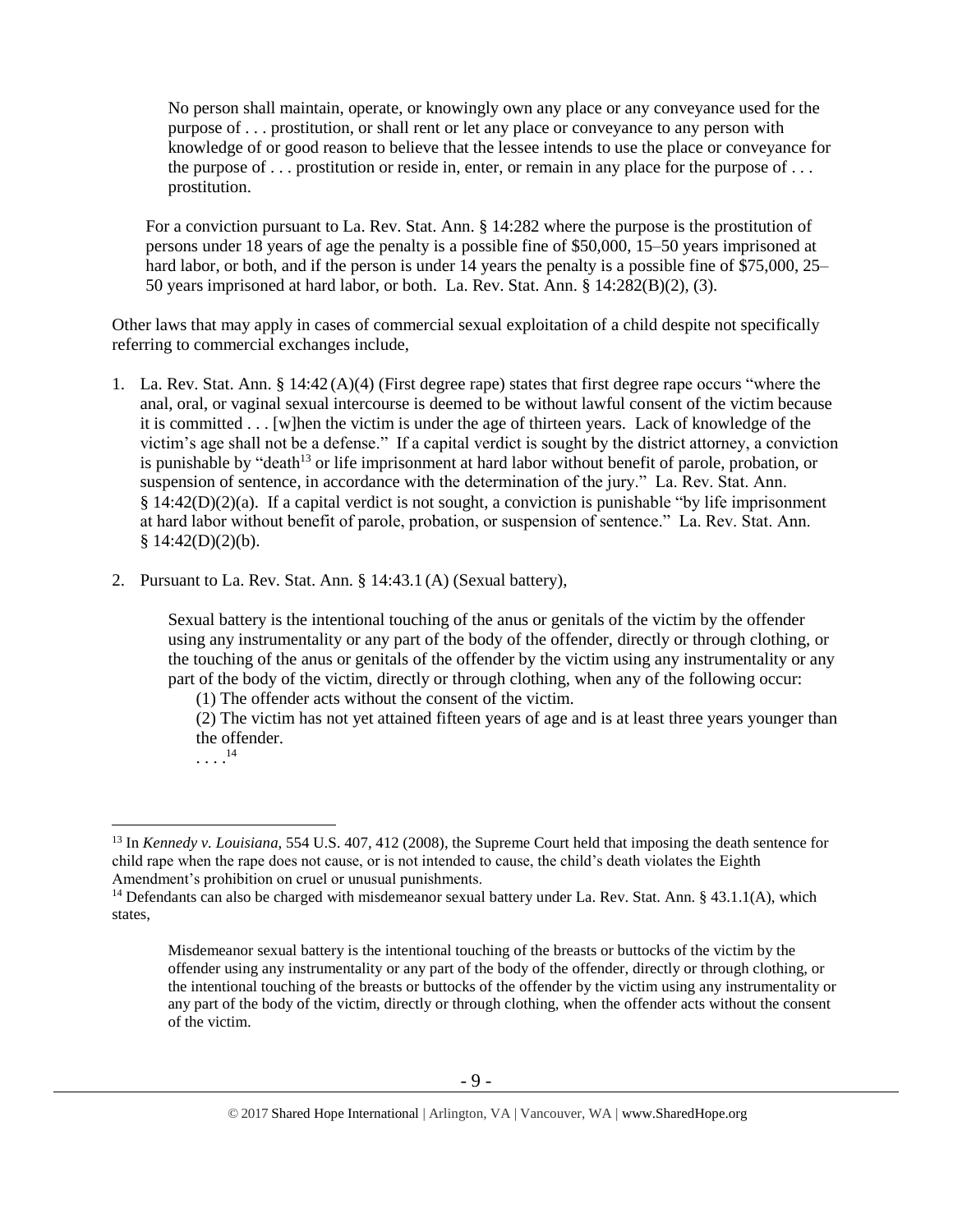If the victim is 13–14 years old, a conviction under this statute is punishable by imprisonment up to 10 years, "with or without hard labor, without benefit of parole, probation, or suspension of sentence;" however, where the victim is under 13 and the offender is 17 or older, a conviction is punishable by imprisonment for 25–99 years at hard labor, and "[a]t least twenty-five years of the sentence imposed shall be served without benefit of parole, probation, or suspension of sentence." La. Rev. Stat. Ann. § 14:43.1(C)(1), (2).

3. La. Rev. Stat. Ann. § 14:43.3(A) (Oral sexual battery) states,

Oral sexual battery is the intentional touching of the anus or genitals of the victim by the offender using the mouth or tongue of the offender, or the touching of the anus or genitals of the offender by the victim using the mouth or tongue of the victim, when any of the following occur:

(1) The victim, who is not the spouse of the offender, is under the age of fifteen years and is at least three years younger than the offender.

. . . .

 $\overline{a}$ 

If the victim is 13–14 years old, a conviction under this statute is punishable by imprisonment up to 10 years, "with or without hard labor, without benefit of parole, probation, or suspension of sentence;" however, if the victim is under 13 and the offender is at least 17, a conviction is punishable by imprisonment for 25–99 years "at hard labor," and "[a]t least twenty-five years of the sentence imposed shall be served without benefit of parole, probation, or suspension of sentence." La. Rev. Stat. Ann. § 14:43.3(C)(1), (2).

- 4. La. Rev. Stat. Ann. § 14:89 (Crime against nature) makes unlawful "the unnatural carnal copulation by a human being with another of the same sex or opposite sex or with an animal . . ." and when the person solicited is under 18 years is punishable by a possible fine of \$50,000, 15–50 years imprisonment at hard labor, or both, and when the person solicited is under 14 years is punishable by a possible fine of \$75,000, 25–50 years imprisonment at hard labor, or both. La. Rev. Stat. Ann.  $§$  14:89(B)(2), (3).
- 5. La. Rev. Stat. Ann. § 14:92(A)(7) (Contributing to the delinquency of juveniles) prohibits "the intentional enticing, aiding, soliciting, or permitting, by anyone over the age of seventeen, of any child under the age of seventeen . . . to . . . (7) [p]erform any sexually immoral act." A conviction under this statute is punishable by imprisonment up to 2 years, "with or without hard labor," a possible fine of \$1,000, or both. La. Rev. Stat. Ann. § 14:92(D).
- 6. La. Rev. Stat. Ann. § 14:80(A) (Felony carnal knowledge of a juvenile) states,

Felony carnal knowledge of a juvenile is committed when:

(1) A person who is seventeen years of age or older has sexual intercourse,<sup>15</sup> with consent, with a person who is thirteen years of age or older but less than seventeen years of age, when the victim is not the spouse of the offender and when the difference between the age of the victim and the age of the offender is four years or greater; or

(2) A person commits a second or subsequent offense of misdemeanor carnal knowledge of a juvenile, or a person who has been convicted one or more times of violating one or more crimes for which the offender is required to register as a sex offender under R.S. 15:542

<sup>15</sup> "Sexual intercourse" is defined in La. Rev. Stat. Ann. § 14:80(B) as "anal, oral, or vaginal sexual intercourse."

<sup>© 2017</sup> Shared Hope International | Arlington, VA | Vancouver, WA | www.SharedHope.org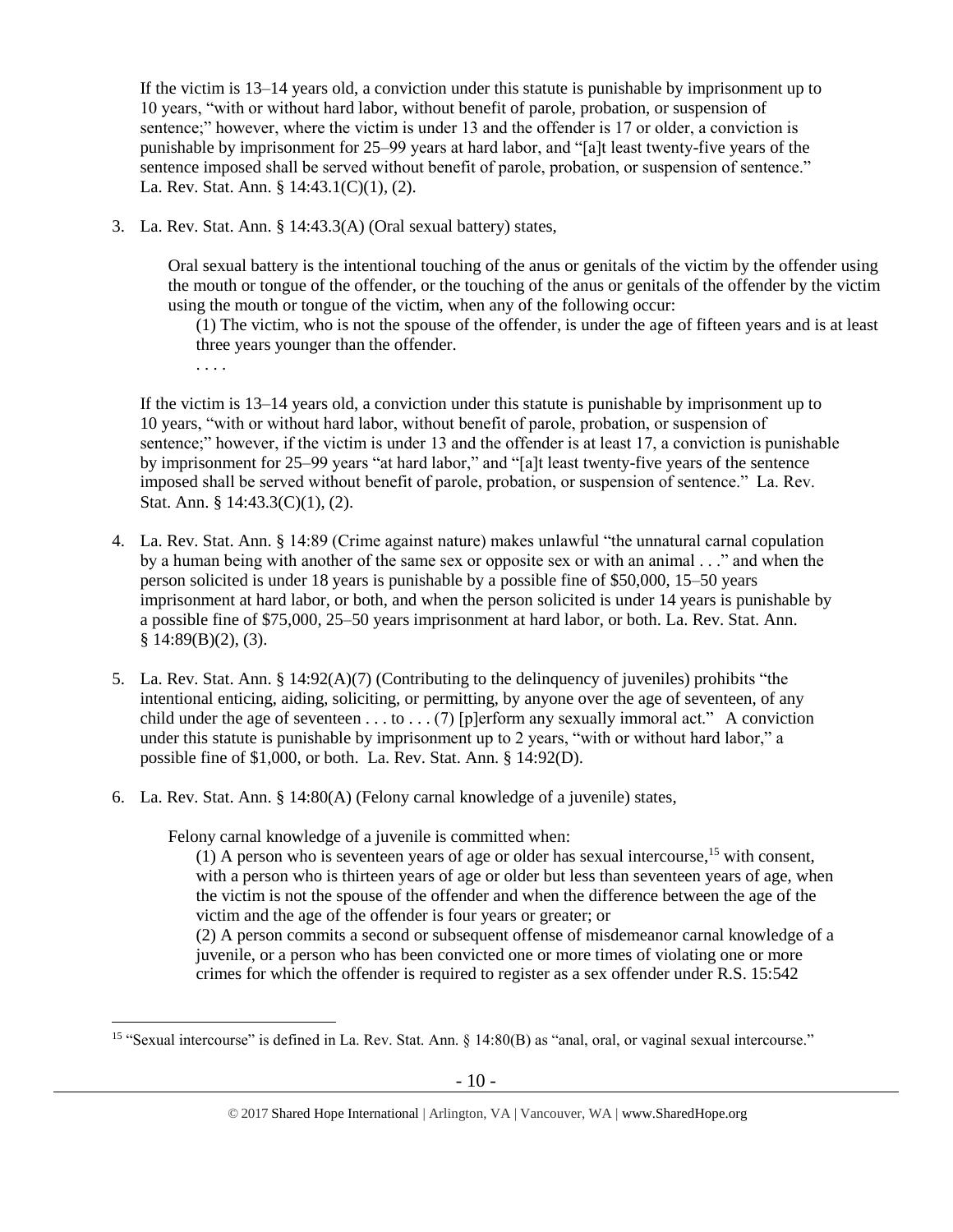[Registration of sex offenders and child predators] commits a first offense of misdemeanor carnal knowledge of a juvenile.

A conviction under this statute is punishable by imprisonment up to 10 years, "with or without hard labor," a possible fine of \$5,000, or both, and "the defendant shall not be eligible to have his conviction set aside or his prosecution dismissed in accordance with the provisions of Code of Criminal Procedure Article 893." La. Rev. Stat. Ann. § 14:80(D)(1).

7. La. Rev. Stat. Ann. § 14:80.1(A) (Misdemeanor carnal knowledge of a juvenile) states,

Misdemeanor carnal knowledge of a juvenile is committed when a person who is seventeen years of age or older has sexual intercourse, with consent, with a person who is thirteen years of age or older but less than seventeen years of age, when the victim is not the spouse of the offender, and when the difference between the age of the victim and age of the offender is greater than two years, but less than four years.

A conviction under this statute is punishable by imprisonment up to 6 months, a possible fine of \$1,000, or both. La. Rev. Stat. Ann. § 14:80.1(D).

8. La. Rev. Stat. Ann. § 14:81(A) (Indecent behavior with juveniles) states,

Indecent behavior with juveniles is the commission of any of the following acts with the intention of arousing or gratifying the sexual desires of either person:

(1) Any lewd or lascivious act upon the person or in the presence of any child under the age of seventeen, where there is an age difference of greater than two years between the two persons . . . ; or

(2) The transmission, delivery or utterance of any textual, visual, written, or oral communication depicting lewd or lascivious conduct, text, words, or images to any person reasonably believed to be under the age of seventeen and reasonably believed to be at least two years younger than the offender . . . .

If the victim is 13–17, a conviction under this statute is punishable by imprisonment up to 7 years, "with or without hard labor," a possible fine of \$5,000, or both, and "the defendant shall not be eligible to have his conviction set aside or his prosecution dismissed in accordance with the provisions of Code of Criminal Procedure Article 893." La. Rev. Stat. Ann. § 14:81(H)(1). If the victim is under 13 and the offender is at least 17, a conviction is punishable by imprisonment for 2–25 years at hard labor, at least 2 years of which must "be served without benefit of parole, probation, or suspension of sentence." La. Rev. Stat. Ann. § 14:81(H)(2).

9. La. Rev. Stat. Ann. § 14:106(A) (Obscenity) states, in part,

The crime of obscenity is the intentional:

(1) Exposure of the genitals, pubic hair, anus, vulva, or female breast nipples in any public place open to public view . . . with the intent of arousing sexual desire or which appeals to the prurient interest or is patently offensive.

(2)(a) Participation or engagement in, or management, operation, production, presentation, performance, promotion, exhibition, advertisement, sponsorship, electronic communication,

<sup>© 2017</sup> Shared Hope International | Arlington, VA | Vancouver, WA | www.SharedHope.org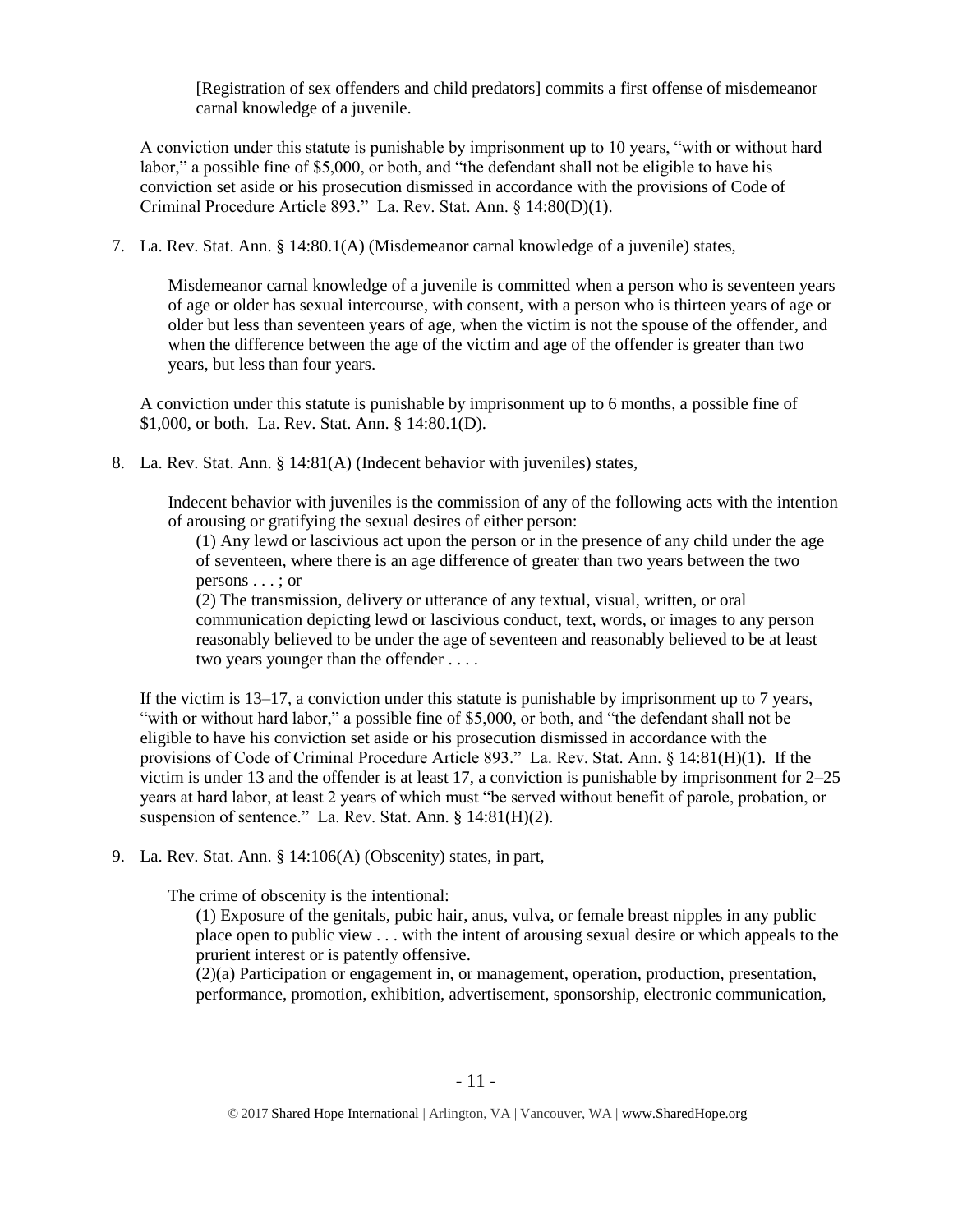or display of, hard core sexual conduct<sup>16</sup> when the trier of fact determines that the average person applying contemporary community standards would find that the conduct, taken as a whole, appeals to the prurient interest; and the hard core sexual conduct, as specifically defined herein, is presented in a patently offensive way; and the conduct taken as a whole lacks serious literary, artistic, political, or scientific value.

(5) Solicitation or enticement of an unmarried person under the age of seventeen years to commit any act prohibited by Paragraphs (1), (2), or (3) above. . . . .

. . . .

 $\overline{a}$ 

A first conviction is punishable by imprisonment for 6 months–3 years, "with or without hard labor," a fine of  $$1,000–$2,500$ , or both. La. Rev. Stat. Ann.  $14:106(G)(1)$ . A second conviction is punishable by imprisonment for 6 months–3 years, "with or without hard labor," a fine of \$2,500–  $$5,000$ , or both. La. Rev. Stat. Ann. 14:106(G)(2). Third and subsequent convictions are punishable by imprisonment for 2–5 years, "with or without hard labor," a fine of \$5,000–\$10,000, or both. La. Rev. Stat. Ann.  $14:106(G)(3)$ . A conviction under subsection 1 or 2 of this statute is punishable by imprisonment for 2–5 years, "with or without hard labor," but "without benefit of parole, probation, or suspension of sentence," and a possible fine of \$10,000 if committed "with or in the presence of an unmarried person under the age of seventeen years." La. Rev. Stat. Ann. § 14:106(G)(4).

## *1.3 Prostitution statutes refer to the sex trafficking statute to acknowledge the intersection of prostitution with trafficking victimization.*

Louisiana's prostitution statutes, La. Rev. Stat. Ann. § 14:83.3(D) (Prostitution by massage), § 14:83.4(C) (Massage; sexual conduct prohibited), and § 14:82(G) (Prostitution; definition; penalties; enhancement), refer to La. Rev. Stat. Ann. § 14:46.3 (Trafficking of children for sexual purposes) by providing an affirmative defense for minor trafficking victims. Each of these provisions state,

(1) It shall be an affirmative defense to prosecution for a violation of this Section that, during the time of the alleged commission of the offense, the defendant was a victim of trafficking of children for sexual purposes as provided in R.S. 14:46.3(E). Any child determined to be a victim pursuant to the provisions of this Paragraph shall be eligible for specialized serviced for sexually exploited children.

the public portrayal, for its own sake, and for ensuing commercial gain of:

<sup>&</sup>lt;sup>16</sup> Pursuant to La. Rev. Stat. Ann. § 14:106(A)(2)(b), "hard core sexual conduct" is defined as

<sup>(</sup>i) Ultimate sexual acts, normal or perverted, actual, simulated, or animated, whether between human beings, animals, or an animal and a human being; or

<sup>(</sup>ii) Masturbation, excretory functions or lewd exhibition, actual, simulated, or animated, of the genitals, pubic hair, anus, vulva, or female breast nipples; or

<sup>(</sup>iii) Sadomasochistic abuse, meaning actual, simulated or animated, flagellation, or torture by or upon a person who is nude or clad in undergarments or in a costume that reveals the pubic hair, anus, vulva, genitals, or female breast nipples, or in the condition of being fettered, bound, or otherwise physically restrained, on the part of one so clothed; or

<sup>(</sup>iv) Actual, simulated, or animated touching, caressing, or fondling of, or other similar physical contact with a pubic area, anus, female breast nipple, covered or exposed, whether alone or between humans, animals, or a human and an animal, of the same or opposite sex, in an act of apparent sexual stimulation or gratification; or

<sup>(</sup>v) Actual, simulated, or animated stimulation of a human genital organ by any device whether or not the device is designed, manufactured, or marketed for such purpose.

<sup>© 2017</sup> Shared Hope International | Arlington, VA | Vancouver, WA | www.SharedHope.org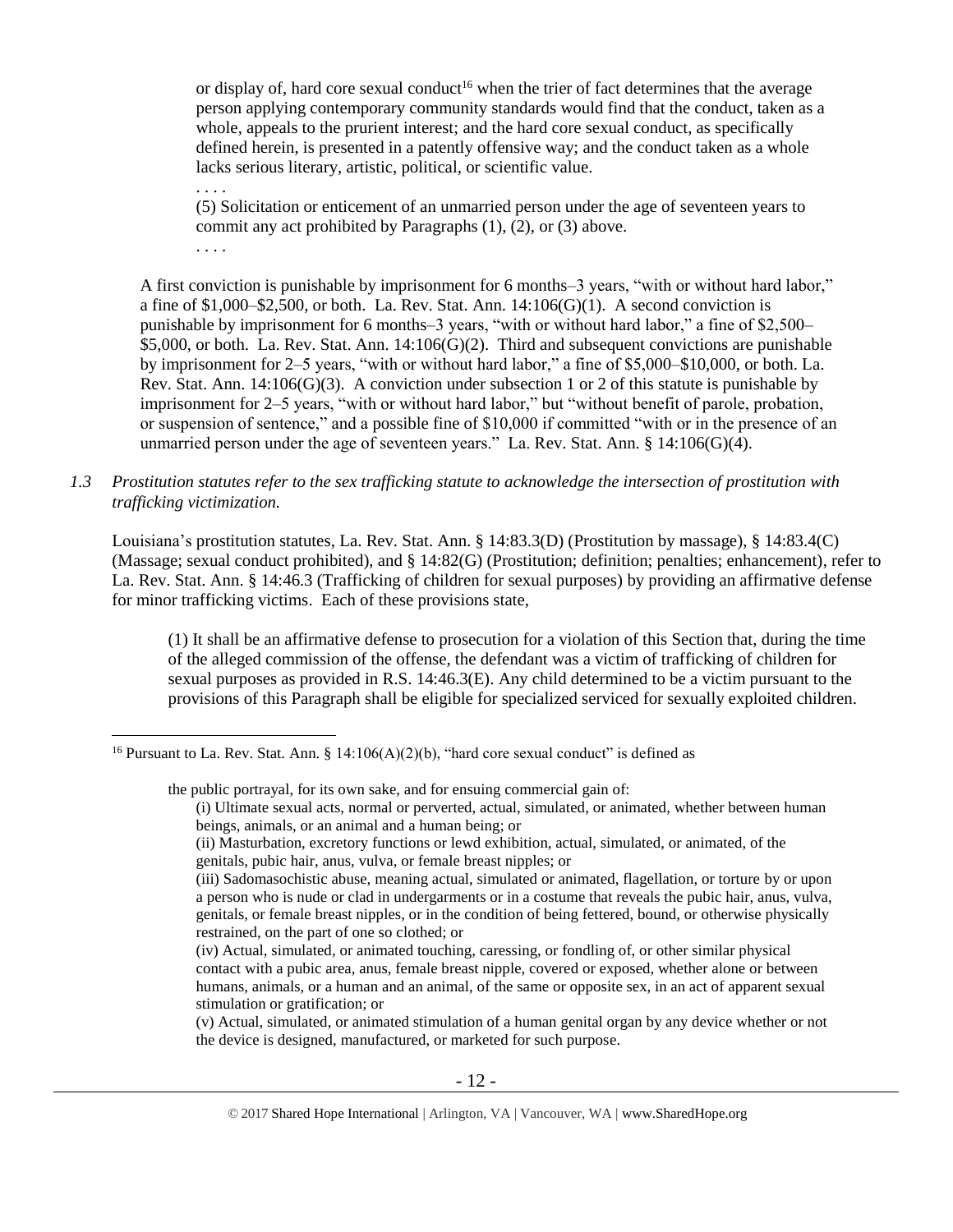(2) It shall be an affirmative defense to prosecution for a violation of this Section that, during the time of the alleged commission of the offense, the defendant is determined to be a victim of human trafficking pursuant to the provisions of R.S. 14:46.2(F). Any person determined to be a victim pursuant to the provisions of this Paragraph shall be notified of any treatment or specialized services for sexually exploited persons to the extent that such services are available.

Further, La. Rev. Stat. Ann. § 14:46.2(F) (Human trafficking) establishes an affirmative defense for victims of human trafficking, stating,

(1) A victim of trafficking involving services that include commercial sexual activity or any sexual contact which constitutes a crime pursuant to the laws of this state shall have an affirmative defense to prosecution for any of the following offenses which were committed as a direct result of being trafficked:

(a) R.S. 14:82 (Prostitution)

- (b) R.S. 14:83.3 (Prostitution by massage)
- (c) R.S. 14:83.4 (Massage; sexual conduct prohibited)
- (d) R.S. 14:89 (Crime against nature)
- (e) R.S. 14:89.2 (Crime against nature by solicitation)

. . . .

(3) Any person determined to be a victim pursuant to the provisions of this Subsection shall be notified of any treatment or specialized services for sexually exploited persons to the extent that such services are available.

*1.4 The state racketeering or gang crimes statute includes sex trafficking or commercial sexual exploitation of children (CSEC) offenses as predicate acts allowing the statute to be used to prosecute child sex trafficking crimes.* 

The Louisiana Racketeering Act is codified under Title 15, Chapter 11 of La. Rev. Stat. Ann. Under the act, La. Rev. Stat. Ann. § 15:1353 prohibits the following activities:

A. It is unlawful for any person who has knowingly received any proceeds derived, directly or indirectly, from a pattern of racketeering activity to use or invest, whether directly or indirectly, any part of such proceeds, or the proceeds derived from the investment or use thereof, in the acquisition of any title to, or any right, interest, or equity in immovable property or in the establishment or operation of any enterprise.

B. It is unlawful for any person, through a pattern of racketeering activity, knowingly to acquire or maintain, directly or indirectly, any interest in or control of any enterprise or immovable property.

C. It is unlawful for any person employed by, or associated with, any enterprise knowingly to conduct or participate in, directly or indirectly, such enterprise through a pattern of racketeering activity.

D. It is unlawful for any person to conspire or attempt to violate any of the provisions of Subsections A, B, or C of this Section.

Racketeering Activity is defined under La. Rev. Stat. Ann. § 15:1352(a) as "committing, attempting to commit, conspiring to commit, or soliciting, coercing, or intimidating another person to commit any crime that is punishable under the [select listed] provisions of Title 14 of the Louisiana Revised Statutes of 1950, the Uniform Controlled Dangerous Substances Law, or the Louisiana Securities Law . . . ." Notably, the CSEC offenses listed as racketeering activity under this definition are La. Rev. Stat. Ann. §

<sup>© 2017</sup> Shared Hope International | Arlington, VA | Vancouver, WA | www.SharedHope.org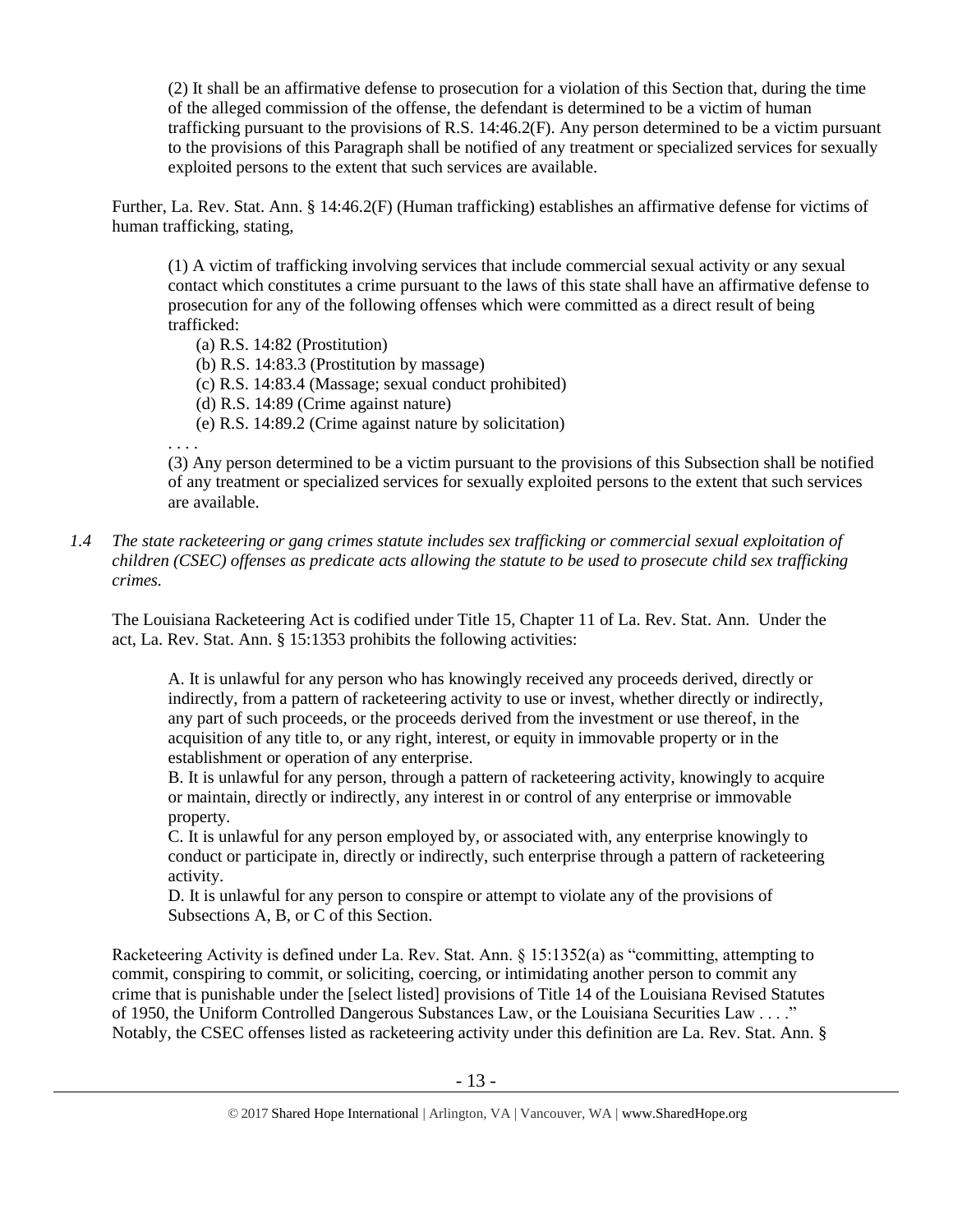14:84 (Pandering), § 14:46.2 (Human trafficking), § 14:46.3 (Trafficking of children for sexual purposes), § 14:286 (Sale of minor children), § 14:81.1 (Pornography involving juveniles), § 14:81.3 (Computeraided solicitation of a minor), § 14:82.1 (Prostitution; persons under eighteen; additional offenses), § 14:83 (Soliciting for prostitutes), § 14:83.1 (Inciting prostitution), § 14:83.2 (Promoting prostitution), § 14:85 (Letting premises for prostitution), § 14:86 (Enticing persons into prostitution), § 14:104 (Keeping a disorderly place), § 14:105 (Letting a disorderly place), and § 14:282 (Operation of places of prostitution; prohibited; penalty).

Racketeering is punishable under the act by imprisonment up to 50 years at hard labor, a possible fine of \$1,000,000 or "three times the gross value gained or three times the gross loss caused, whichever is greater, plus court costs and the costs of investigation and prosecution reasonably incurred," or both. La. Rev. Stat. Ann. § 15:1354(a).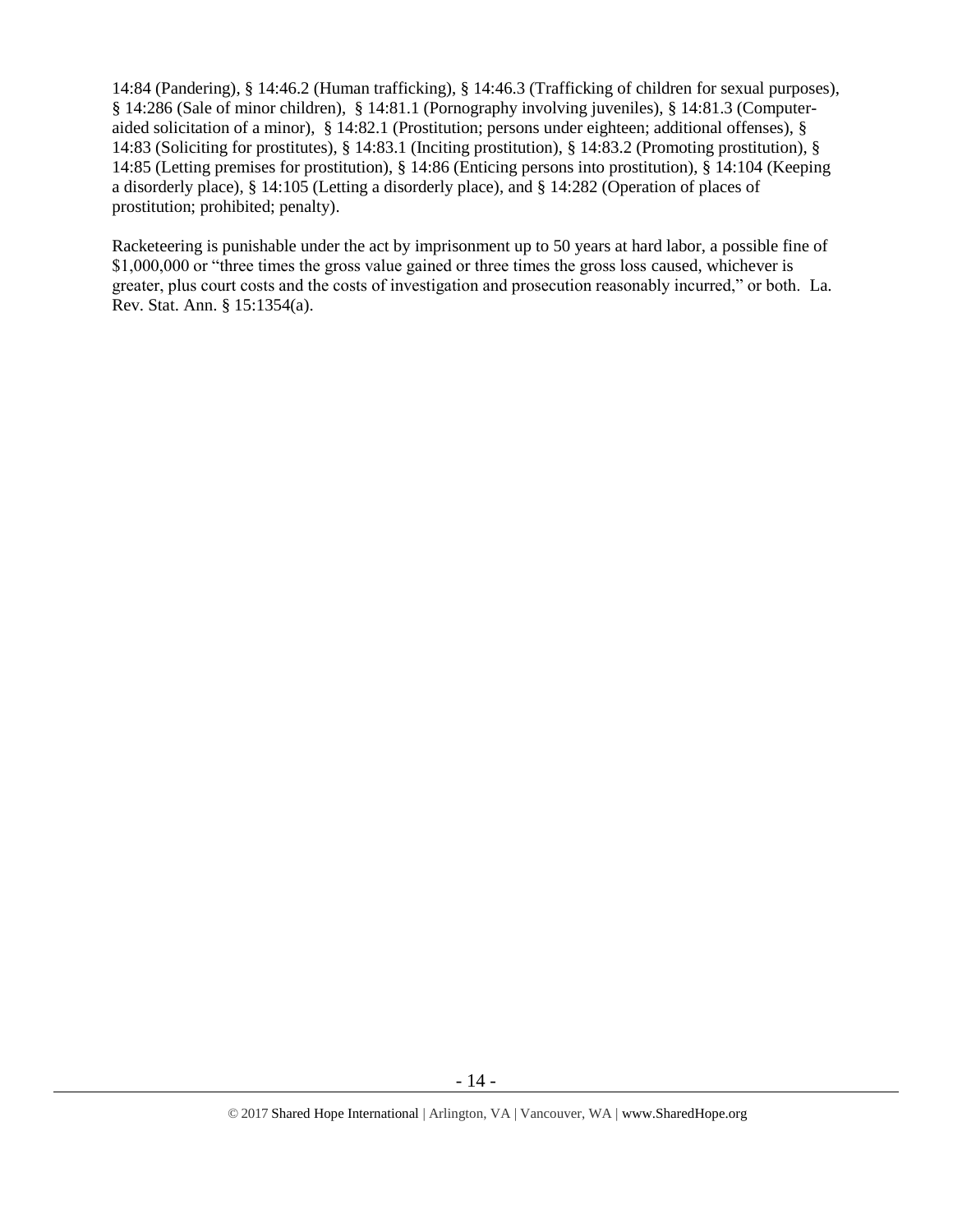#### FRAMEWORK ISSUE 2: CRIMINAL PROVISIONS FOR DEMAND

#### *Legal Components:*

- *2.1 The state sex trafficking law can be applied to buyers of commercial sex acts with a minor.*
- *2.2 Buyers of commercial sex acts with a minor can be prosecuted under commercial sexual exploitation of children (CSEC) laws.*
- *2.3 Solicitation of prostitution laws differentiate between buying sex acts with an adult and buying sex acts with a minor under 18.*
- *2.4 Penalties for buyers of commercial sex acts with minors are as high as federal penalties.*
- *2.5 Using the Internet or electronic communications to lure, entice, or purchase, or attempt to lure, entice, or purchase commercial sex acts with a minor is a separate crime or results in an enhanced penalty for buyers.*
- *2.6 No age mistake defense is permitted for a buyer of commercial sex acts with any minor under 18.*
- *2.7 Base penalties for buying sex acts with a minor under 18 are sufficiently high and not reduced for older minors.*
- *2.8 Financial penalties for buyers of commercial sex acts with minors are sufficiently high to make it difficult for buyers to hide the crime.*
- *2.9 Buying and possessing images of child sexual exploitation carries penalties as high as similar federal offenses.*

\_\_\_\_\_\_\_\_\_\_\_\_\_\_\_\_\_\_\_\_\_\_\_\_\_\_\_\_\_\_\_\_\_\_\_\_\_\_\_\_\_\_\_\_\_\_\_\_\_\_\_\_\_\_\_\_\_\_\_\_\_\_\_\_\_\_\_\_\_\_\_\_\_\_\_\_\_\_\_\_\_\_\_\_\_\_\_\_\_\_\_\_\_\_

*2.10 Convicted buyers of commercial sex acts with minors are required to register as sex offenders.*

## *Legal Analysis:*

 $\overline{a}$ 

*2.1 The state sex trafficking law can be applied to buyers of commercial sex acts with a minor.*

La. Rev. Stat. Ann. § 14:46.3(A)(1) (Trafficking of children for sexual purposes) applies to buyers by making it illegal for a person to "knowingly . . . purchase, receive . . . entice, obtain, or maintain the use of a person under the age of eighteen years for the purpose of engaging in commercial sexual activity."<sup>17</sup>

In addition, La. Rev. Stat. Ann. § 14:46.2(A) (Human trafficking) can apply to buyers of sex with minors through the terms, "purchase, receive, . . . [and] entice," as well as through the term "obtain," following federal precedent.<sup>18</sup> La. Rev. Stat. Ann. § 14:46.2(A) states in part, "It shall be unlawful:

<sup>&</sup>lt;sup>17</sup> *See supra* Component 1.1 for a full description of the relevant provisions of La. Rev. Stat. Ann. § 14:46.3. <sup>18</sup> *See United States v. Jungers*, 702 F.3d 1066 (8th Cir. 2013). In this case, the Eighth Circuit held that the federal sex trafficking law, 18 U.S.C. § 1591 (Sex trafficking of children or by force, fraud, or coercion) applies to buyers of sex with minors. Reversing a District of South Dakota ruling that Congress did not intend the string of verbs constituting criminal conduct under 18 U.S.C. § 1591(a)(1) ("recruits, entices, harbors, transports, provides, obtains, or maintains") to reach the conduct of buyers (United States v. Jungers, 834 F. Supp. 2d 930, 931 (D.S.D. 2011)), the Eighth Circuit concluded that 18 U.S.C. § 1591 does not contain "a latent exemption for purchasers" because buyers can "engage in at least some of the prohibited conduct." Jungers, 702 F. 3d 1066, 1072. Congress codified Jungers clarifying that the federal sex trafficking law is intended to apply to buyers in the Justice for Victims of Trafficking Act (JVTA) of 2015 Pub. L. No. 114-22, 129 Stat 227), enacted on May 29, 2015. The JVTA adds the terms "patronize" and "solicit" to the list of prohibited conduct and expressly states, "section 108 of this title amends section 1591 of title 18, United States Code, to add the words 'solicits or patronizes' to the sex trafficking statute making absolutely clear for judges, juries, prosecutors, and law enforcement officials that criminals who purchase sexual acts from human trafficking victims may be arrested, prosecuted, and convicted as sex trafficking offenders when this is merited by the facts of a particular case." Id. at Sec. 109. The Eighth Circuit decision in *United States v. Jungers* and the federal sex trafficking law as amended by the Justice for Victims of Trafficking Act establish persuasive authority when state courts interpret the string of verbs constituting prohibited conduct in state sex

<sup>© 2017</sup> Shared Hope International | Arlington, VA | Vancouver, WA | www.SharedHope.org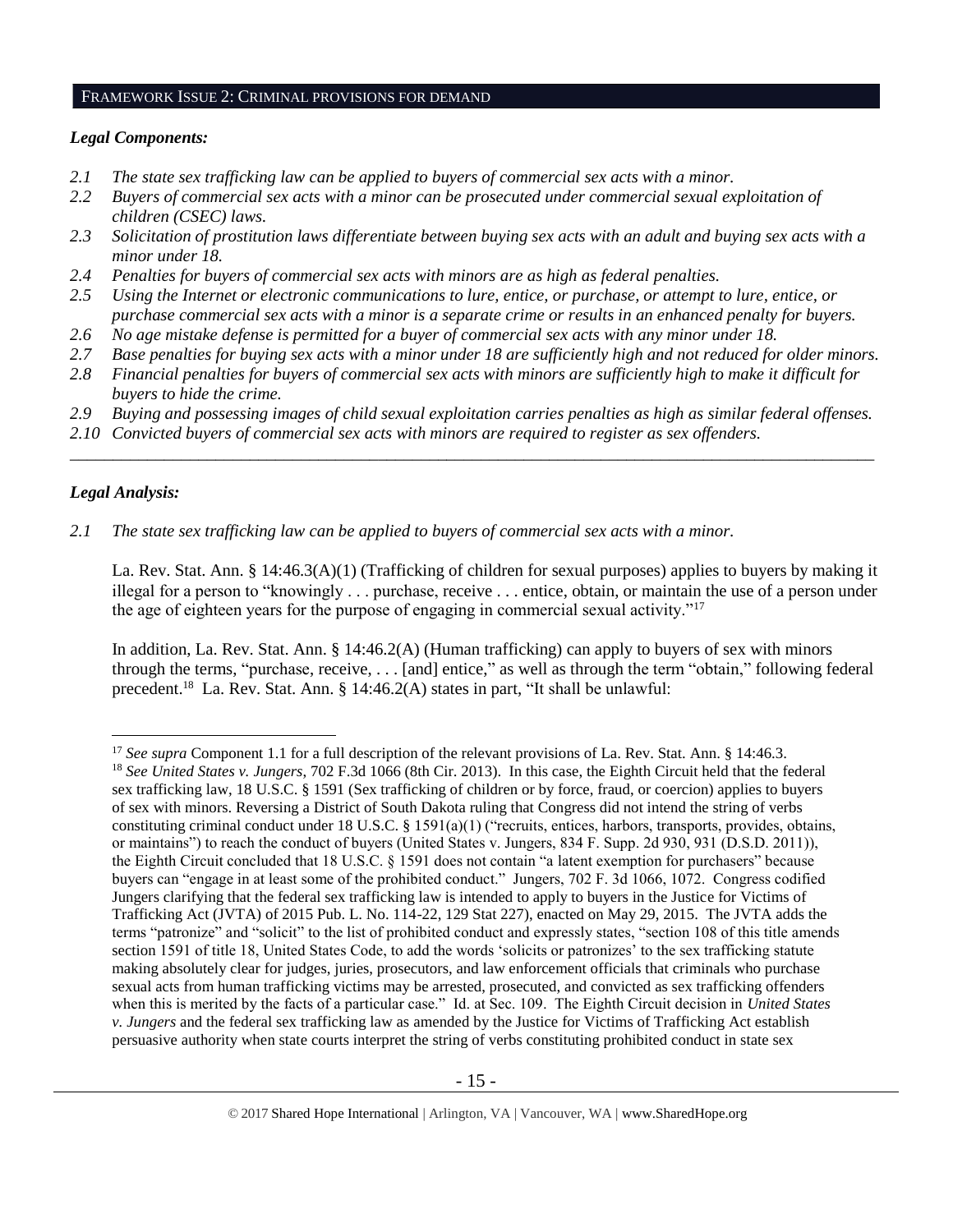(1) (a) For any person to knowingly recruit, harbor, transport, provide, solicit, receive, isolate, entice, obtain, or maintain the use of another person through fraud, force, or coercion<sup>19</sup> to provide services or labor.

(b) For any person to knowingly recruit, harbor, transport, provide, solicit, sell, purchase, receive, isolate, entice, obtain, or maintain the use of a person under the age of twenty-one years for the purpose of engaging in commercial sexual activity regardless of whether the person was recruited, harbored, transported, provided, solicited, sold, purchased, received, isolated, enticed, obtained, or maintained through fraud, force, or coercion. It shall not be a defense to prosecution for a violation of the provisions of this Subparagraph that the person did not know the age of the victim or that the victim consented to the prohibited activity.

(2) For any person to knowingly benefit from activity prohibited by the provisions of this Section<sup>20</sup>...

Resultantly, buyers may be offenders under both trafficking statutes, La. Rev. Stat. Ann. § 14:46.3(A)(1) (Trafficking of child for sexual purposes) and  $\S 14:46.2(A)(1)(b)$  (Human trafficking) when a buyer knowingly entices, solicits, purchases, obtains, or maintains a minor for the purposes of commercial sex acts.

## *2.2 Buyers of commercial sex acts with a minor can be prosecuted under commercial sexual exploitation of children (CSEC) laws.*

Louisiana CSEC laws clearly identify the crime of buying sex acts with a minor under 18. La. Rev. Stat. Ann. § 14:82.1(A)(1) (Prostitution; persons under eighteen; additional offenses) makes it a crime "[f]or any person over the age of seventeen to engage in sexual intercourse with any person under the age of eighteen who is practicing prostitution, and there is an age difference of greater than two years between the two persons." A conviction under this statute is punishable by imprisonment at hard labor for 15–50 years, a possible fine of \$50,000, or both. La. Rev. Stat. Ann. §  $14:82.1(A)(1)$ ,  $(D)(1)$ . Furthermore, a person who violates La. Rev. Stat. Ann. § 14:82.1(A)(1) when the person practicing prostitution is under 14 shall be fined up to \$75,000, imprisoned at hard labor 25–50 years, or both. "Twenty-five years of the sentence imposed shall be without benefit of parole, probation, or suspension of sentence." La. Rev. Stat. Ann. § 14:82.1(D)(2).

La. Rev. Stat. Ann. § 14:82(C)(4), (5) (Prostitution; definition; penalties; enhancement) makes it a crime for a person to commit "the crime of prostitution with a person under the age of eighteen [or fourteen] years." When this offense is committed with a person under 18, the buyer "shall be fined not more than fifty thousand dollars, imprisoned at hard labor for not less than fifteen years nor more than fifty years, or both," and when the offense is committed with a person under 14, a buyer "shall be fined not more than seventy-five thousand dollars, imprisoned at hard labor for not less than twenty-five years nor more than fifty years, or both."

Additionally, La. Rev. Stat. Ann. § 14:89.2(A) (Crime against nature by solicitation) includes the crime of buying oral or anal sex with a minor, making "the solicitation by a human being of another with the intent to engage in any unnatural carnal copulation for compensation" a crime. When the individual solicited is under 18, the crime is punishable by a fine not to exceed \$50,000, 15–50 years imprisonment at hard labor, or both, and if these offenses are committed with an individual under 14, the crime is punishable by a fine not to exceed \$75,000, 25–50 years imprisonment at hard labor, or both, and "[t]wenty-five years of the sentence imposed

trafficking laws (in particular the term "obtains") to the extent such interpretation does not conflict with state case law.

<sup>19</sup> *See supra* note [2.](#page-0-0)

<sup>&</sup>lt;sup>20</sup> *See supra* Component 1.1 for a full description of the relevant provisions of La. Rev. Stat. Ann. § 14:46.2.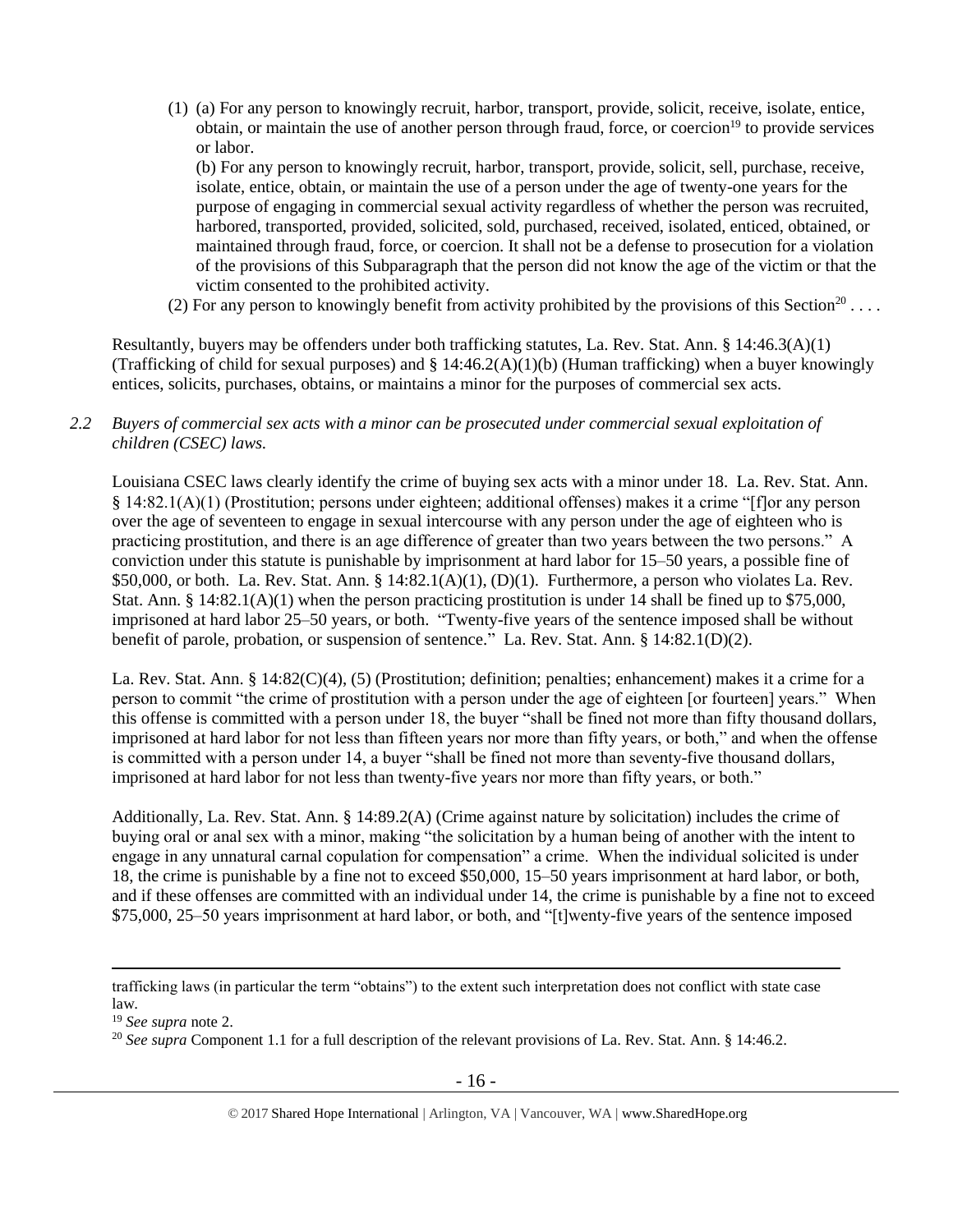shall be without benefit of parole, probation, or suspension of sentence." La. Rev. Stat. Ann.  $§ 14:89.2(B)(3)(a)$ , (b).

La. Rev. Stat. Ann. § 14:82.2 (Purchase of commercial sexual activity; penalties) makes it unlawful to give anything of value in exchange for sexual intercourse with a person who receives compensation for sexual intercourse. A person convicted under La. Rev. Stat. Ann. § 14:82.2 is subject to a fine of \$500, imprisonment up to six months, or both. However, a person who violates La. Rev. Stat. Ann. § 14:82.2 and knows the person "to be under the age of eighteen years, or with a person the offender knows to be a victim of human trafficking as defined by R.S. 14:46.2 or trafficking of children for sexual purposes as defined by R.S. 14:46.3" is subject to imprisonment at hard labor for 15–50 years, a fine up to \$50,000, or both. If the offender knows the person is under the age of fourteen years, he is subject to a fine up to \$75,000, imprisonment at hard labor 25–50 years, or both. La. Rev. Stat. Ann. § 14:82.2(C)(1), (4), (5).

Where a computer is used, buyers may also be convicted under La. Rev. Stat. Ann. § 14:81.3(A) (Computeraided solicitation of a minor), which criminalizes using a computer to solicit a minor to engage in sexual acts. Pursuant to La. Rev. Stat. Ann. § 14:81.3(B),

(1) (a) Whoever violates the provisions of this Section when the victim is thirteen years of age or more but has not attained the age of seventeen shall be fined not more than ten thousand dollars and shall be imprisoned at hard labor for not less than five years nor more than ten years, without benefit of parole, probation, or suspension of sentence.

(b) Whoever violates the provisions of this Section when the victim is under thirteen years of age shall be fined not more than ten thousand dollars and shall be imprisoned at hard labor for not less than ten years nor more than twenty years, without benefit of parole, probation, or suspension of sentence.

(c) Whoever violates the provisions of this Section, when the victim is a person reasonably believed to have not yet attained the age of seventeen, shall be fined not more than ten thousand dollars and shall be imprisoned at hard labor for not less than two years nor more than ten years, without benefit of parole, probation, or suspension of sentence.

(d) If the computer-aided solicitation results in actual sexual conduct between the offender and victim and the difference between the age of the victim and the age of the offender is five years or greater, the offender shall be fined not more than ten thousand dollars and shall be imprisoned, with or without hard labor, for not less than seven years nor more than ten years.

(2) On a subsequent conviction, the offender shall be imprisoned for not less than ten years nor more than twenty years at hard labor without benefit of parole, probation, or suspension of sentence.

*2.3 Solicitation of prostitution laws differentiate between buying sex acts with an adult and buying sex acts with a minor under 18.*

Louisiana's solicitation laws distinguish between the crime of buying sex with an adult and buying sex with a minor under 18. La. Rev. Stat. Ann. § 14:82(C)(4), (5) (Prostitution; definition; penalties; enhancement) makes it a crime for a person to commit "the crime of prostitution with a person under the age of eighteen [or fourteen] years." A buyer who purchases sex with a minor under 18 will also be guilty of La. Rev. Stat. Ann. § 14:82.1 (Prostitution; persons under eighteen; additional offenses), which is punishable by imprisonment at hard labor for 15–50 years, a possible fine of \$50,000, or both, and when the person practicing prostitution is under 14, a buyer "shall be fined up to \$75,000, imprisoned at hard labor 25–50 years, or both." La. Rev. Stat. Ann.  $§ 14:82.1(D)(1), (2).$ 

<sup>© 2017</sup> Shared Hope International | Arlington, VA | Vancouver, WA | www.SharedHope.org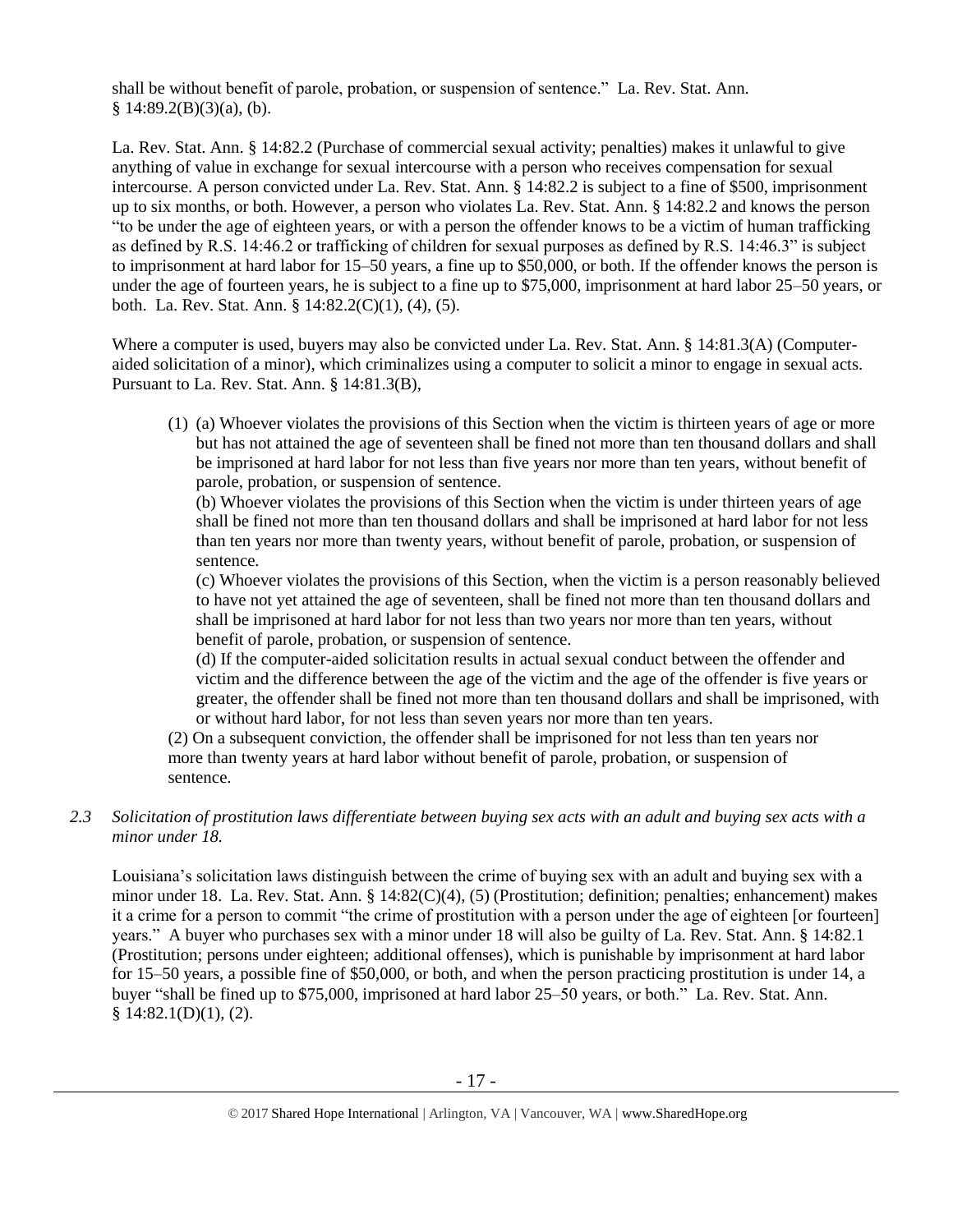Similarly, La. Rev. Stat. Ann. § 14:89.2(B)(3) (Crime against nature by solicitation) provides a penalty of 15– 50 years imprisonment at hard labor," a possible fine of \$50,000, or both when these offenses are committed with a minor under 18, and a penalty of imprisonment of 25–50 years of hard labor, a possible fine of \$75,000, or both when the offenses involve a minor under 14. When the minor is under 14, "[t]wenty-five years of the sentence imposed shall be without benefit of parole, probation, or suspension of sentence." La. Rev. Stat. Ann.  $§ 14:89.2(B)(3)(a)$ , (b).

Additionally, La. Rev. Stat. Ann. § 14:82.2 (Purchase of commercial sexual activity; penalties) establishes that a person convicted for purchasing commercial sexual activity is subject to a fine of \$500, imprisonment up to six months, or both. However, a person who violates La. Rev. Stat. Ann. § 14:82.2 and knows the person "to be under eighteen years, or with a person the offender knows to be a victim of human trafficking as defined by R.S. 14:46.2 or trafficking of children for sexual purposes as defined by R.S. 14:46.3" is subject to imprisonment at hard labor for 15–50 years, a fine up to \$50,000, or both. If the offender knows the person is under the age of fourteen years, he is subject to a fine up to \$75,000, imprisonment at hard labor 25–50 years, or both. La. Rev. Stat. Ann. § 14:82.2(C)(1), (4), (5).

## *2.4 Penalties for buyers of commercial sex acts with minors are as high as federal penalties.*

A conviction under La. Rev. Stat. Ann. § 14:46.3(A)(1) (Trafficking of children for sexual purposes) generally is punishable by imprisonment for 15–50 years at hard labor, a possible fine of \$50,000, or both. La. Rev. Stat. Ann. § 14:46.3(D)(1)(a). However, if the victim is under 14, a conviction is punishable by imprisonment for 25–50 years at hard labor and a possible fine of \$75,000, with no eligibility for parole, probation, or suspension of sentence for the first 25 years. La. Rev. Stat. Ann. § 14:46.3(D)(1)(b). A conviction under La. Rev. Stat. Ann. § 14:46.2 (Human trafficking) "when the services include commercial sexual activity<sup>21</sup> or any sexual conduct constituting a crime under the laws of this state" is punishable by imprisonment up to 20 years at hard labor and a possible fine of \$15,000. La. Rev. Stat. Ann. § 14:46.2(B)(2). Additionally, "whoever commits the crime of 'human trafficking' under Subparagraph  $(A)(1)(b)$  of this section shall be fined not more than \$50,000, imprisoned at hard labor for not less than 15 years, nor more than 50 years, or both." La. Rev. Stat. Ann. §  $14:46.2(B)(2)(b)$ . Also, a conviction involving a person under 18 is punishable by imprisonment up to 5–25 years at hard labor, "without the benefit of parole, probation, or suspension of sentence" for at least five years, and a possible fine of \$25,000. La. Rev. Stat. Ann. § 14:46.2(B)(3).

Furthermore, pursuant to La. Code Crim. Proc. art.  $890.3(A)(1)$ ,  $(C)^{22}$  (Sentencing for crimes of violence), persons convicted of committing or attempting to commit offenses under La. Rev. Stat. Ann. § 14:46.2 (Human trafficking) or § 14:46.3 (Trafficking of children for sexual purposes) are considered offenders of "crimes of violence" and, thus, have restricted "eligibility for suspension or deferral of sentence[s] . . . ." La. Code Crim. Proc. art. 893(A),  $(E)^{23}$  (Suspension and deferral of sentence and probation in felony cases) further limits any sentence suspensions or deferments, stating,

A. . . . .

(2) The court shall not suspend the sentence of a conviction of an offense that is designated in the court minutes as a crime of violence pursuant to Article 890.3 . . . .

. . . . . . . . E.  $(1) \ldots$ .

<sup>21</sup> *See supra* note [4.](#page-1-0)

<sup>22</sup> *See supra* note [6.](#page-3-0)

<sup>23</sup> *See supra* note [7.](#page-3-1)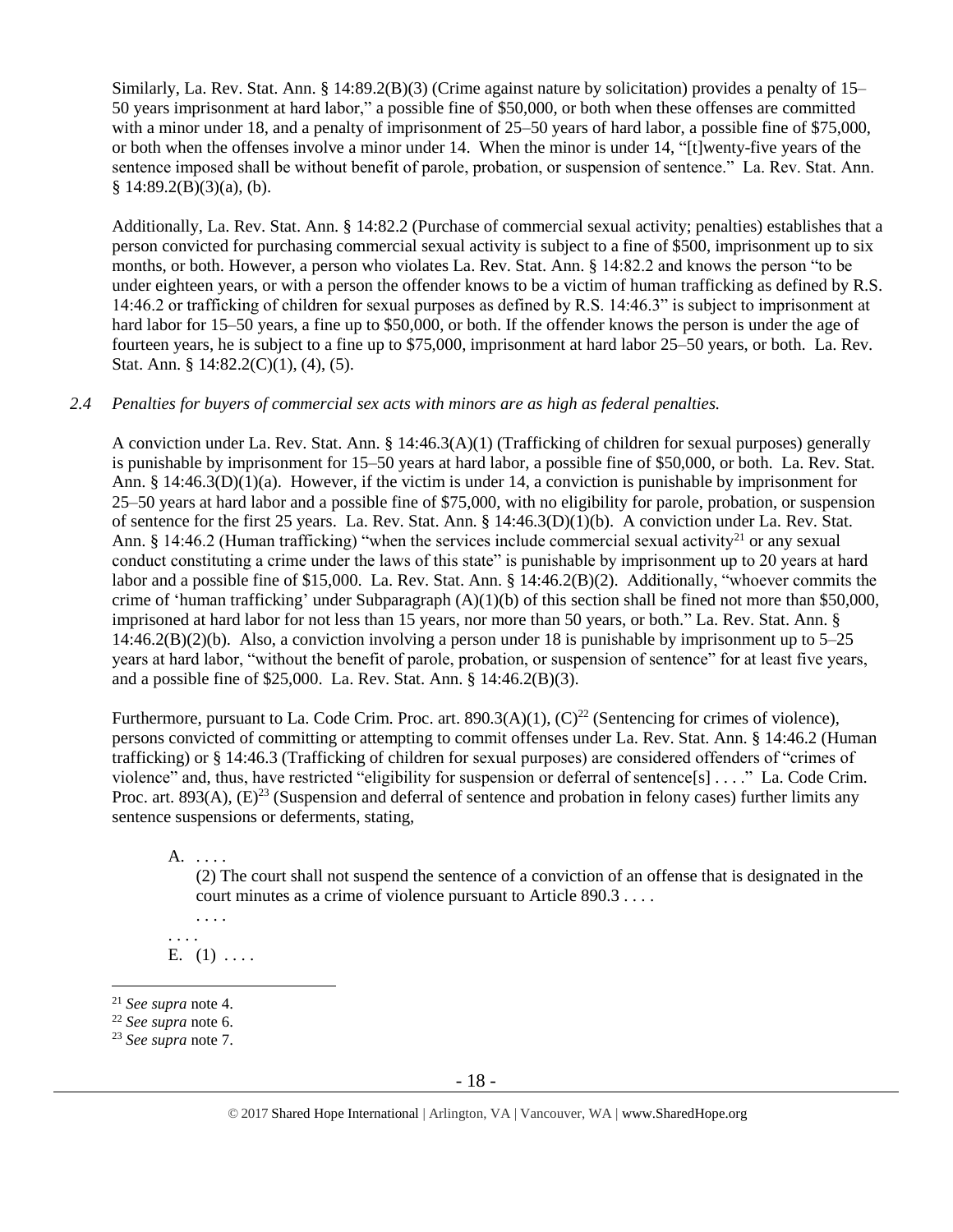(b) The court shall not defer a sentence under this provision for an offense or attempted offense that is designated in the court minutes as a crime of violence pursuant to Article 890.3 or that is defined as a sex offense as defined by R.S. 15:541, involving a child under the age of seventeen years . . . .

Similarly, if prosecuted under the CSEC laws, a conviction under La. Rev. Stat. Ann. § 14:82(C)(4), (5) (Prostitution; definition; penalties; enhancement), § 14:82.1(A)(1) (Prostitution; persons under eighteen; additional offenses), § 14:89(A) (Crime against nature), § 14:82.2 (Purchase of commercial sexual activity; penalties), or § 14:89.2(A) (Crime against nature by solicitation) is punishable by imprisonment at hard labor for 15–50 years, a possible fine of \$50,000, or both when the minor victim is under 18, and when the minor victim is under 14, a buyer faces 25–50 years imprisonment at hard labor, a fine not to exceed \$75,000, or both. La. Rev. Stat. Ann. §§ 14:82(C)(4), (5), 14:82.1(D)(1), (2), 14:89(B)(2), (3), 14:89.2(B)(3)(a), (b). For offenses under La. Rev. Stat. Ann. §§ 14:89.2 and 14:82.1 that involve a minor victim under 14, "[t]wenty-five years of the sentence imposed shall be without benefit of parole, probation, or suspension of sentence." La. Rev. Stat. Ann. §§ 14:82.1(D)(2), 14:89.2(B)(3)(b).

A conviction under La. Rev. Stat. Ann. § 14.81.3 (Computer-aided solicitation of a minor) is punishable by imprisonment for 5–10 years and a fine not to exceed \$10,000 if the victim is 13–16 years of age or by imprisonment for 10–20 years and a fine not to exceed \$10,000 if the victim is under 13. La. Rev. Stat. Ann. § 14:81.3(B)(1)(a), (b). If the victim is "reasonably believed to have not yet attained the age of seventeen," a conviction is punishable by imprisonment for 2–10 years and a fine not to exceed \$10,000. La. Rev. Stat. Ann. § 14:81.3(B)(1)(c). If "the computer-aided solicitation results in actual sexual conduct between the offender and victim and the difference between the age of the victim and the age of the offender is five years or greater," a conviction is punishable by imprisonment for 7–10 years, "with or without hard labor," and a fine not to exceed \$10,000. La. Rev. Stat. Ann. § 14:81.3(B)(1)(d).

In comparison, if the victim is under the age of 14, a conviction under the TVPA for child sex trafficking is punishable by 15 years to life imprisonment and a fine not to exceed \$250,000. 18 U.S.C. §§ 1591(b)(1),  $3559(a)(1)$ ,  $3571(b)(3)$ . If the victim is between the ages of  $14-17$ , a conviction is punishable by 10 years to life imprisonment and a fine not to exceed \$250,000. 18 U.S.C. §§ 1591(b)(2), 3559(a)(1), 3571(b)(3). A conviction is punishable by mandatory life imprisonment, however, if the buyer has a prior conviction for a federal sex offense<sup>24</sup> against a minor. 18 U.S.C. § 3559(e)(1). To the extent buyers can be prosecuted under other federal CSEC laws,<sup>25</sup> a conviction is punishable by penalties ranging from a fine not to exceed \$250,000 to life imprisonment and a fine not to exceed \$250,000.<sup>26</sup>

<sup>&</sup>lt;sup>24</sup> Pursuant to 18 U.S.C. § 3559(e)(2), "federal sex offense" is defined as

<span id="page-18-0"></span>an offense under section 1591 [18 USCS § 1591] (relating to sex trafficking of children), 2241 [18 USCS § 2241] (relating to aggravated sexual abuse),  $2242$  [18 USCS § 2242] (relating to sexual abuse),  $2244(a)(1)$ [18 USCS  $\S$  2244(a)(1)] (relating to abusive sexual contact), 2245 [18 USCS  $\S$  2245] (relating to sexual abuse resulting in death), 2251 [18 USCS § 2251] (relating to sexual exploitation of children), 2251A [18 USCS § 2251A] (relating to selling or buying of children), 2422(b) [18 USCS § 2422(b)] (relating to coercion and enticement of a minor into prostitution), or  $2423(a)$  [18 USCS §  $2423(a)$ ] (relating to transportation of minors).

<sup>&</sup>lt;sup>25</sup> 18 U.S.C. §§ 2251A(b) (Selling or buying of children), 2251(a) (Sexual exploitation of children), 2423(a) (Transportation of a minor with intent for minor to engage in criminal sexual activity), 2422(a) (Coercion and enticement), 2252(a)(2), (a)(4) (Certain activities relating to material involving the sexual exploitation of minors). <sup>26</sup> 18 U.S.C. §§ 2251A(b) (conviction punishable by imprisonment for 30 years to life and a fine), 2251(e) (conviction punishable by imprisonment for 15–30 years and a fine), 2423(a) (conviction punishable by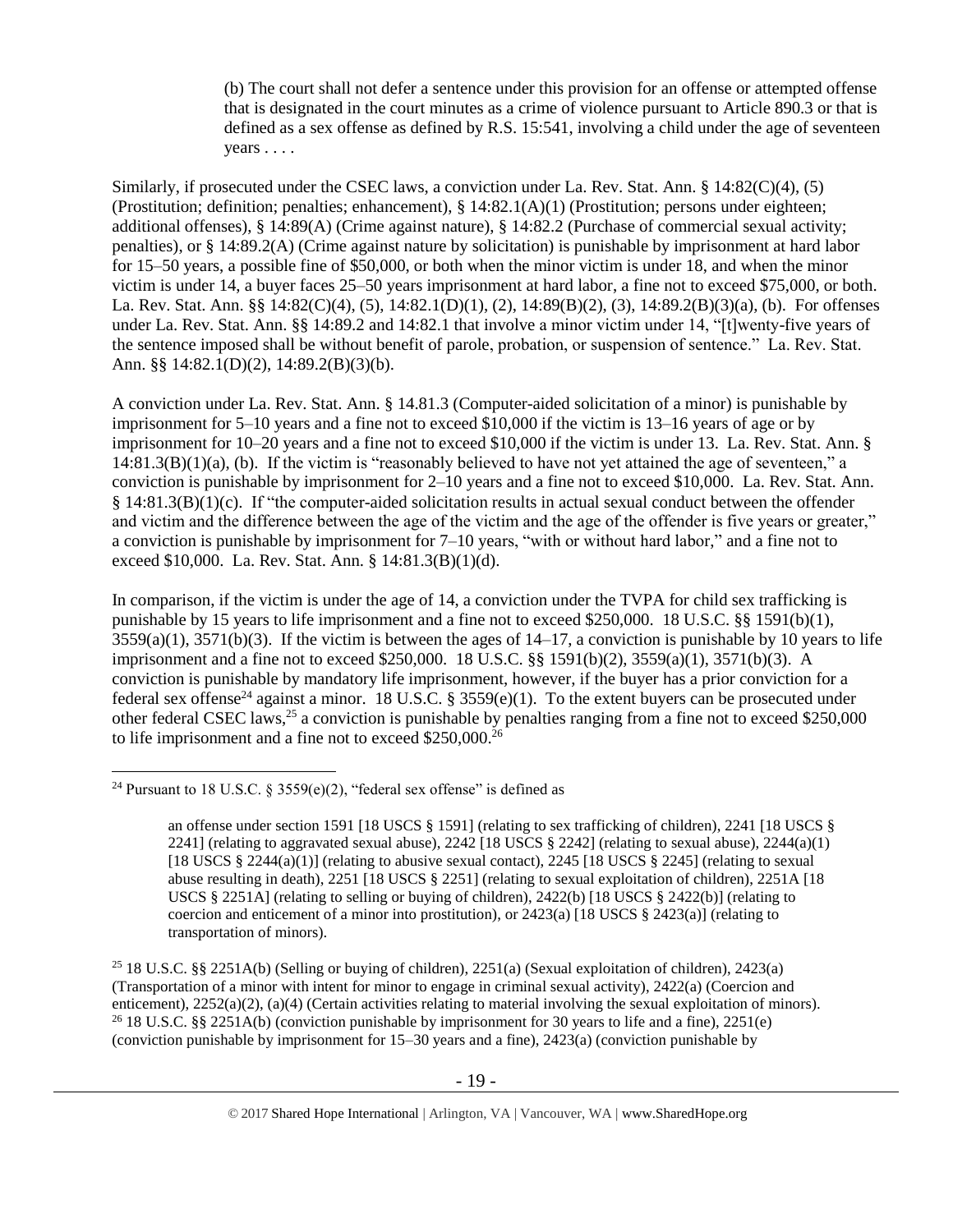Finally, a buyer of commercial sex acts with a minor under La. Rev. Stat. Ann. §15:539.3 will be mandated to pay restitution to the victim. La. Rev. Stat. Ann. § 15:539.3(A) states,

A person convicted of violation of R.S. 14:46.2 (human trafficking), R.S. 14:46.3 (trafficking of children for sexual purposes), R.S. 14:81.1 (pornography involving juveniles), . . . R.S. 14:83 (soliciting for prostitutes), R.S. 14:83.1 (inciting prostitution), R.S. 14:83.2 (promoting prostitution), R.S. 14:84 (pandering), R.S. 14:86 (enticing persons into prostitution), R.S. 14:104 (keeping a disorderly place), R.S. 14:105 (letting a disorderly place), and R.S. 14:282 (operation of places of prostitution) shall be ordered to pay mandatory restitution to the victim.

. . . .

Restitution under this Section shall include any of the following;

(1) Costs of medical and psychological treatment.

(2) Costs of necessary transportation and temporary housing.

(3) . . . In the case of sex trafficking, the victim shall be entitled to restitution for the income he would have earned, had he not been victimized, as guaranteed under the minimum wage and overtime provisions of the federal Fair Labor Standards Act.

(4) Return of property, cost of damage to property, or full value of property if destroyed or damaged beyond repair.

(5) Expenses incurred by the victim and any household members or other family members in relocating away from the defendant or the defendant's associates, including but not limited to deposits for utilities and telephone service, deposits for rental housing, temporary lodging and food expenses, clothing, and personal items . . . .

. . . .

*2.5 Using the Internet or electronic communications to lure, entice, or purchase, or attempt to lure, entice, or purchase commercial sex acts with a minor is a separate crime or results in an enhanced penalty for buyers.*

It is a crime in Louisiana to use the Internet to solicit a minor to engage in sex acts. Pursuant to La. Rev. Stat. Ann. § 14:81.3(A) (Computer-aided solicitation of a minor),

(1) Computer-aided solicitation of a minor is committed when a person seventeen years of age or older knowingly contacts or communicates, through the use of electronic textual communication, $2^7$  with a person who has not yet attained the age of seventeen where there is an age difference of greater than two years, or a person reasonably believed to have not yet attained the age of seventeen and reasonably believed to be at least two years younger, for the purpose of or with the intent to persuade, induce, entice, or coerce the person to engage or participate in sexual conduct or a crime of violence as defined in [R.S. 14:2\(B\),](https://www.lexis.com/research/buttonTFLink?_m=99d0f5a773918e7181bbcf01552bc950&_xfercite=%3ccite%20cc%3d%22USA%22%3e%3c%21%5bCDATA%5bLa.%20R.S.%2014%3a81.2%5d%5d%3e%3c%2fcite%3e&_butType=4&_butStat=0&_butNum=5&_butInline=1&_butinfo=LACODE%2015%3a539.1&_fmtstr=FULL&docnum=1&_startdoc=1&wchp=dGLzVlz-zSkAA&_md5=dbb10adb6468eeda4d3d1f1bc675eee1) or with the intent to engage or participate in sexual conduct in the presence of the person who has not yet attained the age of seventeen, or person reasonably believed to have not yet attained the age of seventeen.

(2) It shall also be a violation of the provisions of this Section when a person seventeen years of age or older knowingly contacts or communicates, through the use of electronic textual communication, with a

<sup>27</sup> *See supra* note [10.](#page-4-0)

imprisonment for 10 years to life and a fine), 2422(a) (conviction punishable by a fine, imprisonment up to 20 years, or both.) 2252(b) (stating that a conviction under subsection (a)(2) is punishable by imprisonment for  $5-20$  years and a fine, while a conviction under subsection (a)(4) is punishable by imprisonment up to 10 years, a fine, or both); *see also* 18 U.S.C. §§ 3559(a)(1) (classifying all of the above listed offenses as felonies), 3571(b)(3) (providing a possible fine of \$250,000 for any felony conviction).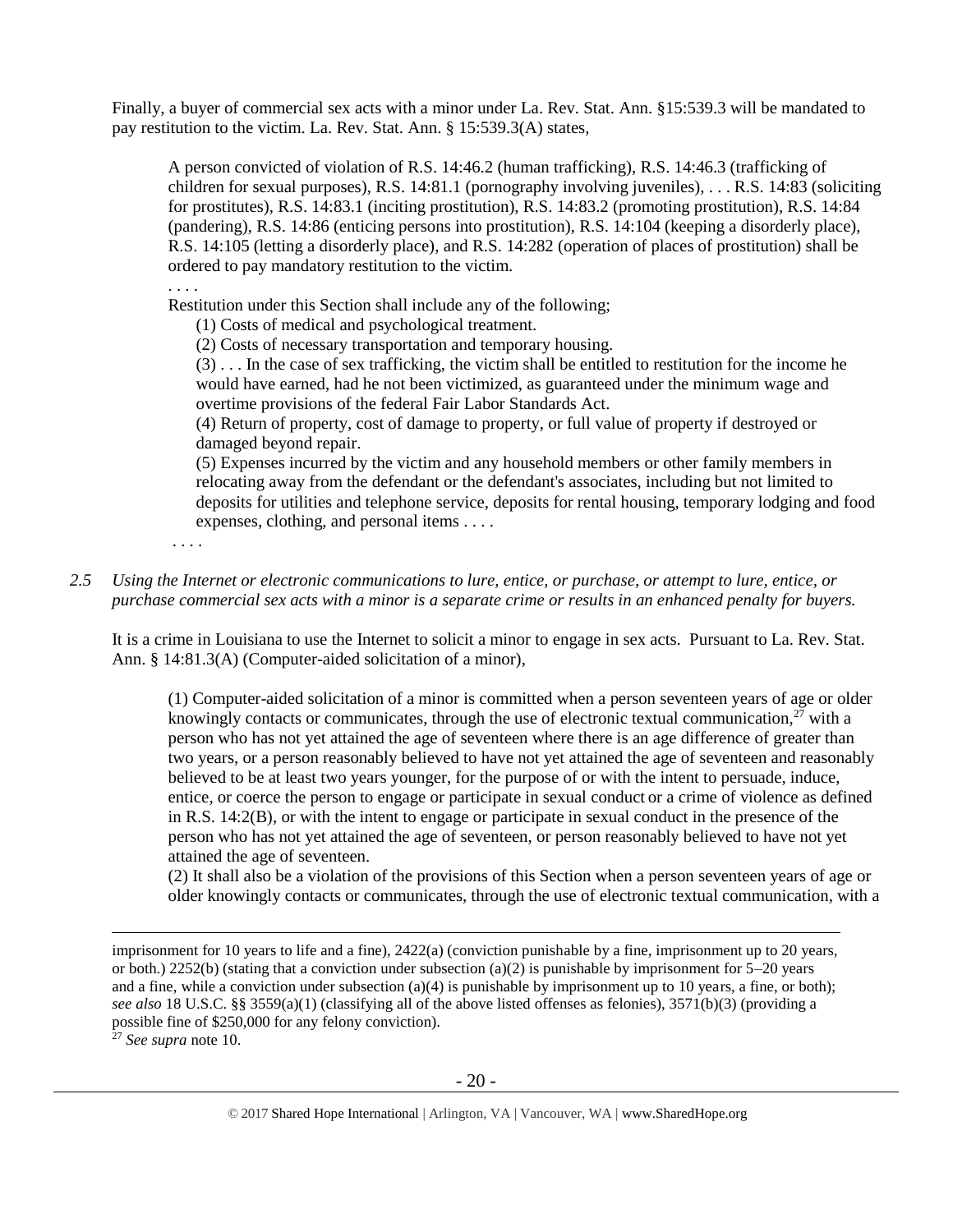person who has not yet attained the age of seventeen where there is an age difference of greater than two years, or a person reasonably believed to have not yet attained the age of seventeen and reasonably believed to be at least two years younger, for the purpose of or with the intent to arrange for any third party to engage in any of the conduct proscribed by the provisions of Paragraph (1) of this Subsection. (3) It shall also be a violation of the provisions of this Section when a person seventeen years of age or older knowingly contacts or communicates, through the use of electronic textual communication, with a person who has not yet attained the age of seventeen, or a person reasonably believed to have not yet attained the age of seventeen, for the purpose of recruiting, enticing, or coercing the person to engage in commercial sexual activity.

All convictions under La. Rev. Stat. Ann. § 14:81.3(A), unless specifically mentioned below, are punishable by imprisonment at hard labor that is "without benefit of parole, probation, or suspension of sentence" and are subject to a possible fine of \$10,000. La. Rev. Stat. Ann. § 14:81.3(B). Where the victim is 13–16, a conviction is punishable by imprisonment for 5–10 years, and where the victim is under 13, a conviction is punishable by imprisonment for 10–20 years. La. Rev. Stat. Ann. § 14:81.3(B)(1)(a), (b). Where the victim is "reasonably believed to have not yet attained the age of seventeen," a conviction is punishable by imprisonment for 2–10 years. La. Rev. Stat. Ann. §  $14:81.3(B)(1)(c)$ . If "the computer-aided solicitation results in actual sexual conduct between the offender and victim and the difference between the age of the victim and the age of the offender is five years or greater," a conviction is punishable by imprisonment for 7–10 years, "with or without hard labor." La. Rev. Stat. Ann. § 14:81.3(B)(1)(d). Subsequent convictions are punishable by imprisonment for 10–20 years. La. Rev. Stat. Ann. § 14:81.3(B)(2). Finally, for any conviction under La. Rev. Stat. Ann. § 14:81.3(A), the court also may limit or restrict the offender's "access to the Internet when the Internet was used in the commission of the crime." La. Rev. Stat. Ann. § 14:81.3(B)(3).

*2.6 No age mistake defense is permitted for a buyer of commercial sex acts with any minor under 18.*

Louisiana's human trafficking law expressly prohibits a mistake of age defense for buyers who purchase sex with any person under the age of 21 years. Pursuant to La. Rev. Stat. Ann. § 14:46.2(A)(1)(b) (Human trafficking), states, "It shall not be a defense to prosecution for a violation of the provisions of this Subparagraph that the person did not know the age of the victim . . . ."

Additionally, several of Louisiana's CSEC offenses and the child sex trafficking law specifically state that no age mistake defense is permitted for a buyer of commercial sex acts with a minor. La. Rev. Stat. Ann. § 14:46.3(C)(2) (Trafficking of children for sexual purposes) and § 14:81.1(D)(1) (Pornography involving juveniles) state, "Lack of knowledge of the victim's [juvenile's] age shall not be a defense." La. Rev. Stat. Ann. § 14:82.1(B)(1) (Prostitution; persons under eighteen; additional offenses) states, "Lack of knowledge of the age of the person practicing prostitution shall not be a defense." Finally, La. Rev. Stat. Ann. § 14:89.2(D)(2) (Crime against nature by solicitation) provides, "Lack of knowledge of the age of the person being solicited shall not be a defense."

*2.7 Base penalties for buying sex acts with a minor under 18 are sufficiently high and not reduced for older minors.*

Three of Louisiana's buyer-applicable offenses stagger penalties based on a minor's age, but base penalties under these offenses are sufficiently high. The child sex trafficking statute creates a substantial base penalty for the trafficking of minors, including any person under 21 years of age; additionally, an enhanced penalty is established for victims under 14 years of age, paralleling the federal Trafficking Victims Protect Act. La. Rev. Stat. Ann. § 14:46.3(A)(1) (Trafficking of children for sexual purposes). A conviction under La. Rev. Stat. Ann. § 14:46.3(A)(1) is generally punishable by imprisonment for 15–50 years at hard labor. La. Rev. Stat. Ann. § 14:46.3(D)(1)(a). However, if the victim is under 14, a conviction is punishable by imprisonment for

<sup>© 2017</sup> Shared Hope International | Arlington, VA | Vancouver, WA | www.SharedHope.org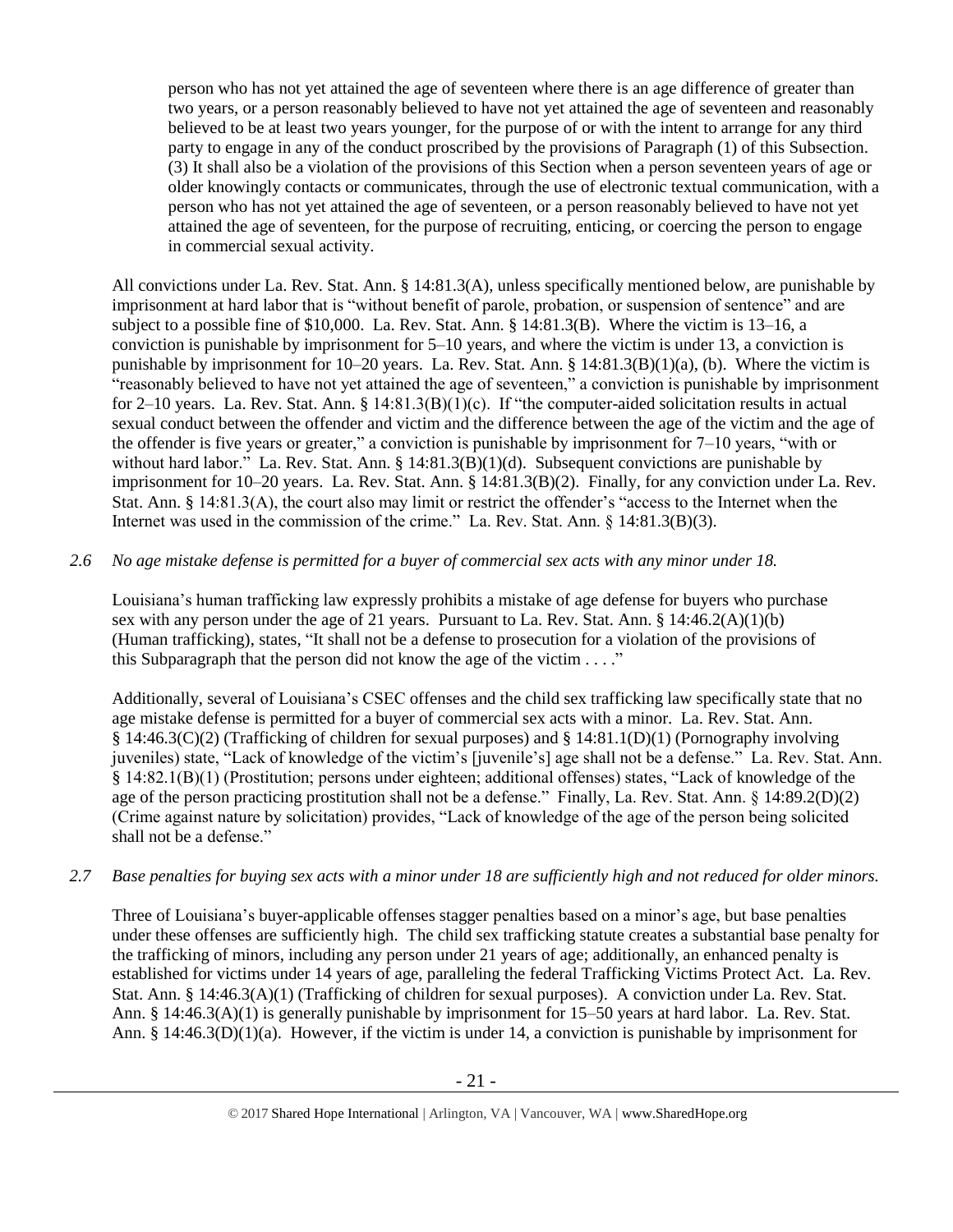25–50 years at hard labor. La. Rev. Stat. Ann. § 14:46.3(D)(1)(b). Similarly, the operable statute regarding purchasing oral or anal sex acts with a minor, La. Rev. Stat. Ann. § 14:89.2(A) (Crime against nature by solicitation), punishes convictions by 15–50 years imprisonment at hard labor. If the minor is under 14 years of age, the offense is punishable by 25–50 years imprisonment at hard labor. La. Rev. Stat. Ann.  $§ 14:89.2(B)(3)(a)$ , (b).

Buyers convicted under La. Rev. Stat. Ann. § 14:81.3(A) (Computer-aided solicitation of a minor), which criminalizes using a computer to solicit a minor to engage in a sexual act, face imprisonment for 5–10 years if the victim is 13–16 or 10–20 years imprisonment if the victim is under 13. However, La. Rev. Stat. Ann. § 14:81.3(A) only protects minors who are less than 17 years of age.

Louisiana's other buyer-applicable trafficking and CSEC offenses do not stagger penalties based on a minor's age and provide sufficiently high penalties. If convicted under La. Rev. Stat. Ann. § 14:46.2(A)(1), (2) (Human trafficking) for commercial sex acts with any person under 21 years of age, buyers "shall be . . . imprisoned at hard labor for not less than fifteen years, nor more than fifty years . . . ." La. Rev. Stat. Ann. § 14:82 (Prostitution; definition; penalties; enhancement) and § 14:82.1 (Prostitution; persons under eighteen; additional offenses) make offenses involving any minor under 18 punishable by imprisonment for 15–50 years at hard labor.

Another of Louisiana's buyer-applicable CSEC offenses staggers penalties based on the offender's knowledge regarding the victim's age. La. Rev. Stat. Ann. § 14:82.2 (Purchase of commercial sexual activity; penalties) establishes that a person who knows the person "to be under the age of eighteen years, or with a person the offender knows to be a victim of human trafficking as defined by R.S. 14:46.2 or trafficking of children for sexual purposes as defined by R.S. 14:46.3" is subject to imprisonment at hard labor for 15–50 years. However, if the offender knows the person is under the age of fourteen years, he is subject to imprisonment at hard labor 25–50 years. La. Rev. Stat. Ann. § 14:82.2(C)(1), (4), (5).

## *2.8 Financial penalties for buyers of commercial sex acts with minors are sufficiently high to make it difficult for buyers to hide the crime.*

Various fines ranging from \$500 to \$75,000 are in place for buyers of commercial sex with minors. A conviction under La. Rev. Stat. Ann. § 14:46.3(A)(1) (Trafficking of children for sexual purposes) is punishable by a possible fine of \$50,000, or a possible fine of \$75,000 if the victim was under 14. La. Rev. Stat. Ann. § 14:46.3(D)(1)(a), (b). Under La. Rev. Stat. Ann. § 14:46:2 (Human trafficking), a sentencing court may add an additional fine of up to \$50,000 if the victim is under 21 years of age. A conviction under La. Rev. Stat. Ann. § 14:82.1 (Prostitution; persons under eighteen; additional offenses) and § 14:82.2 (Purchase of commercial sexual activity; penalties) also carry a possible fine of \$50,000 for minors under 18 and \$75,000 if the minor is under 14 years of age. La. Rev. Stat. Ann. §§ 14:82.1(D)(1), (2), 14:83(B)(2). Additionally, a person convicted under La. Rev. Stat. Ann. § 14:89.2 (Crime against nature by solicitation), when the victim is under 18, may face a possible fine of \$50,000, whereas if the victim is younger than 14, a first offense is punishable by a possible fine of \$75,000. La. Rev. Stat. Ann. §§ 14:89.2(B)(1), (2), (3). Lastly, a conviction under La. Rev. Stat. Ann. § 14:81.3 (Computer-aided solicitation of a minor) is punishable by a possible fine of \$10,000. La. Rev. Stat. Ann. § 14:81.3(B)(1).

La. Rev. Stat. Ann. § 15:539.2(A) (Exploited children's fund) states, "Any person who is convicted or pleads guilty or nolo contendere to an offense involving trafficking of children for sexual purposes . . ." is required to pay a fine of \$2,000 in addition to other mandatory restitution.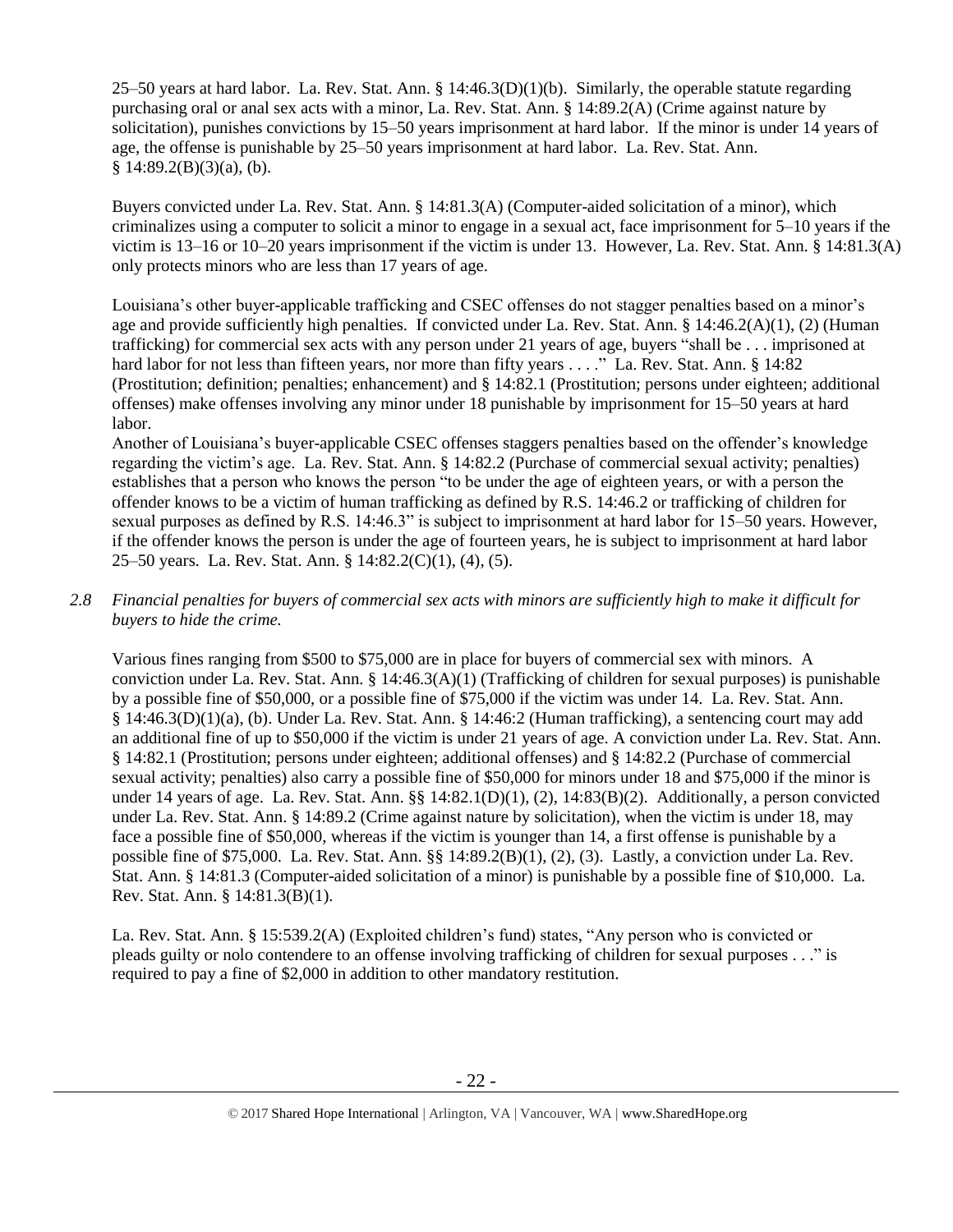Asset forfeiture provisions also apply to buyers. La. Rev. Stat. Ann. §  $14:46.3(D)(3)^{28}$  (Trafficking of children for sexual purposes) provides for criminal, mandatory asset forfeiture in conjunction with a conviction for child sex trafficking, stating,

<span id="page-22-0"></span>(a) In addition, the court shall order that the personal property used in the commission of the offense, or the proceeds of any such conduct, shall be seized and impounded, and after conviction, sold at public sale or public auction by the district attorney, or otherwise distributed or disposed of, in accordance with R.S. 15:539.1 [Forfeited property related to certain sex crimes; exempt property; allocation of forfeited property].

(b) The personal property made subject to seizure and sale pursuant to Subparagraph (a) of this Paragraph may include, but shall not be limited to, electronic communication devices, computers, computer related equipment, motor vehicles, photographic equipment used to record or create still or moving visual images of the victim that are recorded on paper, film, video tape, disc, or any other type of digital recording media, and currency, instruments, or securities.

Similarly, La. Rev. Stat. Ann. §  $14:46.2(B)(4)^{29}$  (Human trafficking) states,

<span id="page-22-1"></span>(a) In addition, the court shall order that the personal property used in the commission of the offense, or the proceeds of any such conduct, shall be seized and impounded, and after conviction, sold at public sale or public auction by the district attorney, or otherwise distributed or disposed of, in accordance with R.S. 15:539.1.

(b) The personal property made subject to seizure and sale pursuant to Subparagraph (a) of this Paragraph may include, but shall not be limited to, electronic communication devices, computers, computer related equipment, motor vehicles, photographic equipment used to record or create still or moving visual images of the victim that are recorded on paper, film, video tape, disc, or any other type of digital recording media, and currency, instruments, and securities.

Likewise, La. Rev. Stat. Ann. § 14:84(B)(4)(a)<sup>30</sup> (Pandering), and § 14:82.1(D)(4)(a)<sup>31</sup> (Prostitution; persons under eighteen; additional offenses), provide for mandatory criminal asset forfeiture, both stating in part,

<span id="page-22-2"></span>(a) In addition, the court shall order that the personal property used in the commission of the offense, or the proceeds of any such conduct, shall be seized and impounded, and after conviction, sold at public sale or public auction by the district attorney, or otherwise distributed or disposed of, in accordance with R.S. 15:539.1.

(b) The personal property made subject to seizure and sale pursuant to Subparagraph (a) of this Paragraph may include, but shall not be limited to, electronic communication devices, computers, computer related equipment, motor vehicles, photographic equipment used to record or create still or moving visual images of the victim that are recorded on paper, film, video tape, disc, or any other type of digital recording media, and currency, instruments, or securities.

 $\overline{a}$ <sup>28</sup> The text of La. Rev. Stat. Ann.  $\S$  14:46.3 cited here and elsewhere in this report includes amendments made by the enactment of Senate Bill 41 during the 2017 Regular Session of the Louisiana Legislature (effective June 12, 2017). <sup>29</sup> The text of La. Rev. Stat. Ann. § 14:46.2 cited here and elsewhere in this report includes amendments made by the enactment of Senate Bill 41 during the 2017 Regular Session of the Louisiana Legislature (effective June 12, 2017).  $30$  The text of La. Rev. Stat. Ann. § 14:84 cited here and elsewhere in this report includes amendments made by the enactment of Senate Bill 41 during the 2017 Regular Session of the Louisiana Legislature (effective June 12, 2017).  $31$  The text of La. Rev. Stat. Ann. § 14:82.1 cited here and elsewhere in this report includes amendments made by the enactment of Senate Bill 41 during the 2017 Regular Session of the Louisiana Legislature (effective June 12, 2017).

<sup>© 2017</sup> Shared Hope International | Arlington, VA | Vancouver, WA | www.SharedHope.org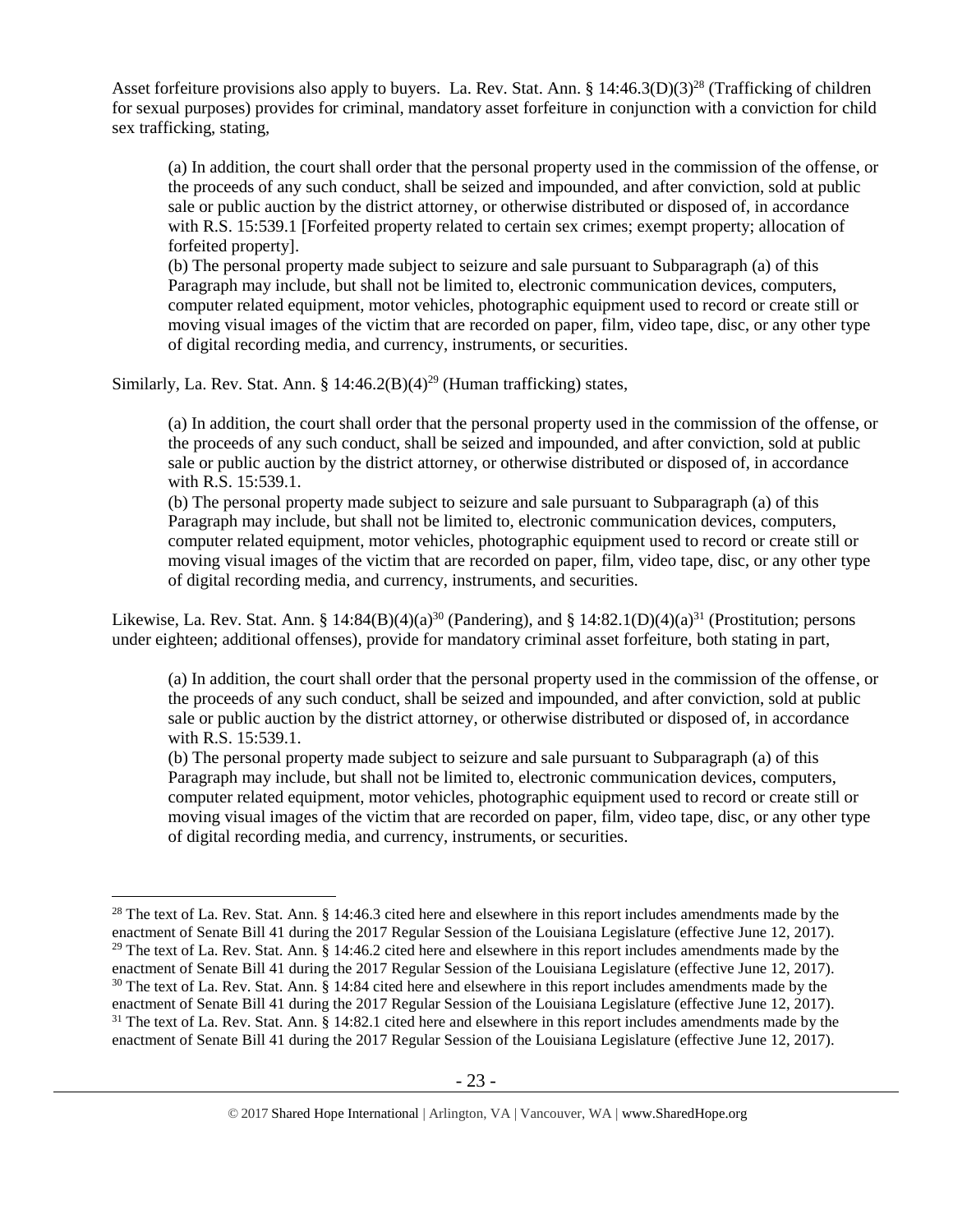La. Rev. Stat. Ann. § 14:81.3(B)(4)(b) (Computer-aided solicitation of a minor) contains a similar asset forfeiture provision. Further, buyers convicted under La. Rev. Stat. Ann. § 14:81.1 (Pornography involving juveniles) shall have "personal property used in the commission of the offense, or the proceeds of any such conduct, . . . seized and impounded, and after conviction, sold at public sale." La. Rev. Stat. Ann. §  $14:81.1(E)(5)(c).^{32}$ 

Distribution of the forfeited property is governed by La. Rev. Stat. Ann. § 15:539.1<sup>33</sup> (Forfeited property related to certain sex crimes; exempt property; allocation of forfeited property), which states,

<span id="page-23-1"></span><span id="page-23-0"></span>(A) When personal property is forfeited under the provisions of . . . R.S. 14:46.2 (human trafficking), R.S. 14:46.3 (trafficking of children for sexual purposes) . . . R.S. 14:81.1 (pornography involving juveniles) . . . R.S. 14:81.3 (computer-aided solicitation of a minor), R.S.14:82.1 (prostitution; persons under eighteen; additional offenses), R.S. 14:83 (soliciting for prostitutes) . . . R.S. 14:84 (pandering) . . . the district attorney shall authorize a public sale or a public auction conducted by a licensed auctioneer, without appraisal, of that which is not required by law to be destroyed and which is not harmful to the public. Any currency, instruments, or securities forfeited shall be distributed or disposed of as provided in this Section.

. . . .

 $\overline{a}$ 

(E) Notwithstanding Subsection D of this Section, when the currency, instruments, securities, or other property is forfeited pursuant to the provisions of R.S. 14:46.2 (human trafficking), R.S. 14:46.3 (trafficking of children for sexual purposes), R.S. 14:81.1 (pornography involving juveniles), R.S. 14:81.3 (computer-aided solicitation of a minor), R.S. 14:82.1 (prostitution; persons under eighteen; additional offenses), R.S. 14:83 (soliciting for prostitutes), R.S. 14:83.1 (inciting prostitution), R.S. 14:83.2 (promoting prostitution), R.S. 14:84 (pandering), R.S. 14:85 (letting premises for prostitution), R.S. 14:86 (enticing persons into prostitution), R.S. 14:104 (keeping a disorderly place), R.S. 14:105 (letting a disorderly place), and R.S. 14:282 (operation of places of prostitution), the currency, instruments, and securities and proceeds of the public sale or public auction shall be applied first to any restitution granted to the victim, after the costs of the public sale or auction, court costs, and fees related to seizure and storage have been satisfied. Any remaining currency, instruments, securities, or proceeds shall be distributed in the following manner:

(1) Twenty-five percent to the seizing agency or agencies allocated among the seizing agencies in proportion to their participation in the management of the investigation, seizure, and forfeiture.

(2) Twenty-five percent to the prosecution agency.

(3) Fifty percent to the Exploited Children's Special Fund pursuant to R.S. 15:538.2.

A buyer of commercial sex acts with a minor under La. Rev. Stat. Ann. §15:539.3 will be mandated to pay restitution to the victim. La. Rev. Stat. Ann. § 15:539.3(A) states;

A person convicted of a violation of R.S. 14:46.2 (human trafficking), R.S. 14:46.3 (trafficking of children for sexual purposes), R.S. 14:81.1 (pornography involving juveniles), R.S. 14:81.3 (computeraided solicitation of a minor), R.S. 14:82.1 (prostitution; persons under eighteen; additional offenses),

 $32$  The text of La. Rev. Stat. Ann. § 14:81.1 cited here and elsewhere in this report includes amendments made by the enactment of Senate Bill 41 during the 2017 Regular Session of the Louisiana Legislature (effective June 12, 2017).  $33$  The text of La. Rev. Stat. Ann. § 15:539.1 cited here and elsewhere in this report includes amendments made by the enactment of Senate Bill 41 during the 2017 Regular Session of the Louisiana Legislature (effective June 12, 2017).

<sup>© 2017</sup> Shared Hope International | Arlington, VA | Vancouver, WA | www.SharedHope.org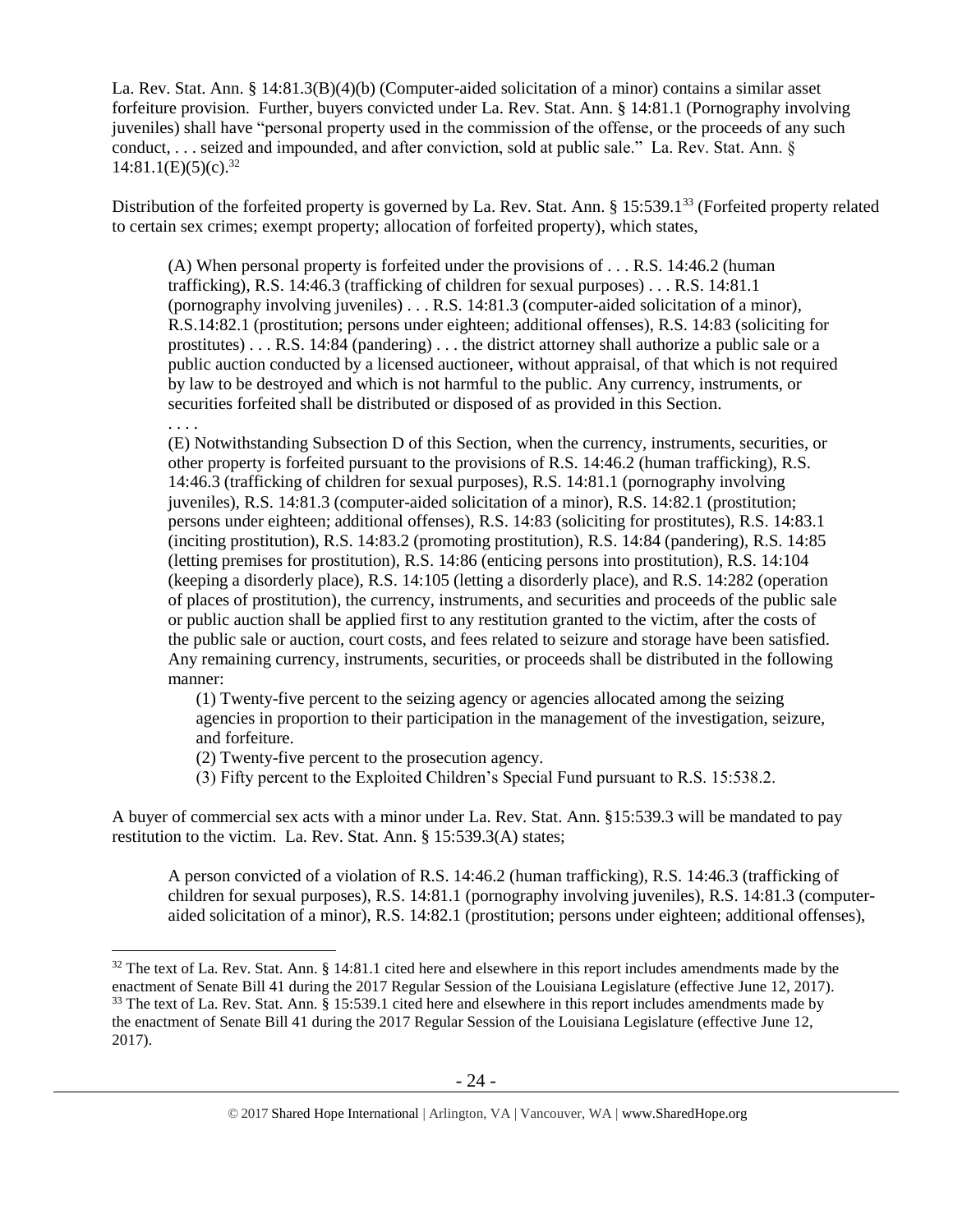R.S. 14:83 (soliciting for prostitutes), . . . R.S. 14:84 (pandering) . . . shall be ordered to pay mandatory restitution to the victim, with the proceeds from property forfeited under R.S. 15:539.1 applied first to payment of restitution, after the costs of the public sale or auction, court costs, and fees related to seizure and storage have been satisfied . . . . Restitution under this Section shall include any of the following:

(1) Costs of medical and psychological treatment.

(2) Costs of necessary transportation and temporary housing.

(3) . . . In the case of sex trafficking, the victim shall be entitled to restitution for the income he would have earned, had he not been victimized, as guaranteed under the minimum wage and overtime provisions of the federal Fair Labor Standards Act.

(4) Return of property, cost of damage to property, or full value of property if destroyed or damaged beyond repair.

<span id="page-24-0"></span>(5) Expenses incurred by the victim and any household members or other family members in relocating away from the defendant or the defendant's associates, including but not limited to deposits for utilities and telephone service, deposits for rental housing, temporary lodging and food expenses, clothing, and personal items . . . .

Buyers are also subject to mandatory restitution orders where pecuniary damages can be shown. La. Code Crim. Proc. Art. 883.2(A) (Restitution to victim) provides, "In all cases in which the court finds an actual pecuniary loss to a victim, or in any case where the court finds that costs have been incurred by the victim in connection with a criminal prosecution, the trial court shall order the defendant to provide restitution to the victim as a part of any sentence that the court shall impose."<sup>34</sup>

## *2.9 Buying and possessing images of child sexual exploitation carries penalties as high as similar federal offenses.*

Possessing images of child sexual exploitation (ICSE) is prohibited under La. Rev. Stat. Ann. § 14:81.1(A)(1) (Pornography involving juveniles), which states that "[i]t shall be unlawful for a person to . . . possess . . . pornography involving juveniles."<sup>35</sup> A conviction under this statute generally is punishable by imprisonment for 5–20 years at hard labor, "without benefit of parole, probation, or suspension of sentence," and a possible fine of \$50,000; however, if the victim is under 13 and the offender is at least 17, a conviction is punishable by

 $\overline{a}$ 

(3) A victim shall not be required to pay recording fees for the filing of a restitution order with the clerk of court. The defendant shall be responsible for all costs associated with this action.

 $34$  La. Rev. Stat. Ann. § 46:1844(M) (Basic rights for victim and witness) states,

<sup>(1)</sup> If the defendant is found guilty, the court or the committee on parole shall require the defendant to pay restitution to the appropriate party in an amount and manner determined by the court. In addition, the court or the committee on parole may require the defendant to perform community service work in an amount and according to a schedule determined by the court.

<sup>(2)</sup> One of the conditions of work release shall be a requirement that an inmate pay from his earnings all restitution ordered by the court or the committee on parole. Even if no restitution has been ordered, the sheriff or director of the program shall have the right to require payment of restitution as a condition of work release.

The text of La. Rev. Stat. Ann. § 14:1844 cited here and elsewhere in this report includes amendments made by the enactment of House Bills 116 and 309 during the 2017 Regular Session of the Louisiana Legislature (effective August 1, 2017).

<sup>&</sup>lt;sup>35</sup> "Pornography involving juveniles" is defined in La. Rev. Stat. Ann.  $\S$  14:81.1(B)(5) as "any photograph, videotape, film, or other reproduction, whether electronic or otherwise, of any sexual performance involving a child under the age of seventeen."

<sup>© 2017</sup> Shared Hope International | Arlington, VA | Vancouver, WA | www.SharedHope.org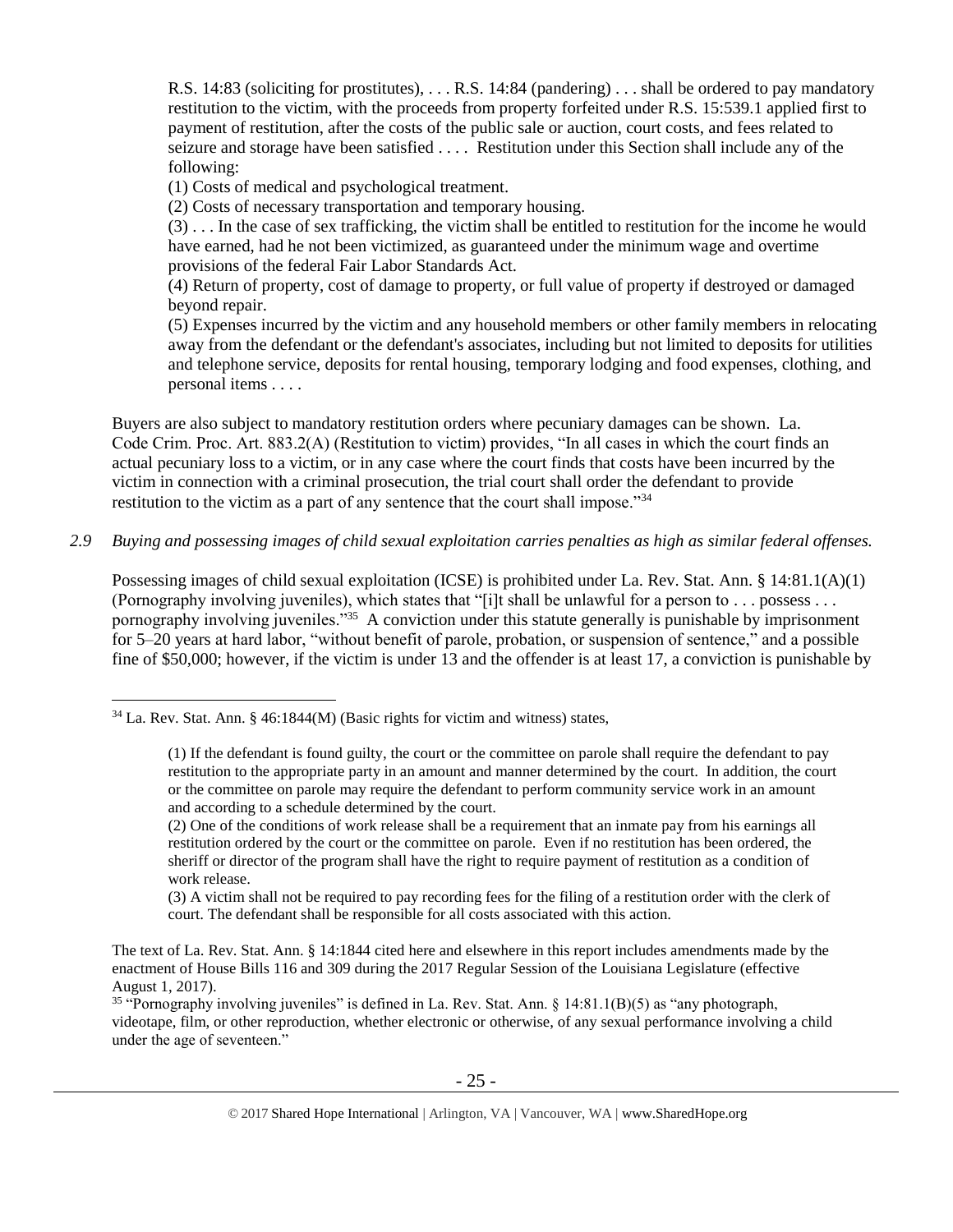"imprisonment at hard labor for not less than one-half the longest term nor more than twice the longest term of imprisonment provided" (thus, 10–40 years), which also will "be served without benefit of parole, probation, or suspension of sentence," and under a second conviction for the intentional possession of ICSE, the offender shall be fined up to \$75,000 and imprisoned at hard labor for up to 40 years "without benefit of parole, probation, or suspension of sentence." La. Rev. Stat. Ann. § 14:81.1(E)(1)(a), (b), (E)(5)(a). Convicted offenders also will have any "personal property used in the commission of the offense, or the proceeds of any such conduct, . . . seized and impounded, and after conviction, sold at public sale or public auction by the district attorney, or otherwise distributed or disposed of . . . . <sup>356</sup> La. Rev. Stat. Ann. § 14:81.1(E)(5)(c).<sup>37</sup>

Additionally, La. Rev. Stat. Ann. § 14:73.8(A) (Unauthorized use of a wireless router system; pornography involving juveniles; penalty) states that "[u]nauthorized use of a wireless router system is the accessing or causing to be accessed of any computer, computer system, computer network, or any part thereof via any wireless router system for the purposes of uploading, downloading, or selling of pornography involving juveniles as defined in R.S. 14:81.1[Pornography involving juveniles]."<sup>38</sup> If the victim is 13–17 years old, a violation is punishable by imprisonment for 2–10 years at hard labor, "without benefit of parole, probation, or suspension of sentence," and a possible fine of \$10,000. La. Rev. Stat. Ann. § 14:73.8(C). However, if the victim is under 13, a violation is punishable by imprisonment for 25–99 years at hard labor, to "be served without benefit of parole, probation, or suspension of sentence." La. Rev. Stat. Ann. § 14:73.8(D).

In comparison, a federal conviction for possession of  $ICSE<sup>39</sup>$  is generally punishable by imprisonment for  $5-20$ years and a fine not to exceed \$250,000.<sup>40</sup> Subsequent convictions, however, are punishable by imprisonment up to 40 years and a fine not to exceed \$250,000.<sup>41</sup>

<sup>36</sup> La. Rev. Stat. Ann. § 14:81.1(E)(5)(d) states,

The personal property made subject to seizure and sale pursuant to Subparagraph (c) of this Paragraph may include, but shall not be limited to, electronic communication devices, computers, computer related equipment, motor vehicles, photographic equipment used to record or create still or moving visual images of the victim that are recorded on paper, film, video tape, disc, or any other type of digital recording media, and currency, instruments, or securities.

 $\overline{a}$ 

<sup>40</sup> 18 U.S.C. §§ 2252(b) (stating that a conviction under subsection (a)(2) is punishable by imprisonment for 5–20 years and a fine, while a conviction under subsection (a)(4) is punishable by imprisonment up to 10 years, a fine, or both), 2252A(b)(1) (a conviction is punishable by imprisonment for 5–20 years and a fine), 1466A(a), (b) (stating that a conviction under subsection (a) is "subject to the penalties provided in section  $2252A(b)(1)$ ," imprisonment for 5–20 years and a fine, while a conviction under subsection (b) is "subject to the penalties provided in section 2252A(b)(2)," imprisonment up to 10 years, a fine, or both); *see also* 18 U.S.C. §§ 3559(a)(1) (classifying all of the above listed offenses as felonies), 3571(b)(3) (providing a possible fine of \$250,000 for any felony conviction). <sup>41</sup> 18 U.S.C. §§ 2252(b) (stating if a person has a prior conviction under subsection (a)(2), or a list of other statutes, a conviction is punishable by a fine and imprisonment for 15–40 years, but if a person has a prior conviction under subsection (a)(4) or a list of other statutes, a conviction is punishable by a fine and imprisonment for  $10-20$  years),  $2252A(b)(1)$  (stating if a person has a prior conviction under subsection (a)(2), (a)(3), or a list of other statutes, a conviction is punishable by a fine and imprisonment for  $15-40$  years),  $1466A(a)$ , (b) (stating that the penalty scheme

<sup>37</sup> *See supra* note [32.](#page-23-0)

<sup>38</sup> La. Rev. Stat. Ann. § 14:73.8(B) defines "wireless router system" as "a device in a wireless local area network that determines the next network point to which a unit of data is routed between an origin and a destination on the Internet."

 $39\,18$  U.S.C. §§ 2252(a)(2), (a)(4) (Certain activities relating to material involving the sexual exploitation of minors),  $2252A(a)(2)$ –(3) (Certain activities relating to material constituting or containing child pornography), 1466A(a), (b) (Obscene visual representations of the sexual abuse of children).

<sup>© 2017</sup> Shared Hope International | Arlington, VA | Vancouver, WA | www.SharedHope.org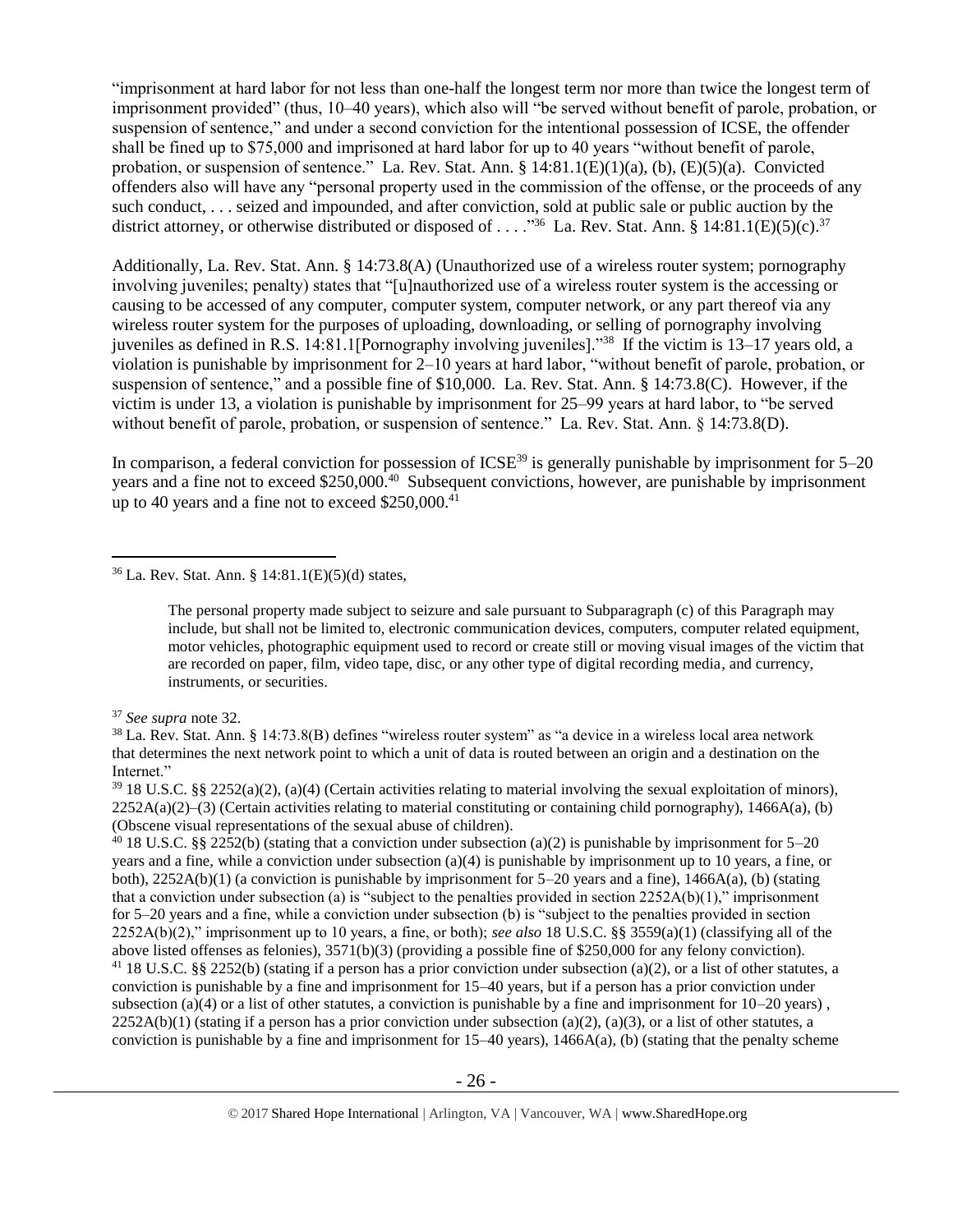## *2.10 Convicted buyers of commercial sex acts with minors are required to register as sex offenders.*

Convicted buyers of commercial sex acts with minors and those convicted of possessing images of child sexual exploitation (ICSE) are required to register as sex offenders under La. Rev. Stat. Ann. § 15:542 (Registration of sex offenders and child predators). La. Rev. Stat. Ann. § 15:542(A)(1) states,

The following persons shall be required to register and provide notification as a sex offender or child predator in accordance with the provisions of this Chapter:

(1) Any adult residing in this state who has pled guilty to, has been convicted of, or where adjudication has been deferred or withheld for the perpetration or attempted perpetration of, or any conspiracy to commit either of the following:

(a) A sex offense as defined in R.S. 15:541 [Definitions],<sup>42</sup> with the exception of those convicted of felony carnal knowledge of a juvenile as provided in Subsection F of this Section;

<span id="page-26-0"></span>(b) A criminal offense against a victim who is a minor as defined in R.S.  $15:541.^{43}$ 

Therefore, buyers convicted under La. Rev. Stat. Ann. § 14:46.3(A)(1) (Trafficking of children for sexual purposes),  $\S$  14:82.1(A)(1) (Prostitution; persons under eighteen; additional offenses),  $\S$  14:82.2(C)(4), (5) (Purchase of commercial sexual activity), and § 14:89.2(A) (Crime against nature by solicitation) will be required to register as sex offenders.

Finally, buyers required to register as sex offenders are prohibited from the unlawful use of a social networking websites. La. Rev. Stat. Ann. § 14:91.5(A)(1) (Unlawful use of a social networking website), makes unlawful "the intentional use of a social networking website<sup>44</sup> by a person who is required to register as a sex offender and who was convicted of R.S. 14:81 (Indecent behavior with juveniles), R.S.

for section 2252A(b) applies); *see also* 18 U.S.C. §§ 3559(a)(1) (classifying all of the above listed offenses as felonies), 3571(b)(3) (providing a possible fine of \$250,000 for any felony conviction).  $42$  La. Rev. Stat. Ann. § 15:541(24)(a) (Definitions) defines "sex offense" as,

 $\overline{a}$ 

deferred adjudication, adjudication withheld, or conviction for the perpetration or attempted perpetration of or conspiracy to commit human trafficking when prosecuted under the provisions of R.S. 14:46.2(B)(2), R.S. 14:46.3 (trafficking of children for sexual purposes), . . . R.S. 14:89.2(B)(3) (crime against nature by solicitation), R.S. 14:80 (felony carnal knowledge of a juvenile), R.S. 14:81 (indecent behavior with juveniles), R.S.14:81.1 (pornography involving juveniles), R.S. 14:81.2 (molestation of a juvenile), R.S. 14:81.3 (computer-aided solicitation of a minor), R.S. 14:81.4 (prohibited sexual conduct between an educator and student), R.S. 14:82.1 (Prostitution; persons under eighteen), R.S. 14:82.2(C)(4) and (5) (Purchase of commercial sexual activity), R.S.  $14:92(A)(7)$  (contributing to the delinquency of juveniles), ... R.S. 14:106(A)(5) (obscenity by solicitation of a person under the age of seventeen), ... R.S. 14:42 (First degree rape) . . . committed on or after June 18, 1992 . . . .

 $43$  La. Rev. Stat. Ann. § 15:541(12)(b), (c) (Definitions) defines "criminal offense against a victim who is a minor" in part as a "conviction for the perpetration or attempted perpetration of or conspiracy to commit . . . (b)(i) A violation of any of the following provisions when the victim is under eighteen years of age: R.S. 14:84(1), (3), (5), or (6) [Pandering], or 86 [Enticing persons into prostitution], or R.S. 23:251(A)(4) [Minors under sixteen; prohibited employments or occupations; penalty—In any illegal, indecent, or immoral exhibition or practice] (ii) A violation of R.S. 14:46.2 when the victim is under twenty-one years of age and (c) a violation of R.S. 14:83 (Soliciting for prostitutes), 83.1 (Inciting prostitution), 83.2 (Promoting prostitution), and 14:282 (Operation of places of prostitution prohibited; penalty) when the prostitution involves persons under the age of 18 years. <sup>44</sup> La. Rev. Stat. Ann. § 14:91.5 (2)(a) defines "social networking website" in part as "an Internet website, the primary purpose of which is facilitating social interaction with other users of the website . . . ."

<sup>© 2017</sup> Shared Hope International | Arlington, VA | Vancouver, WA | www.SharedHope.org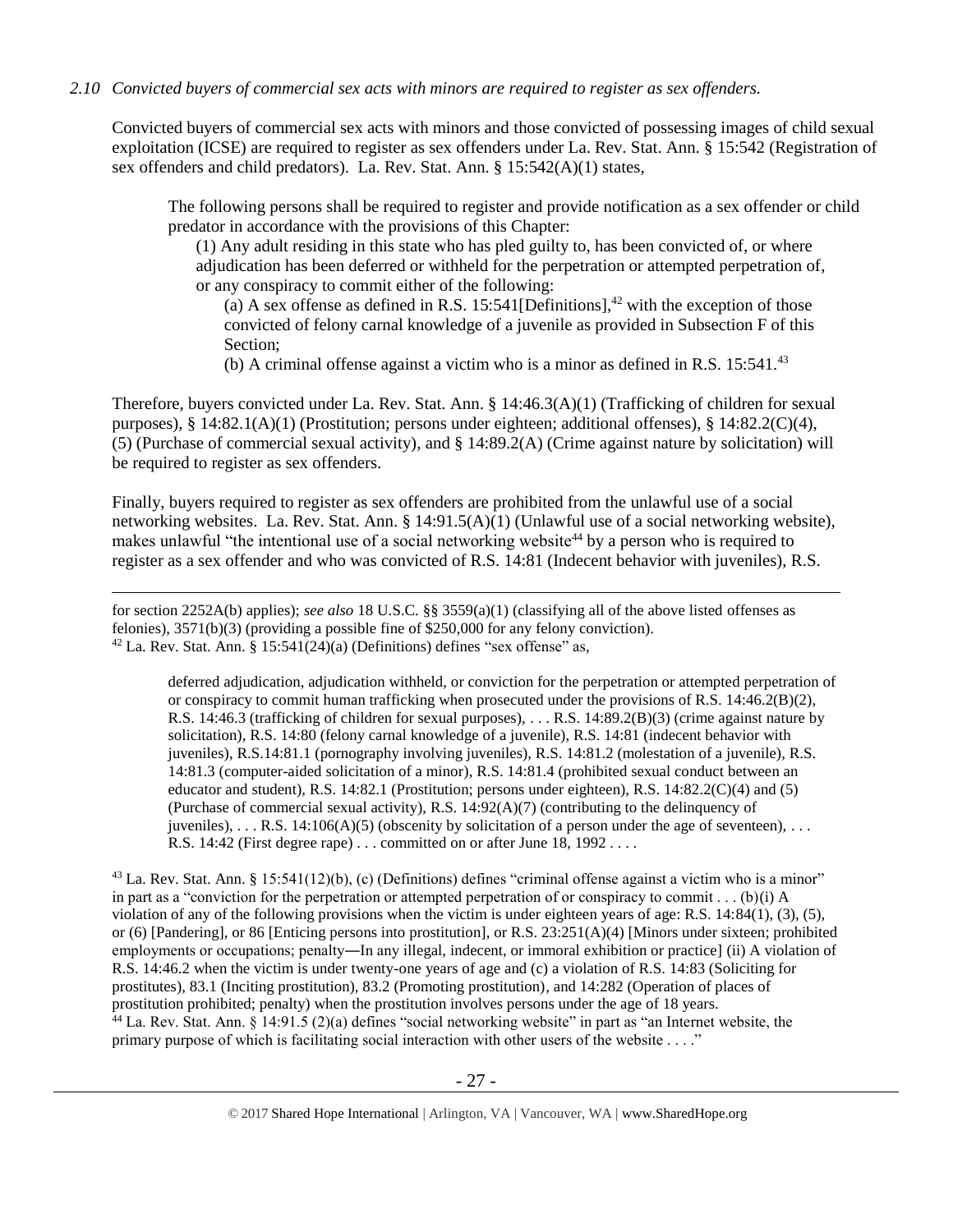<span id="page-27-0"></span>14:81.1 (Pornography involving juveniles), R.S. 14:81.3 (Computer-aided solicitation of a minor), or R.S. 14:283 (Video voyeurism) or was previously convicted of a sex offense as defined in R.S. 15:541 in which the victim of the sex offense was a minor."<sup>45</sup> Buyers that "commit the crime of unlawful use of a social networking website" are subject to a possible fine of \$10,000 and imprisonment at hard labor for up to 10 years "without benefit of parole, probation, or suspension of sentence." La. Rev. Stat. Ann.  $§ 14:91.5(C)(1).$ 

 $45$  La. Rev. Stat. Ann. § 15:541(25) (Definitions) defines "sexual offense against a victim who is a minor" in part as a "conviction for the perpetration or attempted perpetration of or conspiracy to commit . . . (d) R.S. 14:81.1 (Pornography involving juveniles, . . . (f) R.S. 14:81.3 (Computer-aided solicitation of a minor), (g) R.S. 14:82.1 (Prostitution; persons under eighteen), (hg) R.S. 14:86 (Enticing minors into prostitution), (i) R.S. 14:84(1), (3), (5), (6) (Pandering), and (j) R.S. 14:83 (Soliciting for prostitutes when the person being solicited for prostitution is under the age of eighteen years), (k) R.S. 14:83.1 (Inciting prostitution when the prostitution involves persons under the age of eighteen years), (l) R.S. 14:83.2 (Promoting prostitution when the prostitution being promoted involves persons under the age of eighteen years), (m) 14:282 (Operation of places of prostitution when the prostitution involves persons under the age of eighteen years), . . . (o) 14:46.2 (Human trafficking when the trafficking involves a person under the age of twenty-one years or when the services include commercial sexual activity or any sexual conduct constituting a crime under the laws of this state."

<sup>© 2017</sup> Shared Hope International | Arlington, VA | Vancouver, WA | www.SharedHope.org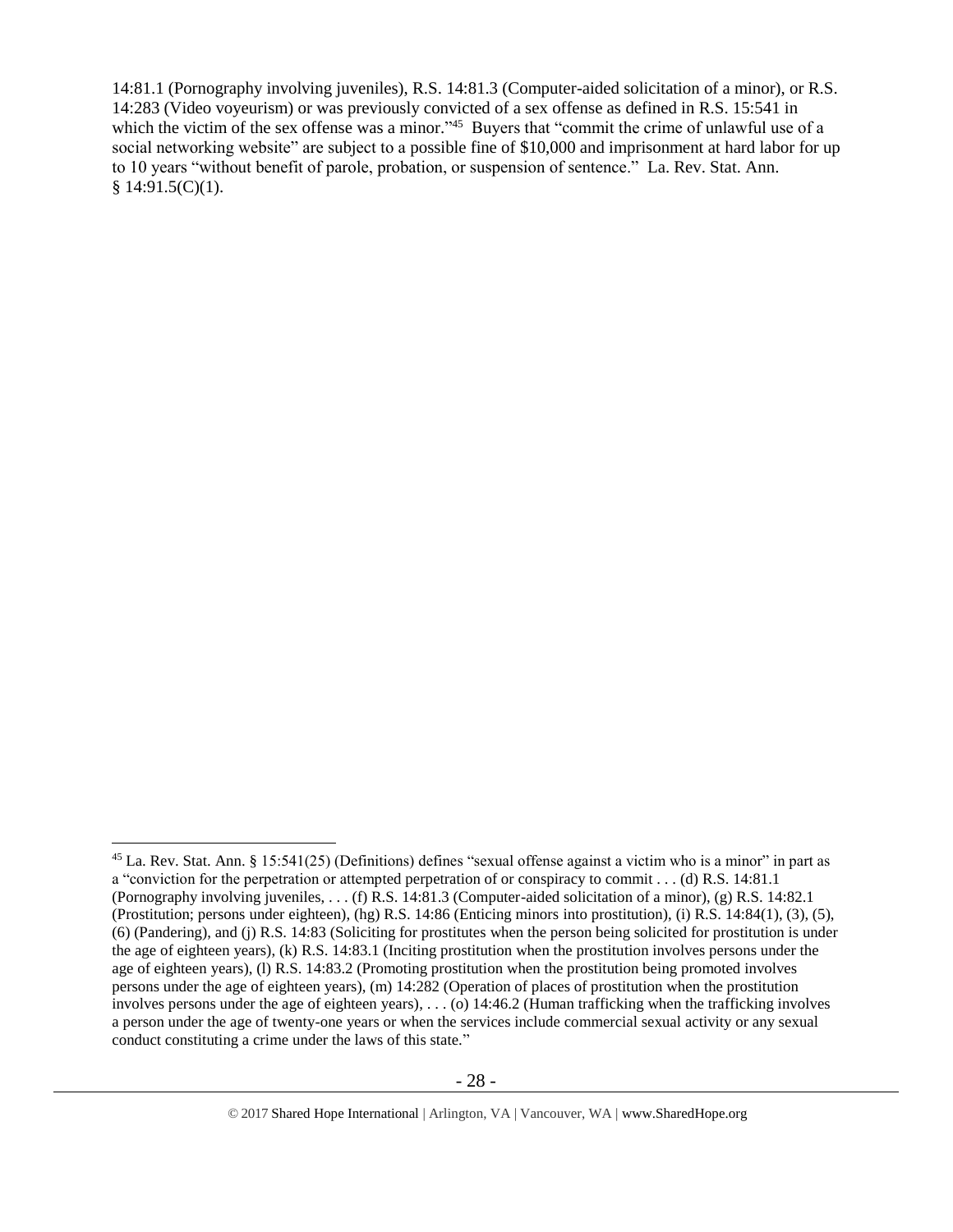#### FRAMEWORK ISSUE 3: CRIMINAL PROVISIONS FOR TRAFFICKERS

#### *Legal Components:*

- *3.1 Penalties for trafficking a child for sexual exploitation are as high as federal penalties.*
- *3.2 Creating and distributing images of child sexual exploitation carries penalties as high as similar federal offenses.*
- *3.3 Using the Internet or electronic communications to lure, entice, recruit, or sell commercial sex acts with a minor is a separate crime or results in an enhanced penalty for traffickers.*
- *3.4 Financial penalties for traffickers, including asset forfeiture, are sufficiently high.*
- *3.5 Convicted traffickers are required to register as sex offenders.*
- *3.6 Laws relating to termination of parental rights include sex trafficking or commercial sexual exploitation of children (CSEC) offenses as grounds for termination in order to prevent traffickers from exploiting their parental rights as a form of control.*

*\_\_\_\_\_\_\_\_\_\_\_\_\_\_\_\_\_\_\_\_\_\_\_\_\_\_\_\_\_\_\_\_\_\_\_\_\_\_\_\_\_\_\_\_\_\_\_\_\_\_\_\_\_\_\_\_\_\_\_\_\_\_\_\_\_\_\_\_\_\_\_\_\_\_\_\_\_\_\_\_\_\_\_\_\_\_\_\_\_\_\_\_\_\_*

## *Legal Analysis:*

 $\overline{a}$ 

*3.1 Penalties for trafficking a child for sexual exploitation are as high as federal penalties.*

La. Rev. Stat. Ann. § 14:46.3(A) (Trafficking of children for sexual purposes) makes it a crime for a person to "knowingly recruit, harbor, transport, provide, sell, purchase, receive, isolate, entice, obtain, or maintain the use of a person under the age of eighteen years for the purpose of engaging in commercial sexual activity."<sup>46</sup> A conviction under this statute is punishable by imprisonment for 15–50 years at hard labor, a possible fine of \$50,000, or both; however, if the victim is under 14, a conviction is punishable by imprisonment for 25–50 years at hard labor and a possible fine of \$75,000, with no eligibility for "probation, parole, or suspension of sentence" for the first 25 years. La. Rev. Stat. Ann. § 14:46.3(D)(1)(a), (b). Pursuant to La. Rev. Stat. Ann. § 14:46.3(D)(1)(c), "Any person who violates the provisions of Paragraph (A)(1), (2), (4), (5), or (6) of this Section, who was previously convicted of a sex offense as defined in R.S. 15:541 when the victim of the sex offense was under the age of eighteen years, shall be fined not more than one hundred thousand dollars and shall be imprisoned at hard labor for not less than fifty years or for life. At least fifty years of the sentence imposed shall be served without benefit of parole, probation, or suspension of sentence."

In addition, a trafficker could be convicted under La. Rev. Stat. Ann. § 14:46.2(A) (Human trafficking).<sup>47</sup> A conviction "when the services include commercial sexual activity<sup>48</sup> or any sexual conduct constituting a crime under the laws of this state" is punishable by imprisonment up to 20 years at hard labor and a possible fine of \$15,000. La. Rev. Stat. Ann. § 14:46.2(B)(2)(a). Furthermore, "Whoever commits the crime of human trafficking" under Subparagraph  $(A)(1)(b)$ , which includes all victims under 21 years of age, shall be fined no more than \$50,000, imprisoned at hard labor for not less than 15 years, nor more than 50 years, or both. La. Rev. Stat. Ann. § 14:46.2(B)(2)(b). Additionally, a conviction when the victim is under 18 is punishable by imprisonment for 5–25 years at hard labor, "which shall be without the benefit of parole, probation, or suspension of sentence" for 5 years, and a possible fine of \$25,000. La. Rev. Stat. Ann. § 14:46.2(B)(3).

<sup>46</sup> *See supra* Component 1.1 for a full description of the applicable provisions of La. Rev. Stat. Ann. § 14:46.3.

<sup>47</sup> *See supra* Component 1.1 for a full description of the applicable provisions of La. Rev. Stat. Ann. § 14:46.2. <sup>48</sup> *See supra* note [4.](#page-1-0)

<sup>© 2017</sup> Shared Hope International | Arlington, VA | Vancouver, WA | www.SharedHope.org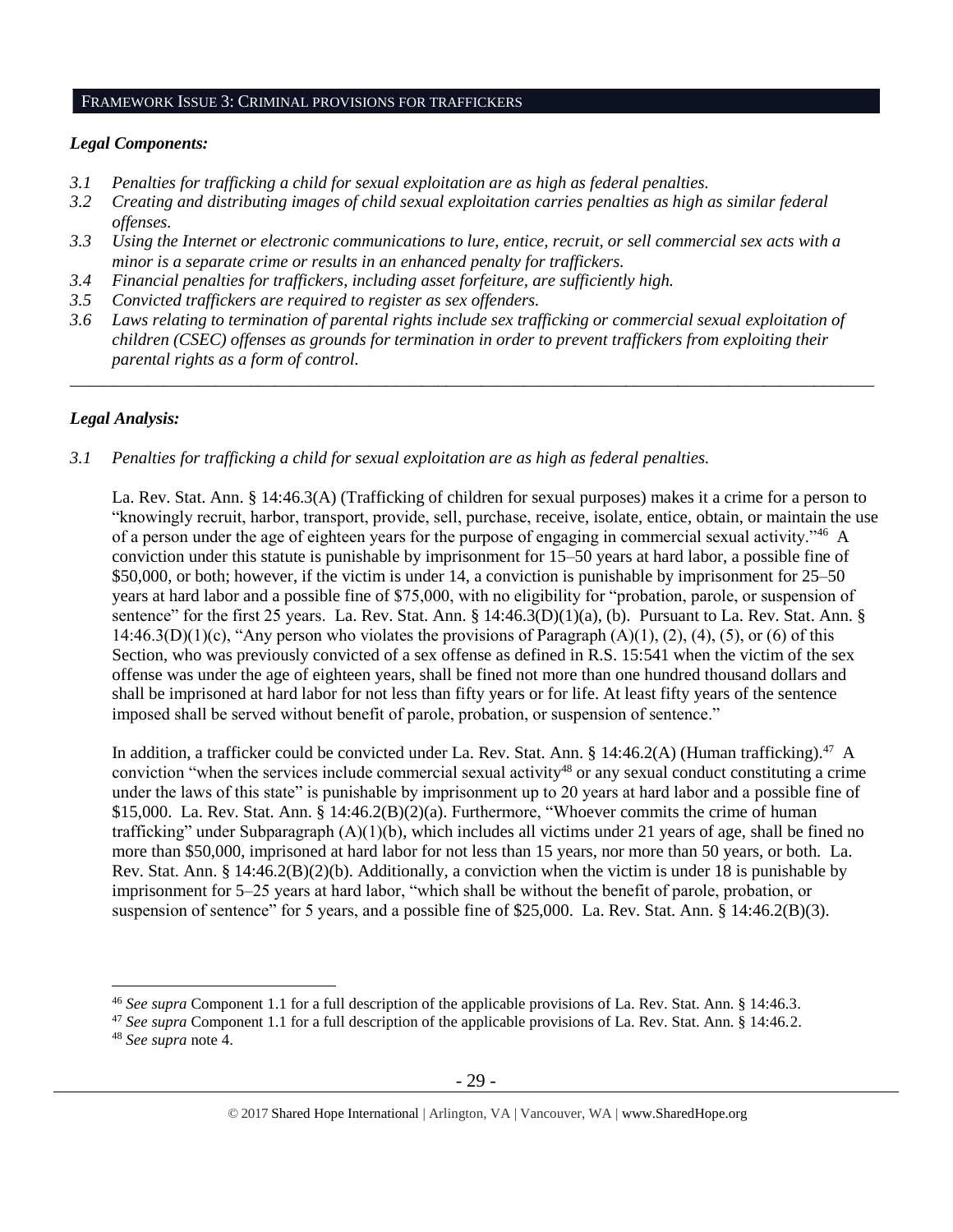Pursuant to La. Code Crim. Proc. art.  $890.3(A)(1)$ ,  $(C)^{49}$  (Sentencing for crimes of violence), traffickers convicted of committing or attempting to commit offenses under La. Rev. Stat. Ann. § 14:46.2 (Human trafficking) or § 14:46.3 (Trafficking of children for sexual purposes) are considered offenders of "crimes of violence" and, thus, have restricted "eligibility for suspension or deferral of sentence[s] . . . ." La. Code Crim. Proc. art. 893(A),  $(E)^{50}$  (Suspension and deferral of sentence and probation in felony cases) further limits any sentence suspensions or deferments, stating,

A. . . . .

(2) The court shall not suspend the sentence of a conviction of an offense that is designated in the court minutes as a crime of violence pursuant to Article 890.3 . . . .

. . . . . . . .

E.  $(1) \ldots$ 

(b) The court shall not defer a sentence under this provision for an offense or attempted offense that is designated in the court minutes as a crime of violence pursuant to Article 890.3 or that is defined as a sex offense as defined by R.S. 15:541, involving a child under the age of seventeen years . . . .

Traffickers may also be convicted under Louisiana's CSEC offenses, including La. Rev. Stat. Ann. § 14:86(A) (Enticing persons into prostitution), § 14:282 (Operation of places of prostitution prohibited; penalty), § 14:83.2 (Promoting prostitution), § 14:84 (Pandering), § 14:104 (Keeping a disorderly place), § 14:105 (Letting a disorderly place), § 14:83 (Soliciting for prostitutes), § 14:83.1 (Inciting Prostitution) and § 14:85 (Letting premises for prostitution). These crimes are punishable by imprisonment at hard labor for 15–50 years if the minor victim is under 18, and 25–50 years imprisonment at hard labor if the minor victim is under 14. La. Rev. Stat. Ann. §§ 14:86 (B)(1)(b), (c), 14:282(B)(2), (3), 14:83.2(B)(2), (3), 14:84(B)(2), (3), 14:104(B)(2), (3), 14:105(B)(2), (3), 14:83.1(B)(2), (3), 14:85(B)(2), (3),  $14:83(B)(2)$ , (3).

A parent-trafficker may be convicted under La. Rev. Stat. Ann. § 14:81.1(A)(2) (Pornography involving juveniles), which makes it unlawful "for a parent, legal guardian, or custodian of a child to consent to the participation of the child in pornography involving juveniles." A conviction for violating La. Rev. Stat. Ann. § 14:81.1(A)(2) is punishable by imprisonment for 5–20 years at hard labor, "without benefit of probation, parole, or suspension of sentence," and a possible fine of \$10,000; however, if the victim is under 13, the parent-trafficker will be punished by "imprisonment at hard labor for not less than one-half the longest term nor more than twice the longest term of imprisonment [otherwise] provided," here, 10–40 years, "without benefit of probation, parole, or suspension of sentence." La. Rev. Stat. Ann.  $\S$  14:81.1(E)(3), (E)(5)(a).

Traffickers may also be prosecuted under La. Rev. Stat. Ann. § 14:230(B) (Money laundering; transactions involving proceeds of criminal activity) if they

(1) Conduct, supervise, or facilitate a financial transaction involving proceeds known to be derived from criminal activity,<sup>51</sup> when the transaction is designed in whole or in part to conceal or disguise the

<sup>49</sup> *See supra* note [6.](#page-3-0)

<sup>50</sup> *See supra* note [7.](#page-3-1)

<sup>&</sup>lt;sup>51</sup> "Criminal activity" is defined in La. Rev. Stat. Ann.  $\S$  14:230(A)(1) as "any offense, including conspiracy and attempt to commit the offense, that is classified as a felony under the laws of this state or the United States or that is punishable by confinement for more than one year under the laws of another state." Further, a "felony" is defined in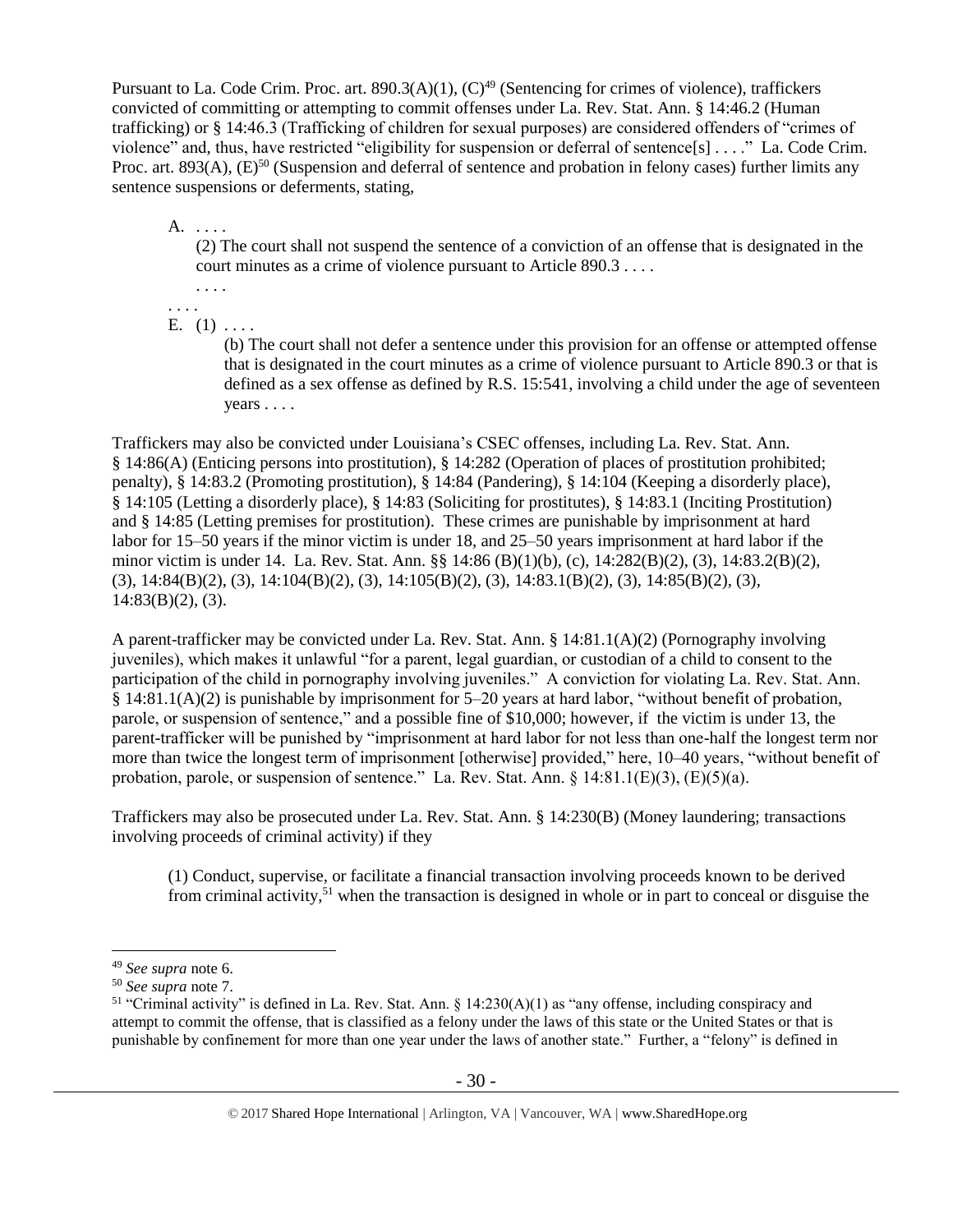nature, location, source, ownership, or the control of proceeds known to be derived from such violation or to avoid a transaction reporting requirement under state or federal law.

(2) Give, sell, transfer, trade, invest, conceal, transport, maintain an interest in, or otherwise make available anything of value known to be for the purpose of committing or furthering the commission of any criminal activity.

(3) Direct, plan, organize, initiate, finance, manage, supervise, or facilitate the transportation or transfer of proceeds known to be derived from any violation of criminal activity.

(4) Receive or acquire proceeds derived from any violation of criminal activity, or knowingly or intentionally engage in any transaction that the person knows involves proceeds from any such violations.

(5) Acquire or maintain an interest in, receive, conceal, possess, transfer, or transport the proceeds of criminal activity.

(6) Invest, expend, or receive, or offer to invest, expend, or receive, the proceeds of criminal activity.

Because criminal activities include convictions under La. Rev. Stat. Ann. § 14:46.3(A)(1), (2), (4), or (5) (Trafficking of children for sexual purposes), § 14:83.2(A) (Promoting prostitution), and § 14:86(A) (Enticing persons into prostitution), persons convicted would be subject to the provisions of La. Rev. Stat. Ann. § 14:230. Punishments for convictions under La. Rev. Stat. Ann. § 14:230 vary based on the value of the funds derived, invested, spent, or received in the violation. If the value is less than \$3,000, a conviction is punishable by imprisonment up to 6 months, a possible fine of \$1,000, or both; if the value is \$3,000–\$19,999.99, a conviction is punishable by imprisonment for 2–10 years and a possible fine of \$10,000; if the value is \$20,000– \$99,999.99, a conviction is punishable by imprisonment for 2–20 years at hard labor and a possible fine of \$20,000; if the value is \$100,000 or more, a conviction is punishable by imprisonment for 2–50 years and a possible fine of \$50,000. La. Rev. Stat. Ann. §  $14:230(E)$ .<sup>52</sup>

<span id="page-30-0"></span>The Louisiana Racketeering Act, codified at La. Rev. Stat. Ann. Title 15 (Criminal procedure), Chapter 11 (Drug racketeering and related organizations) provides greater financial penalties through criminal fines and civil remedies. La. Rev. Stat. Ann. § 15:1352(A) (Definitions) defines "racketeering activity" as "committing, attempting to commit, conspiring to commit, or soliciting, coercing, or intimidating another person to commit any crime that is punishable under the following provisions of Title 14 of the Louisiana Revised Statutes of 1950: . . . (17) [R.S. 14:230](https://owa.regent.edu/owa/redir.aspx?C=0e2d79adea07471dbdda445e0bdec5a1&URL=https%3a%2f%2fwww.lexis.com%2fresearch%2fbuttonTFLink%3f_m%3d77bedd41a1d353e2f7fb983c7e7d9776%26_xfercite%3d%253ccite%2520cc%253d%2522USA%2522%253e%253c%2521%255bCDATA%255bLa.%2520R.S.%252015%253a1352%255d%255d%253e%253c%252fcite%253e%26_butType%3d4%26_butStat%3d0%26_butNum%3d17%26_butInline%3d1%26_butinfo%3dLACODE%252014%253a230%26_fmtstr%3dFULL%26docnum%3d1%26_startdoc%3d1%26wchp%3ddGLbVzS-zSkAA%26_md5%3d250b0b7bf18842c9490cfcc3fc704d6e) (Money laundering), . . . (47) R.S. 14:46.2 (Human trafficking), (48) R.S. 14:46.3 (Trafficking of children for sexual purposes), . . . (51) R.S. 14:286 (Sale of minor children), (52) R.S. 14:81.1 (Pornography involving juveniles), (53) R.S. 14:81.3 (Computer-aided solicitation of a minor), (54) R.S. 14:82.1 (Prostitution; persons under eighteen; additional offenses), (55) R.S. 14:83 (Soliciting for prostitutes), (56) R.S. 14:83.1 (Inciting prostitution), (57) R.S. 14:83.2 (Promoting prostitution), (58) R.S. 14:85 (Letting premises for prostitution), (59) R.S. 14:86 (Enticing persons into prostitution), (60) R.S. 14:104 (Keeping a disorderly place), (61) R.S. 14:105 (Letting a disorderly place), and (62) R.S. 14:282 (Operation of places of prostitution; prohibited;  $penalty$ )  $\dots$  ."

La. Rev. Stat. Ann. § 15:1353 (Prohibited activities) states,

 $\overline{a}$ 

A. It is unlawful for any person who has knowingly received any proceeds derived, directly or indirectly, from a pattern of racketeering activity to use or invest, whether directly or indirectly, any

La. Rev. Stat. Ann. § 14:2(4) (Definitions) as "any crime for which an offender may be sentenced to death or imprisonment at hard labor."

 $52$  The text of La. Rev. Stat. Ann. § 14:230 cited here and elsewhere in this report includes amendments made by the enactment of Senate Bill 220 during the 2017 Regular Session of the Louisiana Legislature (effective August 1, 2017).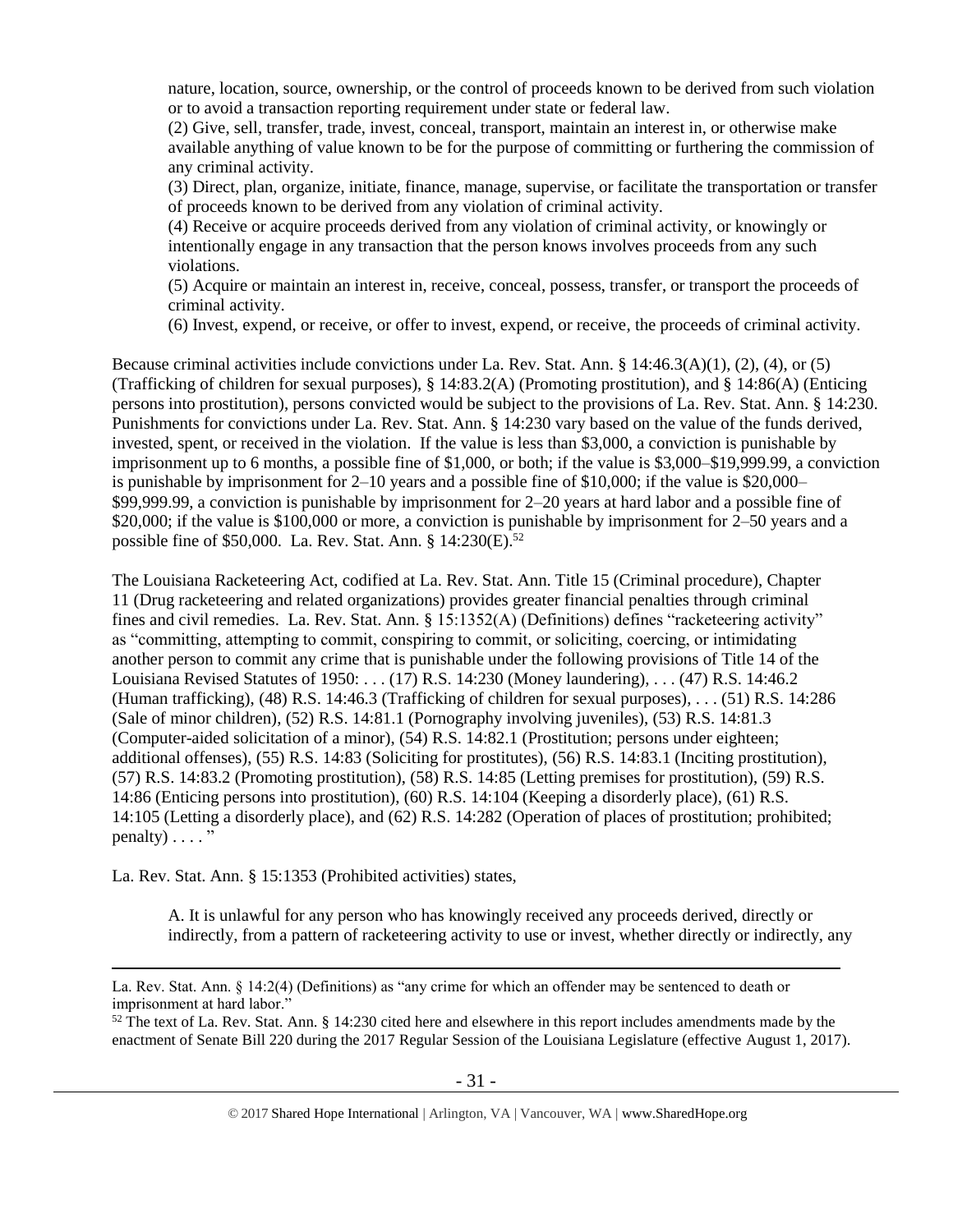part of such proceeds, or the proceeds derived from the investment or use thereof, in the acquisition of any title to, or any right, interest, or equity in immovable property or in the establishment or operation of any enterprise.

B. It is unlawful for any person, through a pattern of racketeering activity, knowingly to acquire or maintain, directly or indirectly, any interest in or control of any enterprise or immovable property. C. It is unlawful for any person employed by, or associated with, any enterprise knowingly to conduct or participate in, directly or indirectly, such enterprise through a pattern of racketeering activity. D. It is unlawful for any person to conspire or attempt to violate any of the provisions of Subsections A, B, or C of this Section.

A conviction under La. Rev. Stat. Ann. § 15:1353 is punishable by imprisonment up to 50 years at hard labor, a possible fine of \$1,000,000 or "three times the gross value gained or three times the gross loss caused, whichever is greater, plus court costs and the costs of investigation and prosecution reasonably incurred," or both. La. Rev. Stat. Ann. § 15:1354(A), (B).

Finally, any person convicted of commercial sex acts with a minor under R.S. 15:539.3 will be mandated to pay restitution to the victim. La. Rev. Stat. Ann. § 15:539.3(A) states,

A person convicted of a violation of R.S. 14:46.2 (human trafficking), R.S. 14:46.3 (trafficking of children for sexual purposes), R.S. 14:81.1 (pornography involving juveniles), . . . R.S. 14:83 (soliciting for prostitutes), R.S. 14:83.1 (inciting prostitution), R.S. 14:83.2 (promoting prostitution), R.S. 14:84 (pandering), R.S. 14:86 (enticing persons into prostitution), R.S. 14:104 (keeping a disorderly place), R.S. 14:105 (letting a disorderly place), and R.S. 14:282 (operation of places of prostitution) shall be ordered to pay mandatory restitution to the victim . . . . Restitution under this Section shall include any of the following:

(1) Costs of medical and psychological treatment.

(2) Costs of necessary transportation and temporary housing.

(3) . . . In the case of sex trafficking, the victim shall be entitled to restitution for the income he would have earned, had he not been victimized, as guaranteed under the minimum wage and overtime provisions of the federal Fair Labor Standards Act.

(4) Return of property, cost of damage to property, or full value of property if destroyed or damaged beyond repair.

(5) Expenses incurred by the victim and any household members or other family members in relocating away from the defendant or the defendant's associates, including but not limited to deposits for utilities and telephone service, deposits for rental housing, temporary lodging and food expenses, clothing, and personal items . . . .

In comparison, if the victim is under the age of 14, a conviction under the Trafficking Victims Protection Act (TVPA) for child sex trafficking is punishable by 15 years to life imprisonment and a fine not to exceed \$250,000. 18 U.S.C. §§ 1591(b)(1), 3559(a)(1), 3571(b)(3). If the victim is between the ages of 14–17, a conviction is punishable by 10 years to life imprisonment and a fine not to exceed \$250,000. 18 U.S.C. §§ 1591(b)(2), 3559(a)(1), 3571(b)(3). A conviction is punishable by mandatory life imprisonment however, if the trafficker has a prior conviction for a federal sex offense against a minor. 18 U.S.C. § 3559(e)(1).

*3.2 Creating and distributing images of child sexual exploitation carries penalties as high as similar federal offenses*.

La. Rev. Stat. Ann. § 14:81.1(A) (Pornography involving juveniles) states,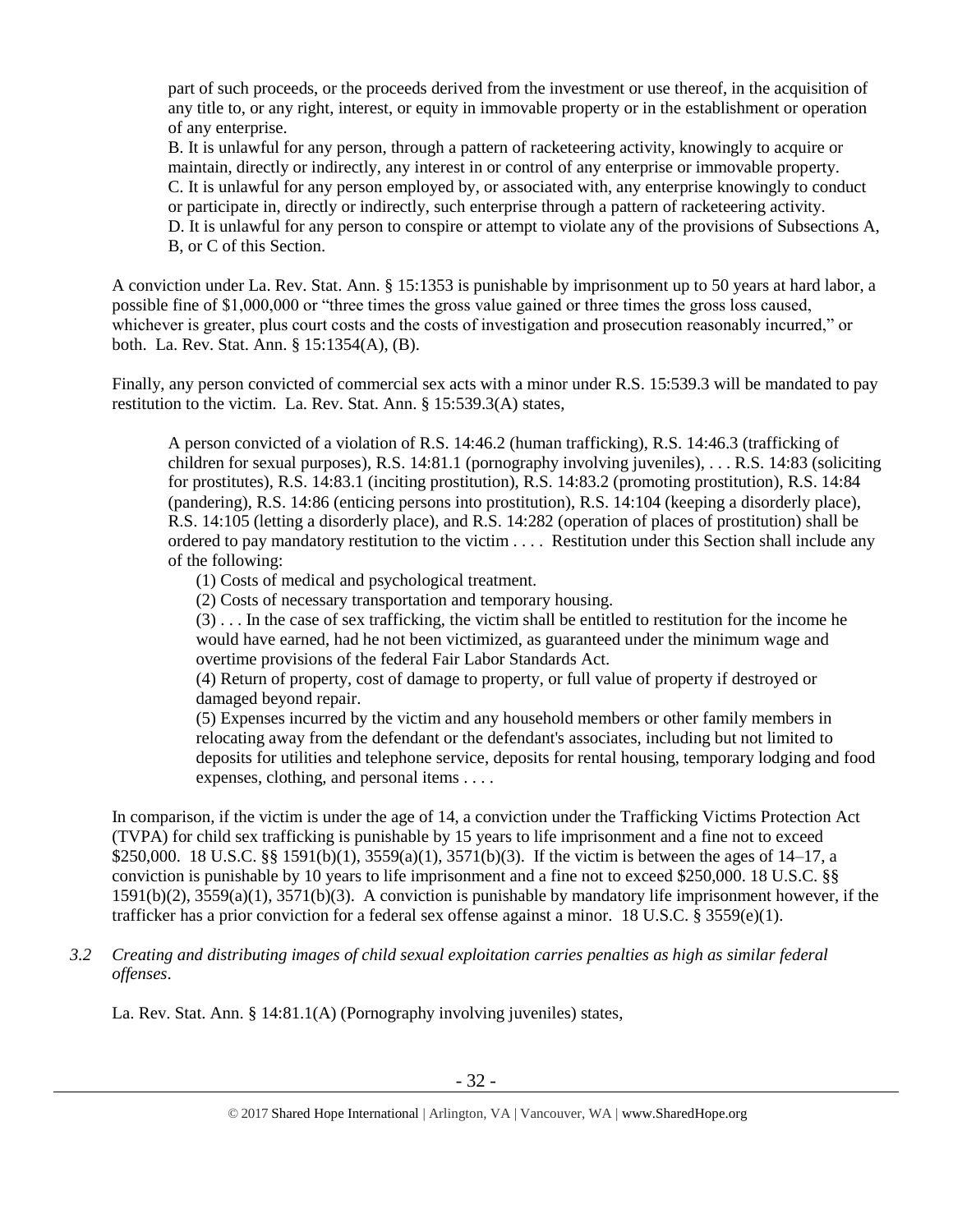(1) It shall be unlawful for a person to produce,<sup>53</sup> promote, advertise, distribute,<sup>54</sup> possess, or possess with the intent to distribute pornography involving juveniles.

(2) It shall also be a violation of the provision of this Section for a parent, legal guardian, or custodian of a child to consent to the participation of the child in pornography involving juveniles.

Distributing images of child sexual exploitation (ICSE) is punishable by imprisonment for 5–20 years at hard labor, "without benefit of parole, probation, or suspension of sentence" and a possible fine of \$50,000; however, where the victim is under 13 and the offender is at least 17, the trafficker can be punished by "imprisonment at hard labor for not less than one-half the longest term nor more than twice the longest term of imprisonment [otherwise] provided," which, in this case, is 5–20 years, and on a second or subsequent conviction for distributing ICSE, the offender shall be fined up to \$75,000 and imprisoned at hard labor up to 40 years "without benefit of parole, probation, or suspension of sentence." La. Rev. Stat. Ann. § 14:81.1(E)(2)(a), (b),  $(E)(5)(a)$ .

The promotion, advertisement, and production of ICSE is punishable by imprisonment for 10–20 years at hard labor, "without benefit of probation, parole, or suspension of sentence" and a possible fine of \$15,000; however, if the victim is under 13 and the offender is at least 17, the trafficker can be punished by imprisonment for 25– 99 years at hard labor, at least 25 of which must "be served without benefit of parole, probation, or suspension of sentence." La. Rev. Stat. Ann. § 14:81.1(E)(4), (E)(5)(b).

Traffickers who sell or upload ICSE using a computer also may be prosecuted under La. Rev. Stat. Ann. § 14:73.8 (Unauthorized use of a wireless router system; pornography involving juveniles; penalty).<sup>55</sup> If the victim is 13–17, a conviction under this statute is punishable by imprisonment for 2–10 years at hard labor, "without benefit of parole, probation, or suspension of sentence," and a possible fine of \$10,000; however, if the victim is under 13, a conviction is punishable by imprisonment for 25–99 years at hard labor, 25 years of which must "be served without benefit of parole, probation, or suspension of sentence." La. Rev. Stat. Ann. § 14:73.8(C), (D).

In comparison, if the victim is under the age of 14, a conviction under the TVPA for child sex trafficking is punishable by 15 years to life imprisonment and a fine not to exceed \$250,000. 18 U.S.C. §§ 1591(b)(1),  $3559(a)(1)$ ,  $3571(b)(3)$ . If the victim is between the ages of  $14-17$ , a conviction is punishable by 10 years to life imprisonment and a fine not to exceed \$250,000. 18 U.S.C. §§ 1591(b)(2), 3559(a)(1), 3571(b)(3). A conviction is punishable by mandatory life imprisonment, however, if the trafficker has a prior conviction for a federal sex offense<sup>56</sup> against a minor. 18 U.S.C. § 3559(e)(1). Additionally, a federal conviction for distribution of  $ICSE^{57}$  is generally punishable by imprisonment for 5–20 years and a fine not to exceed \$250,000.<sup>58</sup> Subsequent convictions, however, are punishable by imprisonment up to 40 years and a fine not to exceed \$250,000.<sup>59</sup>

<sup>53</sup> La. Rev. Stat. Ann. § 14:81.1(B)(6) defines "produce" as "to photograph, videotape, film, or otherwise reproduce pornography involving juveniles, or to solicit, promote, or coerce any child for the purpose of pornography involving juveniles."

<sup>54</sup> La. Rev. Stat. Ann. § 14:81.1(B)(3) defines "distribute" as "to issue, sell, give, provide, lend, mail, deliver, transfer, transmute, distribute, circulate, or disseminate by any means."

<sup>55</sup> *See supra* Component 2.9 for a more complete description of relevant provisions of La. Rev. Stat. Ann. § 14:73.8. <sup>56</sup> *See supra* note [24.](#page-18-0)

<sup>&</sup>lt;sup>57</sup> 18 U.S.C. §§ 2252(a)(1), (a)(2), (a)(3) (Certain activities relating to material involving the sexual exploitation of minors),  $2252A(a)(2)$ , (a)(3) (Certain activities relating to material constituting or containing child pornography), 1466A(a) (Obscene visual representations of the sexual abuse of children).

<sup>&</sup>lt;sup>58</sup> 18 U.S.C. §§ 2252(b) (stating that a conviction under subsection (a)(1), (a)(2), or (a)(3) is punishable by imprisonment for 5–20 years and a fine), 2252A(b)(1) (a conviction is punishable by imprisonment for 5–20 years

<sup>© 2017</sup> Shared Hope International | Arlington, VA | Vancouver, WA | www.SharedHope.org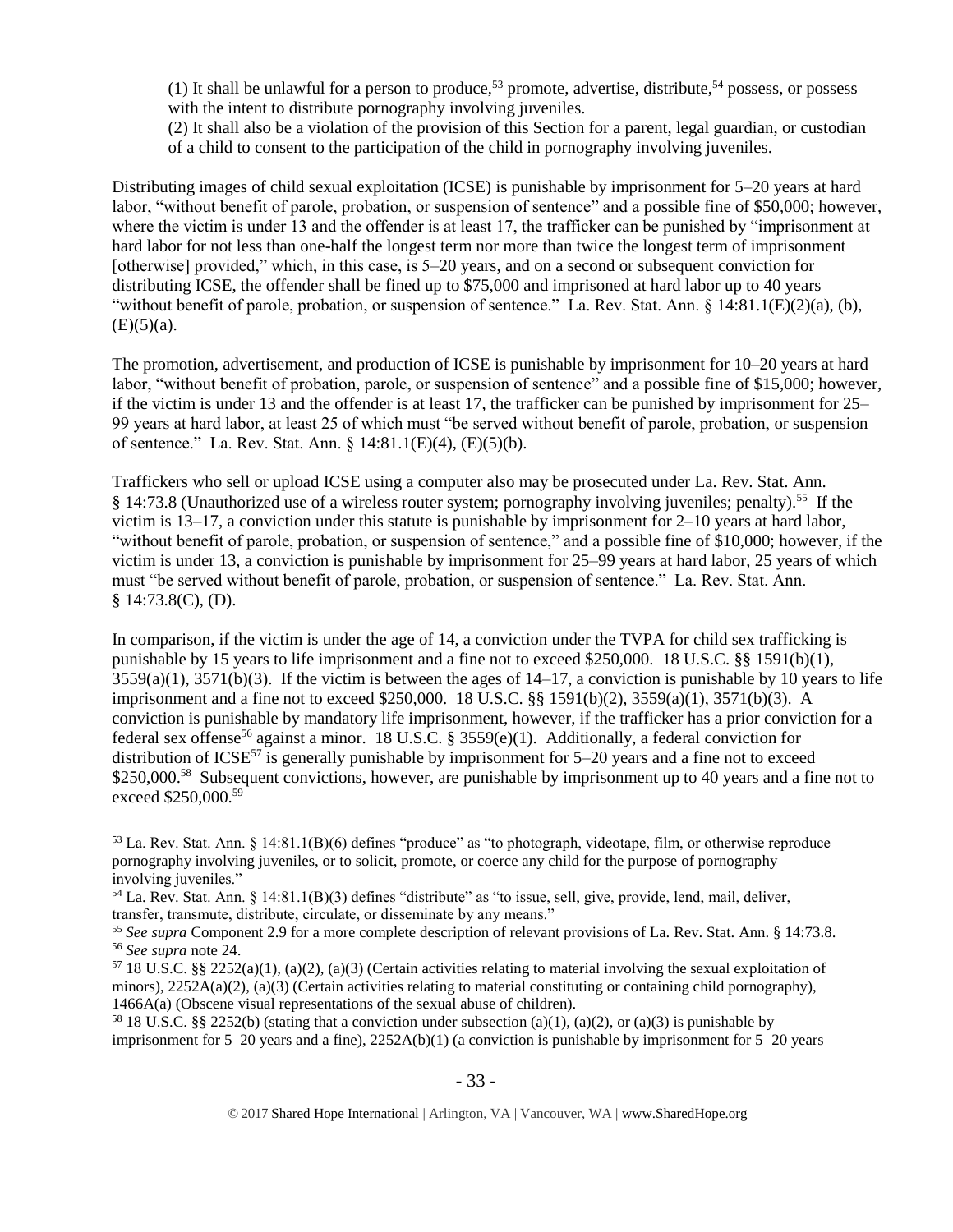*3.3 Using the Internet or electronic communications to lure, entice, recruit, or sell commercial sex acts with a minor is a separate crime or results in an enhanced penalty for traffickers.*

It is a crime in Louisiana for a person at least 17 years old to use the Internet to communicate with a minor under 17 who is at least two years younger for the purpose of persuading that person to engage in or arranging for a third party to engage in sex acts (including acts constituting trafficking of children for sexual purposes) under La. Rev. Stat. Ann. § 14:81.3 (Computer-aided solicitation of a minor).<sup>60</sup> All convictions under La. Rev. Stat. Ann. § 14:81.3, unless specifically mentioned below, are punishable by imprisonment at hard labor that is "without benefit of parole, probation, or suspension of sentence" and are subject to a possible fine of \$10,000. La. Rev. Stat. Ann. § 14:81.3(B). If the victim is 13–16, a conviction is punishable by imprisonment for 5–10 years, and, if the victim is under 13, a conviction is punishable by imprisonment for 10–20 years. La. Rev. Stat. Ann. § 14:81.3(B)(1)(a), (b). If the victim is "reasonably believed to have not yet attained the age of seventeen," a conviction is punishable by imprisonment for 2–10 years. La. Rev. Stat. Ann. § 14:81.3(B)(1)(c). If "the computer-aided solicitation results in actual sexual conduct between the offender and victim and the difference between the age of the victim and the age of the offender is five years or greater," a conviction is punishable by imprisonment for 7–10 years, "with or without hard labor." La. Rev. Stat. Ann. § 14:81.3(B)(1)(d). Subsequent convictions are punishable by imprisonment for 10–20 years. La. Rev. Stat. Ann. § 14:81.3(B)(2). Finally, for any conviction under La. Rev. Stat. Ann. § 14:81.3(A), the court also may limit or restrict the offender's "access to the Internet when the Internet was used in the commission of the crime." La. Rev. Stat. Ann. § 14:81.3(B)(3).

## *3.4 Financial penalties for traffickers, including asset forfeiture, are sufficiently high*.

 $\overline{a}$ 

Several statutes impose significant financial penalties for trafficking a child for sexual exploitation, including fines, asset forfeiture, restitution, and potential civil damages. A trafficker convicted under La. Rev. Stat. Ann. §  $14:46.3(A)(1)$ ,  $(A)(2)$ ,  $(A)(4)$ , or  $(A)(5)$  (Trafficking of children for sexual purposes), if the victim is  $14-17$ , may be required to pay a possible fine of \$50,000, and, if the victim is under 14, a trafficker is required to pay a possible fine of \$75,000. La. Rev. Stat. Ann. § 14:46.3(D)(1)(a), (1)(b). Pursuant to La. Rev. Stat. Ann. § 14:46.3(D)(1)(c), "Any person who violates the provisions of Paragraph  $(A)(1)$ ,  $(2)$ ,  $(4)$ ,  $(5)$ , or  $(6)$  of this Section, who was previously convicted of a sex offense as defined in R.S. 15:541 when the victim of the sex offense was under the age of eighteen years, shall be fined not more than one hundred thousand dollars." A trafficker could be convicted under La. Rev. Stat. Ann. § 14:46.2(A) (Human trafficking). A conviction "when the services include commercial sexual activity or any sexual conduct constituting a crime under the laws of this state" is punishable by a possible fine of \$15,000. La. Rev. Stat. Ann. § 14:46.2(B)(2)(a). Additionally, "whoever commits the crime of human trafficking" under Subparagraph (A)(1)(b), which includes

<sup>60</sup> See supra Components 1.2 and 2.5 for more complete descriptions of relevant provisions of La. Rev. Stat. Ann. § 14:81.3.

and a fine), 1466A(a), (b) (stating that a conviction under subsection (a) is "subject to the penalties provided in section 2252A(b)(1)," imprisonment for 5–20 years and a fine, while a conviction under subsection (b) is "subject to the penalties provided in section 2252A(b)(2)," imprisonment up to 10 years, a fine, or both); *see also* 18 U.S.C. §§  $3559(a)(1)$  (classifying all of the above listed offenses as felonies),  $3571(b)(3)$  (providing a possible fine of \$250,000 for any felony conviction).

<sup>&</sup>lt;sup>59</sup> 18 U.S.C. §§ 2252(b) (stating if a person has a prior conviction under subsection (a)(1), (a)(2), or (a)(3) or a list of other statutes, a conviction is punishable by a fine and imprisonment for 15–40 years), 2252A(b)(1) (stating if a person has a prior conviction under subsection (a)(2), (a)(3), or a list of other statutes, a conviction is punishable by a fine and imprisonment for  $15-40$  years),  $1466A(a)$ , (b) (stating that the penalty scheme for section  $2252A(b)$ applies); *see also* 18 U.S.C. §§ 3559(a)(1) (classifying all of the above listed offenses as felonies), 3571(b)(3) (providing a possible fine of \$250,000 for any felony conviction).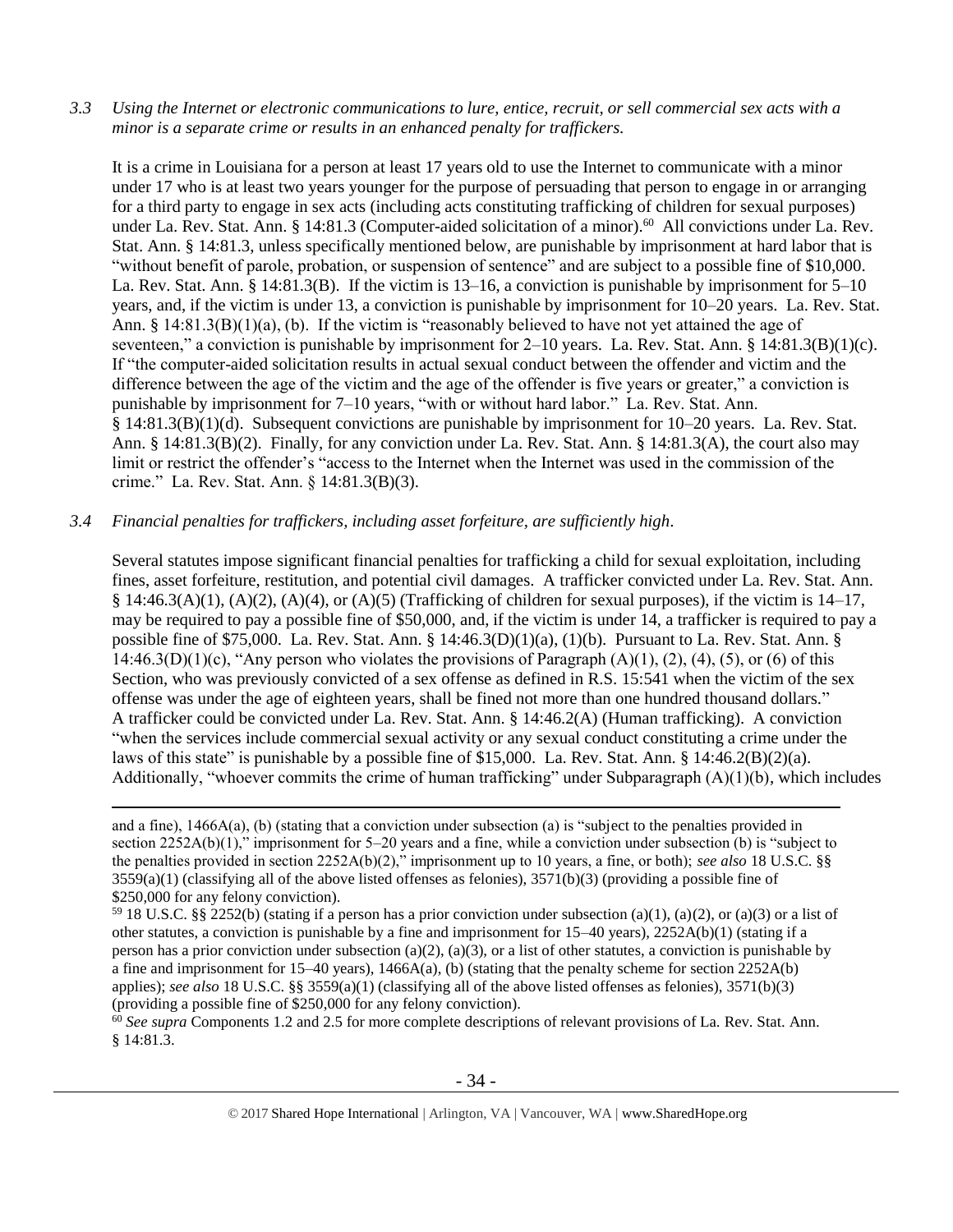all victims under 21 years of age, shall be fined no more than \$50,000, imprisoned at hard labor for not less than 15 years, nor more than 50 years, or both. La. Rev. Stat. Ann. § 14:46.2(B)(2)(b). When the victim is under 18, the fine is up to \$25,000. La. Rev. Stat. Ann. § 14:46.2(B)(3).

A trafficker who produces images of child sexual exploitation (ICSE) faces a possible fine of \$15,000, while one who distributes ICSE is required to pay a possible fine of \$50,000. La. Rev. Stat. Ann. § 14:81.1(E)(2)(a), (E)(4). A person convicted under La. Rev. Stat. Ann. § 14:81.3 (Computer-aided solicitation of a minor) is subject to a possible fine of \$10,000. La. Rev. Stat. Ann. § 14:81.3(B). A conviction under La. Rev. Stat. Ann. § 14:73.8 (Unauthorized use of a wireless router system; pornography involving juveniles; penalty) is also punishable by a possible fine of \$10,000. La. Rev. Stat. Ann. § 14:73.8(D).

La. Rev. Stat. Ann. § 15:539.2(A) (Exploited children's fund) states, "Any person who is convicted or pleads guilty or nolo contendere to an offense involving trafficking of children for sexual purposes . . ." will be required to pay a fine of \$2,000 in addition to other mandatory restitution.

Louisiana's CSEC laws may also subject traffickers to fines. A conviction under La. Rev. Stat. Ann. § 14:83 (Soliciting for prostitutes),  $\S$  14:86(A) (Enticing persons into prostitution),  $\S$  14:83.2 (Promoting prostitution),  $\S$ 14:84 (Pandering), or § 14:83.1 (Inciting Prostitution) is punishable by a possible fine of \$50,000 if the person solicited is under 18 and \$75,000 if the person solicited is under 14. A conviction under La. Rev. Stat. Ann. § 14:83.2 (Promoting prostitution) is also punishable by a possible fine of \$50,000 if the person solicited is under 18 and \$75,000 if the person solicited is under 14. La. Rev. Stat. Ann. §§ 14:83(B)(1), (2), 14:83.2(B)(2), (3). A conviction under La. Rev. Stat. Ann. § 14:104 (Keeping a disorderly place), La. Rev. Stat. Ann. § 14:282 (Operation of places of prostitution prohibited; penalty), § 14:105 (Letting a disorderly place) or § 14:85 (Letting premises for prostitution) is punishable by a possible fine of \$50,000 if the purpose of the offense is prostitution of a person under 18, or if under 14 years old punishable by a \$75,000 fine. La. Rev. Stat. Ann. §§ 14:104(B)(2), (3), 14:105(B)(2), (3), 14:282(B)(2), (3), 14:85(B)(2), (3).

Convicted traffickers of certain crimes face asset forfeiture. The "personal property used in the commission of" La. Rev. Stat. Ann. § 14:46.3 (Trafficking of children for sexual purposes), "or the proceeds of any such conduct, shall be seized and impounded, and, after conviction, sold at public sale or public auction . . . ." La. Rev. Stat. Ann. § 14:46.3(D)(3)(a).<sup>61</sup> Similarly, La. Rev. Stat. Ann. § 14:46.2(B)(4)<sup>62</sup> (Human trafficking) states,

(a) In addition, the court shall order that the personal property used in the commission of the offense, or the proceeds of any such conduct, shall be seized and impounded, and after conviction, sold at public sale or public auction by the district attorney, or otherwise distributed or disposed of, in accordance with R.S. 15:539.1.

(b) The personal property made subject to seizure and sale pursuant to Subparagraph (a) of this Paragraph may include, but shall not be limited to, electronic communication devices, computers, computer related equipment, motor vehicles, photographic equipment used to record or create still or moving visual images of the victim that are recorded on paper, film, video tape, disc, or any other type of digital recording media, and currency, instruments, and securities.

Traffickers convicted under La. Rev. Stat. Ann. § 14:86 (Enticing persons into prostitution), § 14:83.1 (Inciting prostitution), § 14:83.2 (Promoting prostitution), § 14:84 (Pandering), § 14:85 (Letting premises for prostitution), § 14:104 (Keeping a disorderly place), § 14:105 (Letting a disorderly place), § 14:282 (Operation

<sup>61</sup> *See supra* note [28.](#page-22-0)

<sup>62</sup> *See supra* note [29.](#page-22-1)

<sup>© 2017</sup> Shared Hope International | Arlington, VA | Vancouver, WA | www.SharedHope.org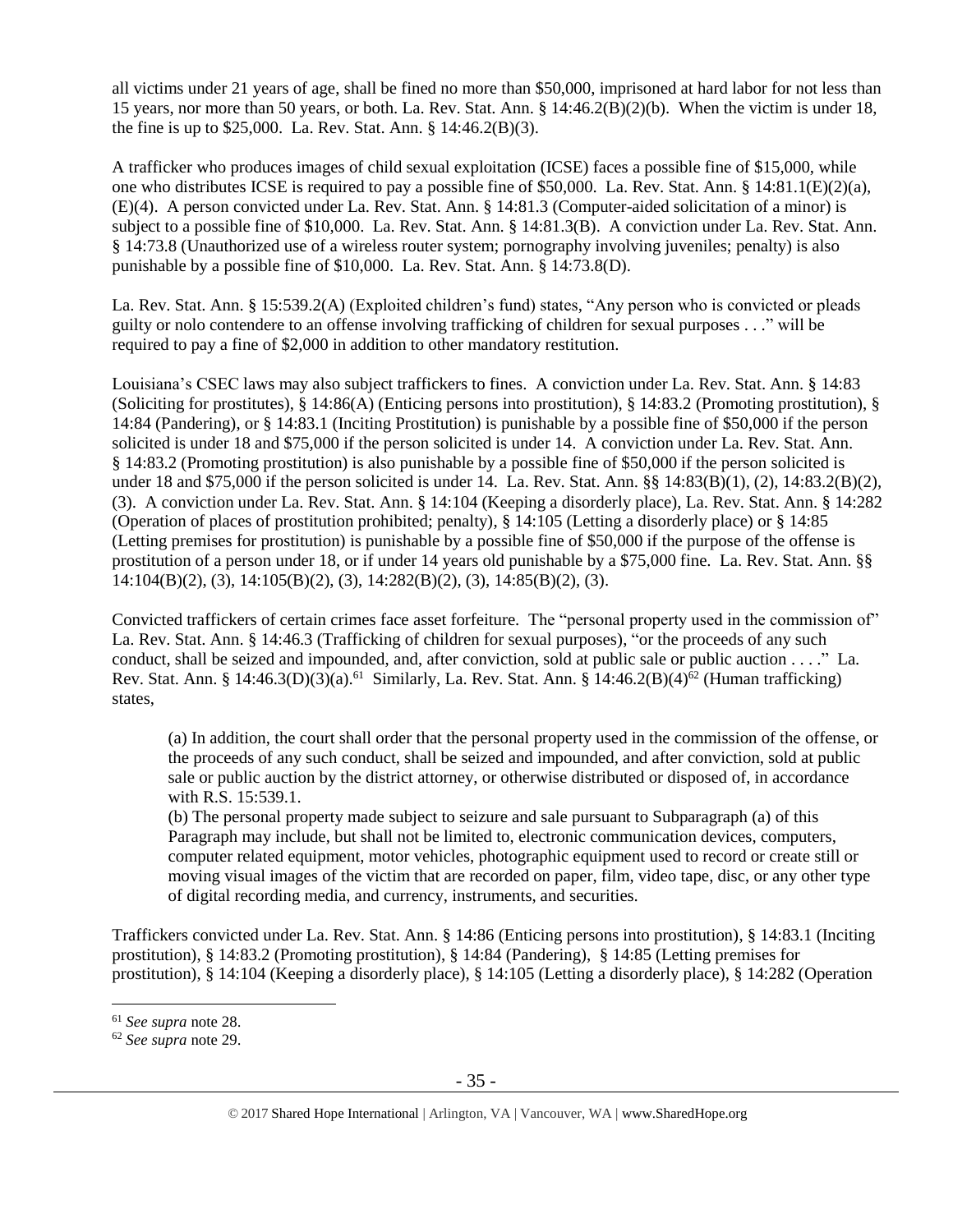of places of prostitution prohibited; penalty) or § 14:81.1 (Pornography involving juveniles) are also subject to mandatory, criminal asset forfeiture and shall have any "personal property used in the commission of the offense, or the proceeds of any such conduct, . . . seized and impounded, and after conviction, sold at public sale or public auction . . . ." La. Rev. Stat. Ann. §§ 14:86(B)(2),<sup>63</sup> 14:83.1(B)(4)(a),<sup>64</sup> 14:83.2(B)(4)(a),<sup>65</sup>  $14:84(B)(4)(a)$ ,<sup>66</sup>  $14:85(B)(4)(a)$ ,<sup>67</sup>  $14:104(B)(4)(a)$ ,<sup>68</sup>  $14:105(B)(4)(a)$ ,<sup>69</sup>  $14:282(B)(4)(a)$ ,<sup>70</sup>  $14:81.1(E)(5)(c)$ .<sup>71</sup> La. Rev. Stat. Ann. § 14:81.3 (Computer-aided solicitation of a minor) contains a similar asset forfeiture provision.

Distribution of the forfeited property is governed by La. Rev. Stat. Ann. § 15:539.1<sup>72</sup> (Forfeited property related to certain sex crimes; exempt property; allocation of forfeited property), which states,

<span id="page-35-5"></span><span id="page-35-4"></span><span id="page-35-3"></span><span id="page-35-2"></span><span id="page-35-1"></span><span id="page-35-0"></span>(A) When personal property is forfeited under the provisions of . . . R.S. 14:46.2 (human trafficking), R.S. 14:46.3 (trafficking of children for sexual purposes), R.S. 14:80 (felony carnal knowledge of a juvenile), R.S. 14:81 (indecent behavior with juveniles), R.S. 14:81.1 (pornography involving juveniles), R.S. 14:81.2 (molestation of a juvenile), R.S. 14:81.3 (computer-aided solicitation of a minor), R.S. 14:83.1 (inciting prostitution), R.S. 14:83.2 (promoting prostitution), R.S. 14:84 (pandering), R.S. 14:85 (letting premises for prostitution), R.S. 14:86 (enticing persons into prostitution), R.S. 14:104 (keeping a disorderly place), R.S. 14:105 (letting a disorderly place), and R.S. 14:282 (operation of places of prostitution; prohibited; penalty), the district attorney shall authorize a public sale or a public auction conducted by a licensed auctioneer, without appraisal, of that which is not required by law to be destroyed and which is not harmful to the public. Any currency, instruments, or securities forfeited shall be distributed or disposed of as provided in this Section.

. . . .

 $\overline{a}$ 

(E) Notwithstanding Subsection D of this Section, when the currency, instruments, securities, or other property to be is forfeited is related to human trafficking under pursuant to the provisions of R.S. 14:46.2 or trafficking of children for sexual purposes under (human trafficking), R.S. 14:46.3 (trafficking of children for sexual purposes), R.S. 14:81.1 (pornography involving juveniles), R.S. 14:81.3 (computer-aided solicitation of a minor), . . . R.S. 14:83.1 (inciting prostitution), R.S. 14:83.2 (promoting prostitution), . . . R.S. 14:85 (letting premises for prostitution), R.S. 14:86 (enticing persons into prostitution), R.S. 14:104 (keeping a disorderly place), R.S. 14:105 (letting a disorderly place), and R.S. 14:282 (operation of places of prostitution), the currency, instruments, and securities and proceeds of the public sale or public

<sup>72</sup> *See supra* note [33.](#page-23-1)

 $63$  The text of La. Rev. Stat. Ann. § 14:86 cited here and elsewhere in this report includes amendments made by the enactment of Senate Bill 41 during the 2017 Regular Session of the Louisiana Legislature (effective June 12, 2017). <sup>64</sup> The text of La. Rev. Stat. Ann. § 14:83.1 cited here and elsewhere in this report includes amendments made by the enactment of Senate Bill 41 during the 2017 Regular Session of the Louisiana Legislature (effective June 12, 2017).  $65$  The text of La. Rev. Stat. Ann. § 14:83.2 cited here and elsewhere in this report includes amendments made by the enactment of Senate Bill 41 during the 2017 Regular Session of the Louisiana Legislature (effective June 12, 2017). <sup>66</sup> *See supra* note [30.](#page-22-2)

 $67$  The text of La. Rev. Stat. Ann. § 14:85 cited here and elsewhere in this report includes amendments made by the enactment of Senate Bill 41 during the 2017 Regular Session of the Louisiana Legislature (effective June 12, 2017). <sup>68</sup> The text of La. Rev. Stat. Ann. § 14:104 cited here and elsewhere in this report includes amendments made by the enactment of Senate Bill 41 during the 2017 Regular Session of the Louisiana Legislature (effective June 12, 2017).  $69$  The text of La. Rev. Stat. Ann. § 14:105 cited here and elsewhere in this report includes amendments made by the enactment of Senate Bill 41 during the 2017 Regular Session of the Louisiana Legislature (effective June 12, 2017).  $70$  The text of La. Rev. Stat. Ann. § 14:282 cited here and elsewhere in this report includes amendments made by the

enactment of Senate Bill 41 during the 2017 Regular Session of the Louisiana Legislature (effective June 12, 2017). <sup>71</sup> *See supra* note [32.](#page-23-0)

<sup>© 2017</sup> Shared Hope International | Arlington, VA | Vancouver, WA | www.SharedHope.org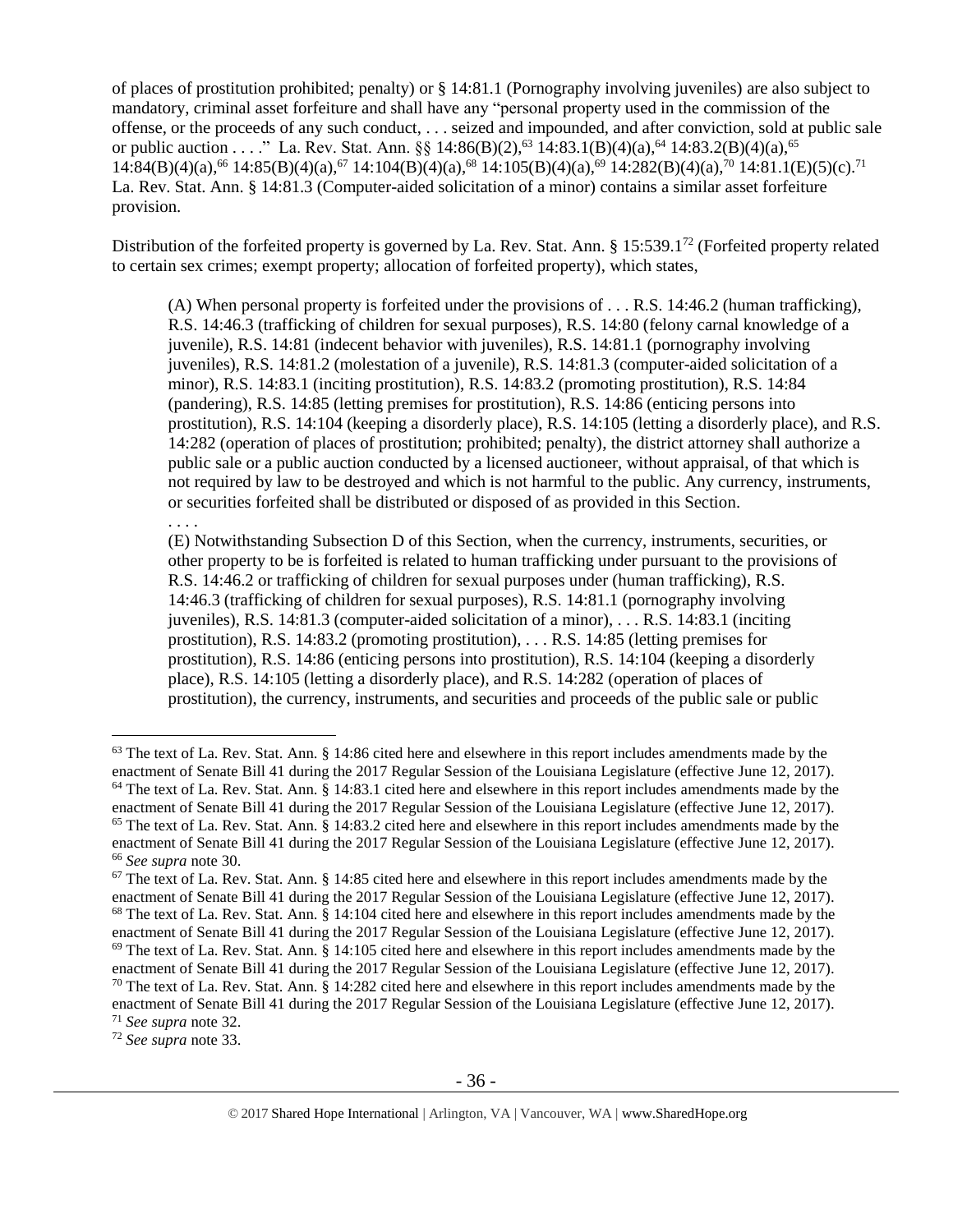auction shall be applied first to any restitution granted to the victim, after the costs of the public sale or auction, court costs, and fees related to seizure and storage have been satisfied. Any remaining currency, instruments, securities, or proceeds shall be distributed in the following manner:

(1) Twenty-five percent to the seizing agency or agencies allocated among the seizing agencies in proportion to their participation in the management of the investigation, seizure, and forfeiture.

(2) Twenty-five percent to the prosecution agency.

(3) Fifty percent to the Exploited Children's Special Fund pursuant to R.S. 15:538.2.

Any person convicted of trafficking a minor under La. Rev. Stat. Ann. § 15:539.3 (Mandatory restitution) must pay restitution to the victim. La. Rev. Stat. Ann. § 15:539.3(A) states;

A person convicted of a violation of R.S. 14:46.2 (human trafficking), R.S. 14:46.3 (trafficking of children for sexual purposes). R.S. 14:81.1 (pornography involving juveniles), . . . R.S. 14:83 (soliciting for prostitutes), R.S. 14:83.1 (inciting prostitution), R.S. 14:83.2 (promoting prostitution), R.S. 14:84 (pandering), R.S. 14:86 (enticing persons into prostitution), R.S. 14:104 (keeping a disorderly place), R.S. 14:105 (letting a disorderly place), and R.S. 14:282 (operation of places of prostitution) shall be ordered to pay mandatory restitution to the victim . . . . Restitution under this Section shall include any of the following:

(1) Costs of medical and psychological treatment.

 $\overline{a}$ 

(2) Costs of necessary transportation and temporary housing.

(3) . . . In the case of sex trafficking, the victim shall be entitled to restitution for the income he would have earned, had he not been victimized, as guaranteed under the minimum wage and overtime provisions of the federal Fair Labor Standards Act.

(4) Return of property, cost of damage to property, or full value of property if destroyed or damaged beyond repair.

(5) Expenses incurred by the victim and any household members or other family members in relocating away from the defendant or the defendant's associates, including but not limited to deposits for utilities and telephone service, deposits for rental housing, temporary lodging and food expenses, clothing, and personal items . . . .

Fines for convictions under La. Rev. Stat. Ann. § 14:230 (Money laundering; transactions involving proceeds of criminal activity) vary based on the value of the funds involved in the violation. If the value is less than \$3,000, a conviction is punishable by a possible fine of \$1,000; if the value is \$3,000–\$19,999.99, a conviction is punishable by a possible fine of \$10,000; if the value is \$20,000–\$99,999.99, a conviction is punishable by a possible fine of \$20,000; if the value is \$100,000 or more, a conviction is punishable by a possible fine of \$50,000. La. Rev. Stat. Ann. § 14:230(E). Lastly, those traffickers convicted under La. Rev. Stat. Ann. § 15:1353 (Prohibited activities) may be required to pay a possible fine of \$1,000,000 or up to "three times the gross value gained or three times the gross loss caused, whichever is greater, plus court costs and the costs of investigation and prosecution reasonably incurred." La. Rev. Stat. Ann. § 15:1354(A), (B).

To the extent that a victim suffers "an actual pecuniary loss" or incurs costs "in connection with a criminal prosecution," a trafficker will also be subject to a mandatory order of restitution to the victim pursuant to La. Code Crim. Proc. Art. 883.2(A) (Restitution to victim).<sup>73</sup>

<sup>73</sup> *See infra* Component 5.10 for the provisions of La. Code Crim. Proc. Art. 883.2(A) and La. Rev. Stat. Ann. § 46:1844 (Basic rights for victim and witness).

<sup>© 2017</sup> Shared Hope International | Arlington, VA | Vancouver, WA | www.SharedHope.org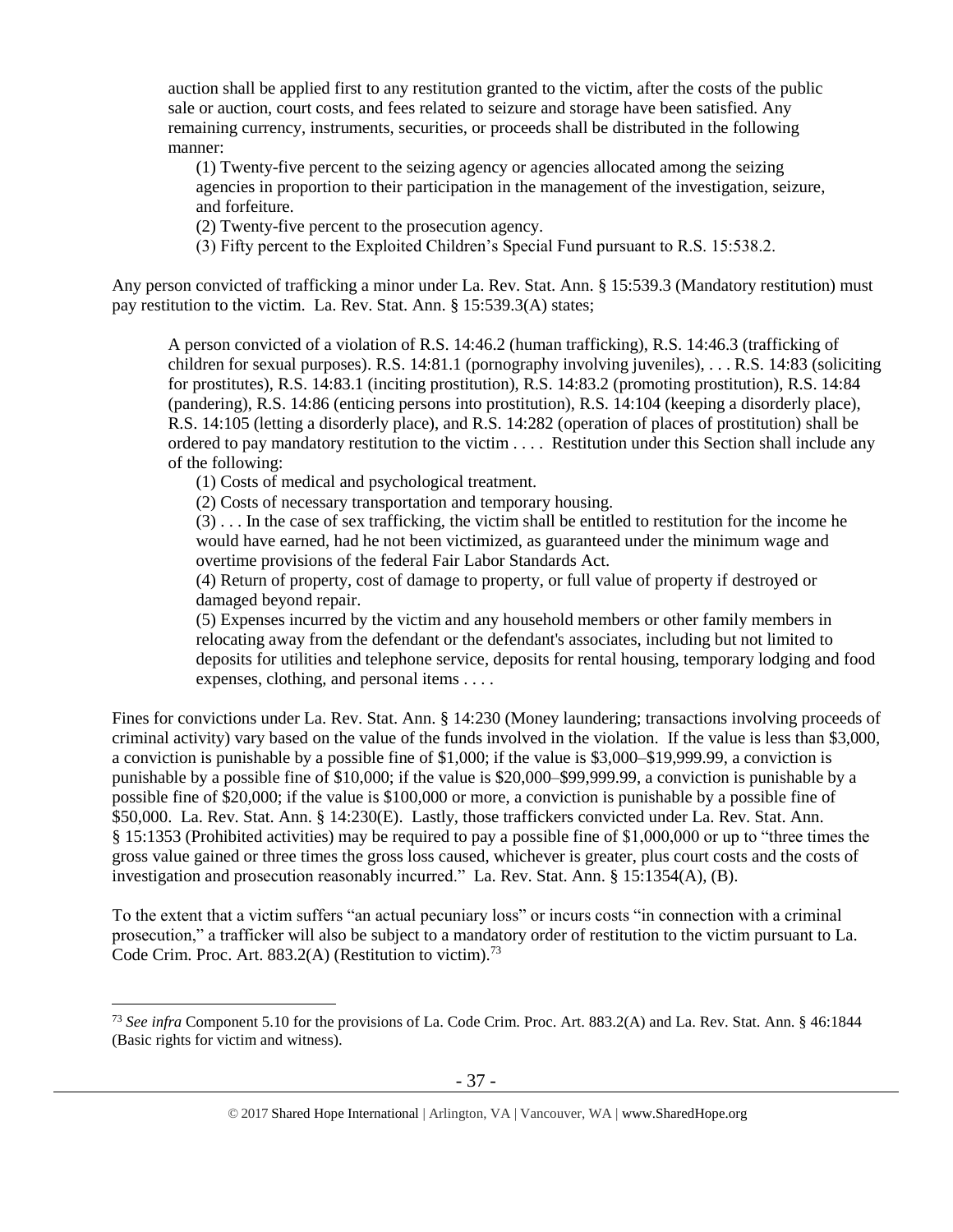## *3.5 Convicted traffickers are required to register as sex offenders.*

Traffickers convicted under Louisiana's human trafficking and CSEC laws, along with those convicted of creating or distributing images of child sexual exploitation (ICSE), are required to register as sex offenders under La. Rev. Stat. Ann. § 15:542 (Registration of sex offenders and child predators). La. Rev. Stat. Ann.  $§ 15:542(A)(1)$  states,

The following persons shall be required to register and provide notification as a sex offender or child predator in accordance with the provisions of this Chapter:

(1) Any adult residing in this state who has pled guilty to, has been convicted of, or where adjudication has been deferred or withheld for the perpetration or attempted perpetration of, or any conspiracy to commit either of the following:

(a) A sex offense as defined in R.S. 15:541 [Definitions], with the exception of those convicted of felony carnal knowledge of a juvenile as provided in Subsection F of this Section;

(b) A criminal offense against a victim who is a minor as defined in R.S. 15:541.

Therefore, traffickers convicted under La. Rev. Stat. Ann. § 14:46.2 (Human trafficking), § 14:46.3 (Trafficking of children for sexual purposes), § 14:81.1 (Pornography involving juveniles), § 14:81.3 (Computer-aided solicitation of a minor), § 14:86(A) (Enticing persons into prostitution), § 14:83.2 (Promoting prostitution), § 14:83 (Soliciting for prostitutes), § 14:83.1 (Inciting prostitution), § 14:84 (Pandering), or § 14:282 (Operation of places of prostitution prohibited; penalty) will be required to register as required in La. Rev. Stat. Ann. § 15:542 (Registration of sex offenders and child predators). La. Rev. Stat. Ann. §§ 15:541(12), (24), (25),  $15:542(A)(1)$ .

Additionally, traffickers required to register as sex offenders are prohibited from the unlawful use of a social networking websites. La. Rev. Stat. Ann. § 14:91.5(A)(1) (Unlawful use of a social networking website), makes unlawful "the intentional use of a social networking website<sup>74</sup> by a person who is required to register as a sex offender and who was convicted of R.S. 14:81 (Indecent behavior with juveniles), R.S. 14:81.1 (Pornography involving juveniles), R.S. 14:81.3 (Computer-aided solicitation of a minor), or R.S. 14:283 (Video voyeurism) or was previously convicted of a sex offense as defined in R.S. 15:541 in which the victim of the sex offense was a minor." <sup>75</sup> Traffickers that "commit the crime of unlawful use of a social networking website" are subject to a possible fine of \$10,000 and imprisonment at hard labor for up to 10 years "without benefit of parole, probation, or suspension of sentence." La. Rev. Stat. Ann. § 14:91.5(C)(1).

*3.6 Laws relating to termination of parental rights include sex trafficking or commercial sexual exploitation of children (CSEC) offenses as grounds for termination in order to prevent traffickers from exploiting their parental rights as a form of control.*

Convictions under La. Rev. Stat. Ann. § 14:46.2 (Human trafficking), § 14:46.3(A)(1), (2), (4), or (5) (Trafficking of children for sexual purposes), or any of Louisiana's CSEC laws are expressly provided as grounds for terminating parental rights under La. Child. Code Ann. art. 1015 (Grounds). The grounds provided in La. Child. Code Ann. art. 1015 include, in part,

. . . .

<sup>74</sup> *See supra* note [44](#page-26-0) for the definition of "social networking website."

<sup>75</sup> *See supra* note [45](#page-27-0) for the definition of "sexual offense against a minor."

<sup>© 2017</sup> Shared Hope International | Arlington, VA | Vancouver, WA | www.SharedHope.org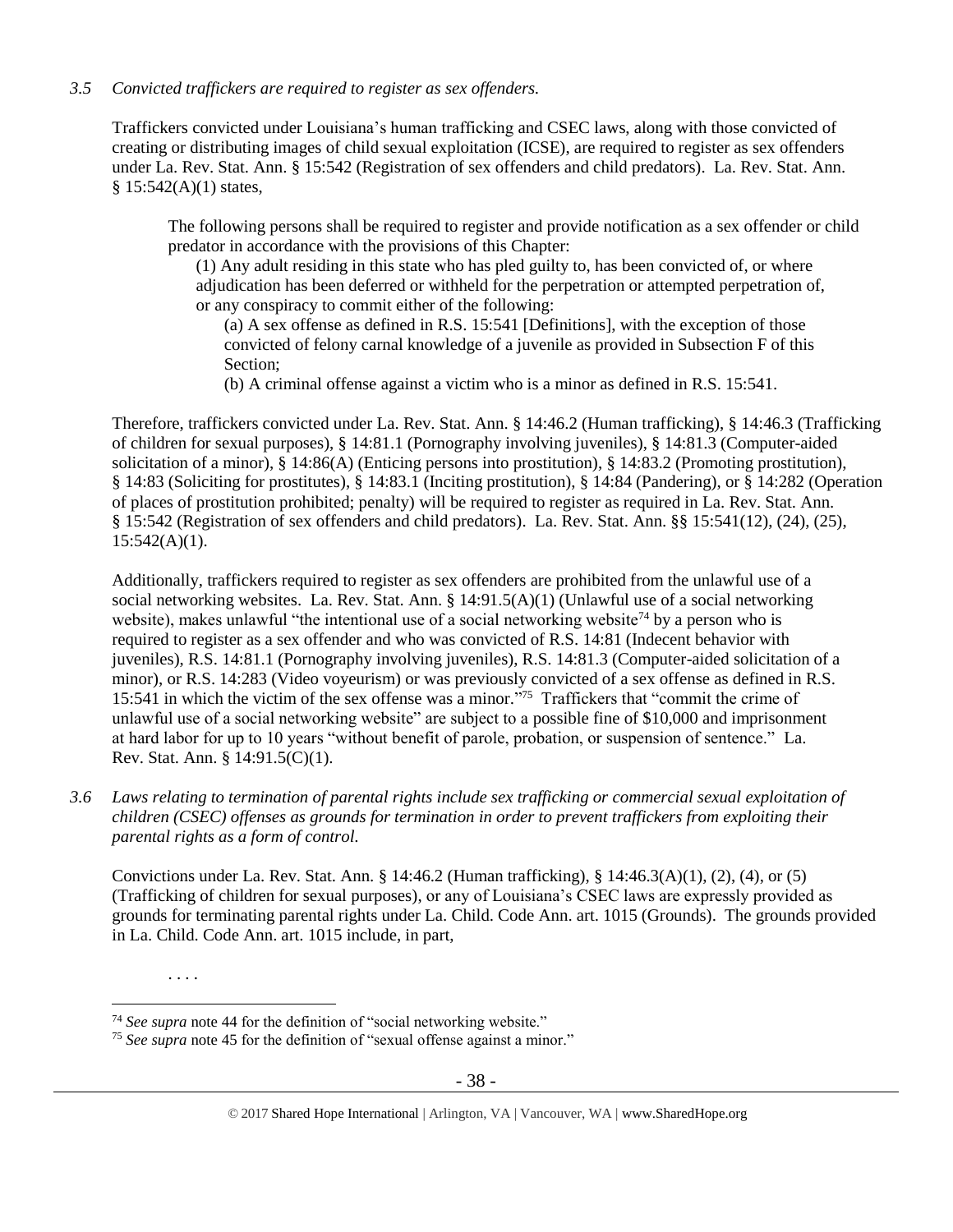(3) Conviction of a sex offense as defined in R.S. 15:541 by the natural parent which resulted in the conception of the child.

(4) Misconduct of the parent toward this child or any other child of the parent or any other child in his household which constitutes extreme abuse,<sup>76</sup> cruel and inhuman treatment,<sup>77</sup> or grossly negligent behavior<sup>78</sup> below a reasonable standard of human decency, including but not limited to the conviction, commission, aiding or abetting, attempting, conspiring, or soliciting to commit any of the following:

. . . .

(h) A felony that has resulted in serious bodily injury.<sup>79</sup>

(i) Abuse $80$  or neglect $81$  which is chronic, life threatening, or results in gravely disabling physical or psychological injury or disfigurement.

(j) Abuse or neglect after the child is returned to the parent's care and custody while under department supervision, when the child had previously been removed for his safety from the parent pursuant to a disposition judgment in a child in need of care proceeding.

. . . .

(l) Sexual exploitation or abuse, which shall include, but is not limited to acts which are prohibited by R.S. 14: 43.1 [Sexual battery], 43.2 [Second degree sexual battery], 46.3 [Trafficking of children for sexual purposes], 80 [Felony carnal knowledge of a juvenile], 81 [Indecent behavior with juveniles], 81.1 [Pornography involving juveniles], 81.2 [Molestation of a juvenile], 82.1(A)(2) [Prostitution; persons under eighteen; additional offenses], 89 [Crime against nature] and 89.1 [Aggravated crime against nature].

(m) Human trafficking when sentenced pursuant to the provisions of R.S.  $14:46(B)(2)$  or (3) [Human trafficking].

. . . .

In addition, persons who conceive a child as a result of a committing a sex offence may have their parental rights terminated. Pursuant to La. Child. Code Ann. art.  $1004(I)^{82}$  (Petition for termination of parental rights; authorization to file),

(a) The infliction or attempted infliction, or, as a result of inadequate supervision, the allowance or toleration of the infliction or attempted infliction of physical or mental injury upon the child by a parent or any other person.

(b) The exploitation or overwork of a child by a parent or any other person.

(c) The involvement of the child in any sexual act with a parent or any other person, or the aiding or toleration by the parent or the caretaker of the child's sexual involvement with any other person or of the child's involvement in pornographic displays, or any other involvement of a child in sexual activity constituting a crime under the laws of this state.

 $82$  The text of La. Rev. Stat. Ann. § 14:1844 cited here and elsewhere in this report includes amendments made by the enactment of House Bill 343 during the 2017 Regular Session of the Louisiana Legislature (effective June 12, 2017).

 $\overline{a}$ <sup>76</sup> "Extreme abuse" is not defined in La. Child. Code Ann. art. 1003 (Definitions).

<sup>77</sup> "Cruel and inhuman treatment" is not defined in La. Child. Code Ann. art. 1003 (Definitions).

<sup>78</sup> "Grossly negligent behavior" is not defined in La. Child. Code Ann. art. 1003 (Definitions).

<sup>79</sup> "Serious bodily injury" is not defined in La. Child. Code Ann. art. 1003 (Definitions).

 $80$  "Abuse" is defined in La. Child. Code Ann. art. 1003(1) (Definitions) as

any of the following acts which seriously endanger the physical, mental, or emotional health and safety of the child:

<sup>81 &</sup>quot;Neglect" is defined in La. Child. Code Ann. art. 1003(10) (Definitions) in part as "the refusal or failure of a parent or caretaker to supply the child with necessary food, clothing, shelter, care, treatment, or counseling for any injury, illness, or condition of the child, as a result of which the child's physical, mental, or emotional health and safety is substantially threatened or impaired."

<sup>© 2017</sup> Shared Hope International | Arlington, VA | Vancouver, WA | www.SharedHope.org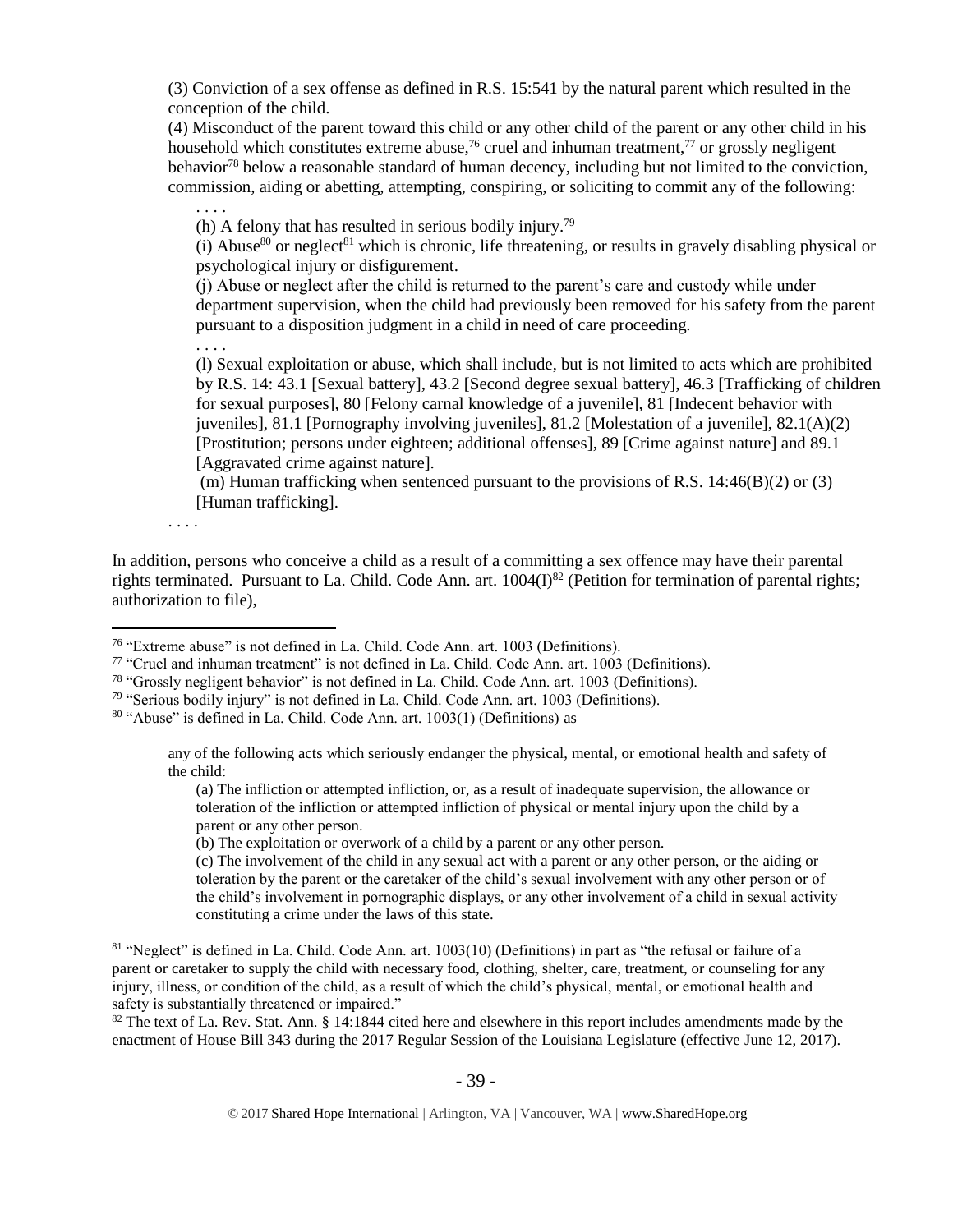When a child is conceived as the result of a sex offense as defined in R.S. 15:541, the victim of the sex offense may petition to terminate the rights of the perpetrator of the sex offense. Termination may result in the loss of custody, visitation, contact, and other parental rights of the perpetrator regarding the child, but shall not affect the inheritance rights of the child . . . .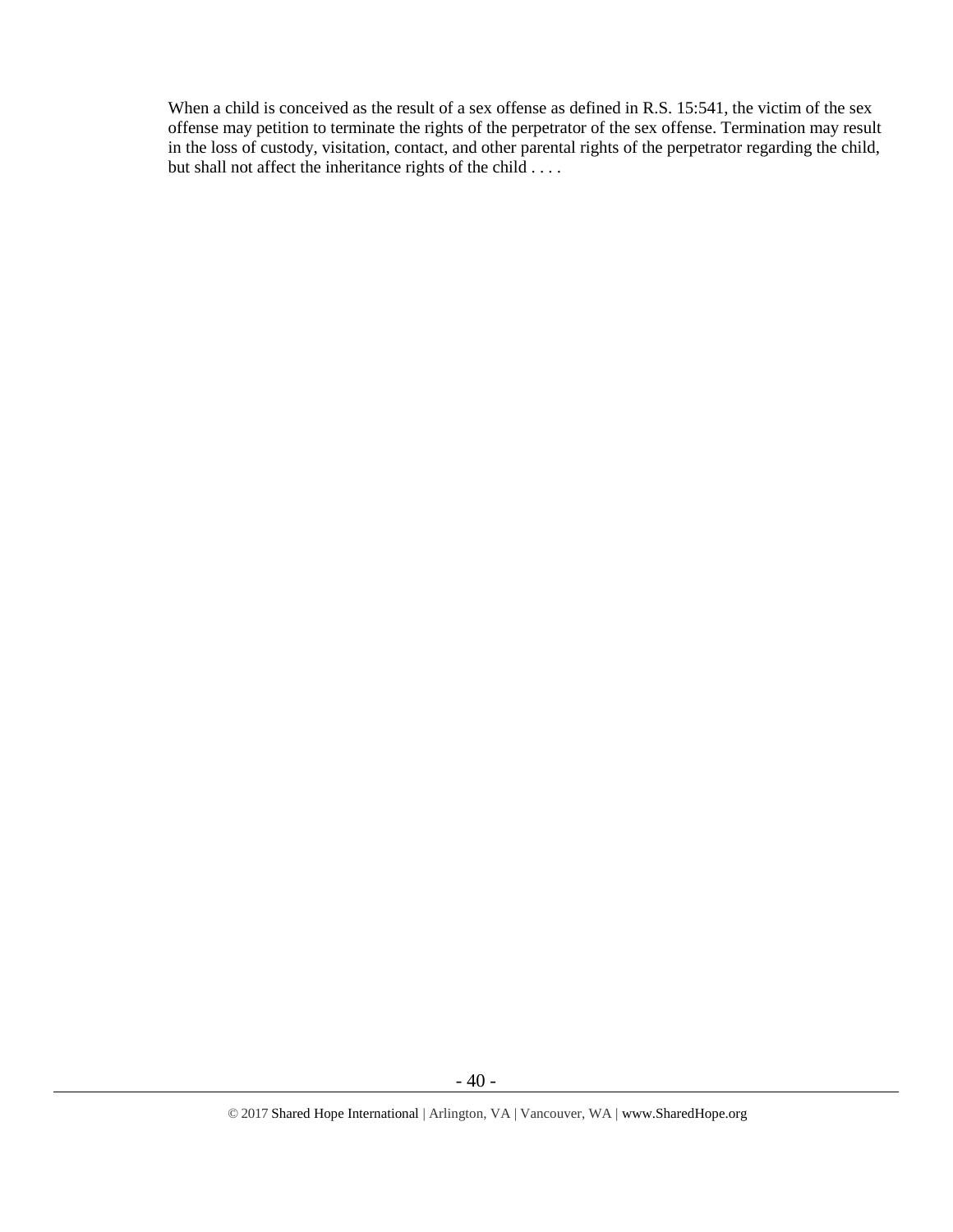#### FRAMEWORK ISSUE 4: CRIMINAL PROVISIONS FOR FACILITATORS

#### *Legal Components:*

- *4.1 The acts of assisting, enabling, or financially benefitting from child sex trafficking are included as criminal offenses in the state sex trafficking statute.*
- *4.2 Financial penalties, including asset forfeiture laws, are in place for those who benefit financially from or aid and assist in committing domestic minor sex trafficking.*
- *4.3 Promoting and selling child sex tourism is illegal.*
- *4.4 Promoting and selling images of child sexual exploitation carries penalties as high as similar federal offenses. \_\_\_\_\_\_\_\_\_\_\_\_\_\_\_\_\_\_\_\_\_\_\_\_\_\_\_\_\_\_\_\_\_\_\_\_\_\_\_\_\_\_\_\_\_\_\_\_\_\_\_\_\_\_\_\_\_\_\_\_\_\_\_\_\_\_\_\_\_\_\_\_\_\_\_\_\_\_\_\_\_\_\_\_\_\_\_\_\_\_\_\_\_\_*

## *Legal Analysis:*

*4.1 The acts of assisting, enabling, or financially benefitting from child sex trafficking are included as criminal offenses in the state sex trafficking statute*.

La. Rev. Stat. Ann. § 14:46.3(A)(2), (4) (Trafficking of children for sexual purposes) makes it unlawful to "knowingly benefit from" trafficking or "to knowingly facilitate . . . by any means, including but not limited to helping, aiding, abetting, or conspiring, regardless of whether a thing of value has been promised to or received by the person."<sup>83</sup> A conviction under this statute is punishable by imprisonment for 15–50 years at hard labor, a possible fine of \$50,000, or both; however, if the victim is under 14, a conviction is punishable by imprisonment for 25–50 years at hard labor, 25 years of which must be "served without benefit of probation, parole, or suspension of sentence," and a possible fine of \$75,000. La. Rev. Stat. Ann. § 14:46.3(D)(1)(a), (b).

In addition, a facilitator could be convicted under La. Rev. Stat. Ann. § 14:46.2(A) (Human trafficking), which makes it unlawful for a person to knowingly "benefit from activity prohibited by the provisions of this Section" or "facilitate any of the activities prohibited by the provisions of this Section by any means, including but not limited to helping, aiding, abetting, or conspiring, regardless of whether a thing of value has been promised to or received by the person." La. Rev. Stat. Ann. § 14:46.2(A)(2), (3). A conviction "when the services include commercial sexual activity or any sexual conduct constituting a crime under the laws of this state" is punishable by imprisonment up to 20 years at hard labor and a possible fine of \$15,000. La. Rev. Stat. Ann. § 14:46.2(B)(2). Additionally, "whoever commits the crime of human trafficking" under Subparagraph (A)(1)(b), which includes all victims under 21 years of age, shall be fined no more than \$50,000, imprisoned at hard labor for not less than 15 years, nor more than 50 years, or both. La. Rev. Stat. Ann. § 14:46.2(B)(2)(b). Additionally, a conviction when the victim is under 18 is punishable by imprisonment for 5–25 years at hard labor, "which shall be without the benefit of parole, probation, or suspension of sentence" for 5 years, and a possible fine of \$25,000. La. Rev. Stat. Ann. § 14:46.2(B)(3). Pursuant to La. Code Crim. Proc. art.  $890.3(A)(1)$ ,  $(C)^{84}$  (Sentencing for crimes of violence), facilitators convicted of committing or attempting to commit offenses under La. Rev. Stat. Ann. § 14:46.2 (Human trafficking) or § 14:46.3 (Trafficking of children for sexual purposes) are considered offenders of "crimes of violence" and, thus, have restricted "eligibility for suspension or deferral of sentence[s] . . . ." La. Code Crim. Proc. art. 893(A), (E)<sup>85</sup> (Suspension and deferral of sentence and probation in felony cases) further limits any sentence suspensions or deferments, stating,

A. . . . .

<sup>83</sup> *See supra* Component 1.1 for the substantive provisions of La. Rev. Stat. Ann. § 14:46.3.

<sup>84</sup> *See supra* note [6.](#page-3-0)

<sup>85</sup> *See supra* note [7.](#page-3-1)

<sup>© 2017</sup> Shared Hope International | Arlington, VA | Vancouver, WA | www.SharedHope.org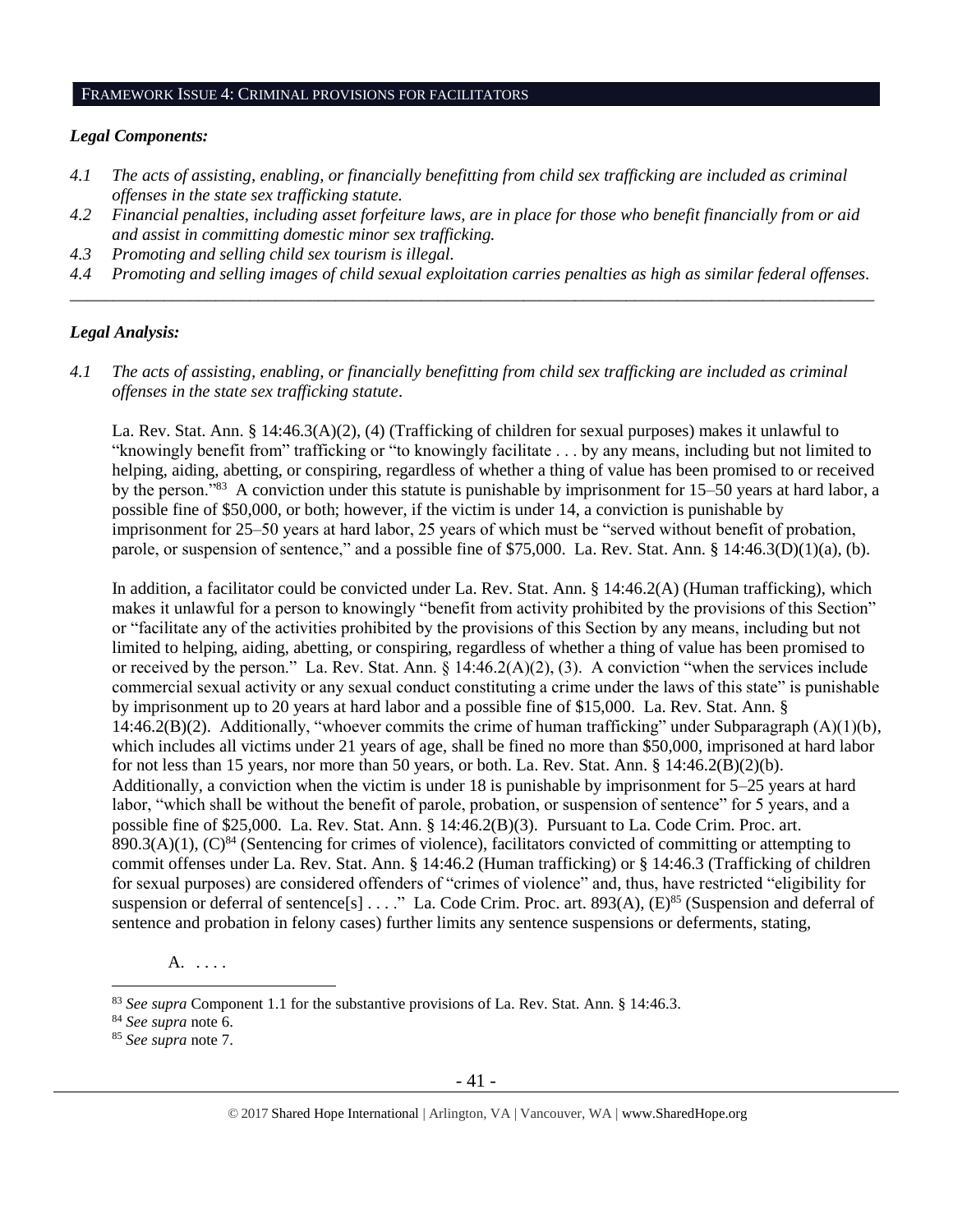(2) The court shall not suspend the sentence of a conviction of an offense that is designated in the court minutes as a crime of violence pursuant to Article 890.3 . . . .

. . . . . . . .

## E.  $(1)$  ....

(b) The court shall not defer a sentence under this provision for an offense or attempted offense that is designated in the court minutes as a crime of violence pursuant to Article 890.3 or that is defined as a sex offense as defined by R.S. 15:541, involving a child under the age of seventeen years . . . .

Facilitators also may face penalties for convictions under La. Rev. Stat. Ann. § 14:230 (Money laundering; transactions involving proceeds of criminal activity).<sup>86</sup> Punishments under La. Rev. Stat. Ann. § 14:230 (Money laundering; transactions involving proceeds of criminal activity) vary based on the value of the funds involved in the violation. If the value is less than \$3,000, a conviction is punishable by imprisonment up to 6 months, a possible fine of \$1,000, or both; if the value is \$3,000–\$19,999.99, a conviction is punishable by imprisonment for 2–10 years and a possible fine of \$10,000; if the value is \$20,000–\$99,999.99, a conviction is punishable by imprisonment for 2–20 years and a possible fine of \$20,000; if the value is \$100,000 or more, a conviction is punishable by imprisonment for 2–50 years and a possible fine of \$50,000. La. Rev. Stat. Ann.  $$14:230(E).$ <sup>87</sup>

Finally, facilitators could be convicted under La. Rev. Stat. Ann. § 14:104(A) (Keeping a disorderly place) which is "the intentional maintaining of a place to be used habitually for any illegal purpose." A facilitator who violates La. Rev. Stat. Ann. § 14:104 for the purpose of prostitution of persons under eighteen shall be fined up to \$50,000, imprisoned at hard labor for 15–50 years, or both, and if the person is under 14 the facilitator shall be fined up to \$75,000, imprisoned at hard labor 25–50 years, or both. La. Rev. Stat. Ann. § 14:104(B)(2), (3). Similarly, a facilitator could be convicted of La. Rev. Stat. Ann. § 14:105(A) (Letting a disorderly place), which is "the granting of the right to use any premises knowing that they are to be used as a disorderly place, or allowing the continued use of the premises with such knowledge." A facilitator who violates La. Rev. Stat. Ann. § 14:105 for the purpose of prostitution of persons under eighteen shall be fined up to \$50,000, imprisoned at hard labor for 15–50 years, or both, and if the person is under 14 the facilitator shall be fined up to \$75,000, imprisoned at hard labor for  $25-50$  years, or both. La. Rev. Stat. Ann. §  $14:105(B)(2)$ , (3).

*4.2 Financial penalties, including asset forfeiture laws, are in place for those who benefit financially from or aid and assist in committing domestic minor sex trafficking.*

Facilitators face fines ranging from \$15,000–\$1,000,000. A facilitator convicted under La. Rev. Stat. Ann. § 14:46.3(A)(2), (4) (Trafficking of children for sexual purposes), if the victim is 14–17, may be required to pay a possible fine of \$50,000, and if the victim is under 14, a facilitator will be required to pay a possible fine of  $$75,000$ . La. Rev. Stat. Ann. § 14:46.3(D)(1)(a), (b). If force, fraud, or coercion is involved in commission of the offense, a facilitator convicted under La. Rev. Stat. Ann. § 14:46.2 (Human trafficking) faces up to a possible fine of \$15,000 when the services include "commercial sexual activity or any sexual conduct constituting a crime under the laws of this state" and a possible fine of \$25,000 when the victim is under 18. La. Rev. Stat. Ann. § 14:46.2(B)(2), (3). Additionally, "whoever commits the crime of human trafficking" under Subparagraph  $(A)(1)(b)$ , which includes all victims under 21 years of age, shall be fined no more than \$50,000, imprisoned at hard labor for not less than 15 years, nor more than 50 years, or both. La. Rev. Stat. Ann. § 14:46.2(B)(2)(b).

<sup>86</sup> *See supra* Component 3.1 for the substantive provisions of La. Rev. Stat. Ann. § 14:230.

<sup>© 2017</sup> Shared Hope International | Arlington, VA | Vancouver, WA | www.SharedHope.org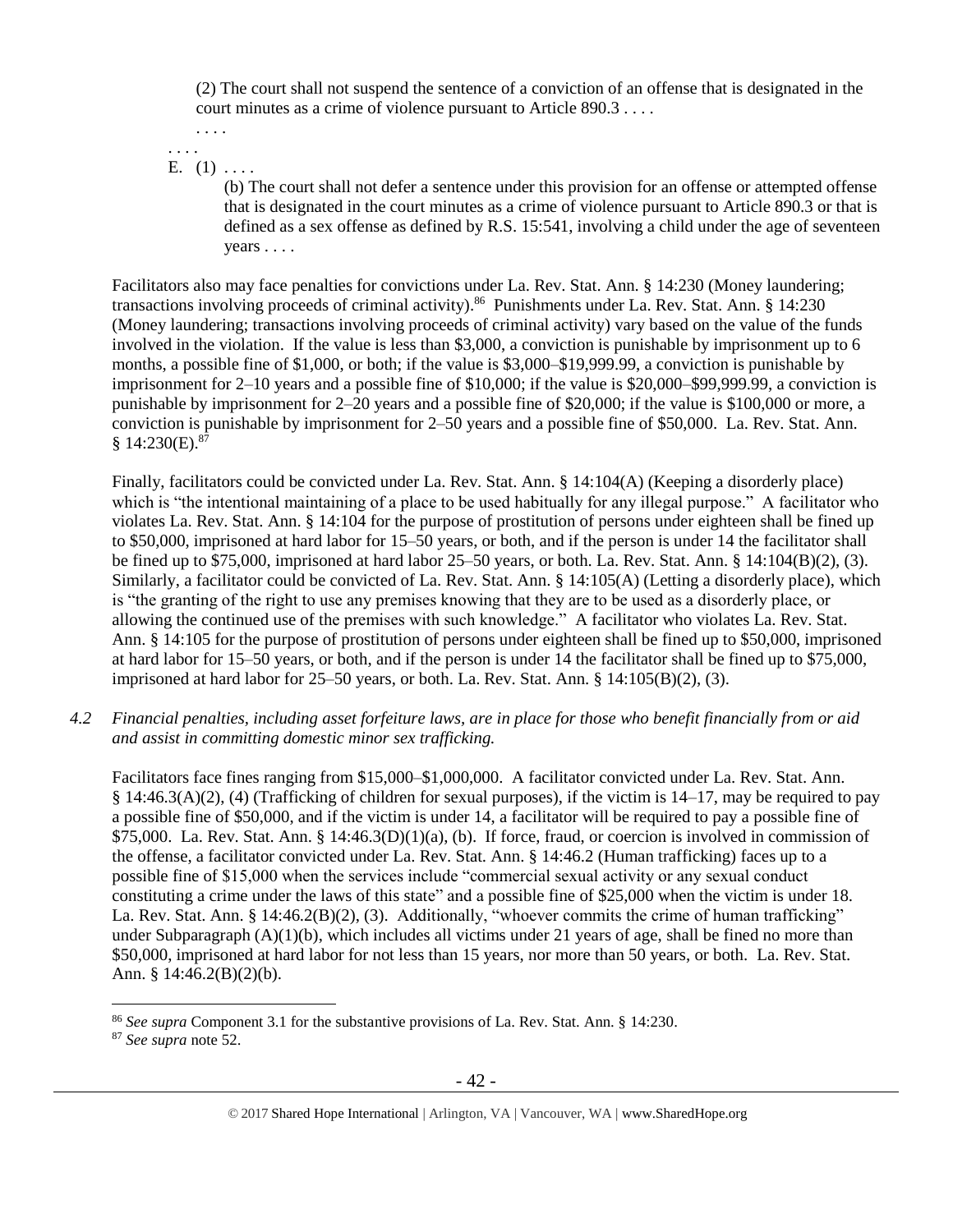Similarly, penalties related to facilitating CSEC offenses pursuant to La. Rev. Stat. Ann. § 14:83.1 (Inciting prostitution), § 14:85 (Letting premises for prostitution), § 14:84 (Pandering), and § 14:282 (Operation of places of prostitution prohibited; penalty) include up to a \$50,000 fine if the person is under 18 years or up to \$75,000 if the person is under 14 years of age. La. Rev. Stat. Ann. §§ 14:83.1(B)(2), (3), 14:85(B)(2), (3), 14:84(B)(2), (3), 14:282(B)(2), (3). Furthermore, a facilitator convicted under La. Rev. Stat. Ann. § 14:104(A) (Keeping a disorderly place) or § 14:105(A) (Letting a disorderly place) shall be fined \$50,000 if the purpose of keeping or letting the disorderly place is for the purpose of prostitution of persons under 18, and the fine increases to \$75,000 when the purpose of keeping or letting the disorderly place is prostitution of a person under 14 years of age. La. Rev. Stat. Ann. § 14:104(B)(2) (3), 105(B)(2), (3). Fines applicable to facilitators convicted under La. Rev. Stat. Ann. § 14:230 (Money laundering; transactions involving proceeds of criminal activity) vary based on the value of the funds involved in the violation. If the value is less than \$3,000, a conviction is punishable by a possible fine of \$1,000; if the value is \$3,000–\$19,999.99, a conviction is punishable by a fine of up to \$10,000; if the value is \$20,000–\$99,999.99, a conviction is punishable by a possible fine of \$20,000; if the value is \$100,000 or more, a conviction is punishable by a possible fine of \$50,000. La. Rev. Stat. Ann. § 14:230(E). Lastly, a facilitator convicted under La. Rev. Stat. Ann. § 15:1353 may be required to pay a possible fine of \$1,000,000 or "three times the gross value gained or three times the gross loss caused, whichever is greater, plus court costs and the costs of investigation and prosecution reasonably incurred." La. Rev. Stat. Ann. § 15:1354(A), (B).

Facilitators also are subject to mandatory criminal asset forfeiture for committing certain crimes. Specifically, "personal property used in the commission of" La. Rev. Stat. Ann. § 14:46.3 (Trafficking of children for sexual purposes), "or the proceeds of any such conduct, shall be seized and impounded, and after conviction, sold at public sale or auction . . . ." La. Rev. Stat. Ann. § 14:46.3(D)(3)(a).<sup>88</sup> Similarly, La. Rev. Stat. Ann. §  $14:46.2(B)(4)^{89}$  (Human trafficking) states,

(a) In addition, the court shall order that the personal property used in the commission of the offense, or the proceeds of any such conduct, shall be seized and impounded, and after conviction, sold at public sale or public auction by the district attorney, or otherwise distributed or disposed of, in accordance with R.S. 15:539.1.

(b) The personal property made subject to seizure and sale pursuant to Subparagraph (a) of this Paragraph may include, but shall not be limited to, electronic communication devices, computers, computer related equipment, motor vehicles, photographic equipment used to record or create still or moving visual images of the victim that are recorded on paper, film, video tape, disc, or any other type of digital recording media, and currency, instruments, and securities.

A facilitator convicted under La. Rev. Stat. Ann. § 14:86 (Enticing persons into prostitution), § 14:83.1 (Inciting prostitution), § 14:85 (Letting premises for prostitution), § 14:104 (Keeping a disorderly place), § 14:105(A) (Letting a disorderly place), § 14:282 (Operation of places of prostitution prohibited; penalty) or § 14:81.1 (Pornography involving juveniles) is also subject to mandatory, criminal asset forfeiture and, following a conviction, shall have any "personal property used in the commission of the offense, or proceeds of any such conduct, . . . seized and impounded, and after conviction, sold at public sale . . . ." La. Rev. Stat. Ann.  $\S$ § 14:86(B)(2),<sup>90</sup> 14:83.1(B)(4)(a),<sup>91</sup> 14:85(B)(4)(a),<sup>92</sup> 14:104(B)(4)(a),<sup>93</sup> 14:105(B)(4)(a),<sup>94</sup> 14:282(B)(4)(a),<sup>95</sup>  $14:81.1(E)(5)(c).96$ 

<sup>88</sup> *See supra* note [28.](#page-22-0)

<sup>89</sup> *See supra* note [29.](#page-22-1)

<sup>90</sup> *See supra* note [63.](#page-35-0)

<sup>91</sup> *See supra* note [64.](#page-35-1)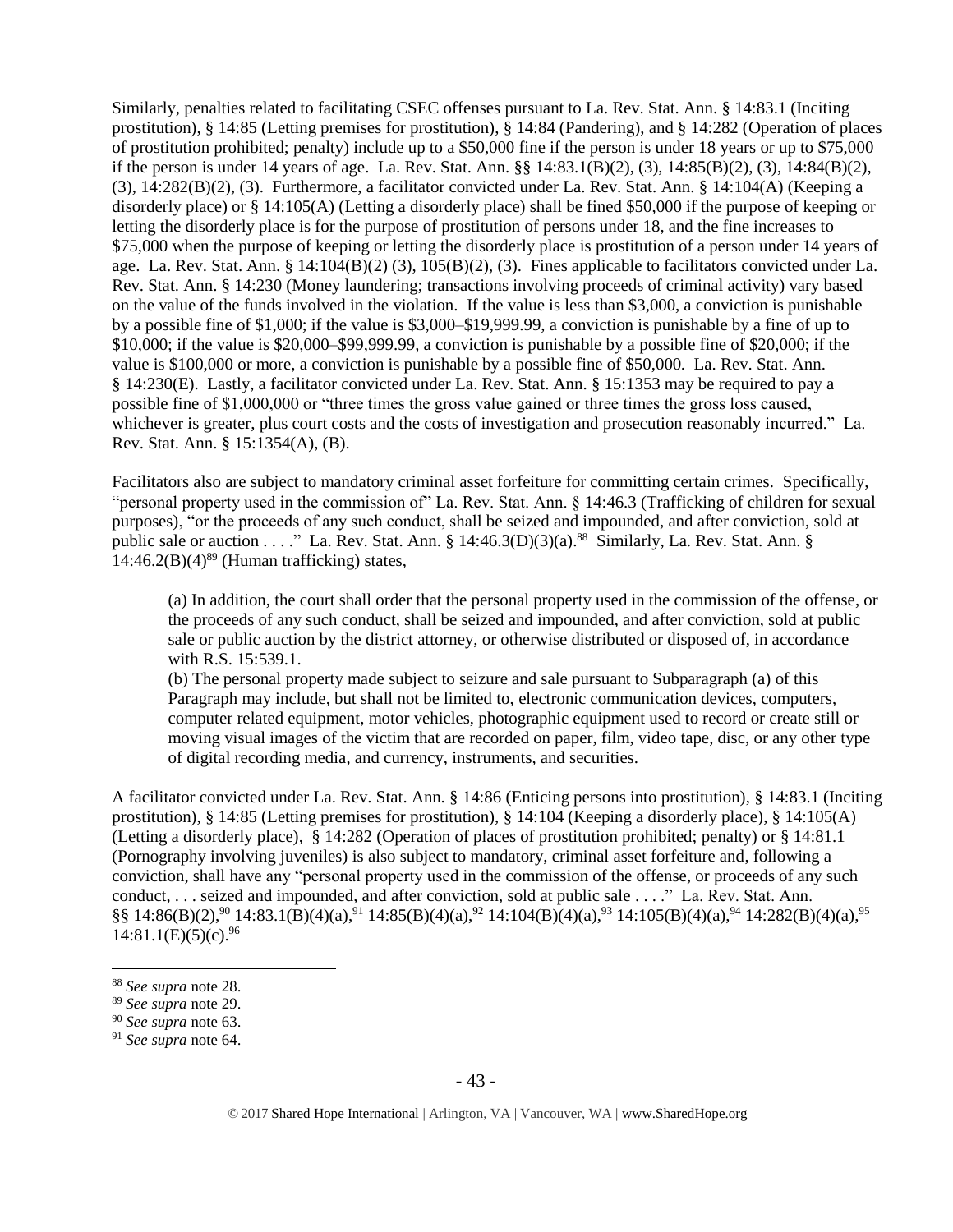The distribution of the forfeited property is governed by La. Rev. Stat. Ann. § 15:539.1<sup>97</sup> (Forfeited property related to certain sex crimes; exempt property; allocation of forfeited property), which states,

(A) When personal property is forfeited under the provisions of . . . R.S. 14:46.2 (human trafficking), R.S. 14:46.3 (trafficking of children for sexual purposes), R.S. 14:80 (felony carnal knowledge of a juvenile), R.S. 14:81 (indecent behavior with juveniles), R.S. 14:81.1 (pornography involving juveniles), R.S. 14:81.2 (molestation of a juvenile), R.S. 14:81.3 (computer-aided solicitation of a minor), R.S. 14:83.1 (inciting prostitution), R.S. 14:83.2 (promoting prostitution), R.S. 14:84 (pandering), R.S. 14:85 (letting premises for prostitution), R.S. 14:86 (enticing persons into prostitution), R.S. 14:104 (keeping a disorderly place), R.S. 14:105 (letting a disorderly place), and R.S. 14:282 (operation of places of prostitution; prohibited; penalty), the district attorney shall authorize a public sale or a public auction conducted by a licensed auctioneer, without appraisal, of that which is not required by law to be destroyed and which is not harmful to the public. Any currency, instruments, or securities forfeited shall be distributed or disposed of as provided in this Section.

. . . .

(E) Notwithstanding Subsection D of this Section, when the currency, instruments, securities, or other property is forfeited pursuant to the provisions of R.S. 14:46.2 (human trafficking), R.S. 14:46.3 (trafficking of children for sexual purposes), R.S. 14:81.1 (pornography involving juveniles), R.S. 14:81.3 (computer-aided solicitation of a minor), R.S. 14:82.1 (prostitution; persons under eighteen; additional offenses), R.S. 14:83 (soliciting for prostitutes), R.S. 14:83.1 (inciting prostitution), R.S. 14:83.2 (promoting prostitution), R.S. 14:84 (pandering), R.S. 14:85 (letting premises for prostitution), R.S. 14:86 (enticing persons into prostitution), R.S. 14:104 (keeping a disorderly place), R.S. 14:105 (letting a disorderly place), and R.S. 14:282 (operation of places of prostitution), the currency, instruments, and securities and proceeds of the public sale or public auction shall be applied first to any restitution granted to the victim, after the costs of the public sale or auction, court costs, and fees related to seizure and storage have been satisfied. Any remaining currency, instruments, securities, or proceeds shall be distributed in the following manner:

(1) Twenty-five percent to the seizing agency or agencies allocated among the seizing agencies in proportion to their participation in the management of the investigation, seizure, and forfeiture.

(2) Twenty-five percent to the prosecution agency.

(3) Fifty percent to the Exploited Children's Special Fund pursuant to R.S. 15:538.2.

Additionally, to the extent that a victim suffers "an actual pecuniary loss" or incurs costs "in connection with a criminal prosecution," a facilitator will be required to make restitution to the victim pursuant to La. Code Crim. Proc. Art. 883.2(A) (Restitution to victim).<sup>98</sup>

La. Rev. Stat. Ann. § 15:539.2(A) (Exploited children's fund) states, "Any person who is convicted or pleads guilty or nolo contendere to an offense involving trafficking of children for sexual purposes . . ."

<sup>92</sup> *See supra* note [67.](#page-35-2)

<sup>93</sup> *See supra* note [68.](#page-35-3)

<sup>94</sup> *See supra* note [69.](#page-35-4)

<sup>95</sup> *See supra* note [70.](#page-35-5)

<sup>96</sup> *See supra* note [32.](#page-23-0)

<sup>97</sup> *See supra* note [33.](#page-23-1)

<sup>98</sup> *See supra* Component 2.8.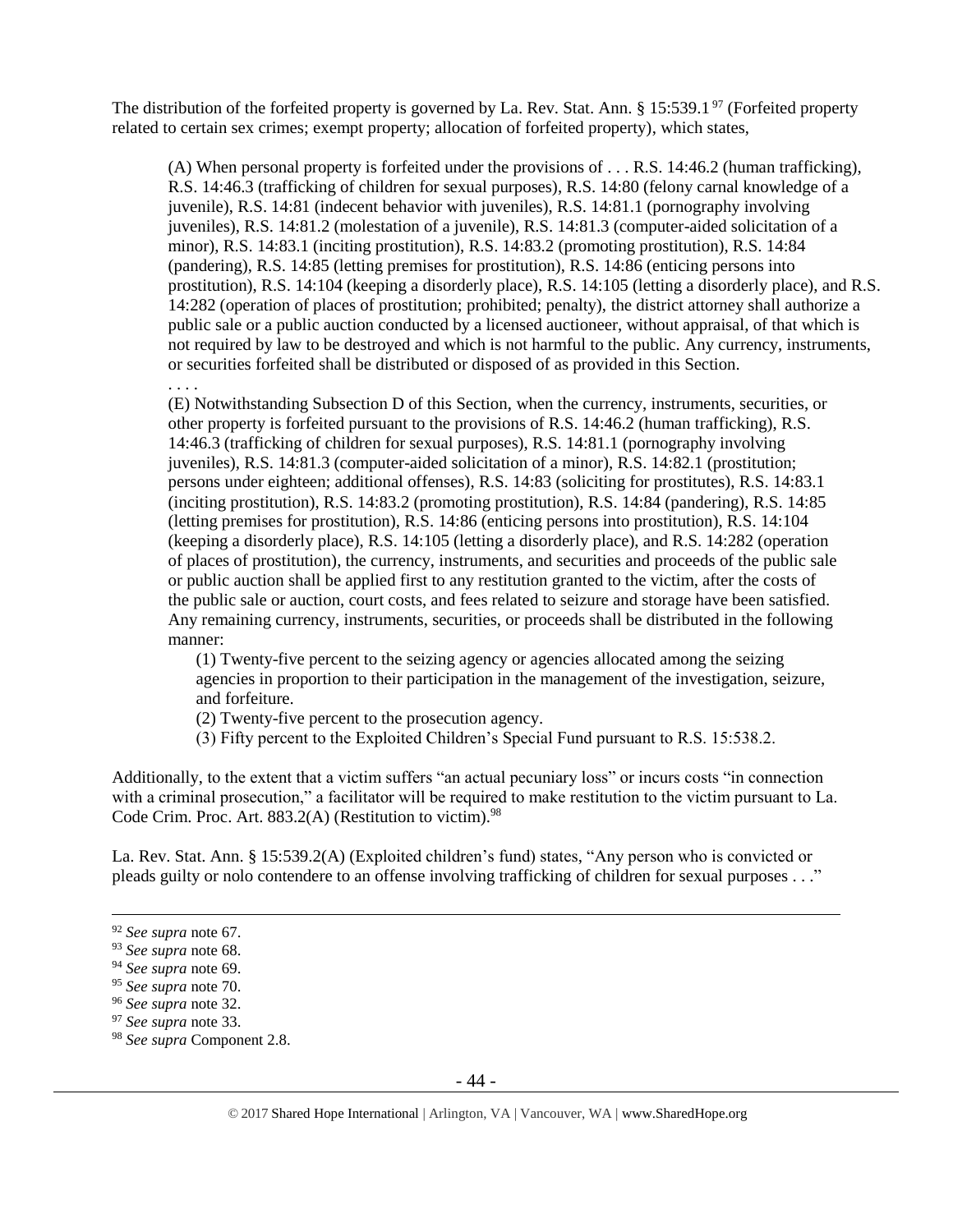will have to pay a fine of \$2,000 in addition to other mandatory restitution. Thus, any person that assists in any manner and is found guilty or pleas guilt to trafficking children for sexual purposes as stated under La. Rev. Stat. Ann. § 14:63:3 (Trafficking of children), § 14:82.1 (Prostitution with a minor under 17 years of age), or § 14:86 (Enticing persons into prostitution) will deposit \$2,000 into the Exploited Children's Special Fund. La. Rev. Stat. Ann. § 15:539.1.

Additionally, Stat. Ann. § 15:539.3 mandates that any person:

. . . convicted of violation of R.S. 14:46.2 (human trafficking), R.S. 14:46.3 (trafficking of children for sexual purposes), R.S. 14:83.1 (inciting prostitution), . . . R.S. 14:104 (keeping a disorderly place), R.S. 14:105 (letting a disorderly place), and R.S. 14:282 (operation of places of prostitution) shall be ordered to pay mandatory restitution to the victim . . . . Restitution under this Section shall include any of the following;

(1) Costs of medical and psychological treatment.

(2) Costs of necessary transportation and temporary housing.

(3) . . . In the case of sex trafficking, the victim shall be entitled to restitution for the income he would have earned, had he not been victimized, as guaranteed under the minimum wage and overtime provisions of the federal Fair Labor Standards Act.

(4) Return of property, cost of damage to property, or full value of property if destroyed or damaged beyond repair.

(5) Expenses incurred by the victim and any household members or other family members in relocating away from the defendant or the defendant's associates, including but not limited to deposits for utilities and telephone service, deposits for rental housing, temporary lodging and food expenses, clothing, and personal items . . . .

. . . .

 $\overline{a}$ 

Lastly, La. Rev. Stat. Ann. § 26:96(A) (Revocation and Suspensions) and § 15:541.1 (Posting of the National Human Trafficking Resource Center Hotline; content; language; notice; civil penalty) provides that civil penalties can be assessed for violations regarding posting National Human Trafficking Resource Center information. Certain establishments such as "full-service fuel facility adjacent to an interstate highway or highway rest stop" and "every massage parlor, spa, or hotel that has been found to be a public nuisance for prostitution . . ." and including "every hotel as defined in this Paragraph"<sup>99</sup> will post information regarding Human Trafficking Resource center hotlines. La. Rev. Stat. Ann. §§ 24:01.1, 15:541.1. If they do not comply they face fines depending upon the offense. If it is a first offense than the fine ranges from \$50-500, a second offense that occurs within three years of the first offense will receive a fine ranging between \$250-1000. A third offense occurring within three years of the first offense will receive a fine ranging from \$500-2500. La. Rev. Stat. Ann. § 26:96(A).

*4.3 Promoting and selling child sex tourism is illegal.*

La. Rev. Stat. Ann. § 14:46.3(A)(6) (Trafficking of children for sexual purposes) makes it unlawful "for any person to knowingly sell or offer to sell travel services that include or facilitate any of the activities prohibited by this Section." Additionally, La. Rev. Stat. Ann. § 14:46.3(A)(5) (Trafficking of children for sexual purposes) makes it unlawful "[f]or any person to knowingly advertise any of the activities prohibited by this Section."

<sup>&</sup>lt;sup>99</sup> Hotel is defined in § 15:541.1(A)(5)(b) to include, "any establishment, both public and private, engaged in the business of furnishing or providing rooms and overnight camping facilities intended or designed for dwelling, lodging, or sleeping purposes . . . ."

<sup>© 2017</sup> Shared Hope International | Arlington, VA | Vancouver, WA | www.SharedHope.org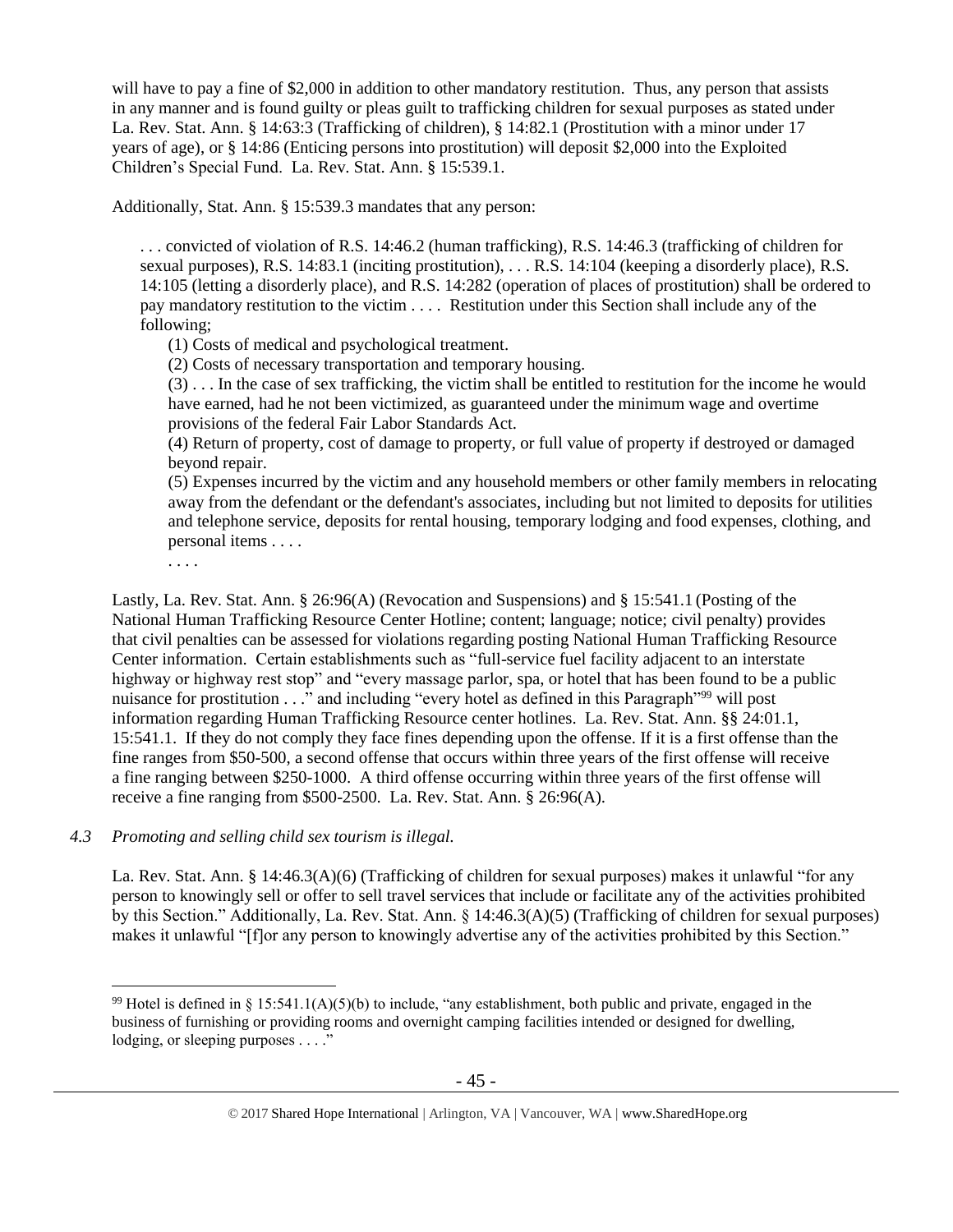## *4.4 Promoting and selling images of child sexual exploitation carries penalties as high as similar federal offenses.*

Promoting or selling images of child sexual exploitation (ICSE) is prohibited. La. Rev. Stat. Ann. § 14:81.1(A)(1) (Pornography involving juveniles) states, "It shall be unlawful for a person to produce, promote, advertise, distribute, possess, or possess with the intent to distribute pornography involving juveniles." A conviction under this statute for distributing or possessing with intent to distribute is punishable by imprisonment for 5–20 years at hard labor, "without benefit of parole, probation, or suspension of sentence," and a possible fine of \$50,000. On a second conviction for distributing ICSE, the offender shall be fined up to \$75,000 and imprisoned at hard labor up to 40 years, "without benefit of parole, probation, or suspension of sentence." La. Rev. Stat. Ann. § 14:81.1(E)(2)(a), (b). However, if the victim is under 13, and the facilitator is at least 17, a conviction is punishable "by imprisonment at hard labor for not less than one-half the longest term nor more than twice the longest term of imprisonment" otherwise provided, which results in a sentence of10–40 years. La. Rev. Stat. Ann. § 14:81.1(E)(5)(a), (E)(2).

Additionally, La. Rev. Stat. Ann. § 14:73.8(A) (Unauthorized use of a wireless router system; pornography involving juveniles; penalty) makes the "[u]nauthorized use of a wireless router system . . . for the purposes of . . . selling . . . pornography involving juveniles" unlawful. If the victim is 13–17 years old, a conviction under this statute is punishable by imprisonment for 2–10 years at hard labor, "without benefit of parole, probation, or suspension of sentence," and a possible fine of \$10,000. La. Rev. Stat. Ann. § 14:73.8(C). However, if the victim is under 13 and the offender is at least 17, a conviction is punishable by imprisonment for 25–99 years at hard labor, and "[a]t least twenty-five years of the sentence imposed shall be served without benefit of parole, probation, or suspension of sentence." La. Rev. Stat. Ann. § 14:73.8(D).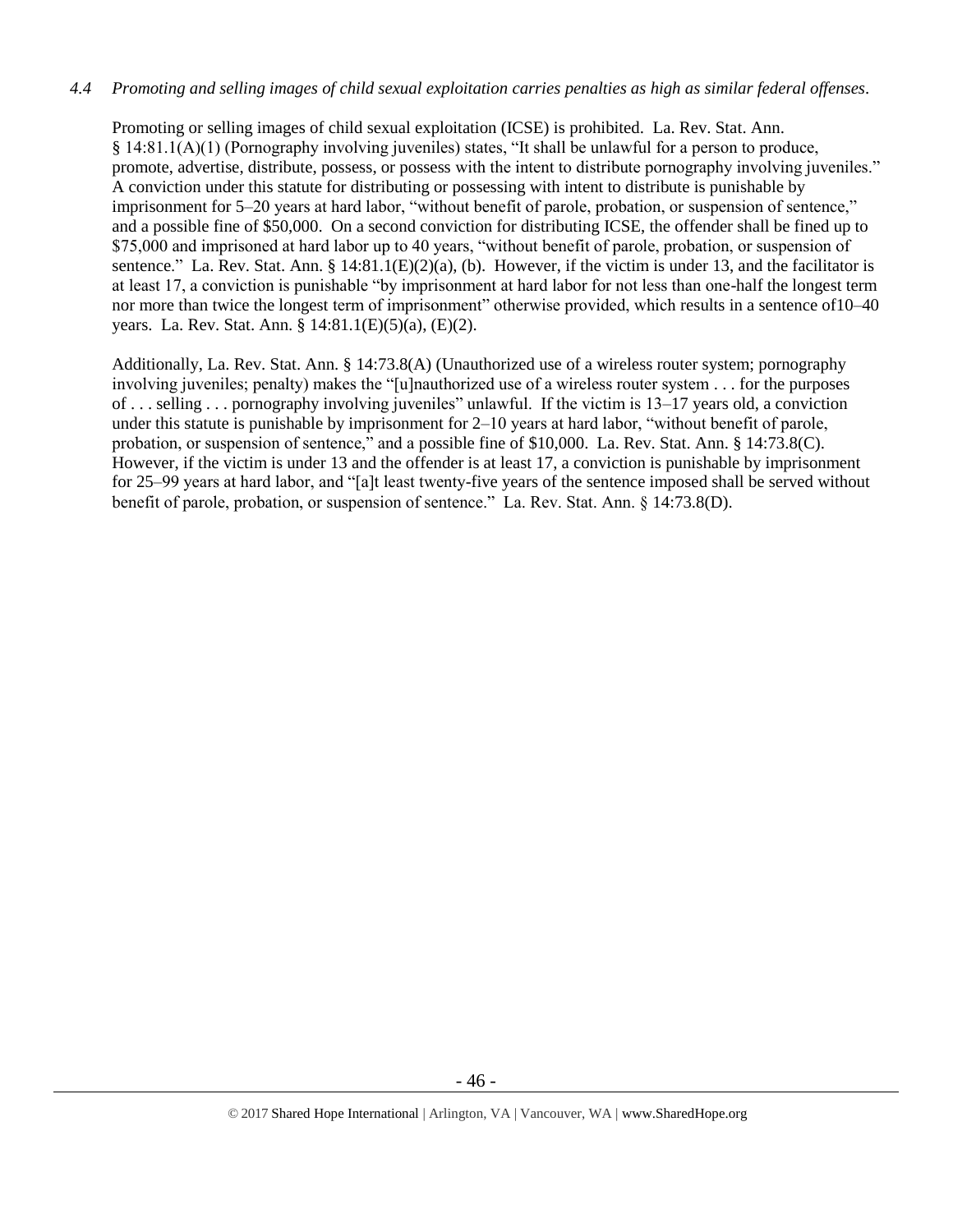#### FRAMEWORK ISSUE 5: PROTECTIVE PROVISIONS FOR THE CHILD VICTIMS

## *Legal Components:*

- *5.1 Victims under the core child sex trafficking offense include all commercially sexually exploited children.*
- *5.2 The state sex trafficking statute expressly prohibits a defendant from asserting a defense based on the willingness of a minor under 18 to engage in the commercial sex act.*
- *5.3 State law prohibits the criminalization of minors under 18 for prostitution offenses.*
- *5.4 State law provides a non-punitive avenue to specialized services through one or more points of entry.*
- *5.5 Child sex trafficking is identified as a type of abuse and neglect within child protection statutes.*
- *5.6 The definition of "caregiver" or another related term in the child welfare statutes is not a barrier to a sex trafficked child accessing the protection of child welfare.*
- *5.7 Crime victims' compensation is specifically available to a child victim of sex trafficking or commercial sexual exploitation of children (CSEC).*
- *5.8 Victim-friendly procedures and protections are provided in the trial process.*
- *5.9 Child sex trafficking victims may vacate delinquency adjudications and expunge related records for prostitution and other offenses arising from trafficking victimization, without a waiting period.*
- *5.10 Victim restitution and civil remedies for victims of domestic minor sex trafficking or commercial sexual exploitation of children (CSEC) are authorized by law.*
- *5.11 Statutes of limitations for civil and criminal actions for child sex trafficking or commercial sexual exploitation of children (CSEC) offenses are eliminated or lengthened to allow prosecutors and victims a realistic opportunity to pursue criminal action and legal remedies.*

*\_\_\_\_\_\_\_\_\_\_\_\_\_\_\_\_\_\_\_\_\_\_\_\_\_\_\_\_\_\_\_\_\_\_\_\_\_\_\_\_\_\_\_\_\_\_\_\_\_\_\_\_\_\_\_\_\_\_\_\_\_\_\_\_\_\_\_\_\_\_\_\_\_\_\_\_\_\_\_\_\_\_\_\_\_\_\_\_\_\_\_\_\_\_*

## *Legal Analysis:*

 $\overline{a}$ 

*5.1 Victims under the core child sex trafficking offense include all commercially sexually exploited children.<sup>100</sup>*

All commercially sexually exploited children are identifiable as sex trafficking victims under Louisiana's core trafficking statutes. Pursuant to La. Rev. Stat. Ann. § 14:46.3 (Trafficking of children for sexual purposes) and § 14:46.2 (Human trafficking), when the victim is a minor under the age of 18 years and 21 years, respectively, means of force, fraud, or coercion are not required.<sup>101</sup> Additionally, both trafficking laws apply to buyers; thus, buying commercial sex with a minor, as established under each statute, constitutes human trafficking. Finally, the offense of human trafficking under La. Rev. Stat. Ann. §§ 14:46.3, 14:46.2, does not require that a trafficker or controlling third party be identified. Consequently, Louisiana's human trafficking offenses include any child who is bought for sex, regardless of whether force, fraud, or coercion is used, regardless of whether a buyer exploited the youth without a trafficker's involvement, and regardless of whether the victim identifies a trafficker. La. Rev. Stat. Ann. §§ 14:46.3, 14:46.2.

<sup>100</sup> *See generally* **SHARED HOPE INTERNATIONAL**, "Eliminating the Third Party Control Barrier to Identifying Juvenile Sex Trafficking Victims," JuST Response Policy Paper (2015), [http://sharedhope.org/wp](http://sharedhope.org/wp-content/uploads/2015/08/Policy-Paper_Eliminating-Third-Party-Control_Final1.pdf)[content/uploads/2015/08/Policy-Paper\\_Eliminating-Third-Party-Control\\_Final1.pdf](http://sharedhope.org/wp-content/uploads/2015/08/Policy-Paper_Eliminating-Third-Party-Control_Final1.pdf) (discussing need to include all commercially sexually exploited children within sex trafficking definitions and corresponding need to include buyer conduct in core sex trafficking offenses regardless of whether victim is under control of a third party). <sup>101</sup> *See supra* discussion in Component 1.1.

<sup>© 2017</sup> Shared Hope International | Arlington, VA | Vancouver, WA | www.SharedHope.org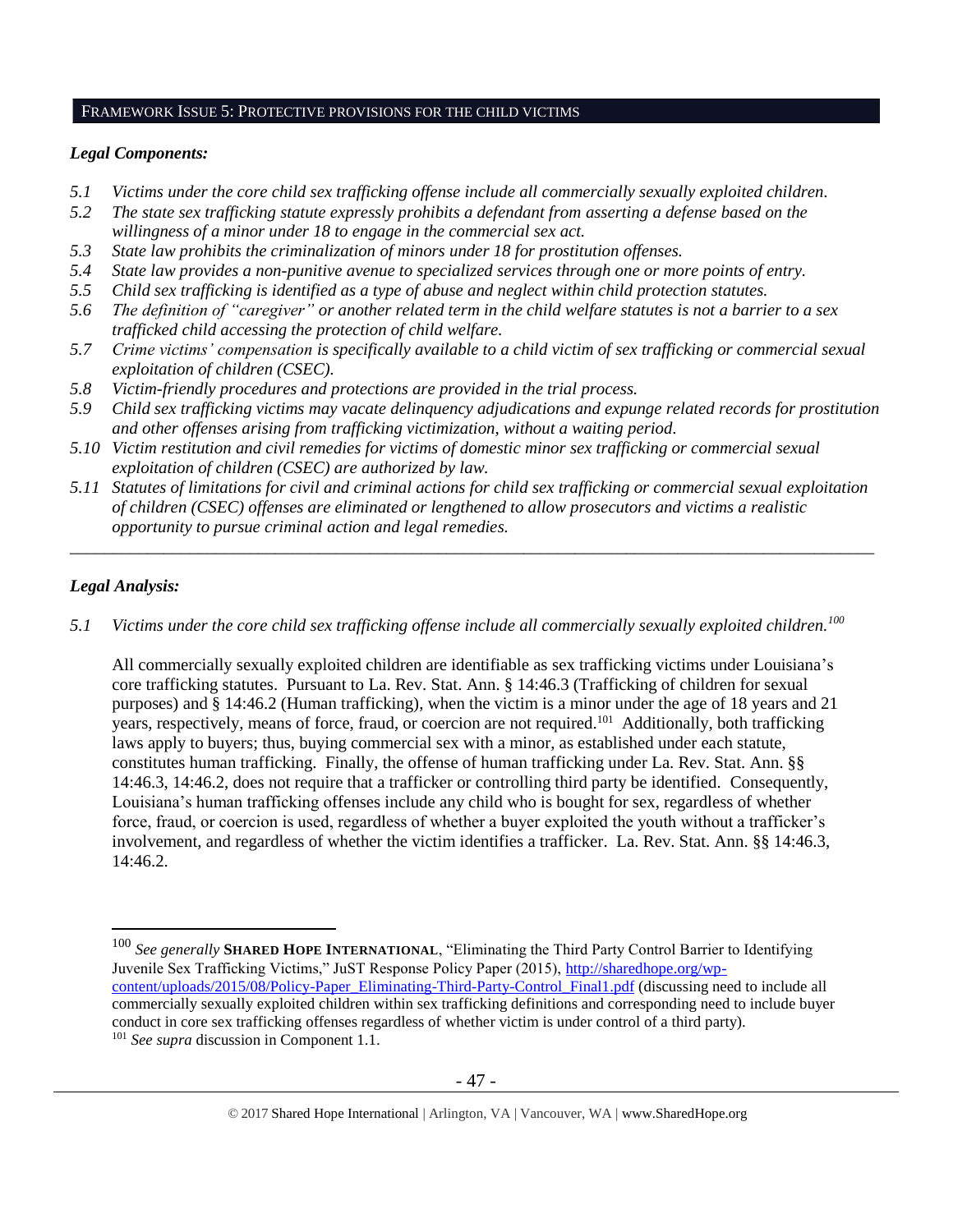*5.2 The state sex trafficking statute expressly prohibits a defendant from asserting a defense based on the willingness of a minor under 18 to engage in the commercial sex act.* 

La. Rev. Stat. Ann. § 14:46.3(C)(1) (Trafficking of children for sexual purposes) expressly states that the "[c]onsent of the minor shall not be a defense to a prosecution pursuant to the provisions of this Section." La. Rev. Stat. Ann. § 14:46.2(A)(1)(b) (Human trafficking) also prohibits the defense, stating, "It shall not be a defense to prosecution . . . that the victim consented to the prohibited activity."

## *5.3 State law prohibits the criminalization of minors under 18 for prostitution offenses. 102*

Louisiana's prostitution laws do not expressly prevent the criminalization of minors for prostitution-related offenses. However, Louisiana's laws governing delinquent acts appear to establish an affirmative defense to prostitution charges. Despite the specific exclusion in La. Child. Code Ann. art. 804(3) and (5) of prostitution offenses from the definition of "delinquent act" and "felony grade delinquent act" for child sex trafficking victims, La. Child. Code Ann. art. 839(D) sets out a diversion process for minors charged with a delinquent act in violation of the prostitution laws. Thus, the exclusion of prostitution offenses from the definition of delinquent act appears to act as an affirmative defense because it only applies if the child was a victim of trafficking at the time of the offense, shifting the burden to the victim to prove that status in order to avoid prosecution.

This interpretation of the Children's Code also appears consistent with the protections provided under the criminal code. La. Rev. Stat. § 14:46.3(E) (Trafficking of children for sexual purposes) states, "No victim of trafficking as defined by the provisions of this Section shall be prosecuted for unlawful acts committed as a direct result of being trafficked." However, Louisiana's prostitution offenses, La. Rev. Stat. Ann. § 14:82(G)(1) (Prostitution; definition; penalties; enhancement), § 14:83.3(D)(1) (Prostitution by massage), and § 14:83.4(C)(1) (Massage; sexual conduct prohibited), provide an affirmative defense from prosecution for prostitution offenses if "during the time of the alleged commission of the offense, the defendant was a victim of trafficking of children for sexual purposes," and further provide that "[a]ny child determined to be a victim pursuant to the provisions of this Paragraph shall be eligible for specialized services for sexually exploited children." Consequently, the prohibition on prosecution in § 14:46.3 when read together with the prostitution statutes also appears to establish an affirmative defense if a juvenile sex trafficking victim is charged with prostitution.

- 5.3.1 Recommendation: Amend state law to ensure that all minors are protected from criminalization for prostitution offenses.
- *5.4 State law provides a non-punitive avenue to specialized services through one or more points of entry.*

## **System response to child engaged in commercial sex act**

Under Louisiana law, a juvenile sex trafficking victim will be identified as a child in need of care<sup>103</sup> or as a child in need of services, $104$  rather than as delinquent, $105$  and given access to a range of specialized services.

http://go.sharedhope.org/stateimpactmemo.

. . . .

<sup>&</sup>lt;sup>102</sup> For more information regarding recent federal legislation impacting this component see:

<sup>&</sup>lt;sup>103</sup> Pursuant to La. Child. Code Ann. art. 606(A) (Grounds; child in need of care), a child will be deemed a "child in need of care" when

<span id="page-47-0"></span><sup>© 2017</sup> Shared Hope International | Arlington, VA | Vancouver, WA | www.SharedHope.org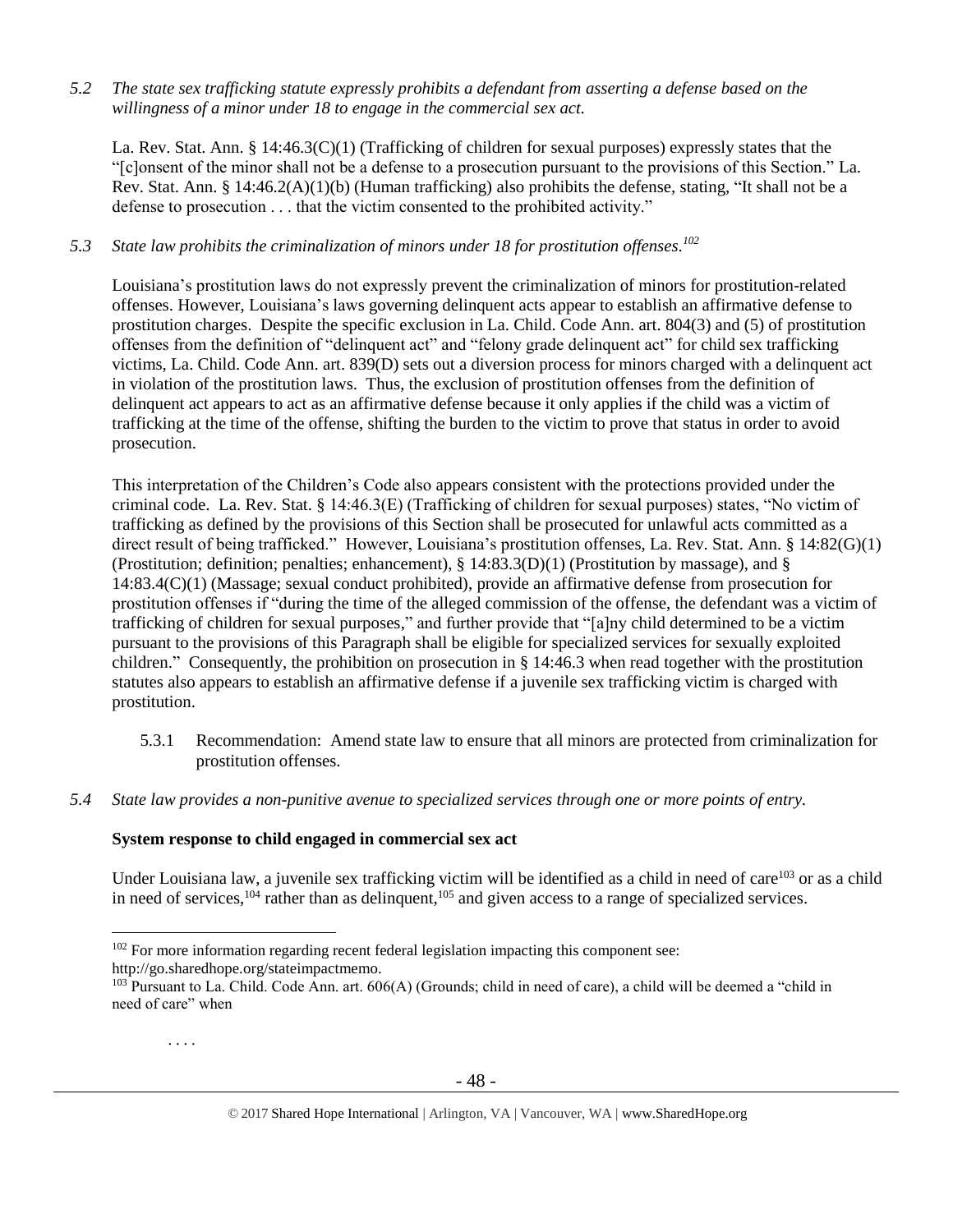Following an encounter with a suspected trafficking victim, law enforcement and state prosecutors must make a preliminary assessment as to whether the person is a victim of human trafficking. La. Rev. Stat. Ann. § 46:2162 (Assistance to victims of human trafficking) states,

(a) If it is determined that the victim or possible victim appears to meet such criteria, then the agency or office shall report the finding to the victim and shall refer the child victim to appropriate services available, including legal service providers.

(b) If the victim or possible victim is under the age of eighteen . . . the agency or office shall also notify the appropriate protective service agency.

In addition, La. Child. Code Ann. art. 725.4<sup>106</sup> (Duties of law enforcement) states,

The officer shall notify the Crime Victims Services Bureau of the Department of Public Safety and Corrections that the child may be eligible for special services and, as a mandatory reporter as required by Children's Code Article 610, shall notify the Department of Children and Family Services that the child is in need of protective services.

In turn, La. Child. Code Ann. art.  $725.5(B)^{107}$  (Duties of the Department of Children and Family Services) requires the Department of Children and Family Services to "cooperate with law enforcement, prosecutors, and

<span id="page-48-0"></span>(6) The child is a victim of human trafficking or trafficking of children for sexual purposes. (7) The child is a victim of commercial sexual exploitation, human trafficking, or trafficking of children for sexual purposes perpetrated by any person regardless of their relationship to the child.

The text of La. Child. Code Ann. art. 606 cited here and elsewhere in this report includes amendments made by the enactment of Senate Bill 54 during the 2017 Regular Session of the Louisiana Legislature (effective August 1, 2017). <sup>104</sup> Pursuant to La. Child. Code Ann. art. 730 (Grounds), a child will be deemed in need of services if the court finds

(6) That a child under ten years of age has committed any act which if committed by an adult would be a crime under any federal, state, or local law.

. . . .

. . . .

 $\overline{a}$ 

(8) That a child is a sexually exploited child [which includes child sex trafficking victims and children who engage in prostitution].

<sup>105</sup> La. Child. Code Ann. art. 804(3) (Definitions) defines a "delinquent act" as "an act committed by a child of ten years of age or older which if committed by an adult is designated an offense under the statutes or ordinances of this state, or of another state if the offense occurred there, or under federal law, except traffic violations."

However, La. Child. Code Ann. art. 804(3) further provides,

"Delinquent act" shall not include a violation of R.S. 14:82 [Prostitution; definition; penalties; enhancement], § 83.3 [Prostitution by massage], § 83.4 [Massage; sexual conduct prohibited], § 89 [Crime against nature] or § 89.2 [Crime against nature by solicitation] for a child who, during the time of the alleged commission of the offense, was a victim of trafficking of children for sexual purposes pursuant to R.S. § 14:46.3(E).

<sup>106</sup> The text of La. Child. Code Ann. art. 725.4 cited here and elsewhere in this report includes amendments made by the enactment of Senate Bill 54 during the 2017 Regular Session of the Louisiana Legislature (effective August 1, 2017). <sup>107</sup> The text of La. Child. Code Ann. art. 725.5 cited here and elsewhere in this report includes amendments made by the enactment of Senate Bill 54 during the 2017 Regular Session of the Louisiana Legislature (effective August 1, 2017).

<sup>© 2017</sup> Shared Hope International | Arlington, VA | Vancouver, WA | www.SharedHope.org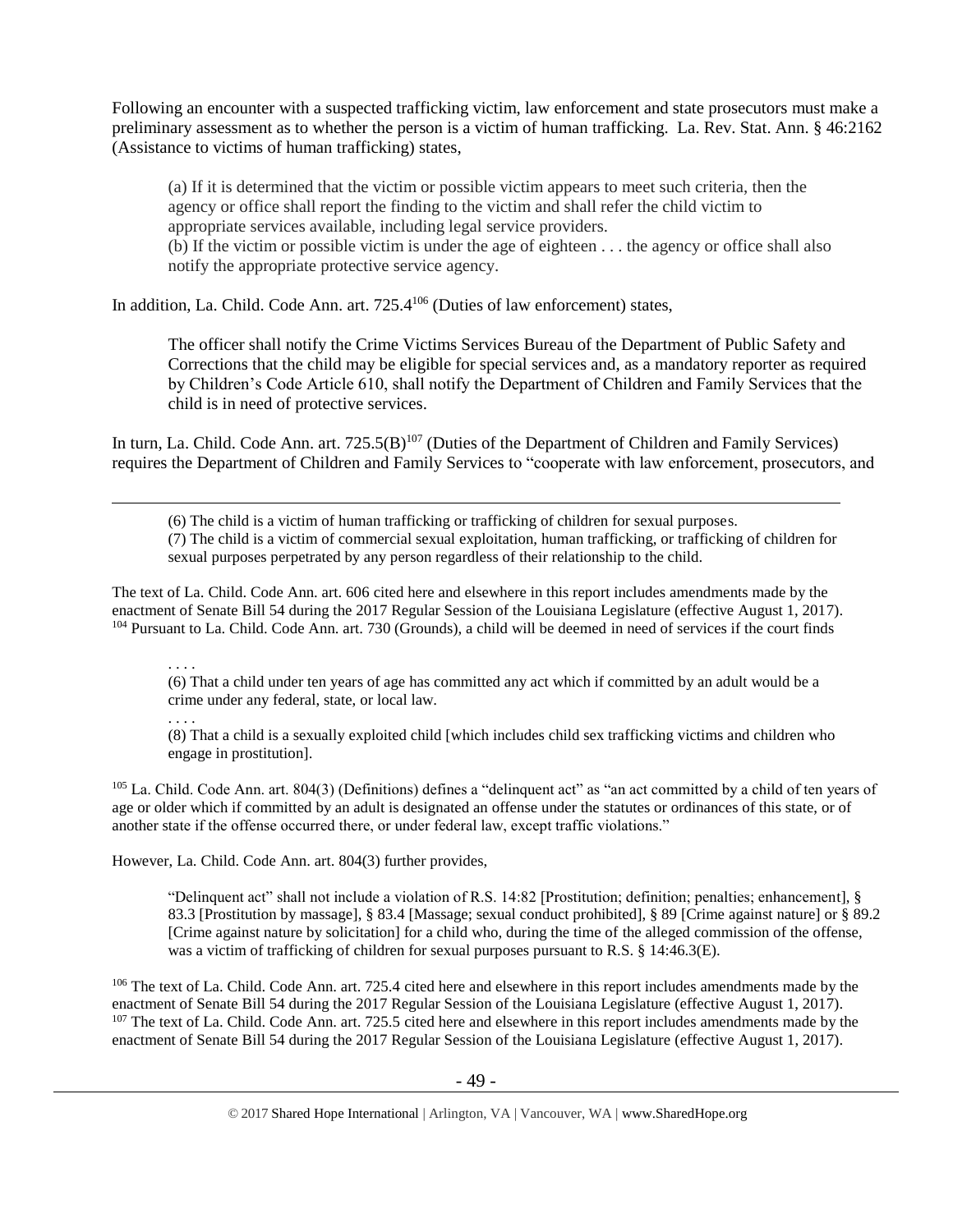court staff in the investigation and prosecution of child sexual exploitation, including ensuring that all state, federal, and community-based resources for sexually exploited children are known to the child."

Pending a continued custody hearing, a juvenile sex trafficking victim may be placed in a shelter care facility. La. Child. Code Ann. art. 622(B)(5)<sup>108</sup> (Placement pending a continued custody hearing). La. Child. Code Ann. art.  $116(25)^{109}$  (Definitions) defines "shelter care facility" to include "a licensed, physically unrestricting public or private child carding facility, a residential facility operated for runaway, homeless, or sexually exploited children, or a safe house<sup>110</sup> as defined in Children's Code Article 725.1 [Definitions] which provides temporary care for children."

Safe houses must provide specialized services. La Child. Code Ann. art.  $725.2(A)^{111}$  (Safe house for sexually exploited children) states,

. . . . (2) The department may . . . operate or contract with an appropriate nongovernmental agency with experience working with sexually exploited children to operate one or more safe houses in a geographically appropriate area of the state.

(3) Each safe house shall provide safe and secure housing and specialized services for sexually exploited children.

. . . .

 $\overline{a}$ 

Additionally, La. Rev. Stat. Ann. § 46:1861(A)(1)(f) (Family justice centers) states, "[a] family justice center may be established in any judicial district to provide support, services, and assistance to victims of . . . [h]uman trafficking as defined by R.S. 14:46.2 and trafficking of children for sexual purposes as defined by R.S. 14:46.3." Furthermore, subsection (D) provides,

No family justice center shall:

(1) Deny services to any victim on the grounds of the victim's criminal history.

(2) Request the criminal history of a victim without the victim's written consent unless pursuant to a criminal investigation.

(3) Require a victim to participate in the criminal justice system or cooperate with law enforcement in order to receive counseling, medical care, or any other services at a family justice center. (4) Require a victim to sign a consent form to share information in order to access services at the family justice center. La. Rev. Stat. Ann. § 46:1861(D).

Additionally, La. Child. Code Ann. art. 681(B) (Dispositional alternatives) provides that "[a] child in need of care shall not be committed to the Department of Public Safety and Corrections, nor shall such department accept a child in need of care."

enactment of Senate Bill 54 during the 2017 Regular Session of the Louisiana Legislature (effective August 1, 2017). <sup>111</sup> The text of La. Child. Code Ann. art. 725.2 cited here and elsewhere in this report includes amendments made by the enactment of Senate Bill 54 during the 2017 Regular Session of the Louisiana Legislature (effective August 1, 2017).

<sup>&</sup>lt;sup>108</sup> The text of La. Child. Code Ann. art. 622 cited here and elsewhere in this report includes amendments made by the enactment of Senate Bill 54 during the 2017 Regular Session of the Louisiana Legislature (effective August 1, 2017). <sup>109</sup> The text of La. Child. Code Ann. art. 116 cited here and elsewhere in this report includes amendments made by the enactment of Senate Bill 54 during the 2017 Regular Session of the Louisiana Legislature (effective August 1, 2017). <sup>110</sup> "Safe house" means "a residential facility or a shelter care facility operated by an authorized agency, including a nonprofit agency, with experience in providing services to sexually exploited children and approved by the department to provide shelter for sexually exploited children." La. Child Code Ann. art. 725.1(2). The text of La. Child. Code Ann. art. 725.1 cited here and elsewhere in this report includes amendments made by the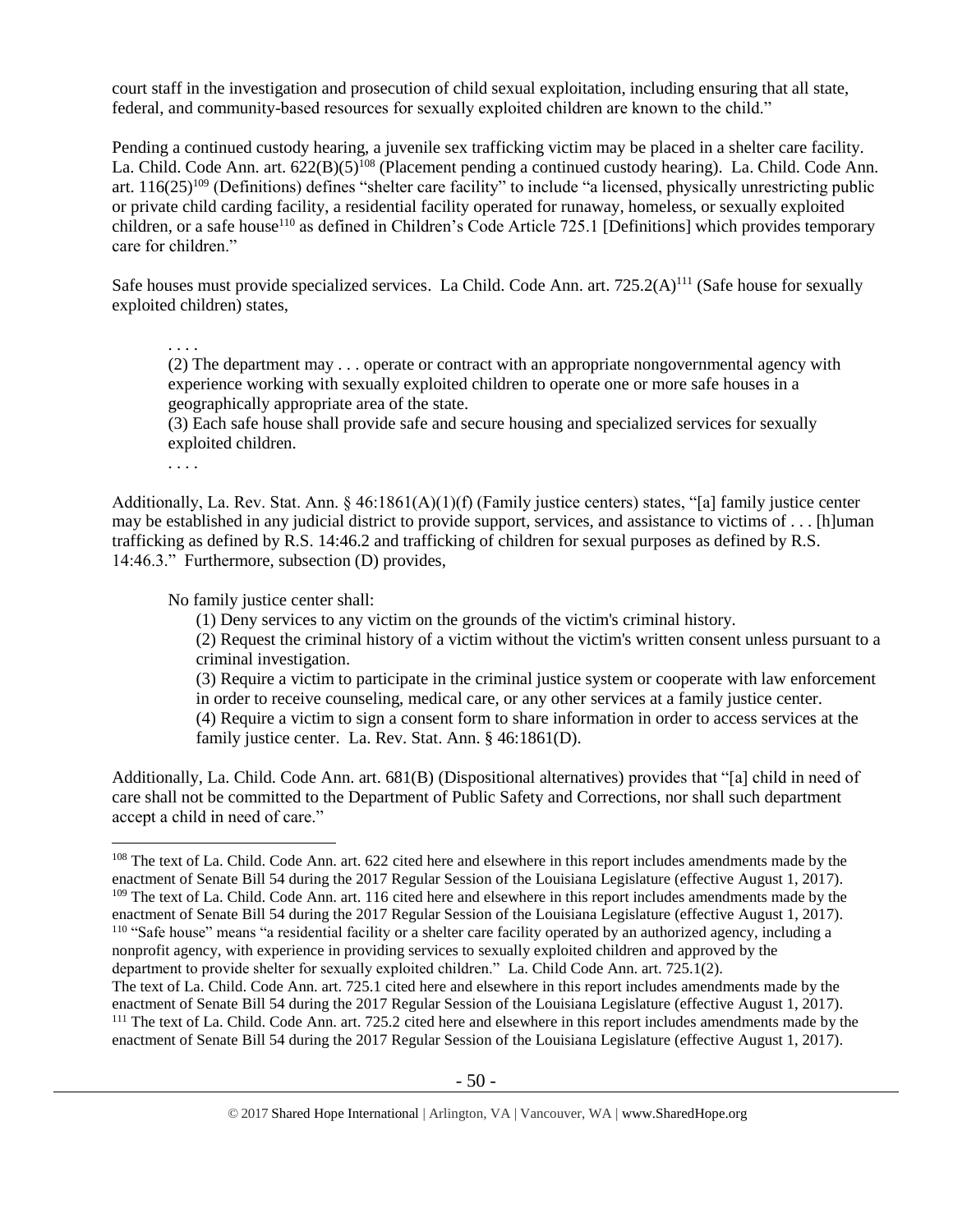To the extent that a juvenile sex trafficking victim enters the juvenile justice system, La. Child. Code Ann. art. 839 (Availability of an informal adjustment agreement) states,

(A) Prior to the filing of a petition, the district attorney or the court with the consent of the district attorney may authorize an informal adjustment agreement.

(C) When entering an informal adjustment agreement, the court may, with concurrence of the district attorney, utilize or initiate a teen or youth court program . . . .

(D) (1) Where a petition involves an allegation of an act of prostitution pursuant to R.S. 14:82, prostitution by massage pursuant to R.S. 14:83.3 or 83.4, or crimes against nature by solicitation pursuant to R.S. 14:89.2 and it is the child's first offense and the child expresses a willingness to cooperate and receive specialized services for sexually exploited children, the district attorney may effect an informal adjustment agreement which includes specialized services for the child. (2) If, however, the child has previously been adjudicated a delinquent in violation of R.S. 14:82, 83.3, 83.4, or 89.2 or is unwilling to cooperate with specialized services for sexually exploited children, continuing with the delinquency proceeding shall be within the discretion of the district attorney.

(3) The specialized services referenced in Subparagraph (1) of this Paragraph may include but are not limited to safe and stable housing, comprehensive on-site case management, integrated mental health and chemical dependency services, including specialized trauma recovery services, education and employment training, and referrals to off-site specialized services, as appropriate.

La. Child. Code Ann. art. 841(B) (Effect of agreement) explains that

[a]n informal adjustment agreement suspends the proceedings on the delinquent acts charged in the complaint or petition. If any of the terms of the agreement are violated, the case may proceed to an adjudication hearing on the charges. If the child satisfies the terms of the agreement, he shall be discharged from further supervision, and the pending complaint or petition shall be dismissed with prejudice.

Finally, La Child. Code Ann. art.  $725.3(1)^{112}$  (Statewide protocol; applicability of child in need of care procedure) establishes a statewide protocol for victim's services, stating,

The department shall develop a statewide protocol for helping to coordinate the delivery of services to sexually exploited children and shall work with court intake officers to ensure that all state, federal, and community-based resources for sexually exploited children are known to children who have been granted diversion under Article 839.

## **Summary**

 $\overline{a}$ 

. . . .

Louisiana law provides a juvenile sex trafficking victim with a statutory avenue to specialized services. Further, these children may be able to avoid delinquency adjudications through informal adjustments, which include specialized services as a condition for participation.

<sup>&</sup>lt;sup>112</sup> The text of La. Child. Code Ann. art. 725.3 cited here and elsewhere in this report includes amendments made by the enactment of Senate Bill 54 during the 2017 Regular Session of the Louisiana Legislature (effective August 1, 2017).

<sup>© 2017</sup> Shared Hope International | Arlington, VA | Vancouver, WA | www.SharedHope.org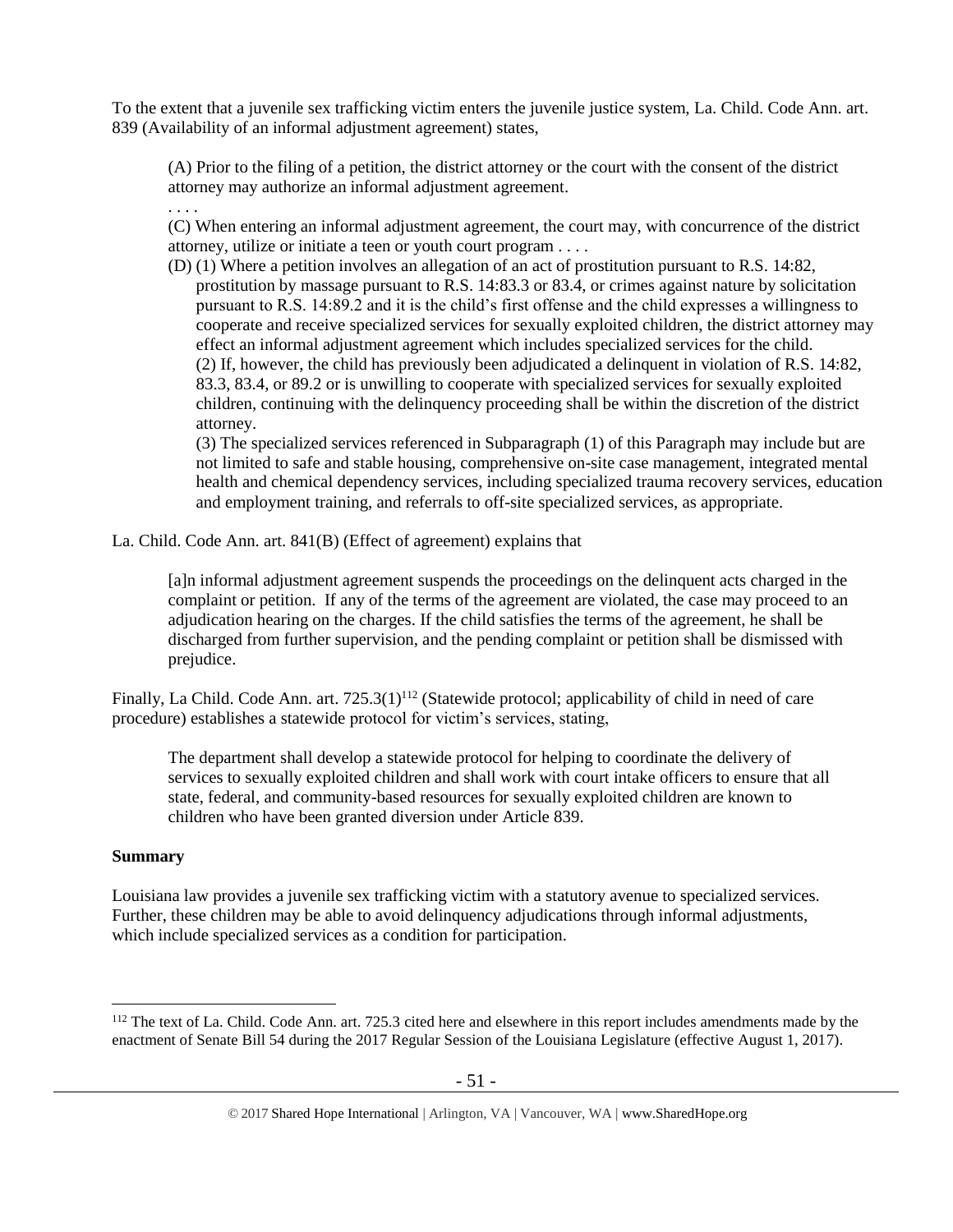## *5.5 Child sex trafficking is identified as a type of abuse and neglect within child protection statutes.<sup>113</sup>*

Child victims of sex trafficking and commercial sexual exploitation will be identified as abused and in need of care. "Abuse" is defined to include commercial sexual exploitation of a child under La. Child. Code Ann. art.  $502(1)^{114}$  (Definitions) which states,

"Abuse" means any one of the following acts which seriously endanger the physical, mental, or emotional health and safety of the child $115$ :

(a) The infliction, attempted infliction, or, as a result of inadequate supervision, the allowance of the infliction or attempted infliction of physical or mental injury upon the child by a parent or any other person.

(b) The exploitation or overwork of a child by a parent or any other person.<sup>116</sup>

(c) The involvement of the child in any sexual act with a parent or any other person, the aiding or toleration by the parent or the caretaker of the child's sexual involvement with any other person, the child's involvement in pornographic displays, or any other involvement of a child in sexual activity constituting a crime under the laws of this state.

In addition, La. Child. Code Ann. art.  $606(A)^{117}$  (Grounds; child in need of care) states,

Allegations that a child is in need of care shall assert one or more of the following grounds:

. . . .

(6) The child is a victim of human trafficking or trafficking of children for sexual purposes. NOTE: Paragraph (A)(7) shall become effective when a child, who is a victim of commercial sexual exploitation, human trafficking, or trafficking of children for sexual purposes perpetrated by someone other than a parent or caretaker, becomes an eligible victim for which federal match funds are available through Title IV-E of 47 U.S.C. 672.

(7) The child is a victim of commercial sexual exploitation, human trafficking, as provided for in R.S. 14:46.2, or trafficking of children for sexual purposes, as provided for in R.S. 14:46.3, perpetrated by any person regardless of the perpetrator's relationship to the child.

Lastly, La. Child. Code Ann. art.  $502(5)^{118}$  states, "'Neglect' means the unreasonable refusal or failure of a parent or caretaker to supply the child with necessary food, clothing, shelter, care, treatment, or counseling for any injury, illness, or condition of the child, as a result of which the child's physical, mental, or emotional health and safety is substantially threatened or impaired . . . ."

<sup>&</sup>lt;sup>113</sup> For more information regarding recent federal legislation impacting this component see: http://go.sharedhope.org/stateimpactmemo.

<sup>114</sup> An identical definition of "abuse" is found in La. Child. Code Ann. art. 603(1).

<sup>115</sup> La. Child. Code Ann. art. 502(2) (Definitions) defines a "child" as "a person under the age of eighteen years who has not been judicially emancipated or emancipated by marriage as provided by law." La. Child. Code Ann. art. 603(5) defines child very similarly.

<sup>116</sup> "'Commercial sexual exploitation" means involvement of the child' [in] *sic* activity prohibited by the following statutes: R.S. 14:46.2, 46.3, 81.1, 81.3, 82, 82.1, 82.2, 83, 83.1, 83.2, 83.3, 83.4, 84, 85, 86, 89.2, 104, 105, and 282." La. Child. Code Ann. art. 603(9.1).

<sup>117</sup> *See supra* not[e 103.](#page-47-0)

<sup>&</sup>lt;sup>118</sup> Identical definition of "neglect" is found in La. Child. Code Ann. art. 603(16).

<sup>© 2017</sup> Shared Hope International | Arlington, VA | Vancouver, WA | www.SharedHope.org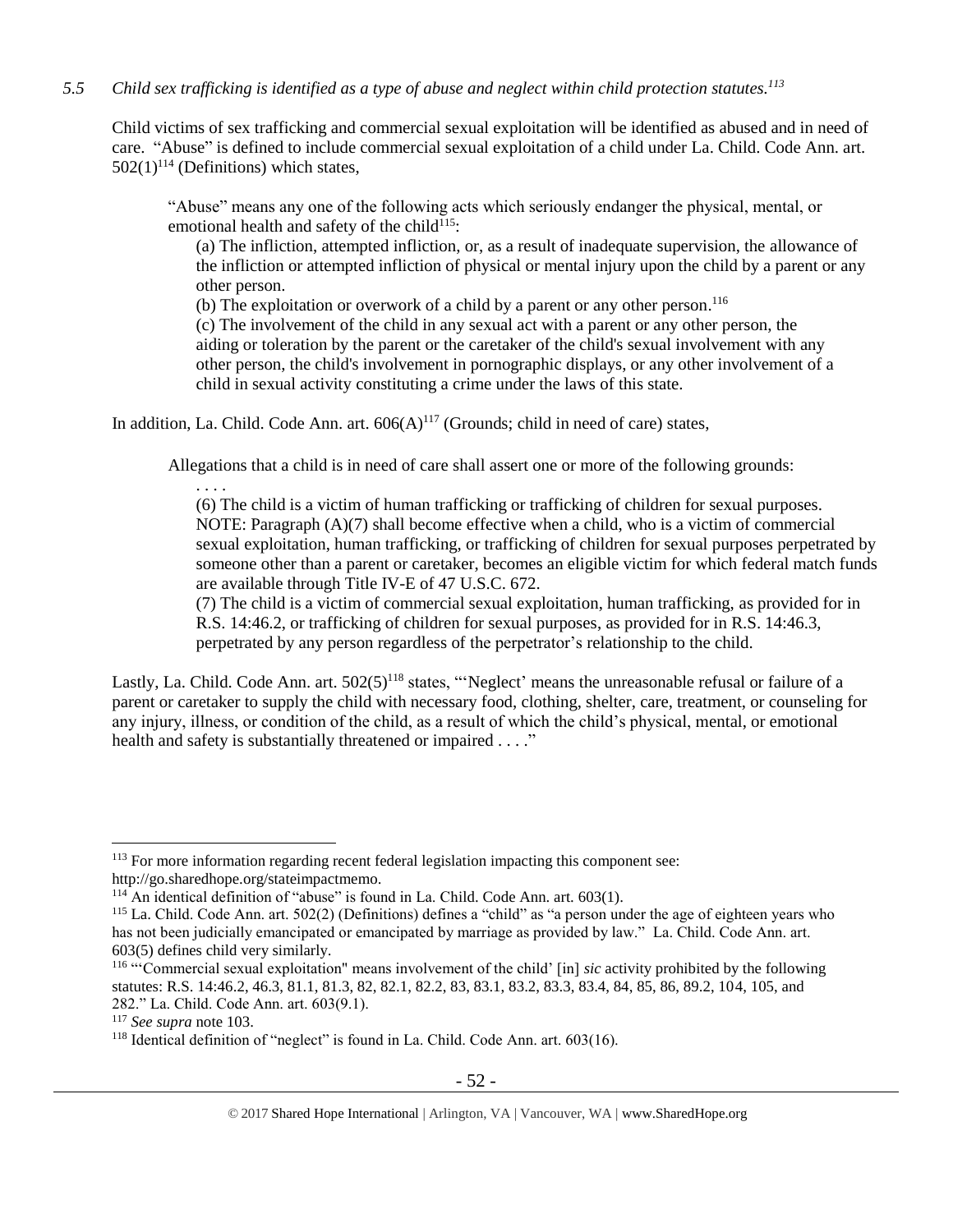*5.6 The definition of "caregiver" or another related term in the child welfare statutes is not a barrier to a sex trafficked child accessing the protection of child welfare.*

The definition of "caretaker"<sup>119</sup> creates a barrier to a sex trafficked child accessing the protection of child welfare. Although a child sex trafficking victim may be identified as a "child in need of care" regardless of the child's relationship to the perpetrator,<sup>120</sup> La. Child. Code Ann. art. 725.5(A)<sup>121</sup> (Duties of the Department of Children and Family Services) only requires DCFS to investigate as follows:

The department shall be responsible for investigating reports of abuse or neglect where the abuser is believed to be a parent or caretaker, a person who maintains an interpersonal dating or engagement relationship with the parent or caretaker, or a person living in the same residence with the parent or caretaker as a spouse whether married or not.

- 5.6.1 Recommendation: Amend La. Child. Code Ann. art. 725.5(A) (Duties of the Department of Children and Family Services) to require child welfare investigation in cases of child sex trafficking regardless of the child's relationship to the perpetrator of the abuse.
- *5.7 Crime victims' compensation is specifically available to a child victim of sex trafficking or commercial sexual exploitation of children (CSEC).*

Child sex trafficking victims may be eligible to receive compensation under Louisiana's Crime Victims Reparations Act. La. Rev. Stat. Ann. § 46:1804 (Eligibility to apply for reparations) states,

A person who believes he is a victim of a crime enumerated in R.S. 46:1805 [Crimes to which chapter applies],<sup>122</sup> or his legal representative, or in the case of death, a dependent or the legal representative of a dependent, or the rightful claimant as defined in R.S. 46:1802 (4) [Definitions], shall be eligible to make application to the board for reparations and shall be eligible for an award of reparations in accordance with the provisions of this Chapter.

As used in La. Rev. Stat. Ann. § 46:1804, a "victim" is defined to include trafficking and CSEC crimes under La. Rev. Stat. Ann. § 46:1802(13)(a) and states that

<sup>119</sup> As used in Title 6 (Child in need of care), La. Child. Code Ann. art. 603(3) (Definitions) defines "caretaker" as "any person legally obligated to provide or secure adequate care for a child, including a parent, tutor, guardian, legal custodian, foster home parent, an employee of a public or private day care center, an operator or employee of a registered family child day care home, or other person providing a residence for the child." Additionally, as used in Title 7 (Families in need of services), a "caretaker" is "any person providing a residence for the child or any person legally obligated to provide or secure adequate care for the child, including a parent, tutor, guardian, or legal custodian." La. Child. Code Ann. art. 728(1).

<sup>&</sup>lt;sup>120</sup> See supra Component 5.5 for grounds for identification as a "child in need of care."

<sup>121</sup> *See supra* not[e 107.](#page-48-0)

 $122$  La. Rev. Stat. Ann. § 46:1805(A) (Crimes to which Chapter applies) allows the board to award reparations for pecuniary loss for "personal injury, death, or catastrophic property loss resulting from any act or omission to act that is defined as a misdemeanor under any local ordinance or as a crime under state or federal law and involves the use of force or the threat of the use of force or any human trafficking-related offense." La. Rev. Stat. Ann. § 46:1805(B)(3) defines "human trafficking-related offense" to include "the perpetration or attempted perpetration of R.S. 14:46.2 or 46.3 or any other crime involving commercial exploitation including R.S. 14:81.1, 81.3, 82, 82.1, 82.2, 83, 83.1, 83.2, 83.3, 83.4, 84, 85, 86, 89.2, 104, 105, and 282."

<sup>© 2017</sup> Shared Hope International | Arlington, VA | Vancouver, WA | www.SharedHope.org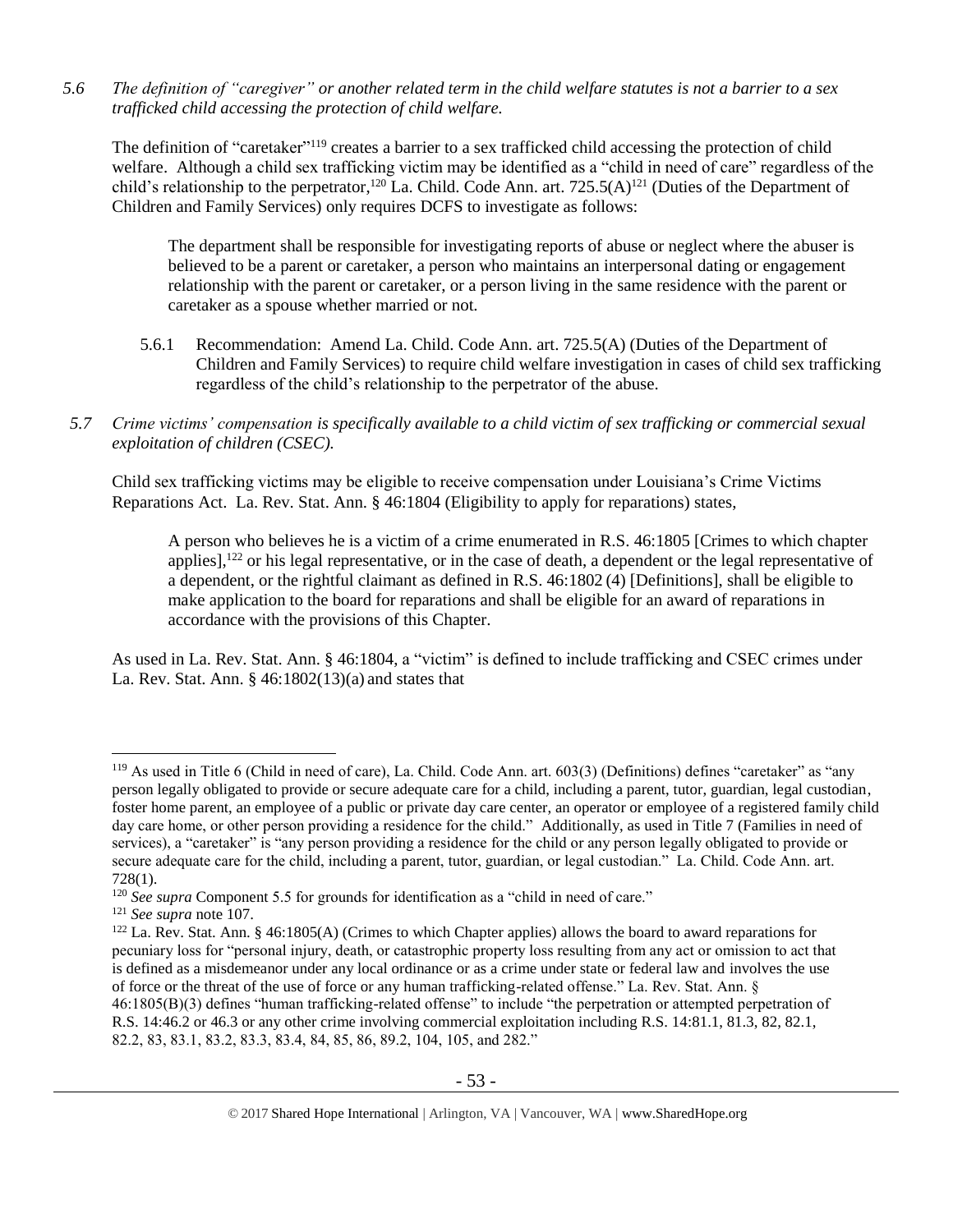[a]ny person who suffers personal injury, death, or catastrophic property loss as a result of a crime committed in this state and covered by this Chapter. This includes any person who is a victim of human trafficking as defined by R.S. 14:46.2, a victim of trafficking of children for sexual purposes as defined by R.S. 14:46.3, or a victim of any offense involving commercial sexual exploitation including but not limited to R.S. 14:81.1, 81.3, 82, 82.1, 82.2, 83, 83.1, 83.2, 83.3, 83.4, 84, 85, 86, 89.2, 104, 105, and 282.

However, certain requirements under La. Rev. Stat. Ann. § 46:1806 (Application; requirements; confidentiality) may hinder the ability of commercially sexually exploited children to obtain compensation. Under La. Rev. Stat. Ann. § 46:1806(A), an application for compensation

shall be valid only if the act resulting in the personal injury, death, or catastrophic property loss was reported to the appropriate law enforcement officers within seventy-two hours after the date of the personal injury . . . or within such longer period as the board determines is justified by the circumstances.

Furthermore, La. Rev. Stat. Ann. § 46:1806(B) provides that

(1) An application for reparations related to a sexually-oriented criminal offense shall be filed in writing with the board within one year after the date on which the personal injury, death, or catastrophic property loss occurred or within such longer period as the board determines is justified by the circumstances.

(2) A victim of a sexually-oriented criminal offense shall not be required to report a sexually-oriented criminal offense to any law enforcement officer for purposes of a claimant filing a valid application for reparations pursuant to this Subsection.

. . . .

However, La. Rev. Stat. Ann. § 46:1809 (B)(3), (4) (Criteria for making awards; prohibitions; authority to deny or reduce awards) states,

(3) (a) No award of reparations shall be made if the board finds that:

(i) The crime was not reported within the time specified by R.S.  $46:1806(A)$  [Application; requirements; confidentiality].

(ii) The claimant failed or refused to cooperate substantially with the reasonable requests of appropriate law enforcement officials.

(iv) The claimant was the offender or an accessory, or that an award to the claimant would unjustly benefit any of them. However, such ineligibility shall not apply if the claimant is a victim of human trafficking or trafficking of children for sexual purposes.

(v) The claim was not filed timely, as provided by R.S. 46:1806(A) and (B).

. . . .

(b) The ineligibility provisions provided for in Items (a)(i) and (ii) of this Paragraph shall not apply if the claim for reparations results from a sexually-oriented criminal offense.

. . . .

. . . .

(4) The board may deny or reduce an award:

(a) If it finds that the behavior of the victim at the time of the crime giving rise to the claim was such that the victim bears some measure of responsibility for the crime that caused the physical injury, death, or catastrophic property loss or for the physical injury, death, or catastrophic property

<sup>© 2017</sup> Shared Hope International | Arlington, VA | Vancouver, WA | www.SharedHope.org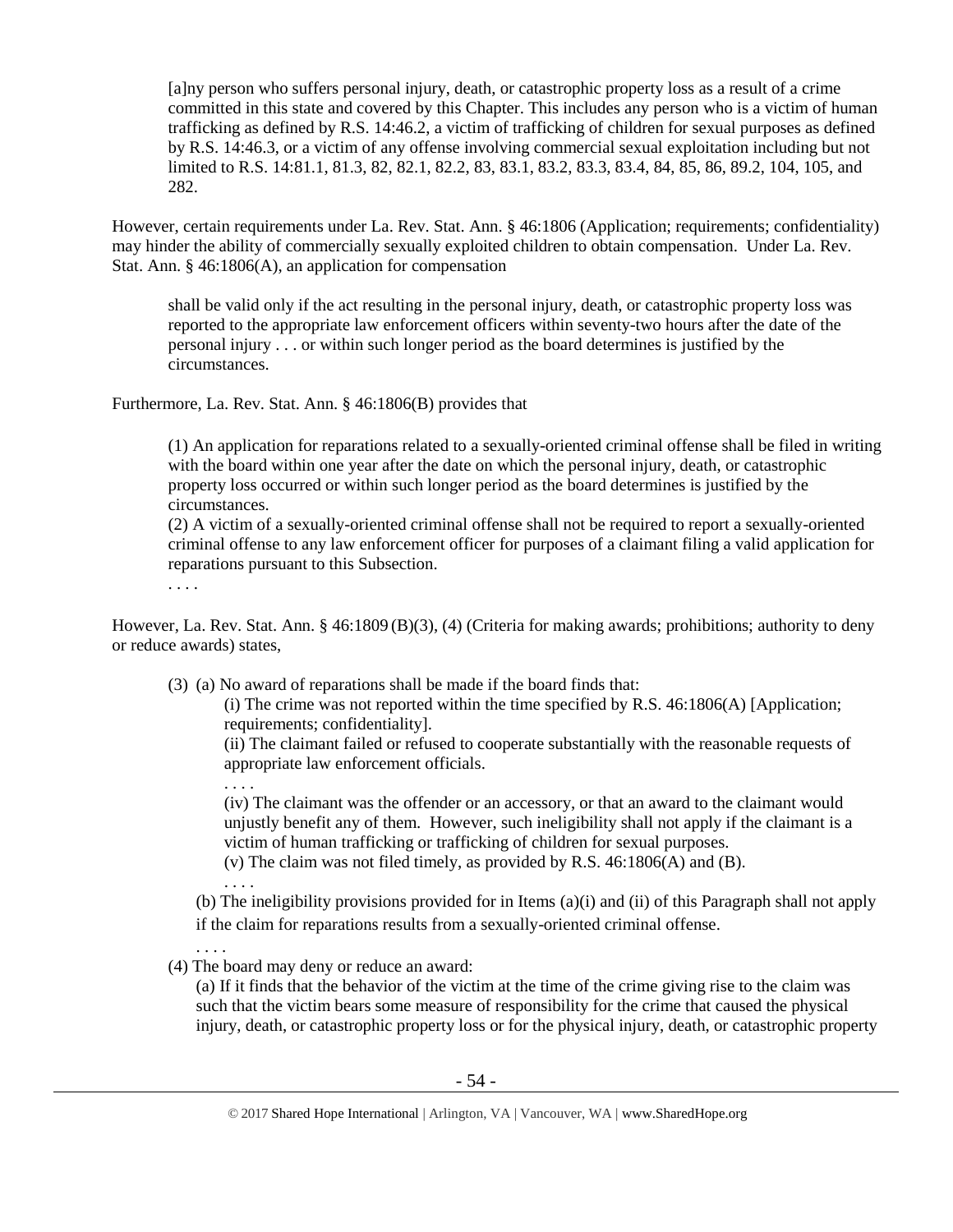loss. However, such ineligibility shall not apply if the claimant is a victim of a human traffickingrelated offense as defined by R.S. 46:1805 or a sexually-oriented criminal offense as defined by R.S. 15:622.

## *5.8 Victim-friendly procedures and protections are provided in the trial process.*

Child victim witnesses are provided with certain protections through the trial process. La. Rev. Stat. Ann. § 14:46.3(F) (Trafficking of children for sexual purposes) specifically provides that "the multidisciplinary team approach" applies to child victims of trafficking.

La. Child. Code Ann. art. 507 (Purpose) explains that the purpose of the multidisciplinary team approach

is to protect children whose physical or mental health and welfare is substantially at risk of harm by sexual abuse, other physical abuse, neglect, or exploitation and who may be further threatened by the conduct of others, by providing a formal, comprehensive, integrated, multidisciplinary response to the investigation and disposition of cases of child abuse; by expediting and improving the validation or invalidation of such allegations for the benefit of the child, his family and any accused perpetrator; by encouraging the use of collaborative decision making and case management thereby reducing to a minimum the number of times a child victim is questioned and examined, thus preventing further trauma to the child; by coordinating a therapeutic services program thereby providing safety and treatment for a child victim and his family; by developing communication and case coordination among community professionals and agencies who are involved in child protection; by collecting data needed to continually improve cooperative interagency investigations; and, by maintaining the confidentiality of agency records, to ensure the protection of the privacy of the child, his family and any accused perpetrator.

La. Child. Code Ann. art. 510(A) (Contents of protocols; formal requirements) mandates certain protocols for the "multidisciplinary investigation of allegations of child abuse," including,

. . . .

. . . .

. . . .

(4) Procedures for ensuring that interviews of the child victim are conducted in a neutral, legally sound manner and by a qualified forensic interviewer, except when the circumstances of the particular case justify the assignment of another interviewer.

(5) Procedures for reducing the risk of harm to child victims, including ensuring that the child is in a safe surrounding, and when necessary the removal of the alleged perpetrator.

(6) Procedures for reducing the number of interviews of the child victim and the use, if available, of a child advocacy center.

(7) Procedures for developing a service and treatment plan for the child victim and his family.

(8) Procedures for respecting the confidentiality of agency records and information, and a policy identifying the conditions for the sharing of information.

(10) Any other procedures to avoid duplication of fact-finding efforts and interviews of the child.

Additionally, under La. Rev. Stat. Ann. § 15:283 (Protected person; testimony taken outside courtroom), victims of La. Rev. Stat. Ann. § 14:46.3 (Trafficking of children for sexual purposes) and Louisiana's CSEC laws who are under 17 years of age, may give testimony via closed circuit television. Specifically, La. Rev. Stat. Ann. § 15:283 states in part,

<sup>© 2017</sup> Shared Hope International | Arlington, VA | Vancouver, WA | www.SharedHope.org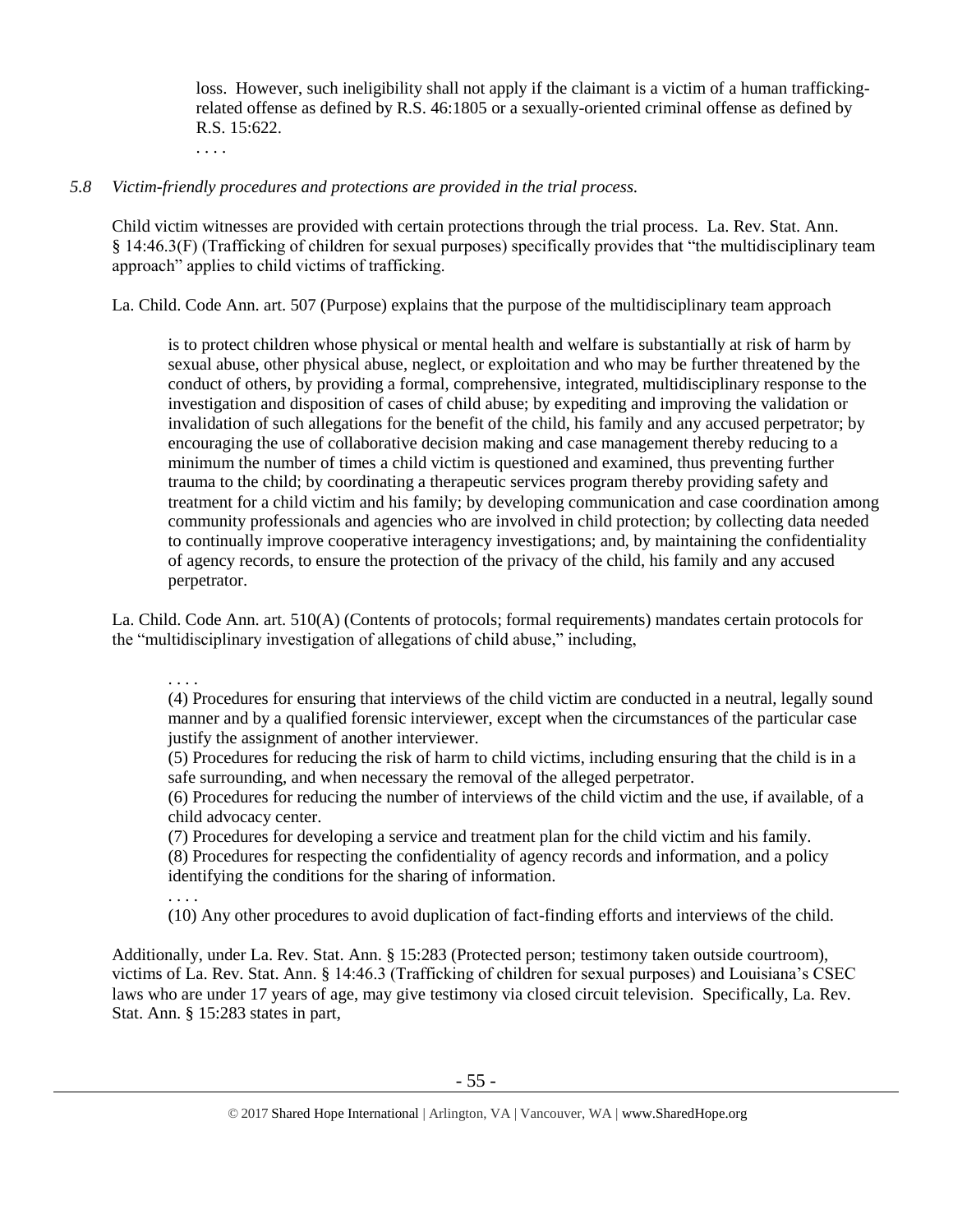A. On its own motion or on the motion of the attorney for any party, a court may order that the testimony of a protected person<sup>123</sup> who may have been a witness to or victim of a crime be taken in a room other than the courtroom and be simultaneously televised by closed circuit television to the court and jury, when the court makes a specific finding of necessity based upon both of the following:

(1) Expert testimony that the protected person would be likely to suffer serious emotional distress if forced to give testimony in open court.

(2) Expert testimony that, without such simultaneous televised testimony, the protected person cannot reasonably communicate his testimony to the court or jury.

B. The court shall ensure that the protected person cannot see or hear the accused unless such viewing or hearing is requested for purposes of identification. However, the court shall ensure that the accused is afforded the ability to consult with his attorney during the testimony of the protected person. C. The only persons who may be present in the room with the protected person are the person or persons operating the audio-video equipment, the presiding judge, the attorneys for the state, the attorneys for the defendant, and any person, other than a relative of the protected person, whose presence is determined by the court to be necessary to the welfare and well-being of the protected person during his testimony . . . .

D. Only the attorneys, or the presiding judge as authorized by law, may question the protected person. . . . .

La. Rev. Stat. Ann. § 15:469.1 (Receipt of testimony from victims of certain crimes who are fifteen years of age or younger; closed session of court or in chambers; procedure) provides,

In cases of simple or third degree rape, attempted simple or third degree rape, aggravated or first degree rape, attempted aggravated or first degree rape, forcible or second degree rape, attempted forcible or second degree rape, or carnal knowledge of a juvenile in which the victim is a child of fifteen years of age or younger, the court, upon its own motion or that of the defendant or state, may order that the testimony of such victim be heard either in closed session of court or in the judge's chambers, in the presence of the judge or jury, the defendant, counsel for the defendant, the family of the defendant, the parents or parent of the victim, the attorney for the state, a reasonable but limited number of members of the public which the court may allow in its discretion under these circumstances, and any other party which the court determines has a valid interest in the proceedings.

Victims and witness are provided additional protective measures throughout the course of court procedures. Pursuant to La. Rev. Stat. Ann. § 46:1844(G) (Basic rights for victim and witness),

The court shall provide, whenever possible, a secure waiting area during the court proceedings which does not require victims, witnesses, or victims' families to be in close proximity to the defendants, their families or friends, and shall provide a secure waiting area in cases involving violent crimes. Upon request of a victim, victim's family, or witness, the court shall also provide, whenever possible, designated seating in a courtroom for victim's, victims' families, and witnesses separate from defendants, defendants' families, or witnesses for defendants. The designated seating area should be positioned, whenever possible, in the courtroom in a way that does not require victims, victims' families, and witnesses to be in close proximity to defendants, defendants' families, or witnesses.

Additional protections apply to child sex trafficking victims for cases involving sexual assault and human trafficking. Specifically, La. Code Evid. Ann. art. 412(B)(1) (Victim's past sexual behavior in sexual assault

<sup>&</sup>lt;sup>123</sup> Pursuant to La. Rev. Stat. Ann. §  $15:283(E)(1)$ , "protected person" is defined as "a person who is the victim of a crime or a witness in a criminal prosecution who is . . . [u]nder the age of seventeen years."

<sup>© 2017</sup> Shared Hope International | Arlington, VA | Vancouver, WA | www.SharedHope.org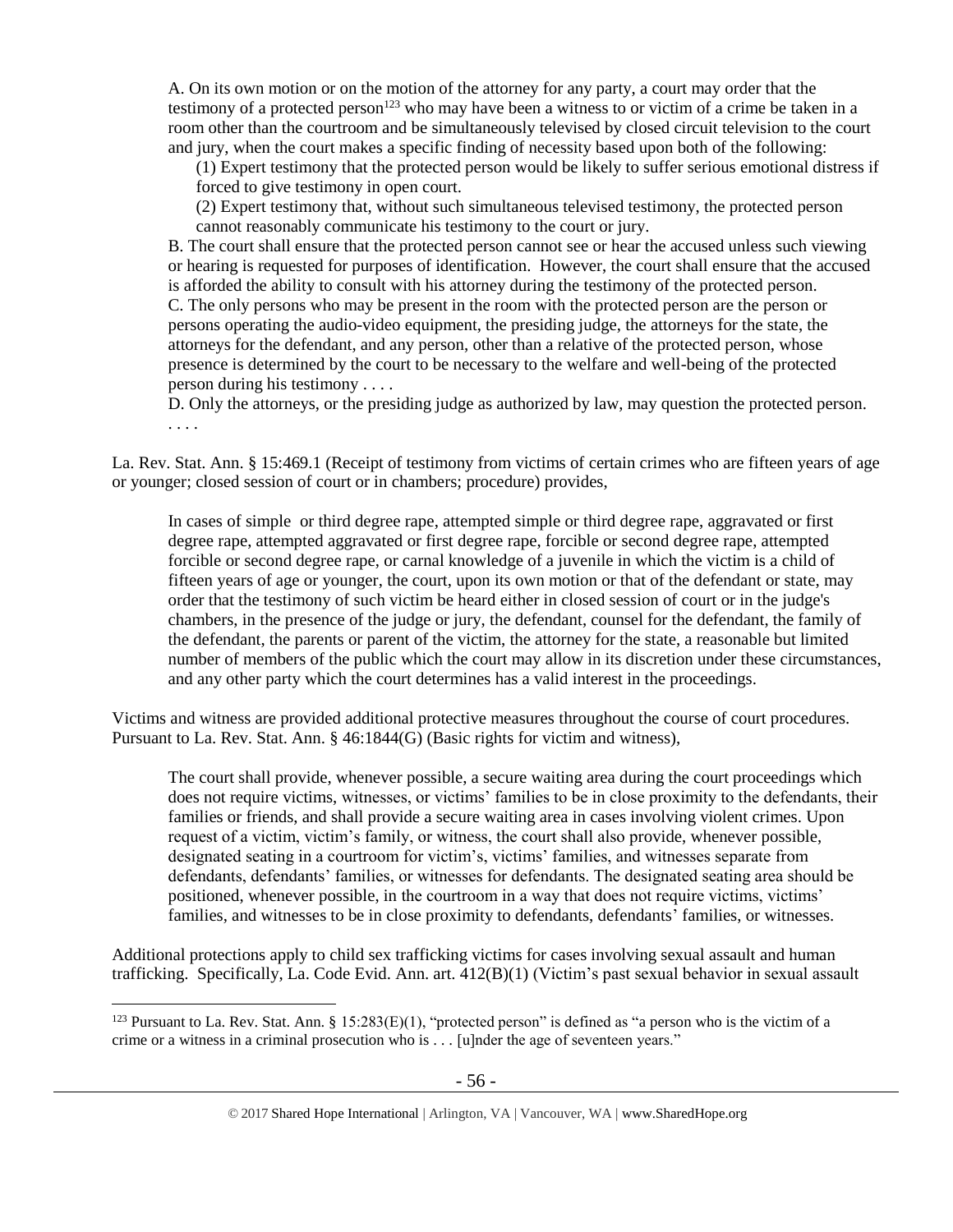cases; trafficking cases) states that "[w]hen an accused is charged with a crime involving human trafficking or trafficking of children for sexual purposes, reputation or opinion evidence of the past sexual behavior of the victim is not admissible." Furthermore, under La. Code Evid. Ann. art. 412(A), "[w]hen an accused is charged with a crime involving sexually assaultive behavior, reputation or opinion evidence of the past sexual behavior of the victim is not admissible." Additionally, La. Code Evid. Ann. art. 412(G) states, "the rules of admissibility of evidence provided by this article shall also apply to civil actions brought by victim for damages which are alleged to arise from sexually assaultive behavior, human trafficking or trafficking of children for sexual purposes by the defendant, whether or not convicted of such crimes." Several evidentiary exceptions fall under La. Code Evid. Ann. art. 412(B)(2), including precluding "evidence of specific instances of the victim's past sexual behavior . . . unless the evidence is offered by the prosecution in a criminal case to prove a pattern of trafficking activity by the defendant."

Courts specializing in human trafficking offenses as the subject matter of the court are established in the district courts of Louisiana. La. Child Code Ann. Art 13:587.4(C) states,

(1) If a special division or section of court is designated as a human trafficking section, the presiding judge may be trained in issued of human trafficking and the support services available to victims. (2) All cases where a person is charged or indicted pursuant to R.S. 14:46.2 [Human trafficking], 46.3 [Trafficking of children for sexual purposes], 81.1 [Pornography involving juveniles], 81.2 [Molesting of a juvenile], 81.3 [Computer-aided solicitation of a minor], 82 [Operating a place of prostitution], 82.1 [Prostitution with a minor under 17 years of age], 83 [Soliciting for prostitutes], 83.1 [Inciting prostitution], 83.2 [Promoting prostitution], 83.3 [Prostitution by massage], 83.4 [Massage; sexual conduct prohibited], 84 [Pandering], 85 [Letting premises for prostitution], 86 [Enticing persons into prostitution], 89 [Crime against nature], 89.1 [Aggravated crime against nature], 89.2 [Crimes against nature by solicitation], 104 [Keeping a disorderly place], 105 [Letting a disorderly place], 281 [Maintaining disorderly place] or 282 [Operation of places of prostitution] shall be transferred to the human trafficking section of the court.

Statements made by a victim related to a prosecution for an unlawful act arising from the trafficking offense are eligible for specialized protections during criminal proceedings. La. Code Evid. Ann. art. 412.3 (Statements made by victims of trafficking during investigations) states,

If a victim of human trafficking or trafficking of children for sexual purposes is also a defendant in any case arising from unlawful acts committed as part of the same trafficking activity, any inculpatory statement made by the victim as a result of questioning by any person then known by the victim to be a law enforcement officer is inadmissible against the victim, except pursuant to Article 801 of this Code or in any prosecution of the victim for perjury, at a trial of the victim for the unlawful acts committed by the victim as part of the same trafficking activity if all of the following conditions exist:

(1) The victim cooperates with the investigation and prosecution, including the giving of a useimmunity statement as directed by the prosecuting attorney.

(2) The victim testifies truthfully at any hearing or trial related to the trafficking activity, or agrees, either in writing or on the record, to testify truthfully at any hearing or trial related to the trafficking activity in any prosecution of any other person charged with an offense arising from the same trafficking activity, regardless of whether the testimony is unnecessary due to entry of a plea by the other person.

(3) The victim has agreed in writing to receive services or participate in a program that provides services to victims of human trafficking or trafficking of children for sexual purposes, if such services are available.

<sup>© 2017</sup> Shared Hope International | Arlington, VA | Vancouver, WA | www.SharedHope.org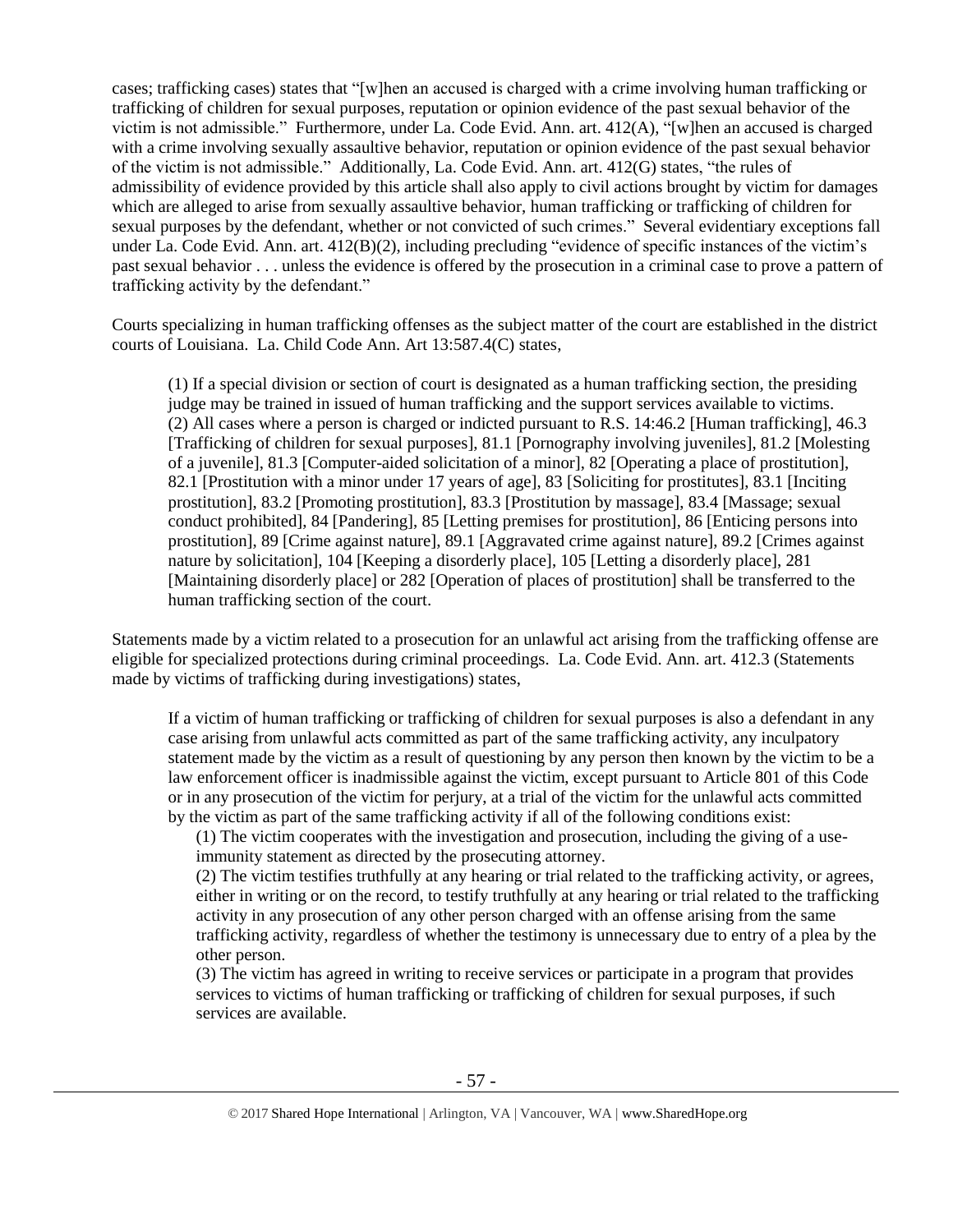Under La. Rev. Stat. Ann. § 46:1844(W)(2), which protects the confidentiality of crime victims who are minors, victims of sex offenses, and victims of human trafficking-related offenses<sup>124</sup>, "sex offense" is defined to "include the perpetration or attempted perpetration of . . . any offense listed in R.S. 15:541(24) [Definitions]."

La. Code Crim. Proc. Ann. art. 718.1(A) (Evidence of obscenity, video voyeurism, or pornography involving juveniles) affords special protection for children used in images of child sexual exploitation (ICSE), video voyeurism, or obscenity. Pursuant to art. 718.1(A), "In any criminal proceeding, any property or material that is alleged to constitute evidence of obscenity as defined in R.S.  $14:106(A)(2)^{125}$  that is unlawfully possessed, video voyeurism as defined in R.S. 14:283,<sup>126</sup> or pornography involving juveniles as defined in R.S. 14:81.1 shall remain in the care, custody, and control of the investigating law enforcement agency, the court, or the district attorney." Additionally, "the court shall deny any request by the defendant to copy, photograph, duplicate, or otherwise reproduce any property or material that is alleged to constitute evidence of obscenity ... that is unlawfully possessed, video voyeurism . . . or pornography involving juveniles . . . provided that the district attorney makes the property or material reasonably available<sup>127</sup> to the defendant." La. Code Evid. Ann. art. 718.1(B).

For child victims who are involved in dependency cases, La. Child. Code Ann. art. 424.1(A) (CASA; appointment) authorizes the court in a child in need of care proceeding to appoint a special advocate.

*5.9 Child sex trafficking victims may vacate delinquency adjudications and expunge related records for prostitution and other offenses arising from trafficking victimization, without a waiting period.*

Louisiana law allows child sex trafficking victims to petition for vacatur of adjudications without a waiting period and makes expungement automatic upon granting vacatur; however, relief extends only to adjudications for prostitution-related offenses. Specifically, La. Child. Code Ann. art. 923<sup>128</sup> (Expungement and sealing of adjudications involving human trafficking victims) provides,

A. A motion to set aside an adjudication pursuant to the provisions of this Article, may be filed and served upon the district attorney at any time following an adjudication of delinquency and completion of the disposition relating thereto involving the offenses of prostitution pursuant to R.S. 14:82, prostitution by massage pursuant to R.S. 14:83.3 or 83.4, or crime against nature by solicitation pursuant to R.S. 14:89.2 when the child's participation in the offense was a result of having been a

 $128$  The text of La. Child. Code Ann. art. 923 cited here and elsewhere in this report includes amendments made by the enactment of House Bill 506 during the 2017 Regular Session of the Louisiana Legislature (effective August 1, 2017).

 $\overline{a}$ <sup>124</sup> For purposes of this Component "human trafficking-related offense" is defined to include the perpetration or attempted perpetration of R.S. 14:46.2 or 46.3 or any other crime involving commercial sexual exploitation including R.S. 14:81.1, 81.3, 82, 82.1, 82.2, 83, 83.1, 83.2, 83.3, 83.4, 84, 85, 86, 89.2, 104, 105, and 282. La. Rev. Stat. Ann. § 46:1844(W)(2)(a).

<sup>125</sup> *See supra* Component 1.2 for the definition of "obscenity."

<sup>126</sup> Video voyeurism is defined under La. Rev. Stat. Ann. § 14:283 as "The use of any camera, videotape, photooptical, photo-electric, or any other image recording device for the purpose of observing, viewing, photographing, filming, or videotaping a person where that person has not consented to the observing, viewing, photographing, filming, or videotaping and it is for a lewd or lascivious purpose; or the transfer of an image obtained by activity described in Paragraph (1) of this Subsection by live or recorded telephone message, electronic mail, the Internet, or a commercial online service."

 $127$  Under La. Code Evid. Ann. art. 718.1(C), "the property or material shall be deemed reasonably available to the defendant if the district attorney provides ample opportunity for the inspection, viewing, and examination at the office of the district attorney of the property or material by the defendant, the defendant's attorney, and any individual the defendant may seek to qualify to furnish expert testimony at trial."

<sup>© 2017</sup> Shared Hope International | Arlington, VA | Vancouver, WA | www.SharedHope.org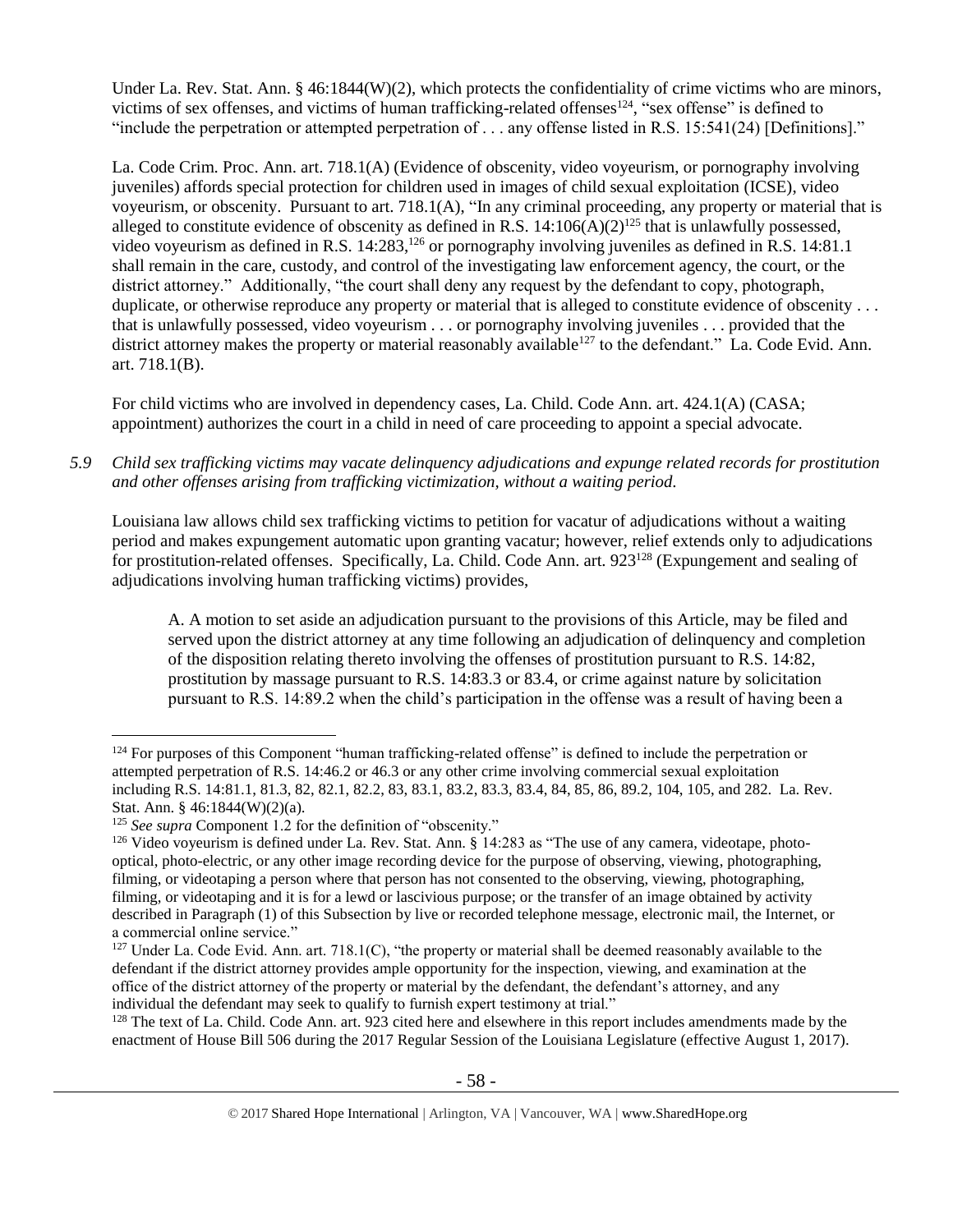victim of human trafficking under R.S. 14:46.2 or a victim of a severe form of trafficking under the federal Trafficking Victims Protection Act (22 U.S.C. 7101 et seq.).

. . . .

 $\overline{a}$ 

D. The court shall grant the motion if the court finds by a preponderance of the evidence that the violation was a result of the child having been a victim of human trafficking. Documentation of a child's status as a victim of human trafficking provided by a federal, state, or local government agency shall create a presumption that the child's adjudication was obtained as a result of having been a victim of human trafficking. However, such documentation shall not be required to grant a motion under this Article.

E. If the motion is granted, the court shall order the expungement and sealing of the record and report of the juvenile proceedings including all records and files related to the child's arrest, citation, investigation, charge, delinquency proceedings, adjudication, and probation for the offense.

Accordingly, an adjudication may be set aside or vacated immediately and related records are expunged automatically. However, La. Child. Code Ann. art. 923 applies specifically to adjudications for prostitutionrelated offenses, foreclosing the law's applicability to other offenses related to trafficking victimization.

Records for other offenses related to trafficking victimization may be expunged and sealed in accordance with La. Child. Code Ann. art.  $918^{129}$  (Grounds), which states,

A. Records and reports of a delinquency matter that did not result in adjudication and records concerning delinquency adjudications for R.S. 14:82 [Prostitution; definition; penalties; enhancement], 83.3 [Prostitution by massage], 83.4 [Massage; sexual conduct prohibited], 89 [Crime against nature], 89.2 [Crime against nature by solicitation] may be expunged and sealed at any time.

B. Records and reports of a matter that resulted in a finding of Families in Need of Services or an adjudication for any charge other than murder, manslaughter, an offense requiring registration as a sex offender under R.S. 15:542, kidnapping, or armed robbery shall be expunged and sealed only if the court exercising juvenile jurisdiction has ceased to exercise jurisdiction in accordance with Article 313. C. Records concerning conduct or conditions that resulted in a delinquency adjudication may be expunged and sealed only if all of the following circumstances exist:

(1) The person seeking expungement and sealing has no criminal court felony convictions and no criminal court convictions for misdemeanors against a person involving a firearm. (2) The person seeking expungement and sealing has no pending indictment or bill of information.

D. If the adjudication was for murder, manslaughter, a sex offense requiring registration under R.S. 15:542, kidnapping, or armed robbery, the child may petition the court for an expungement of his juvenile record when the court has ceased to exercise jurisdiction in accordance with Article 313 and all of the following conditions are met:

(1) Five or more years have elapsed since the person seeking expungement and sealing satisfied the most recent judgment against him.

(2) The person seeking expungement and sealing has no criminal court felony convictions and no criminal court convictions for misdemeanors against a person involving a firearm. (3) The person seeking expungement and sealing has no pending indictment or bill of information.

According to La. Child. Code Ann. art.  $922(A)^{130}$  (Expungement and sealing order; effect),

<sup>129</sup> The text of La. Child. Code Ann. art. 918 cited here and elsewhere in this report includes amendments made by the enactment of House Bill 506 during the 2017 Regular Session of the Louisiana Legislature (effective August 1, 2017).

<sup>© 2017</sup> Shared Hope International | Arlington, VA | Vancouver, WA | www.SharedHope.org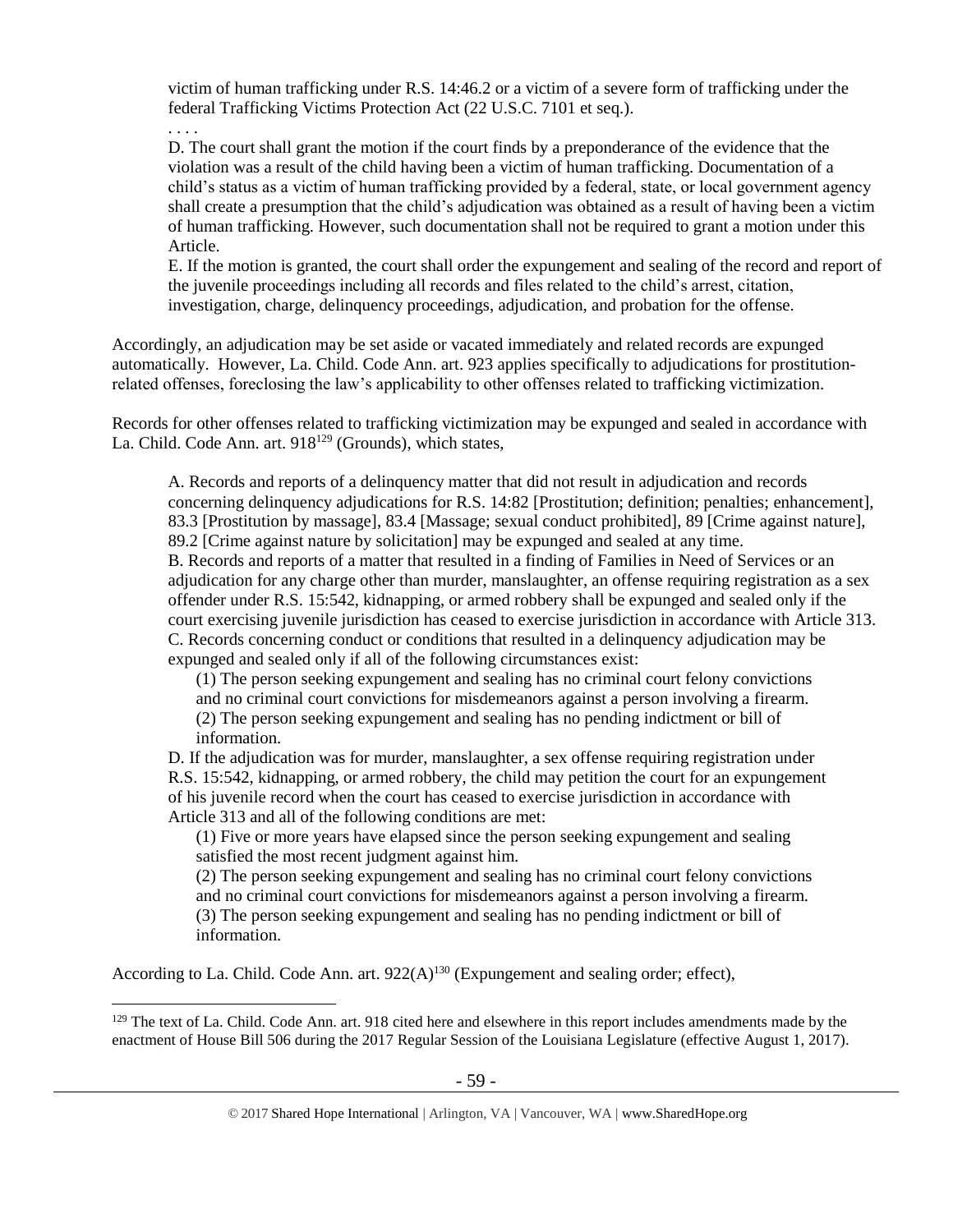Except for the limited purposes stated in Articles 920 [Order of expungement and sealing; court records]<sup>131</sup> and 921 [Order of expungement and sealing; agency records],<sup>132</sup> upon an order of expungement and sealing, the records and reports expunged and sealed and the underlying conduct and conditions are considered nonexistent and shall not be made available to any person. No person who juvenile records and reports have been expunged and sealed shall be required to disclose to any person that he was arrested or adjudicated or that the records and reports of arrest or adjudication have been expunged and sealed.

- 5.9.1 Recommendation: Amend La. Child. Code Ann. art. 923 (Expungement of adjudications involving human trafficking victims) to allow child sex trafficking victims to vacate delinquency adjudications and expunge related records for other offenses arising from trafficking victimization.
- *5.10 Victim restitution and civil remedies for victims of domestic minor sex trafficking or commercial sexual exploitation of children (CSEC) are authorized by law.*

In Louisiana, trafficking victims have a civil cause of action. La. Rev. Stat. Ann. § 46:2163 (Civil cause of action for victims of human trafficking) provides that,

An individual who is a victim of human trafficking shall have a civil cause of action in district court for injunctive relief and to recover actual damages, compensatory damages, punitive damages, and for any other appropriate relief. A prevailing plaintiff shall also be awarded court costs and attorney fees. Treble damages shall be awarded on proof of actual damages where the defendant's actions were willful and malicious.

 $\overline{a}$ 

A. An order for the expungement and sealing of juvenile court records and reports shall be in the form provided in Article 925 and, except as otherwise provided by law, shall require that the clerk of court expunge and seal all records and reports relating to the conduct or conditions referred to in the motion for expungement and sealing, including pleadings, exhibits, reports, minute entries, correspondence, and all other documents.

B. References, documents, recordings, or other materials shall be expunged and sealed. Under no circumstances may any expunged and sealed information be released.

C. The court may maintain a confidential record, such as a minute entry, of the fact of an adjudication. This information may be released only upon written motion of a court exercising criminal jurisdiction over the person whose record is sought and then only for the purposes authorized by the Code of Criminal Procedure.

The text of La. Child. Code Ann. art. 920 cited here and elsewhere in this report includes amendments made by the enactment of House Bill 506 during the 2017 Regular Session of the Louisiana Legislature (effective August 1, 2017). <sup>132</sup> La. Child. Code Ann. art. 921(D) states, "A copy of the order of expungement and sealing may be maintained by the custodian of records and reports of the agency or office. However, the custodian shall not disclose to anyone the fact that such order is maintained or that the expunged and sealed records or reports previously existed except upon written order of the court."

The text of La. Child. Code Ann. art. 921 cited here and elsewhere in this report includes amendments made by the enactment of House Bill 506 during the 2017 Regular Session of the Louisiana Legislature (effective August 1, 2017).

<sup>&</sup>lt;sup>130</sup> The text of La. Child. Code Ann. art. 922 cited here and elsewhere in this report includes amendments made by the enactment of House Bill 506 during the 2017 Regular Session of the Louisiana Legislature (effective August 1, 2017). <sup>131</sup> La. Child. Code Ann. art. 920 states,

<sup>© 2017</sup> Shared Hope International | Arlington, VA | Vancouver, WA | www.SharedHope.org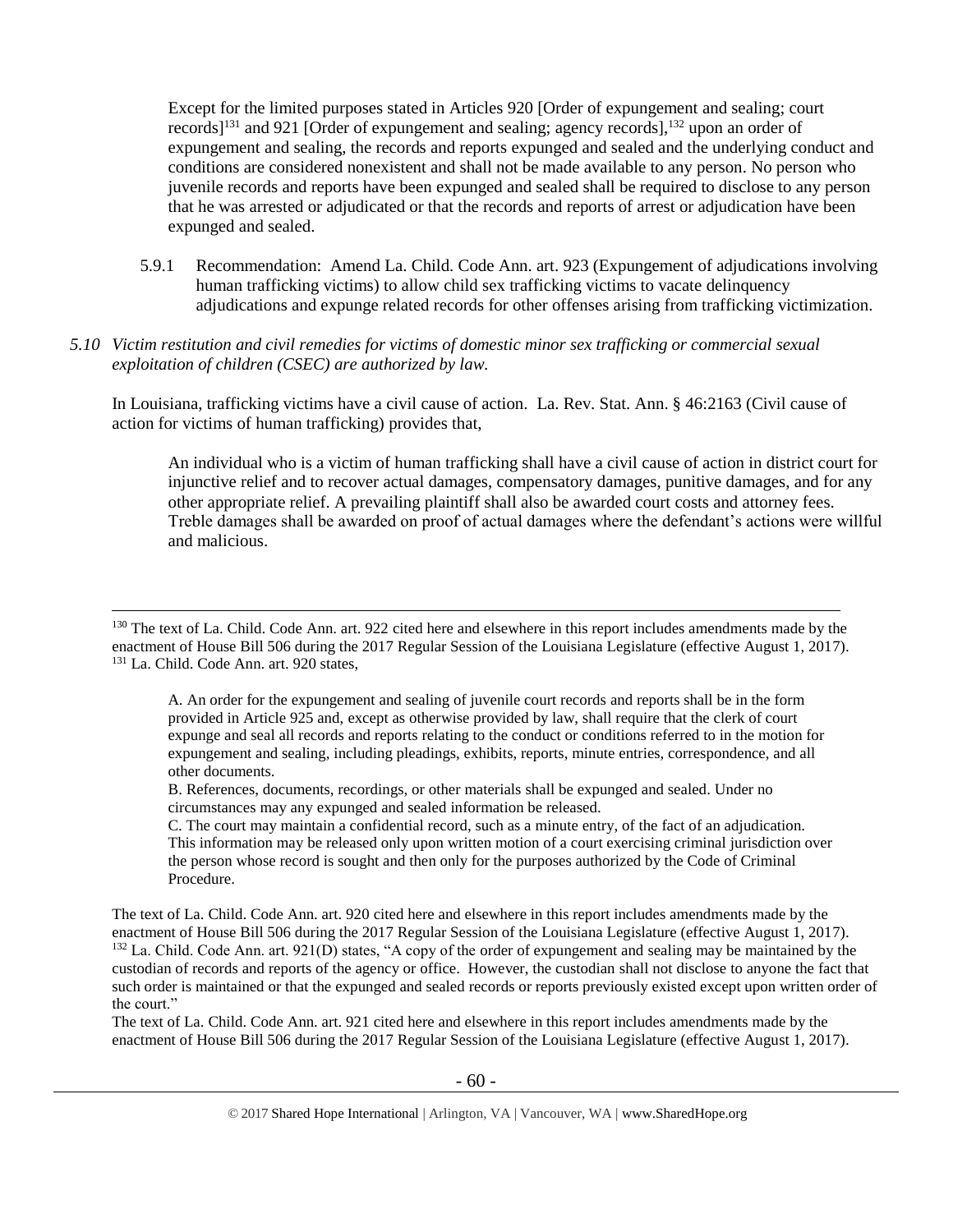Additionally, victims can pursue civil remedies against persons convicted under the Louisiana Racketeering Act.<sup>133</sup> Specifically, civil remedies are available pursuant to La. Rev. Stat. Ann. § 15:1356 (Civil remedies), which states in part,

- A. (1) All property, immovable or movable, including money, used in the course of, intended for use in the course of, derived from, or realized through, conduct in violation of a provision of [R.S. 15:1353](https://www.lexis.com/research/buttonTFLink?_m=adbaaf1e18f2b659dc9b502e460590c9&_xfercite=%3ccite%20cc%3d%22USA%22%3e%3c%21%5bCDATA%5bLa.%20R.S.%2015%3a1356%5d%5d%3e%3c%2fcite%3e&_butType=4&_butStat=0&_butNum=2&_butInline=1&_butinfo=LACODE%2015%3a1353&_fmtstr=FULL&docnum=1&_startdoc=1&wchp=dGLbVzV-zSkAW&_md5=1d254099e34f73c122bf836a1bcd50ac) [Prohibited activities] is subject to civil forfeiture to the state. Any injured person shall have an in rem right or claim to forfeited property or to the proceeds derived therefrom superior to any right or claim the state has in the same property or proceeds . . . .
- . . . . . . . .

E. Any person who is injured by reason of any violation of the provisions of R.S. 15:1353 [Prohibited activities] shall have a cause of action against any person engaged in racketeering activity who violates a provision of R.S. 15:1353. Such injured person shall be entitled to recover three times the actual damages sustained or ten thousand dollars, whichever is greater. Such person shall also recover attorney fees in the trial and appellate courts and costs of investigation and litigation reasonably incurred.

La. Rev. Stat. Ann. § 15:1356(I) provides that this civil remedy will not preclude the application of other remedies.

Victims also have the right to seek restitution under La. Rev. Stat. Ann. § 46:1844(M)(1)–(3)<sup>134</sup> (Basic rights for victim and witness), which states,

(1) If the defendant is found guilty, the court or the committee on parole shall require the defendant to pay restitution to the appropriate party in an amount and manner determined by the court. In addition, the court or the committee on parole may require the defendant to perform community service work in an amount and according to a schedule determined by the court.

(2) One of the conditions of work release shall be a requirement that an inmate pay from his earnings all restitution ordered by the court or the committee on parole. Even if no restitution has been ordered, the sheriff or director of the program shall have the right to require payment of restitution as a condition of work release.

(3) A victim shall not be required to pay recording fees for the filing of a restitution order with the clerk of court. The defendant shall be responsible for all costs associated with this action.

Additionally, La. Code Crim. Proc. Ann. art. 883.2 (Restitution to victim) provides,

A. In all cases in which the court finds an actual pecuniary loss to a victim, or in any case where the court finds that costs have been incurred by the victim in connection with a criminal prosecution, the trial court shall order the defendant to provide restitution to the victim as a part of any sentence that the court shall impose.

B. Additionally, if the defendant agrees as a term of a plea agreement, the court shall order the defendant to provide restitution to other victims of the defendant's criminal conduct, although those persons are not the victim of the criminal charge to which the defendant pleads. Such restitution to other persons may be ordered pursuant to Article 895 [Conditions of probation] or 895.1 [Probation;

 $\overline{a}$ <sup>133</sup> *See supra* Component 3.1 for the provisions of the Louisiana Racketeering Act.

<sup>134</sup> *See supra* not[e 34.](#page-24-0)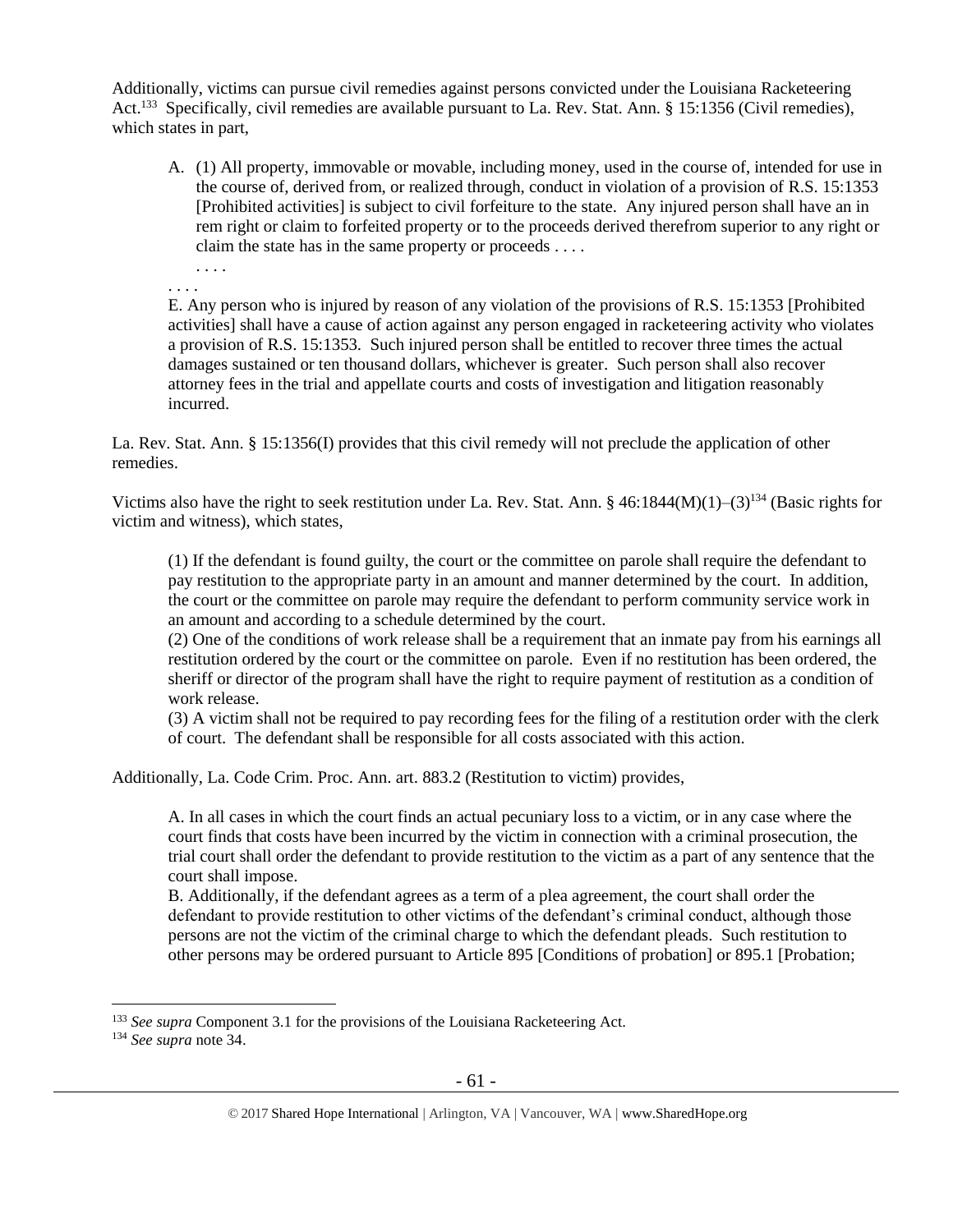restitution; judgment for restitution; fees] or any other provision of law permitting or requiring restitution to victims.

C. The court shall order that all restitution payments be made by the defendant to the victim through the court's designated intermediary, and in no case shall the court order the defendant to deliver or send a restitution payment directly to a victim, unless the victim consents.

. . . .

Finally, La. Rev. Stat. Ann. § 15:539.3(A) (Mandatory restitution) mandates that

A person convicted of a violation of R.S. 14:46.2 (human trafficking). R.S. 14:46.3 (trafficking of children for sexual purposes), R.S. 14:81.1 (pornography involving juveniles), R.S. 14:81.3 (computeraided solicitation of a minor), R.S. 14:82.1 (prostitution; persons under eighteen; additional offenses), R.S. 14:83 (soliciting for prostitutes), R.S. 14:83.1 (inciting prostitution), R.S. 14:83.2 (promoting prostitution), R.S. 14:84 (pandering), R.S. 14:86 (enticing persons into prostitution), R.S. 14:104 (keeping a disorderly place), R.S. 14:105 (letting a disorderly place), and R.S. 14:282 (operation of places of prostitution) shall be ordered to pay mandatory restitution to the victim . . . . Restitution under this Section shall include any of the following;

(1) Costs of medical and psychological treatment.

(2) Costs of necessary transportation and temporary housing.

(3) . . . In the case of sex trafficking, the victim shall be entitled to restitution for the income he would have earned, had he not been victimized, as guaranteed under the minimum wage and overtime provisions of the federal Fair Labor Standards Act.

(4) Return of property, cost of damage to property, or full value of property if destroyed or damaged beyond repair.

(5) Expenses incurred by the victim and any household members or other family members in relocating away from the defendant or the defendant's associates, including but not limited to deposits for utilities and telephone service, deposits for rental housing, temporary lodging and food expenses, clothing, and personal items . . . .

5.11 *Statutes of limitations for civil and criminal actions for child sex trafficking or commercial sexual exploitation of children (CSEC) offenses are eliminated or lengthened to allow prosecutors and victims a realistic opportunity to pursue criminal action and legal remedies.*

Although the criminal statutes of limitations for prosecuting child sex trafficking and certain CSEC crimes are lengthened, the statutes of limitations for related civil actions are not.

Pursuant to La. Code Crim. Proc. Ann. art. 571.1 (Time limitation for certain sexual offenses), the criminal statutes of limitations for human trafficking and several CSEC offenses are extended to 30 years. For various sexual offenses, La. Code Crim. Proc. Ann. art. 571.1 (Time limitation for certain sex offenses) states,

Except as provided by Article 572 of this Chapter, the time within which to institute prosecution of the following sex offenses, regardless of whether the crime involves force, serious physical injury, death, or is punishable by imprisonment at hard labor shall be thirty years: attempted first degree rape, also formerly titled aggravated rape (R.S. 14:28, R.S. 14:42), attempted second degree rape, also formerly titled forcible rape (R.S. 14:27, R.S. 14:42.1, sexual battery (R.S. 14:43.1), second degree sexual battery (R.S. 14:43.2), oral sexual battery (R.S. 14:43.3), human trafficking (R.S. 14:46:2(B)(2) or (3)), trafficking of children for sexual purposes (R.S. 14:46.3), felony carnal knowledge of a juvenile (R.S. 14:80), indecent behavior with juveniles (R.S. 14:81), pornography involving juveniles (R.S. 14:81.1), molestation of a juvenile . . . (R.S. 14:81.2), prostitution of persons under eighteen (R.S. 14:82.1),

<sup>© 2017</sup> Shared Hope International | Arlington, VA | Vancouver, WA | www.SharedHope.org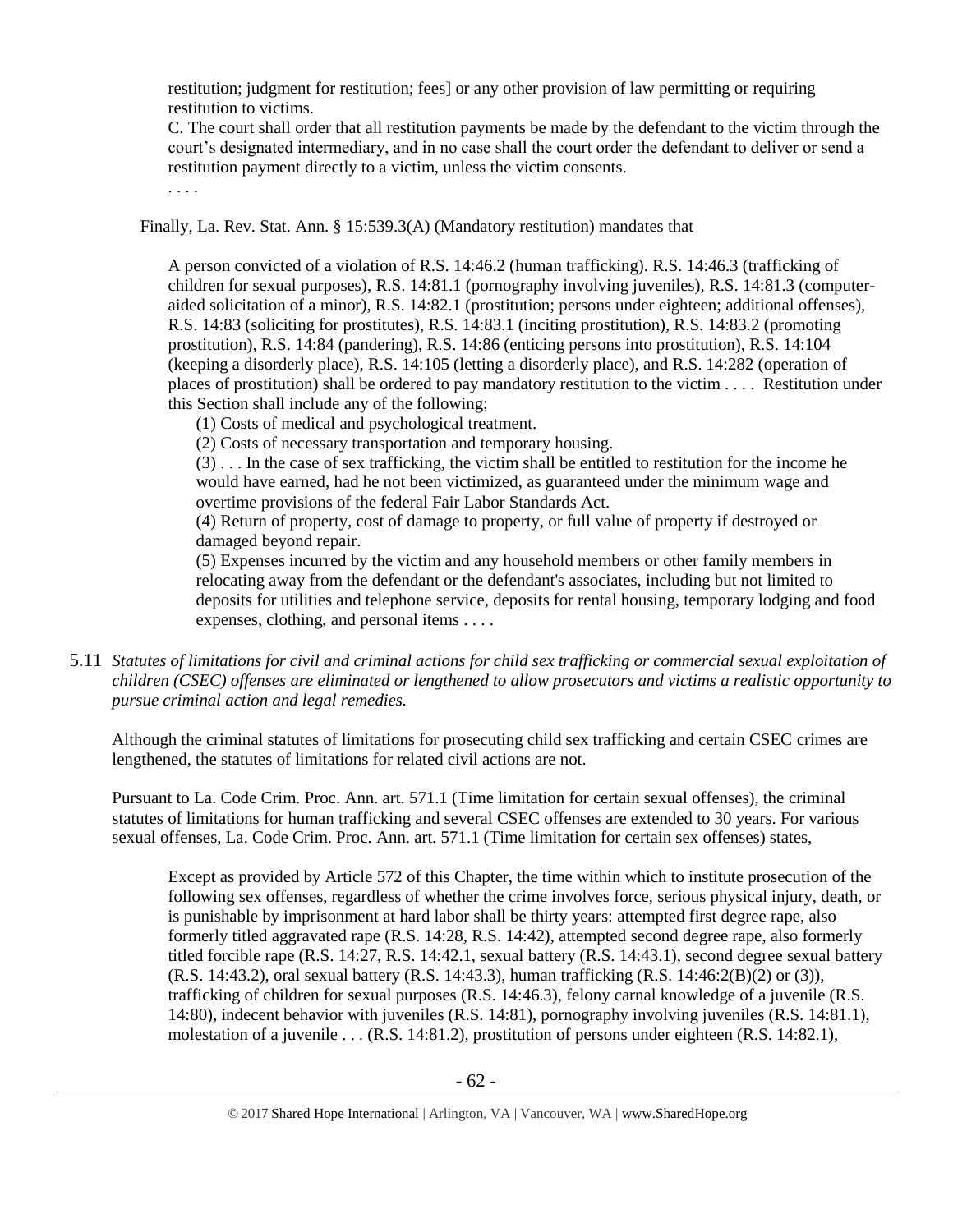enticing persons into prostitution (R.S. 14:86), crime against nature (R.S. 14:89), aggravated crime against nature (R.S. 14:89.1), crime against nature by solicitation (R.S. 14:89.2(B)(3)), incest (R.S. 14:78) [repealed], or aggravated incest (R.S. 14:78.1) [repealed] which involves a victim under seventeen years of age. This thirty-year period begins to run when the victim attains the age of eighteen.

For noncapital offenses, La. Code Crim. Proc. Ann. art. 572 (Limitation of prosecution of noncapital offenses) sets out the time frames for commencing criminal prosecutions. La. Code Crim. Proc. Ann. art. 572(A) states,

Except as provided in Articles 571 and 571.1, no person shall be prosecuted, tried, or punished for an offense not punishable by death or life imprisonment, unless the prosecution is instituted within the following periods of time after the offense has been committed:

- (1) Six years, for a felony necessarily punishable by imprisonment at hard labor.
- (2) Four years, for a felony not necessarily punishable by imprisonment at hard labor.
- (3) Two years, for a misdemeanor punishable by a fine, or imprisonment, or both.
- (4) Six months, for a misdemeanor punishable only by a fine or forfeiture.

No general tolling applies to offenses against minors; however, La. Code Crim. Proc. Ann. art. 573 (Running of time limitations; exception) specifies that the time limitations found in La. Code Crim. Proc. Ann. art. 572 will not start to run "until the relationship or status involved has ceased to exist when: . . . . [t]he offense charged is aggravated battery (R.S. 14:34) and the victim is under seventeen years of age."

The statute of limitations for commencing civil actions is provided for under La. Civ. Code Ann. art. 3499 (Personal actions), which states, "[u]nless otherwise provided by legislation, a personal action is subject to a liberative prescription $135$  of ten years."

- 5.11.1 Recommendation: Amend La. Civ. Code Ann. art. 3499 (Personal actions) to extend the time for victims of La. Rev. Stat. Ann. § 14:46.3(A), (B) (Trafficking of children for sexual purposes) and Louisiana's CSEC laws to commence civil actions against their exploiters.
- 5.11.2 Recommendation: Amend La. Code Crim. Proc. Ann. art. 571.1 (Time limitation for certain sex offenses) to eliminate the statute of limitations for commencing prosecutions of La. Rev. Stat. Ann. § 14:46.3(A), (B) (Trafficking of children for sexual purposes) and Louisiana's CSEC laws.

<sup>&</sup>lt;sup>135</sup> Pursuant to La. Civ. Code Ann. art. 3447, a "[l]iberative prescription is a mode of barring of actions as a result of inaction for a period of time."

<sup>© 2017</sup> Shared Hope International | Arlington, VA | Vancouver, WA | www.SharedHope.org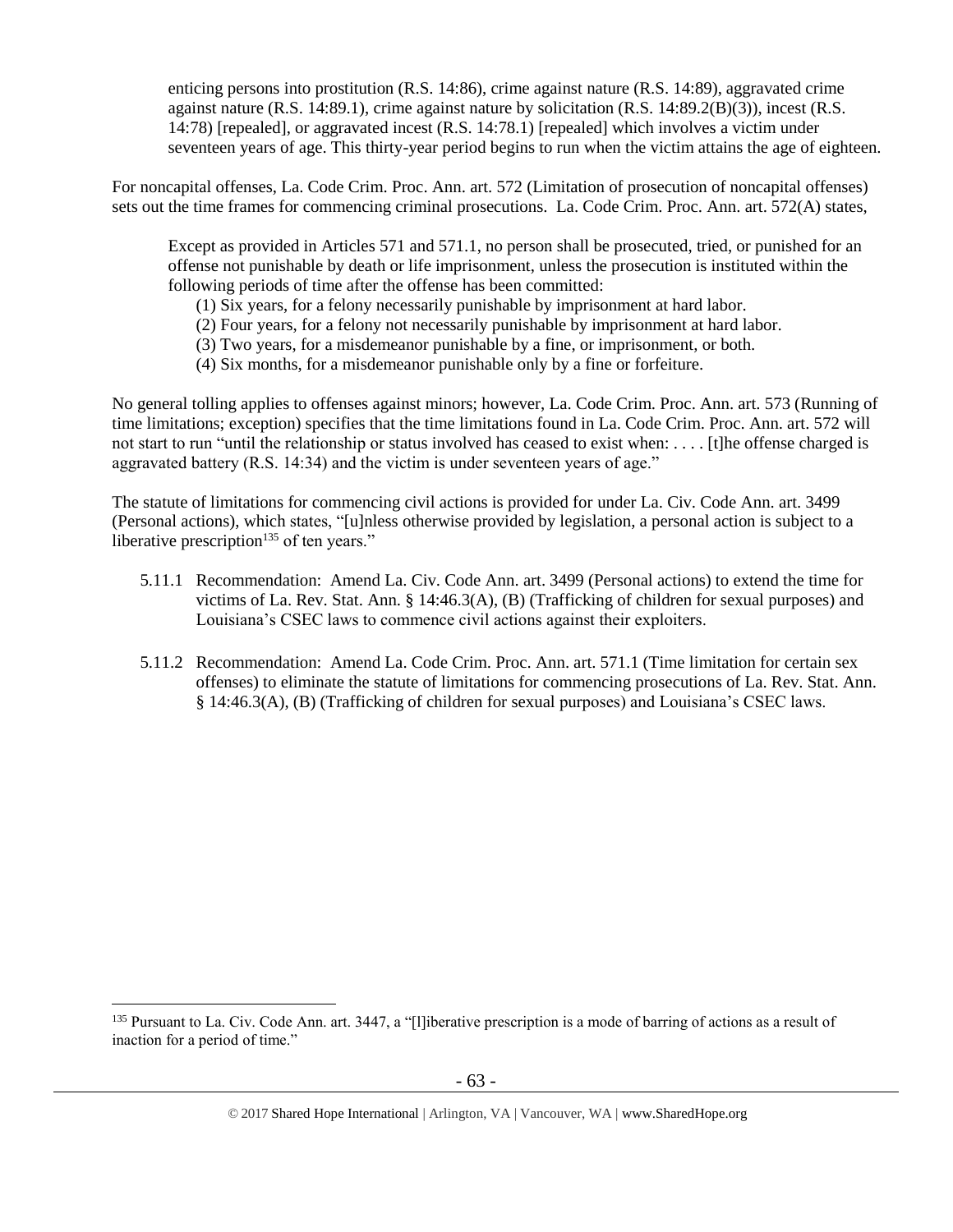#### FRAMEWORK ISSUE 6: CRIMINAL JUSTICE TOOLS FOR INVESTIGATION AND PROSECUTIONS

## *Legal Components:*

- *6.1 Training on human trafficking and domestic minor sex trafficking for law enforcement is statutorily mandated or authorized.*
- *6.2 Single party consent to audiotaping is permitted in law enforcement investigations.*
- *6.3 Wiretapping is an available tool to investigate domestic minor sex trafficking and commercial sexual exploitation of children (CSEC).*
- *6.4 Using a law enforcement decoy posing as a minor to investigate buying or selling of commercial sex acts is not a defense to soliciting, purchasing, or selling sex with a minor.*
- *6.5 Using the Internet or electronic communications to investigate buyers and traffickers is a permissible investigative technique.*
- *6.6 State law requires reporting of missing children and recovered missing children.*

## *Legal Analysis:*

*6.1 Training on human trafficking and domestic minor sex trafficking for law enforcement is statutorily mandated or authorized.*

*\_\_\_\_\_\_\_\_\_\_\_\_\_\_\_\_\_\_\_\_\_\_\_\_\_\_\_\_\_\_\_\_\_\_\_\_\_\_\_\_\_\_\_\_\_\_\_\_\_\_\_\_\_\_\_\_\_\_\_\_\_\_\_\_\_\_\_\_\_\_\_\_\_\_\_\_\_\_\_\_\_\_\_\_\_\_\_\_\_\_\_\_\_\_*

Human trafficking training for law enforcement is statutorily mandated in Louisiana. La. Rev. Stat. Ann. § 2405.7 (Human trafficking training) states,

- A. The council shall provide training for law enforcement agencies in addressing human trafficking.
- B. Such training shall focus on all of the following:

(1) Investigating human trafficking under R.S. 14:46.2.

(2) Investigating trafficking of children for sexual purposes under R.S. 14:46.3 and the special needs of sexually exploited children.

(3) Methods used in identifying United States citizens and foreign national victims of human trafficking, including preliminary interview techniques and appropriate questioning methods. (4) Methods of increasing effective collaboration with nongovernmental organizations and other relevant social service organizations in the course of investigating and prosecuting a human trafficking case.

(5) Methods for protecting the rights of victims of human trafficking, taking into account the need to consider human rights and the special needs of female and child victims.

(6) The necessity of treating victims of human trafficking as crime victim rather than criminals.

(7) Methods for promoting the safety of victims of human trafficking.

C. The council shall seek input and participation of appropriate nongovernmental organizations and other relevant organizations in the preparation and presentation of training called for in this Section.

*6.2 Single party consent to audiotaping is permitted in law enforcement investigations.*

Louisiana allows single party consent to audiotaping. La. Rev. Stat. Ann. § 15:1303(C)(4) (Interception and disclosure of wire, electronic, or oral communications) states,

It shall not be unlawful under this Chapter for a person not acting under color of law to intercept a wire, electronic, or oral communication where such person is a party to the communication or where one of the parties to the communication has given prior consent to such interception, unless such

<sup>© 2017</sup> Shared Hope International | Arlington, VA | Vancouver, WA | www.SharedHope.org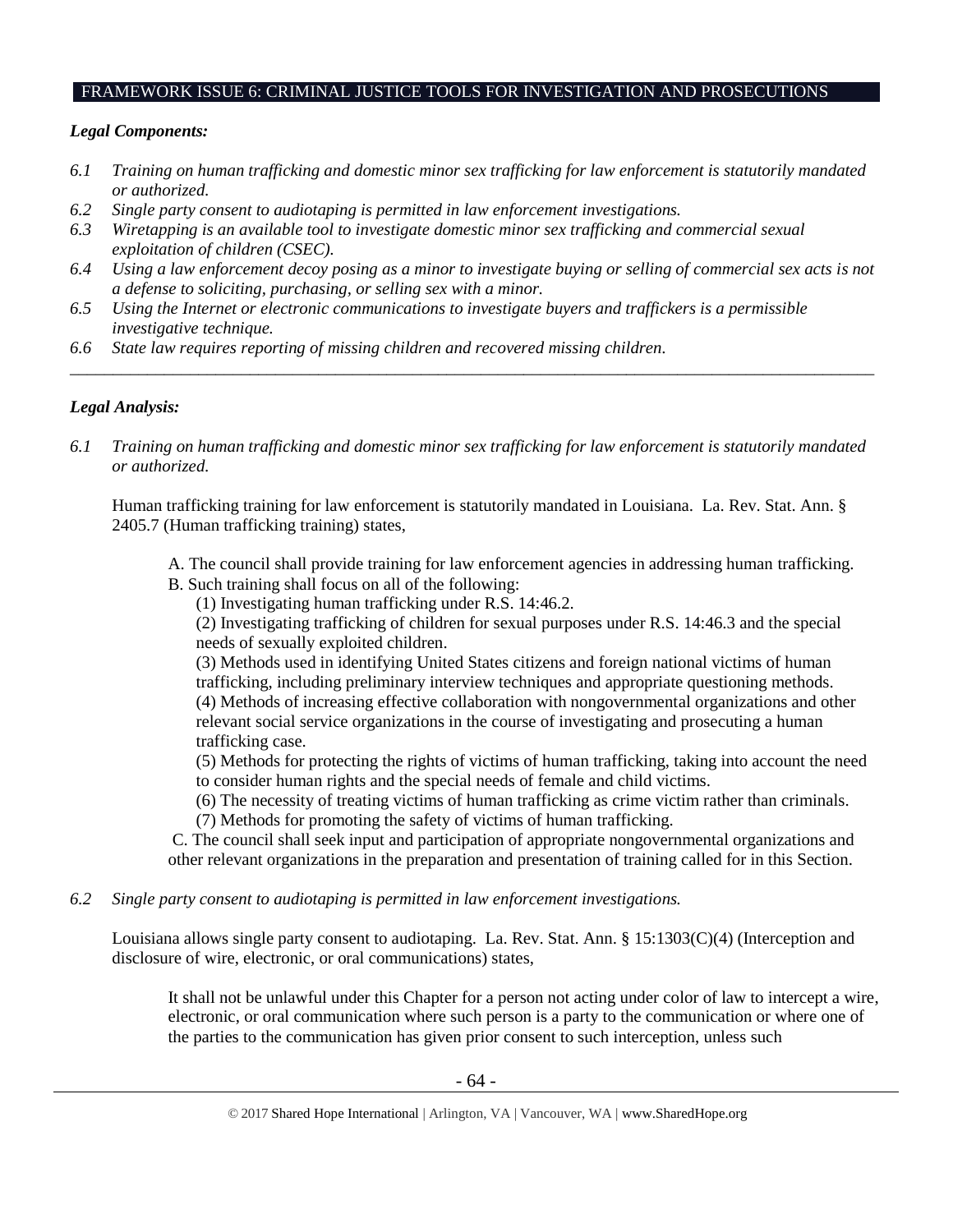communication is intercepted for the purpose of committing any criminal or tortious act in violation of the constitution or laws of the United States or of the state or for the purpose of committing any other injurious act.

## *6.3 Wiretapping is an available tool to investigate domestic minor sex trafficking and commercial sexual exploitation of children (CSEC).*

La. Rev. Stat. Ann. § 15:1303(A)(1) (Interception and disclosure of wire, electronic, or oral communications) makes it illegal to "[w]illfully intercept, endeavor to intercept, or procure any other person to intercept or endeavor to intercept, any wire, electronic or oral communication." La. Rev. Stat. Ann. § 15:1308(A) (Authorization for interception of wire or oral communications) allows a judge to issue an order authorizing wiretapping for the investigation of specified crimes, including in part, aggravated kidnapping and money laundering, human trafficking when prosecuted under La. Rev. Stat. Ann. § 14:46.2(B)(3), trafficking of children for sexual purposes, and "(s) [c]ommercial sexual exploitation of children including R.S. 14:81.1 [Pornography involving juveniles], 81.3 [Computer-aided solicitation of a minor], 82 [Prostitution; definition; penalties; enhancement], 82.1 Prostitution; persons under eighteen; additional offenses], 82.2 [Purchase of commercial sexual activity; penalties], 83 [Soliciting for prostitutes], 83.1 [Inciting prostitution], 83.2 [Promoting prostitution], 83.3 [Prostitution by massage], 83.4 [Massage; sexual conduct prohibited], 84 [Pandering], 85 [Letting premises for prostitution], 86 [Enticing persons into prostitution], 89.2 [Crime against nature by solicitation], 104 [Keeping a disorderly place], 105 [Letting a disorderly place], and 282 [Operation of places of prostitution prohibited; penalty]." La. Rev. Stat. Ann.  $\S$  15:1308(A)(2)(b), (m), (q), (r), (s).

*6.4 Using a law enforcement decoy posing as a minor to investigate buying or selling of commercial sex acts is not a defense to soliciting, purchasing, or selling sex with a minor.*

Under Louisiana's core sex trafficking statutes, La. Rev. Stat. Ann. § 14:46.2 (Human trafficking) and § 14:46.3 (Trafficking of children for sexual purposes), a defense as to the use of a law enforcement decoy is expressly prohibited. Both La. Rev. Stat. Ann. § 14:46.2(D) and § 14:46.3(B)(3), state, "It shall not be a defense to prosecution for a violation of this Section that the person being recruited, harbored, provided, solicited, received, isolated, enticed, obtained, or maintained is actually a law enforcement officer or peace officer acting within the official scope of his duties."

Furthermore, the defense is prohibited from being raised under Louisiana's CSEC offense, which mirrors the language of the trafficking statutes. Pursuant to La. Rev. Stat. Ann. § 14:82.2(E) (Purchase of commercial sexual activity; penalties), "It shall not be a defense to prosecution a violation of this Section that the person being recruited, harbored, transported, provided, sold, purchased, received, isolated, enticed, obtained, or maintained is actually a law enforcement officer or peace officer acting within the official scope of his duties.

Additionally, pursuant to La. Rev. Stat. Ann. § 14:86 (Enticing persons into prostitution), "it shall not be a defense to prosecution . . . that the person being enticed is actually a law enforcement officer or peace officer acting in his official capacity" and similarly under La. Rev. Stat. Ann. § 14:89.2 (Crime against nature by solicitation) it shall not be a defense "that the person being solicited is actually a law enforcement officer or peace officer acting within the official scope of his duties." La. Rev. Stat. Ann. § 14:86(C), 89.2 (D)(4).

Finally, under La. Rev. Stat. Ann. § 14:82.1 (Prostitution; persons under eighteen; additional offenses), "it shall not be a defense . . . that the person practicing prostitution who is believed to be under the age of eighteen is actually a law enforcement officer or peace officer acting within the official scope of his duties." La. Rev. Stat. Ann. § 14:82.1(E).

<sup>© 2017</sup> Shared Hope International | Arlington, VA | Vancouver, WA | www.SharedHope.org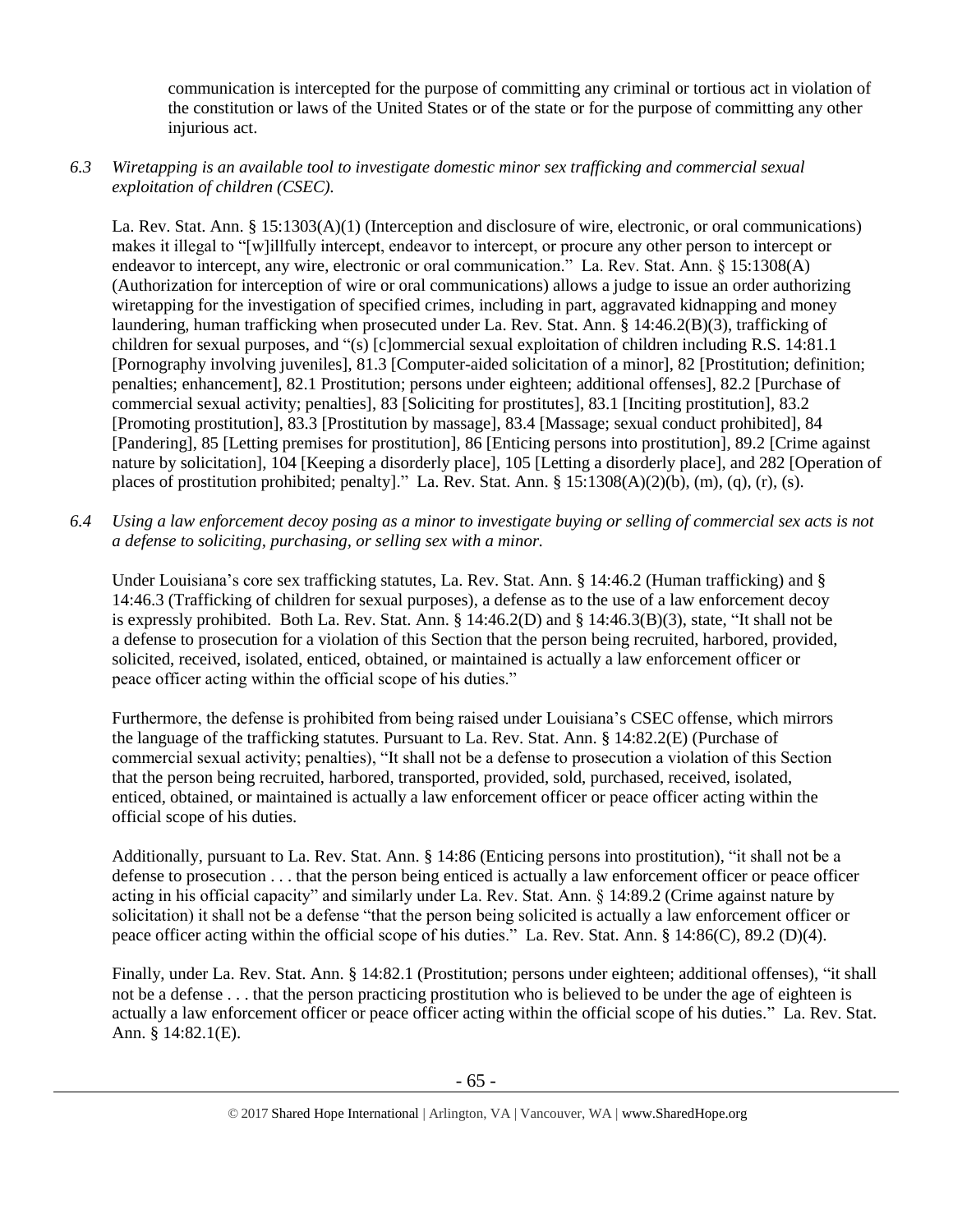Therefore, for charges brought against buyers through reverse sting operations under both Louisiana's sex trafficking and CSEC offenses, this defense would not be accessible, which are the most likely situations in which a defendant would try to raise such a defense.

## *6.5 Using the Internet or electronic communications to investigate buyers and traffickers is a permissible investigative technique.*

The use of the Internet to investigate buyers and traffickers appears to be permissible under La. Rev. Stat. Ann. § 14:81.3 (Computer-aided solicitation of a minor). The language in the statute specifically carves out an exception allowing law enforcement to use the Internet to investigate buyers and traffickers by disallowing a defense based on the fact that the "victim" was actually a law enforcement officer using the Internet as an investigative tool. La. Rev. Stat. Ann. § 14:81.3(C)(1).

La. Rev. Stat. Ann. § 14:81.3(C) expressly states, "It shall not constitute a defense to a prosecution brought pursuant to this Section that the person reasonably believed to be under the age of seventeen is actually a law enforcement officer or peace officer acting in his official capacity." Additionally, because La. Rev. Stat. Ann. § 14:81.3 applies when a person "knowingly contacts or communicates, through the use of electronic textual communication, with a person who has not yet attained the age of seventeen . . . or a person reasonably believed to have not yet attained the age of seventeen . . . for the purpose of or with the intent to persuade, induce, entice or coerce the person to engage or participate in sexual conduct," it appears to contemplate and permit the use of the Internet in investigations. La. Rev. Stat. Ann. § 14:81.3(A)(1).

## *6.6 State law requires reporting of missing children and recovered missing children.*

La. Rev. Stat. Ann. § 46:1431(A), (B) (Missing and Exploited Children Information Clearinghouse; establishment; definitions) creates "a Missing and Exploited Children Information Clearinghouse within the Department of Public Safety and Corrections, office of state police" to serve "as a central repository of information regarding missing and/or exploited children." La. Rev. Stat. Ann. § 46:1431(B) expressly requires that information regarding missing or exploited children "be collected and disseminated to assist in the location of missing children and the reporting of exploited children to the proper agency."

La. Rev. Stat. Ann. § 46:1432(A) (Duties of the clearinghouse) requires the clearinghouse to

(1) Establish a system of intrastate communication of information relating to children determined, by the parent, guardian, or legal custodian of the child, or by a law enforcement agency, to be missing and/or exploited.

(2) Provide a centralized file for the exchange of information on missing children within the state.

(3) Interface with the National Crime Information Center for the exchange of information on children suspected of interstate travel.

Furthermore, the clearinghouse also must "collect, process, maintain, and disseminate information on missing and/or exploited children and shall strive to maintain or disseminate only accurate and complete information." La. Rev. Stat. Ann. § 46:1432(C).

La. Rev. Stat. Ann. § 40:2521 (Law enforcement agency receiving report of missing or recovered child; duty) requires the law enforcement agency that receives an initial report of a missing child or the recovery of a missing child to

<sup>© 2017</sup> Shared Hope International | Arlington, VA | Vancouver, WA | www.SharedHope.org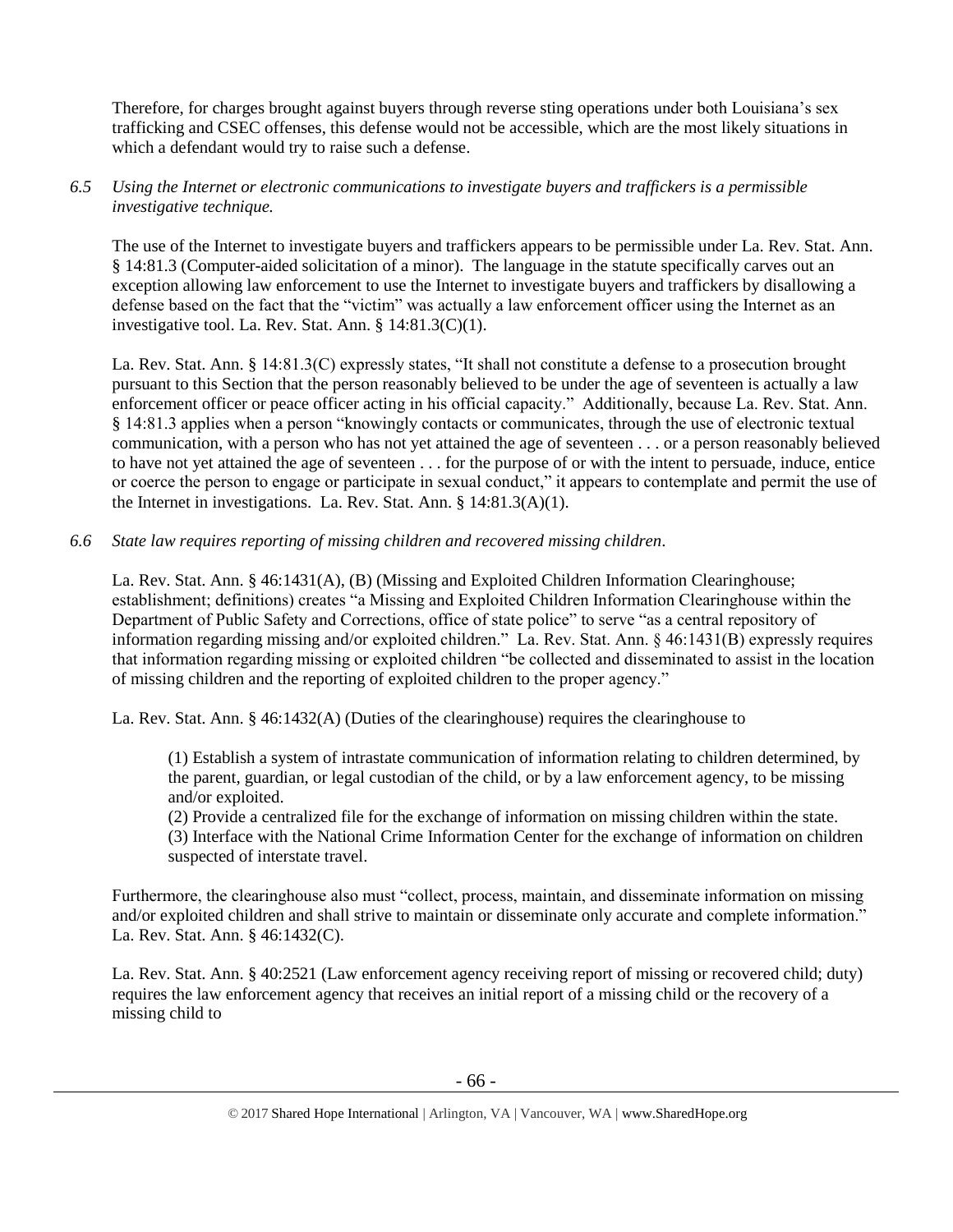immediately report the missing or recovered child to national law enforcement agencies and the state law enforcement agencies of neighboring states. This notification shall include entry of the name of the child into the National Crime Information Center registry. These reports shall be made for each reported missing child without regard to whether the child is believed to be missing due to stranger abduction, parental abduction, or any other cause.

La. Rev. Stat. Ann. § 14:403.3(A) (Reports of missing children; procedures; false reports or communications; penalties) similarly requires,

(1) Any state or local law enforcement agency receiving a report of a missing child, or the recovery of a missing child, and having reasonable grounds to believe such report is accurate shall within forty-eight hours after the date of receipt of the report notify each of the following of the fact and contents of such report:

- (a) The Department of Health and Human Resources.
- (b) The Department of Public Safety and Corrections, if it did not originally receive the report.

(c) The office of the sheriff for the parish in which such report was received, if it did not originally receive the report.

(d) The office of the sheriff for all parishes adjacent to the parish in which such report was received. (e) The National Crime Information Computer System.

(2) The law enforcement agency may also notify any other appropriate local, state, or federal agency of the fact and contents of such report.

Under the Missing Children Identification Act, La. Rev. Stat. Ann. Title 40 (Public health and safety), Chapter 25 (Missing children identification act), schools must maintain identification cards "to assist with the finding and identification of missing children and only with parental permission." La. Rev. Stat. Ann. §§ 40:2512, 40:2515(3). In the event a child is suspected to be missing, the principal "may release the child identification card of any child to a law enforcement agency or other public agency or entity" with the written permission of the parents, or without the parents' permission "for good cause shown," after a hearing. La. Rev. Stat. Ann. § 40:2518(D).

La. Rev. Stat. Ann. § 46:1433(A) (Notification of location of missing and/or exploited child) requires a "parent, guardian, or legal custodian responsible for notifying the clearinghouse or a law enforcement agency of a missing or exploited child" to "immediately notify such agency or the clearinghouse of any child whose location has been determined." Additionally, law enforcement agencies are required to "transmit information of the recovery of a missing child to the clearinghouse, which shall maintain the information in the central repository . . . ." La. Rev. Stat. Ann. § 46:1433(B).